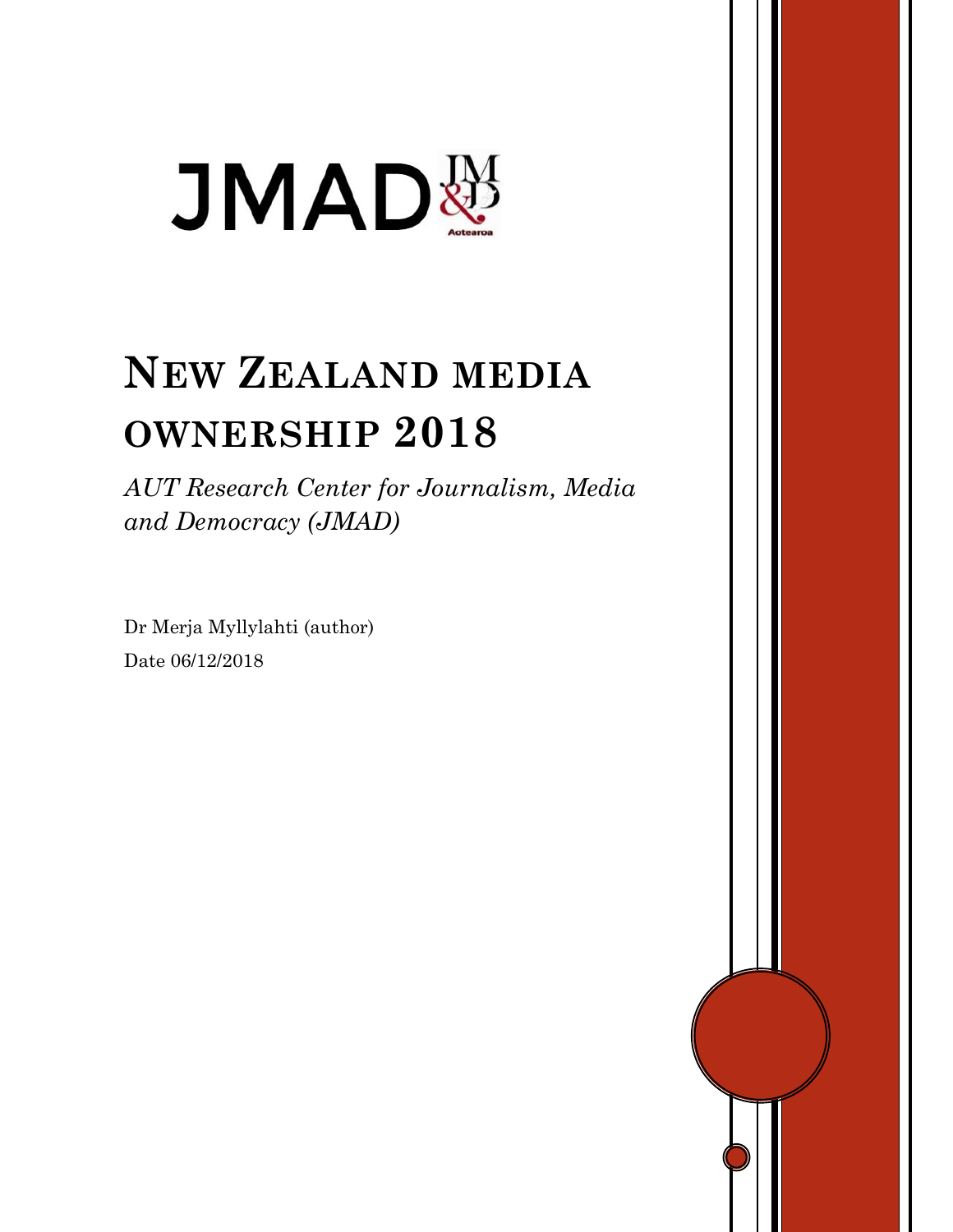**Summary**

This eighth JMAD New Zealand media ownership report observes a considerable shift in New Zealand media ownership. In 2018, Australian Nine Entertainment took over Stuff's parent company Fairfax Media. The report notes that the impact of this merger on the future ownership of Stuff and its New Zealand media holdings remain unknown. In 2018, New Zealand's print newspaper market had already shrunk considerably after Stuff closed more than 35% of its print newspapers and announced additional cuts in community papers.

During 2018, the New Zealand media market remained at least partly competitive. In September, the Court of Appeal rejected the NZME-Stuff merger, and the two companies continued their duopoly and dominance in print and online news.

In November, MediaWorks announced that it had signed a conditional merger agreement with Australian outdoor advertising company QMS. If the deal goes through, QMS will have a substantial shareholding in MediaWorks. However, its current owner Oaktree Capital Management will maintain the majority shareholding in the merged entity.

# **New Zealand media ownership: key trends and events**

- Australian Nine becoming the largest owner of Stuff
- NZME & Stuff merger denied and abandoned
- MediaWorks plans to merge with Australian QMS
- Trust owned, non-profit media outlet Crux emerges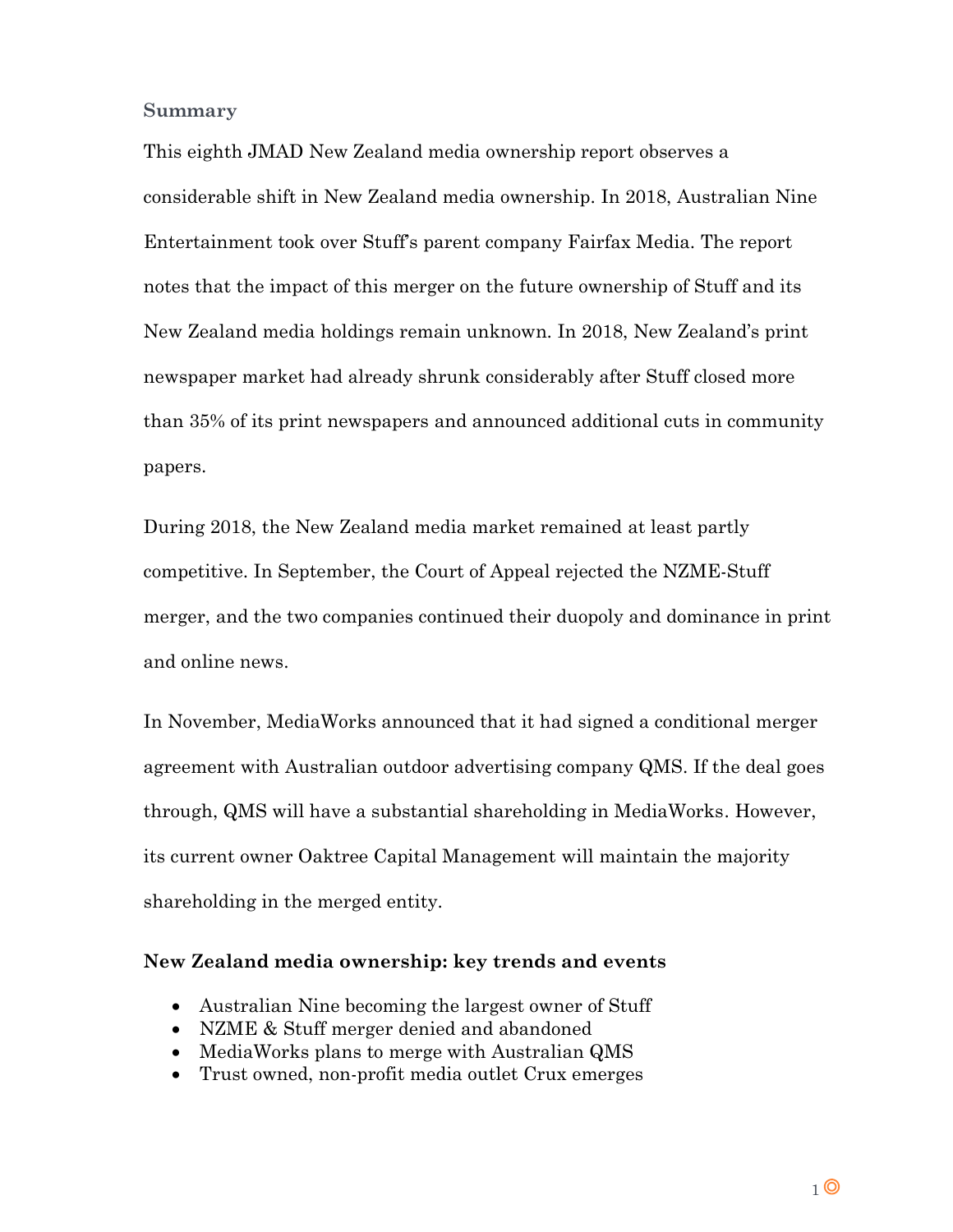# **Acknowledgements**

This eighth JMAD New Zealand media ownership report incorporates the research of AUT lecturer Dr Rufus McEwan who has expertise in radio markets, especially in digital radio. His contribution to this report can be found in the section on radio broadcasting (pages 43-51).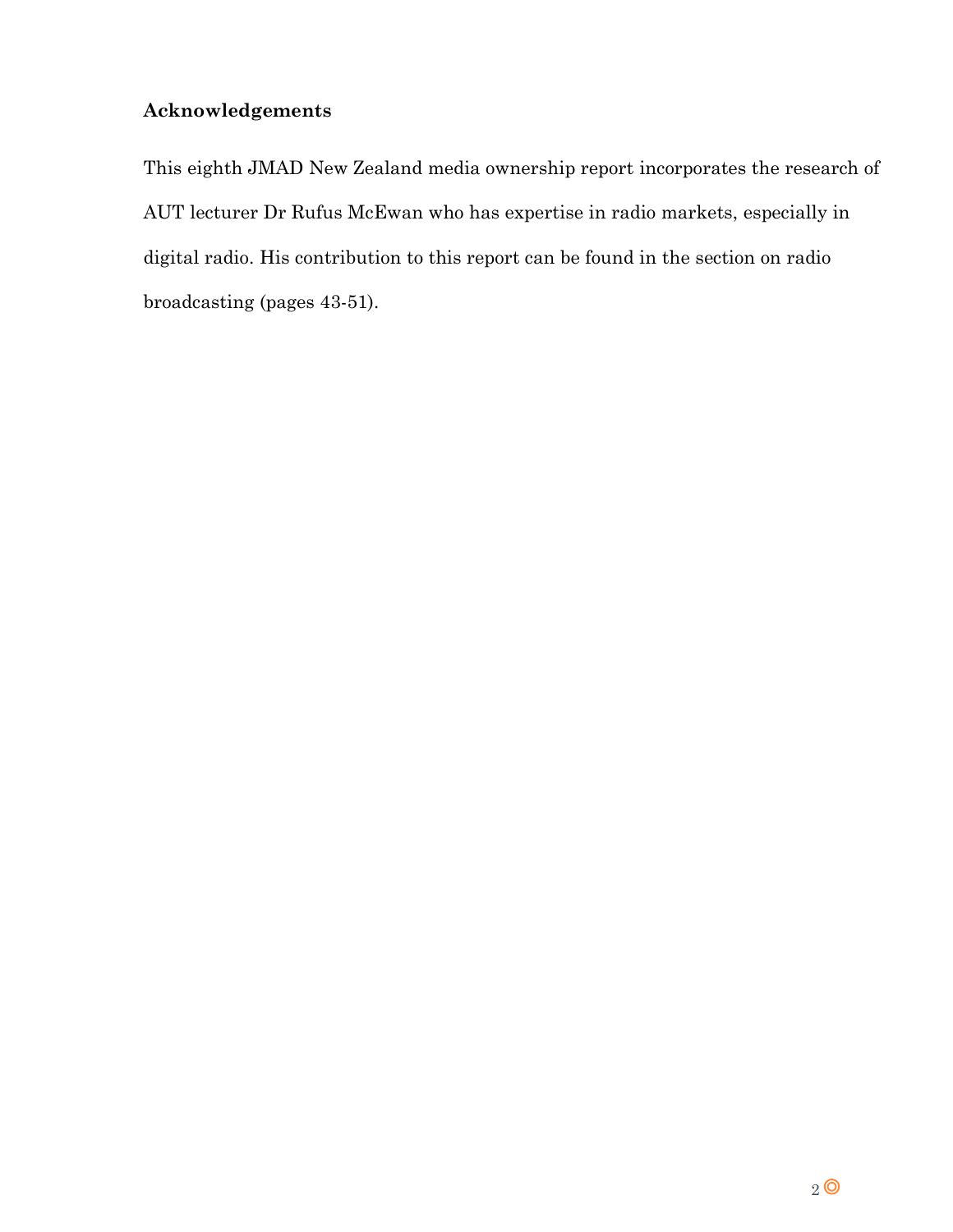# **Content**

| Summary<br>Acknowledgements                                                                                                                                                                                                                                   | p.1<br>p.2                                                                                 |
|---------------------------------------------------------------------------------------------------------------------------------------------------------------------------------------------------------------------------------------------------------------|--------------------------------------------------------------------------------------------|
| 1. Trends in the global media ownership                                                                                                                                                                                                                       | $p.4-13$                                                                                   |
| Global media ownership<br>٠<br>Global media mergers<br>٠<br>Trans-Tasman media mergers<br>٠                                                                                                                                                                   | $p.4 - 7$<br>$p.7-11$<br>$p.11-13$                                                         |
| 2. New Zealand media ownership and market structure                                                                                                                                                                                                           | $p.14-35$                                                                                  |
| Print and online news outlets<br>$\triangleright$ Print market<br>$\triangleright$ Digital news sites<br>$\triangleright$ Independents<br>$\triangleright$ Ethnic media<br>$\triangleright$ Blogs                                                             | $p.17-35$<br>p.17-21<br>$p.21-24$<br>p.24-31<br>p.31-34<br>p.34-35                         |
| Television, on demand and streaming<br>٠<br>$\triangleright$ Commercial television broadcasters<br>$\triangleright$ Streaming video on demand services<br>$\triangleright$ Public interest television                                                         | $p.35-43$<br>$p.35-39$<br>$p.40-41$<br>$p.41-43$                                           |
| Radio broadcasting<br>$\triangleright$ Commercial radio<br>$\triangleright$ Public interest radio<br>$\triangleright$ Māori radio                                                                                                                             | p.43-51<br>$p.43-47$<br>p.47-48<br>$p.48-51$                                               |
| 3. New Zealand media ownership: patterns and main events                                                                                                                                                                                                      | p.52-68                                                                                    |
| Major patterns in ownership<br>$>$ NZME<br>Fairfax Media/Stuff<br>➤<br>$\triangleright$ Sky TV<br>MediaWorks<br>Key events and patterns<br>$\triangleright$ NZME & Stuff -going their separate ways, for now<br>$\triangleright$ Public funding of journalism | p.54-62<br>$p.54-56$<br>$p.57-59$<br>p.59-61<br>p.62-62<br>$p.62-64$<br>p.64-66<br>p.66-68 |
|                                                                                                                                                                                                                                                               |                                                                                            |
| Conclusion<br><b>Epilogue: Platforms and local journalism</b>                                                                                                                                                                                                 | p.68-69<br>p.70-72                                                                         |
| References                                                                                                                                                                                                                                                    |                                                                                            |
|                                                                                                                                                                                                                                                               | p.73-85                                                                                    |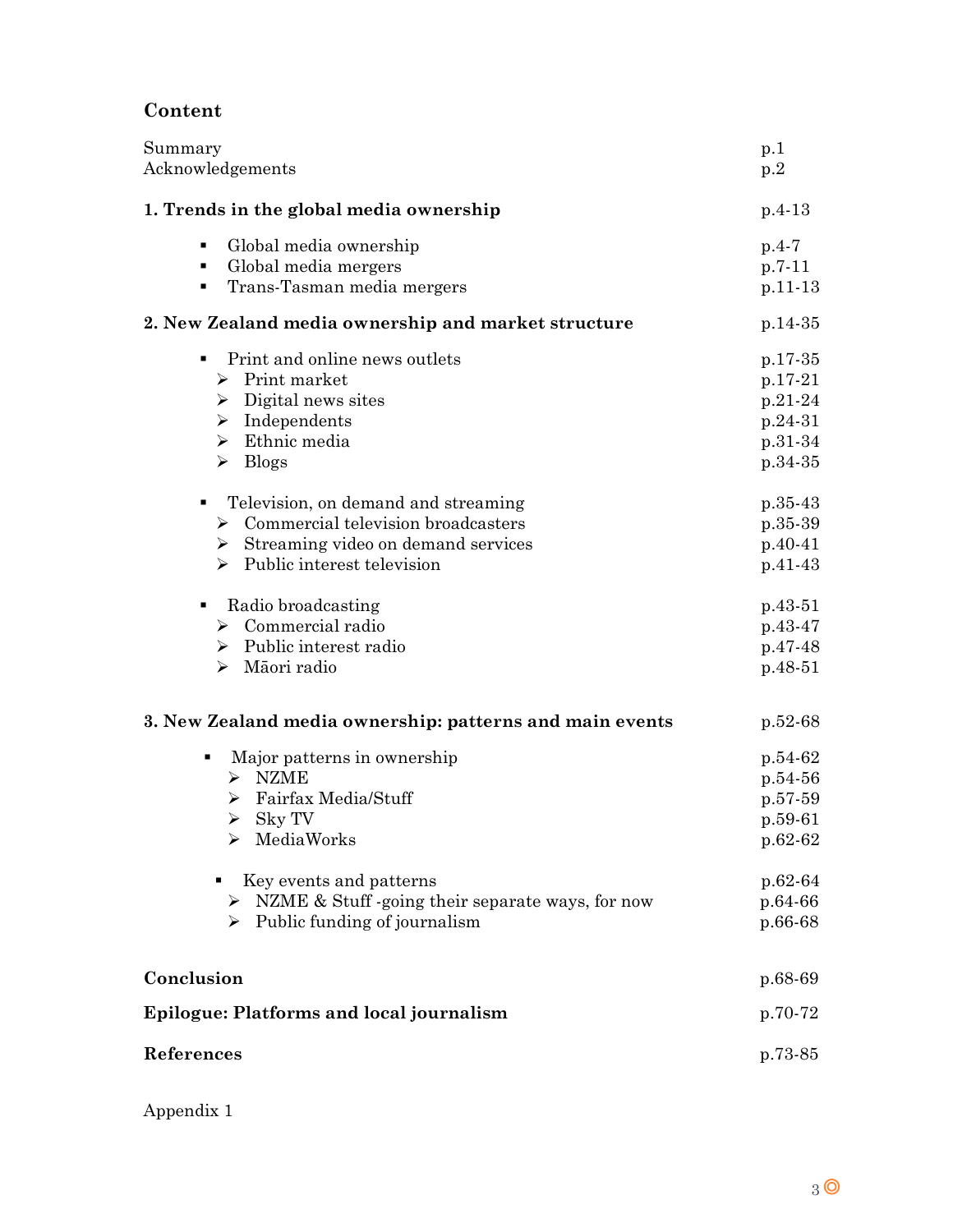# **1. Trends in the global media ownership**

#### *Global media ownership*

In 2018, two trends in the global media markets were evident: ownership consolidation was in full swing and private equity companies became even more active in targeting distressed media companies and their assets. In the United States particularly, media ownership was firmly concentrating in the hands of billionaires and private equity corporations. Fuller observes that private-equity ownership is "a trend becoming the norm rather than the exception" as these firms "take control of newspapers in an effort to shore up their financial future, or to deplete their inner-workings until they're barely operating shells" (Fuller, 2018). A new report *The enduring legacy of our new media barons* from the Center for Innovation and Sustainability in Local Media, based at the University of North Carolina, states that five of the ten largest newspapers chains in the United States are now owned by hedge funds, private equity firms and other investment groups (Center for Innovation and Sustainability in Local Media, 2018). The report notes that "at the beginning of 2018, the large investment groups owned almost 900 papers in 42 states" (Center for Innovation and Sustainability in Local Media, 2018).

In 2018, Fortress Investment Group (owned by Japanese Softbank), owned 150 newspapers in the United States through its media arm Gatehouse Media (Fuller, 2018). Another private-equity investor, Alden Global Capital, is the majority owner of Digital First Media which has 60 US newspaper titles.

4 **O**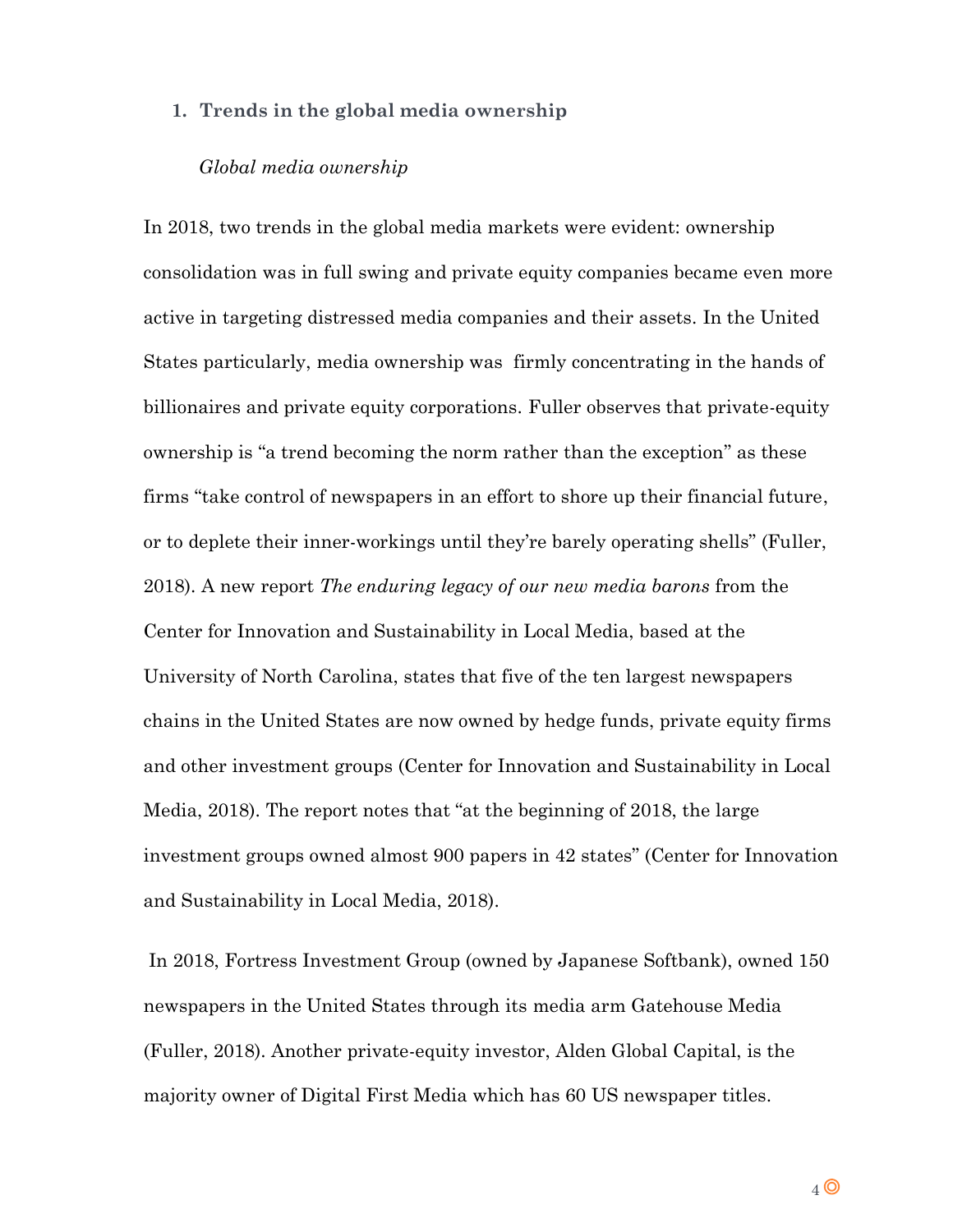Additionally, Chatham Asset Management LLC is one of the largest shareholders and bondholders in McClatchy Co., publisher of the *Charlotte Observer* and the *Miami Herald* (Smith, 2018). In 2017, Digital First Media (DFM) made a US\$160 million profit which according to media writer Ken Doctor shows how "successful Alden and DFM have been at milking profit out of the newspapers it is slashing to the bone" (Doctor, 2018). He adds that "the repeated cutbacks have left its own shrinking newsrooms in a state of rebellion" (Doctor, 2018). Journalists who have been protesting against Alden Global in cities like Denver, are convinced that private equity and hedge funds are on a mission to "starve them [newspapers] to the point that they collapse" (Smith, 2018).

The appetite of private equity firms and hedge funds for media assets is not waning. Most recently, private equity funds such as Apollo, Blackstone and Providence have been circling around US local television stations (Sherman, 2018a). Additionally, in August 2018 investment firm Donerail Group was said to be in advanced negotiations to buy Chicago-based newspaper company Tronc although later in the year newsgroup McClatchy was said to be interested in buying Tronc's assets (Channick, 2018).

In the US, multiple newspapers and news publishers have also become owned by wealthy individuals (table 1). In June this year, biotech billionaire Patrick Soon-Shiong finalised a US\$500 million deal to buy the *Los Angeles Times* and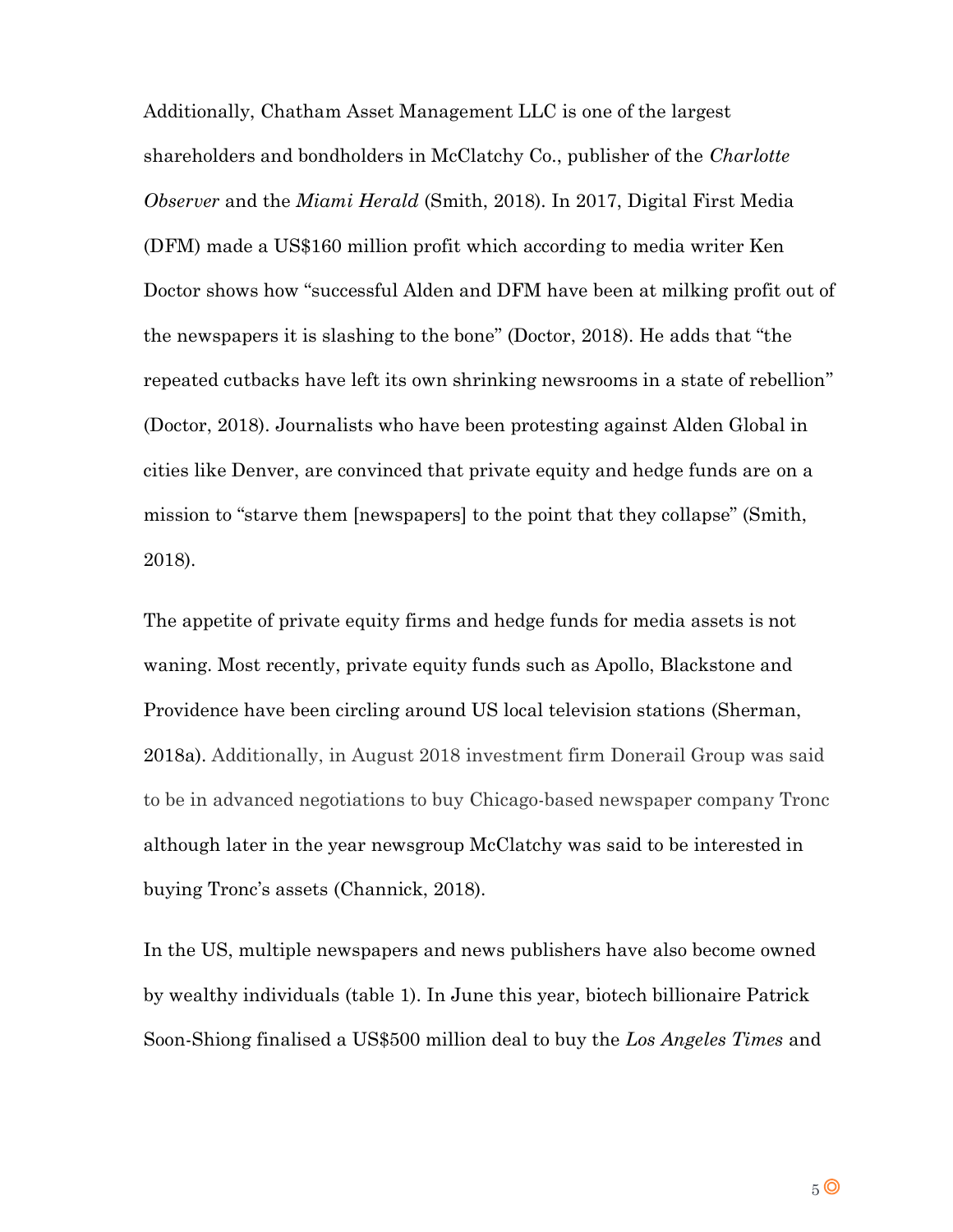*San Diego Union Tribune.* He is also the second largest shareholder in Tronc

with a 25 percent holding (Smith, 2018).

Smith observes that

these billionaires purchased newspapers less because they view them as profitable economic investments than out of the same sense of civic mindedness that leads them to prop up ballets, symphonies, and art museums (Smith, 2018).

| <b>Billionaire</b>          | Main media assets                              |
|-----------------------------|------------------------------------------------|
| Jeff Bezos (US)             | The Washington Post                            |
| Patrick Soon-Shiong<br>(US) | Los Angeles Times; San<br>Diego Union Tribune; |
|                             | 25% in Tronc                                   |
| John Henry (US)             | Boston Globe                                   |
| Sheldon Adelson (US)        | Las Vegas Review-<br>Journal; Israel Hayom     |
|                             |                                                |
| Rupert Murdoch              | Dow Jones Company;                             |
| (Australia)                 | The Wall Street Journal:                       |
|                             | The New York Post; The                         |
|                             | Times; The Sun; The<br>Australian              |
|                             |                                                |
| Warren Buffet (US)          | Omaha World-Herald;                            |
|                             | Waco-Tribune Herald;<br>Richmond Times-        |
|                             | Despatch (roughly 60                           |
|                             | newspapers)                                    |
| Laurene Powell (US)         | <i>The Atlantic</i> (a majority                |
|                             | stake)                                         |
| Marc Benioff and Lynne      | The Time Magazine                              |
| Benioff (US)                |                                                |

# **Table 1: Billionaires media owners in 2018**

Some of these billionaire owners have acquired multiple news titles and companies, but some have only holdings in one or a couple of newspapers and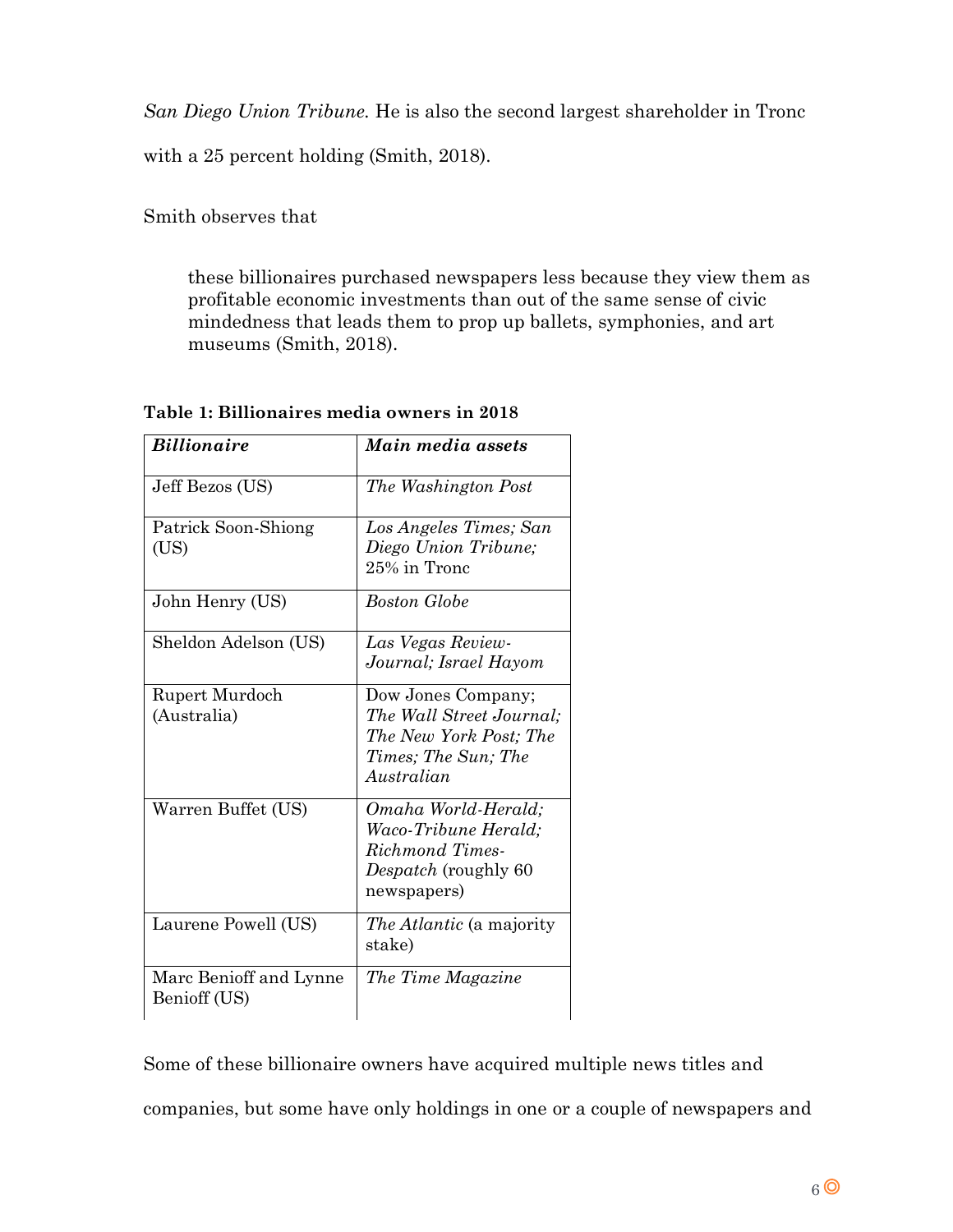magazines. For example, Rupert Murdoch, Warren Buffet and Patrick Soon-Shiong have built, or are building, substantial media holdings. Amazon's owner Jeff Bezos owns *The Washington Post* and Steve Job's widow Laurene Powell has a majority stake in *The Atlantic* magazine. In September, it was announced that American billionaire Marc Benioff, chief executive of American company Salesforce, and his wife Lynne were buying the *Times Magazine* for a reported sale price of US\$190 million.

# *Global media mergers*

In the first half of 2018, ownership consolidation in global media markets continued. The value of deals in the media and entertainment sector grew from US\$63 billion in 2017 to US\$323 billion in 2018 – an increase of 440 percent (Grocer, 2018). Over the same period, 1,639 deals were made in the global technology, media and telecommunication (TMT) sector, and the value of the deals reached US\$371 billion (Lim, 2018). The total value of the deals, which included telecom companies, was US\$88 billion with most of the deals were based in the US (Lim, 2018). In the first half of 2018, the value of deals in the US media and telecommunication markets alone rose 197 percent compared to the same time period in 2017 (PwC, 2018). The largest deal announced was between T-Mobile and Sprint, the third and fourth largest wireless carriers in the US (US\$26.8 billion).

According to PwC, the number of deals in the broadcasting sector was up 44 percent from the first half of 2017 (PwC, 2018). As seen in table 2, the largest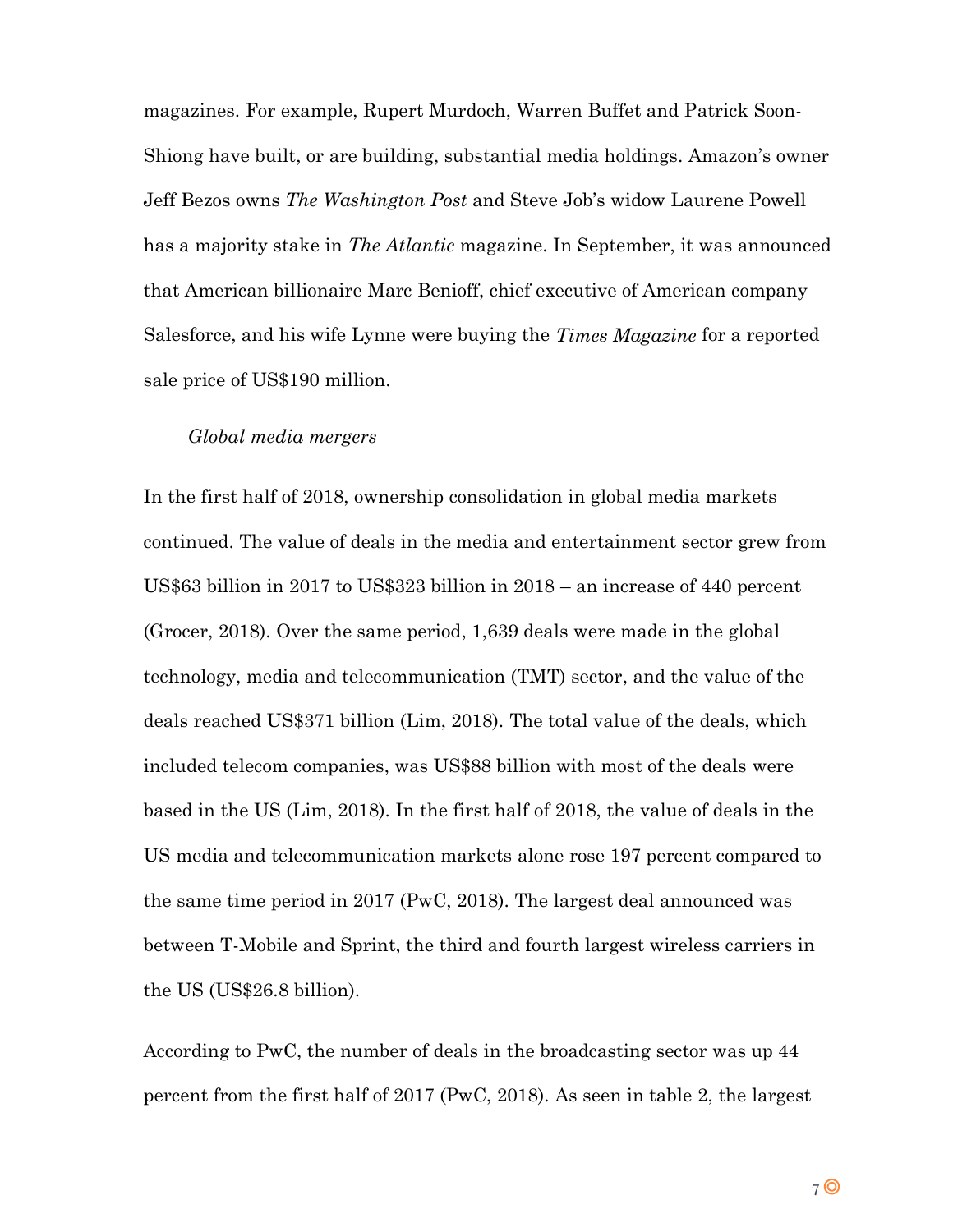mergers between broadcasting and entertainment companies included AT&T's acquisition of Time Warner (US\$85 billion), Disney's takeover of 21st Century Fox (US\$84 billion) and Comcast's deal with Sky Plc (US\$39billion). Lim observes that those broadcasting deals are "indicative of the immense pressure felt by the dominant media companies from the likes of Netflix" (Lim, 2018, p.3).

Bidder | Target | Deal value US\$ billion AT&T Time Warner 85 Disney  $21^{st}$  Century Fox 71 Comcast  $\qquad$  Sky Plc (UK) 39

**Table 2: Major bids & deals in the first half of 2018**

Source: PwC, Mergermarket

MarketWatch, which offers analysis of share markets and investments, believes that telecom companies are pursuing content creators because their own core services have matured and their sales are sluggish (Van Doorn, 2018). The purchase of Time Warner, for example, will transform AT&T into "a major player in premium content and distribution" (Van Doorn, 2018). MarketWatch points out that the share performance of major US telecom companies has been poor compared to Amazon, Netflix and Alphabet (Google's parent company) "all of which are now dynamic content creators and distributors" (Van Doorn, 2018).

In June 2018, AT&T confirmed that it had completed the acquisition of Time Warner bringing together "global media and entertainment leaders Warner Bros., HBO and Turner with AT&T's leadership in technology and its video,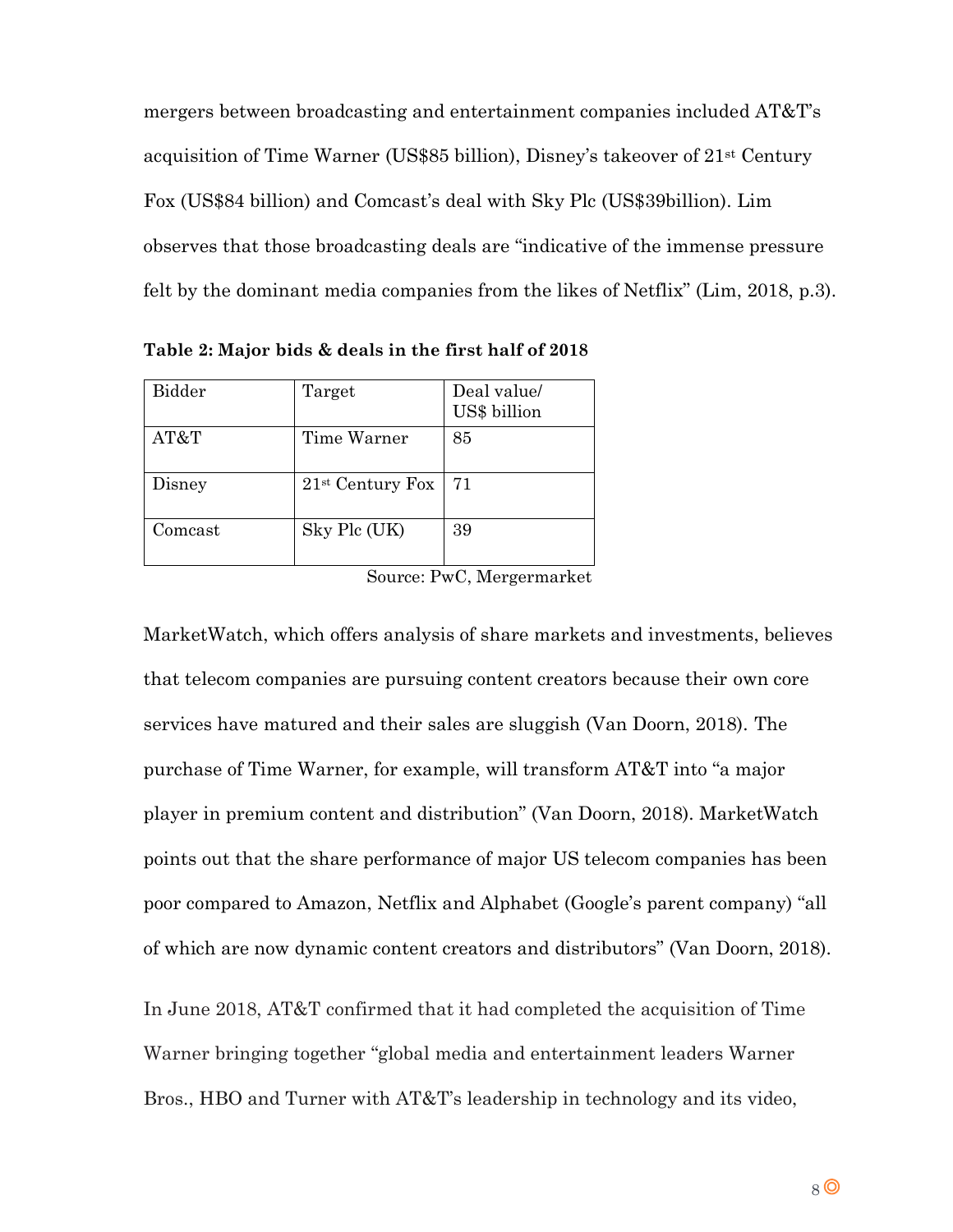mobile and broadband customer relationships" (AT&T, 2018). Time Warner is one of the largest media and entertainment companies in the world, and its revenue from these businesses exceeds US\$31 billion (AT&T, 2018). AT&T is one of the leading mobile, broadband and video providers in the US with more than US\$150 billion of revenue (AT&T, 2018). In June 2018, the merger was approved by a district court judge despite the US Department of Justice opposing the deal. In August, the US Department of Justice filed an appeal against the merger. According to the department, the merger would have "an appreciable danger of raising prices for consumers" (Sherman, 2018b). At the time of writing it was not clear what the final outcome would be.

In the first half of 2018, The Walt Disney Co and Comcast entered into a bidding war for 21st Century Fox, in which Rupert Murdoch and his family hold 17 percent of the voting shares. In June, Comcast made a US\$65 billion offer for 21st Century Fox, exceeding Disney's initial offer for US\$52 billion of the company (Comcast, 2018). Shortly after, Disney raised its offer to US\$71 billion and this was accepted by both companies' shareholders in July (The Walt Disney Co, 2018). The US Department of Justice has given its approval for the deal.  $21<sup>st</sup>$ Century Fox is one of the world's leading broadcasting and entertainment companies with cable, broadcast, film, pay television and satellite assets in six different continents. It has more than 1.8 billion subscribers for its services (The Walt Disney Co, 2018). Disney is one of the leading global entertainment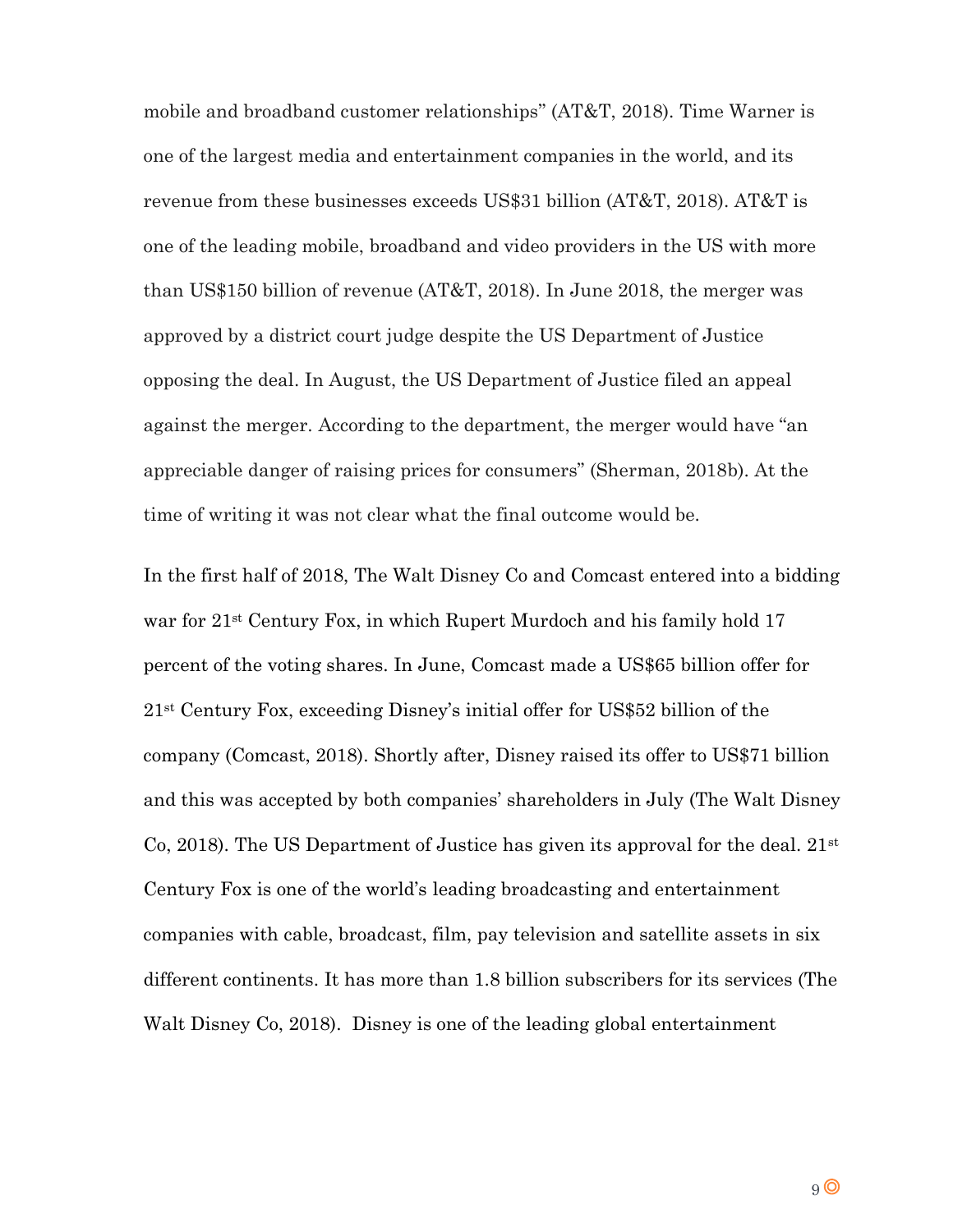companies owning media networks, studio entertainment and amusement parks (The Walt Disney Co, 2018).

The Walt Disney Co and 21st Century Fox deal also had implications for the ownership of British pay-television company Sky Plc. Fox, which owns 39 percent of the Sky's shares, made an initial bid for the rest of the company in 2016, but this was blocked by the UK authorities. In the first half of 2018, both Comcast and 21st Century Fox raised their offers for Sky's shares. In July, Fox made a US\$32.5 billion bid for the Sky shares and this was followed by Comcast's offer of US\$34 billion (Wang, 2018). Eventually, in September, Comcast raised its bid to \$39 billion and acquired a 61% stake in the company with American streaming platform Hulu owning the remaining 39% of the company's shares ("Comcast outbids Fox for control of UK broadcaster Sky", 2018). After the deal, the *Guardian's* media editor Jim Waterson warned that "Murdoch's influence over the worldwide news business is unlikely to be weakened by the Sky defeat" as he continues to control News Corp, Fox News, and news titles such as *The Wall Street Journal*, *The Times* and the *Sun*  (Waterson, 2018).

In May, the UK government announced that the deal between Comcast and Sky does not raise "public interest concerns" (Hancock, 2018). Comcast is the largest cable operator in the US owning assets such as NBC Universal. Sky is "Europe's leading entertainment company" operating in seven European countries, and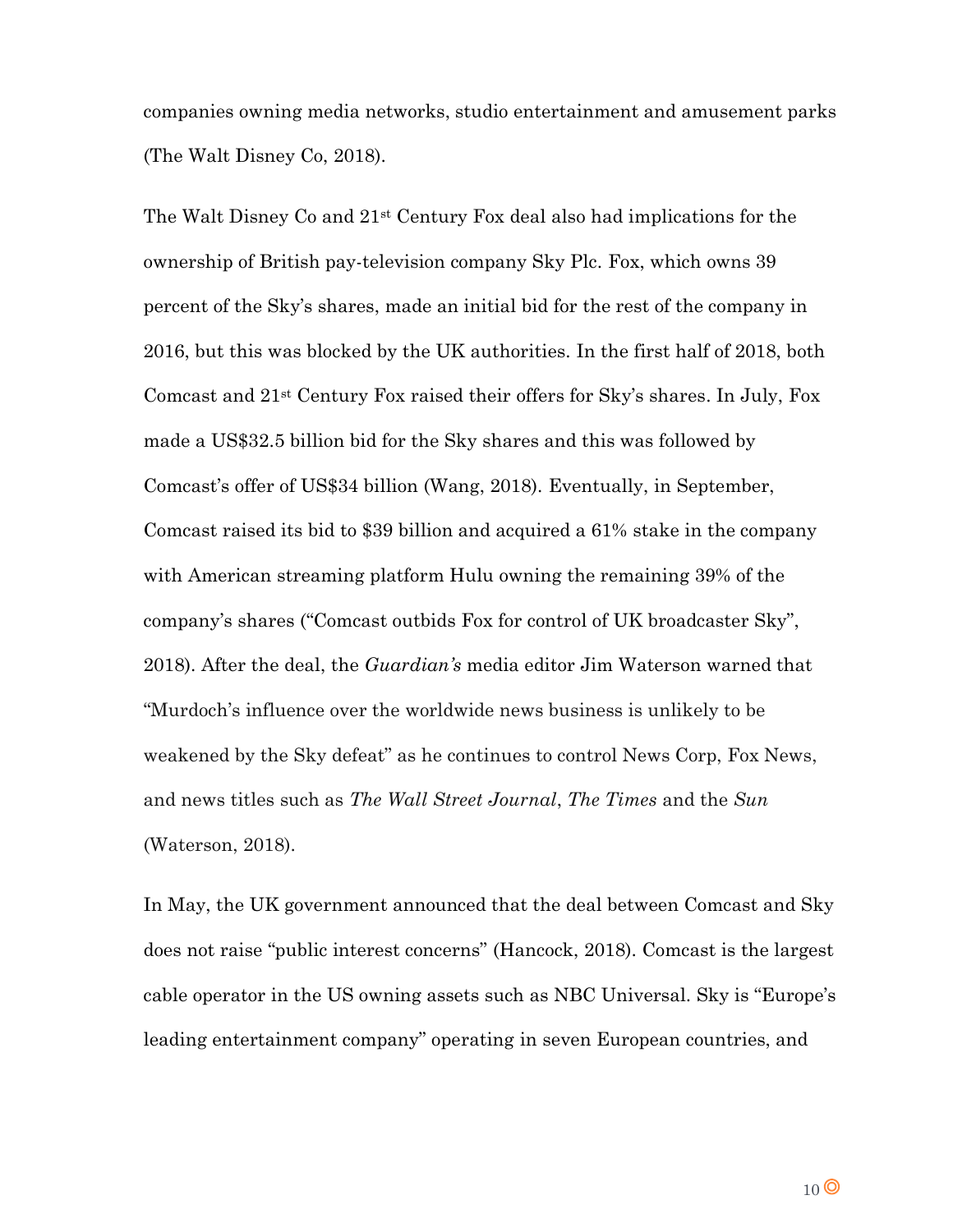has revenue of US\$17.5 billion. Its main brands include Sky News and Sky Sports (Sky Plc, 2018).

In 2017, the US company Sinclair Broadcasting announced that it would buy American Tribune Media, but in August 2018 Tribune abandoned the US\$3.9 billion takeover. Tribune filed a lawsuit against Sinclair claiming that the lawsuit "seeks compensation for all losses incurred as a result of Sinclair's material breaches of the merger agreement" (Tribune, 2018). If the two companies would have merged, the combined broadcasting company would have reached seven out of 10 American households. Sinclair owns 173 and Tribune 42 television stations in the United States.

# *Trans-Tasman media mergers*

In 2017, the Australian government abolished certain media ownership rules which had prevented further consolidation in the media sector. It removed the "two out of three rule" which prevented individual media companies from owning newspapers, television and radio stations in the same license area. Additionally, the "reach rule", which had prohibited a single television broadcaster reaching more than 75 percent of the population, was abolished. These changes paved the way for the Nine Entertainment to take over Fairfax Media. The deal was valued at US\$3.1 billion. As a consequence of the merger, Fairfax's name disappears after 177 years of media history. The new company, to be called Nine, is a major competitor for Rupert Murdoch's News Corp in Australia with a combined revenue of A\$3 billion (Smyth, 2018).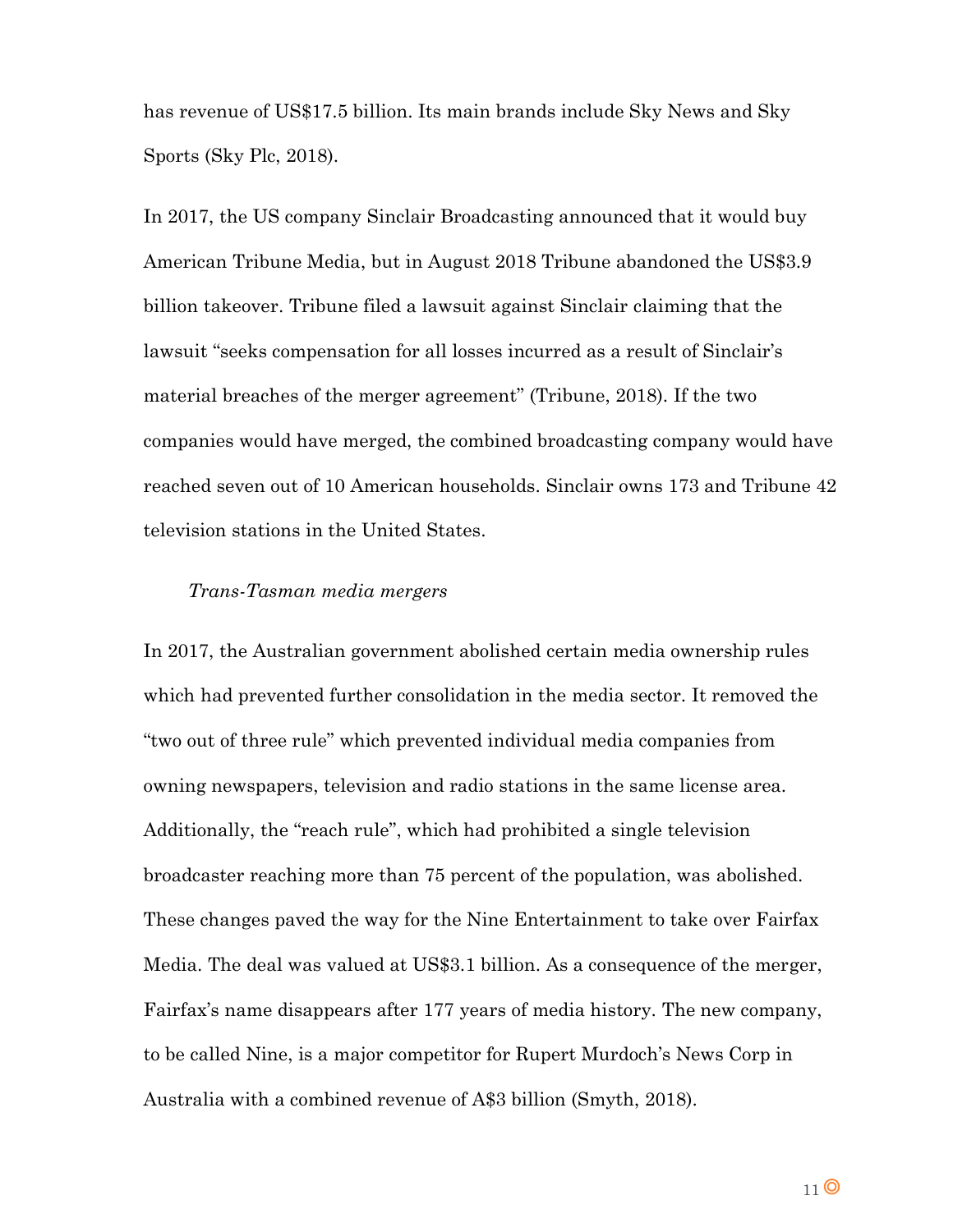Nine Entertainment shareholders will own 51.1 percent of the new Nine and Fairfax's current shareholders will have the remaining 48.9 percent (Nine Entertainment, 2018). After the takeover, Nine will become owner of Stuff Limited in New Zealand. The combined company owns Nine's free-to-air television network, Fairfax's news stables such as *The Sydney Morning Herald* and *The Age* as well as digital businesses Domain, Stan and 9Now and Fairfax's radio interests via Macquarie Media. In New Zealand, the company owns Stuff's businesses including its online sites *Stuff* and *Neighbourly* as well as print papers such as *The Dominion Post* and *The Press*. *The Financial Times* believes that Nine targeted Fairfax media only because of its "stakes in fast-growing digital businesses Stan, a streaming service that competes with Netflix, and Domain, a property listing group" of which Fairfax still owns 60 percent (Smyth, 2018).

In August 2018, the Australian Competition and Consumer Commission (ACCC) started its review about the deal, and it received more than 450 submissions about the proposal ("More than 450 submissions hit ACCC's review of Nine-Fairfax merger" 2018). President Marcus Strom from the Media and Arts Alliance (MEAA) – a media industry union- commented that the merger would reduce media diversity in Australia. He stated that the merger "harms the ability of an independent media to scrutinize and investigate powerful" ("More than 450 submissions hit ACCC's review of Nine-Fairfax merger" 2018). In

 $12$   $\odot$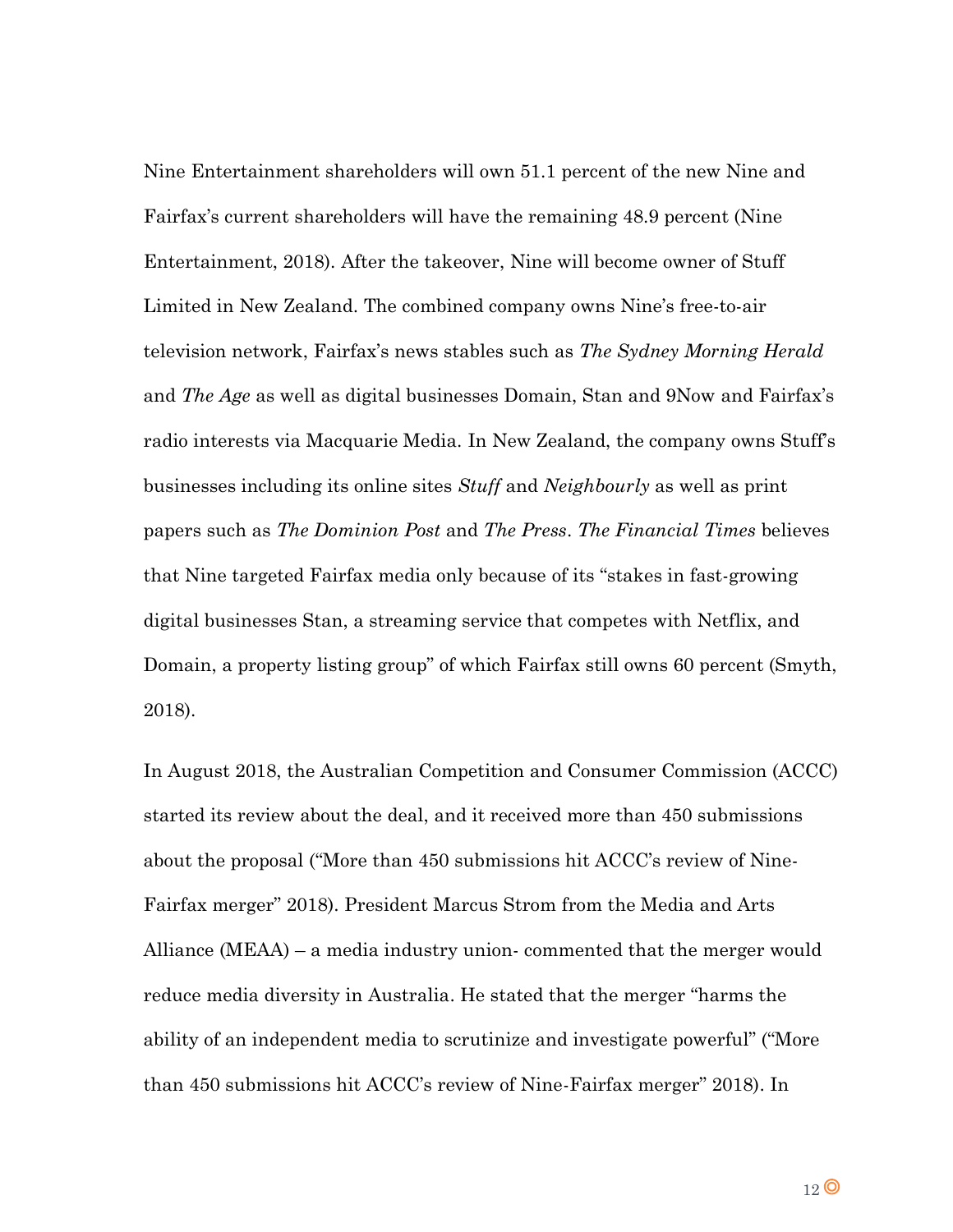November, Australian Competition and Consumer Commission (ACCC) disagreed by announcing that it was approving the merger. In a statement, commission's chairman Rob Sims said that "while the merger will likely reduce competition" it does not substantially lessen competition in any relevant market in Australia (ACCC, 2018). The commission stated that "with the growth in online news, however, many other players, albeit smaller, now provide some degree of competitive constraint" (ACCC, 2018). The commission noted that the merger would reduce the number of major news companies in Australia from five to four: Nine-Fairfax; News Corp/Sky; Seven West Media and ABC/SBS. However, it believes that online news providers such as *The Guardian, The New Daily*, *Buzzfeed, Crickey* and *The Daily Mail* will provide "competitive constraint" for the legacy news corporations.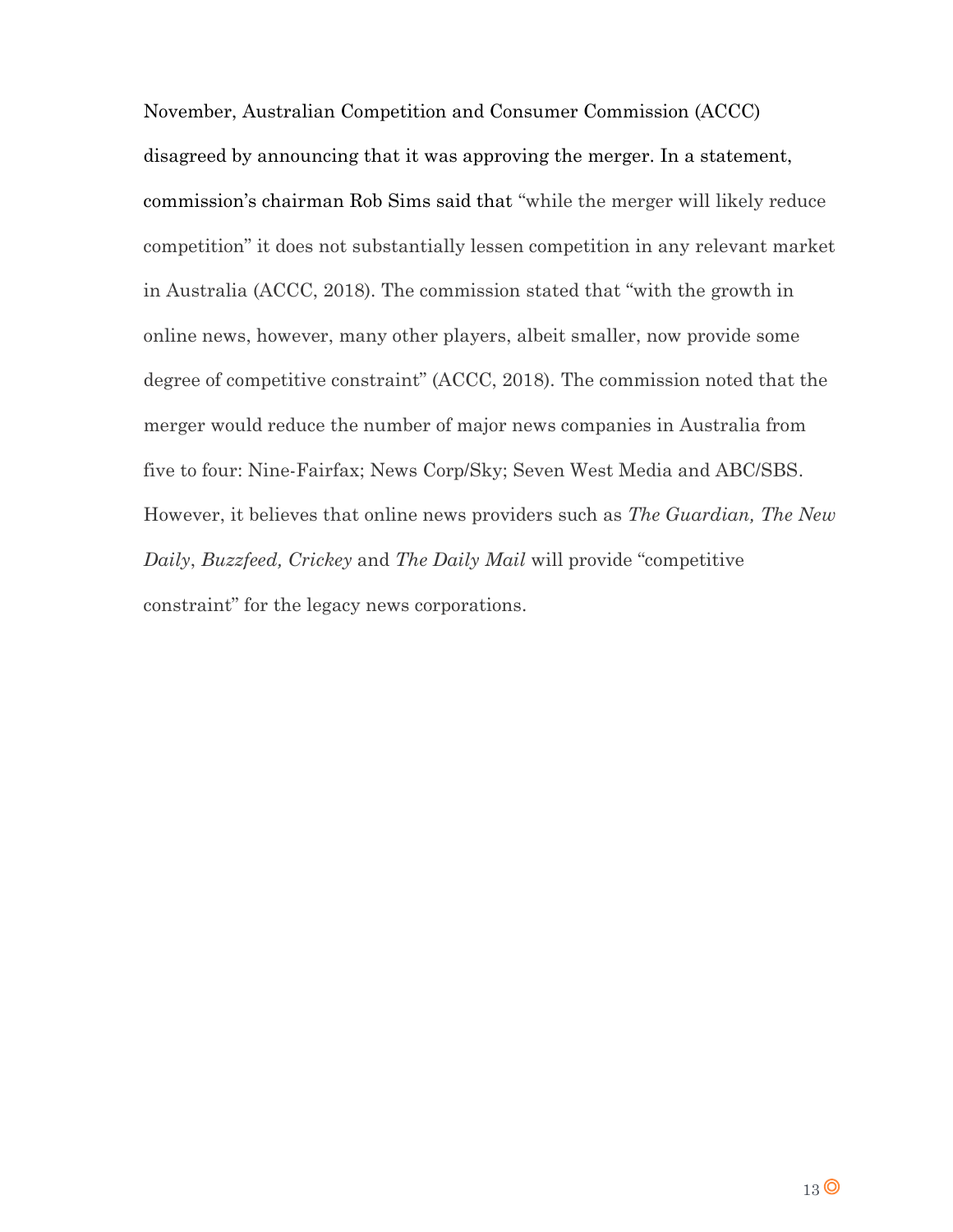#### **1. New Zealand media ownership and market structure**

In 2018, there were no major changes in the media market structure as the Court of Appeal ruled against the NZME-Stuff merger. In October 2018, NZME and Stuff decided not to appeal this decision to the Supreme Court. In a stock market announcement NZME said that the Court of Appeal's decision "brings the merger process to a conclusion" (NZME, 2018a). However, Stuff was gaining a new parent company Nine (as explained above). In October, the future of Sky TV was a subject of speculation. The *NZ Herald* reported that "NBC Universal has kicked the tyres of Sky TV" adding that "A wider deal is also said to be possible, whereby NBC Universal buys both Sky TV and MediaWorks" (Keall, 2018a). In November, MediaWorks announced that it had signed a conditional merger agreement with Australian outdoors advertising firm QMS (listed on the Australian stock exchange ASX) (MediaWorks, 2018d). The two companies are planning to combine QMS's New Zealand advertising businesses with MediaWorks' media assets in the second quarter of 2019. These asset include Newshub, television and radio businesses (MediaWorks, 2018d). According to merger plans, MediaWorks's current owner Oaktree Capital Management will have a controlling shareholding in the company. QMS will have a "material but not controlling share of the company" (MediaWorks, 2018d). The deal is clearly advertising driven. MediaWorks says that the merged company would be an "unrivalled destination for advertisers to maximise audience reach" (MediaWorks, 2018d). MediaWorks chairman Jack Matthews commented that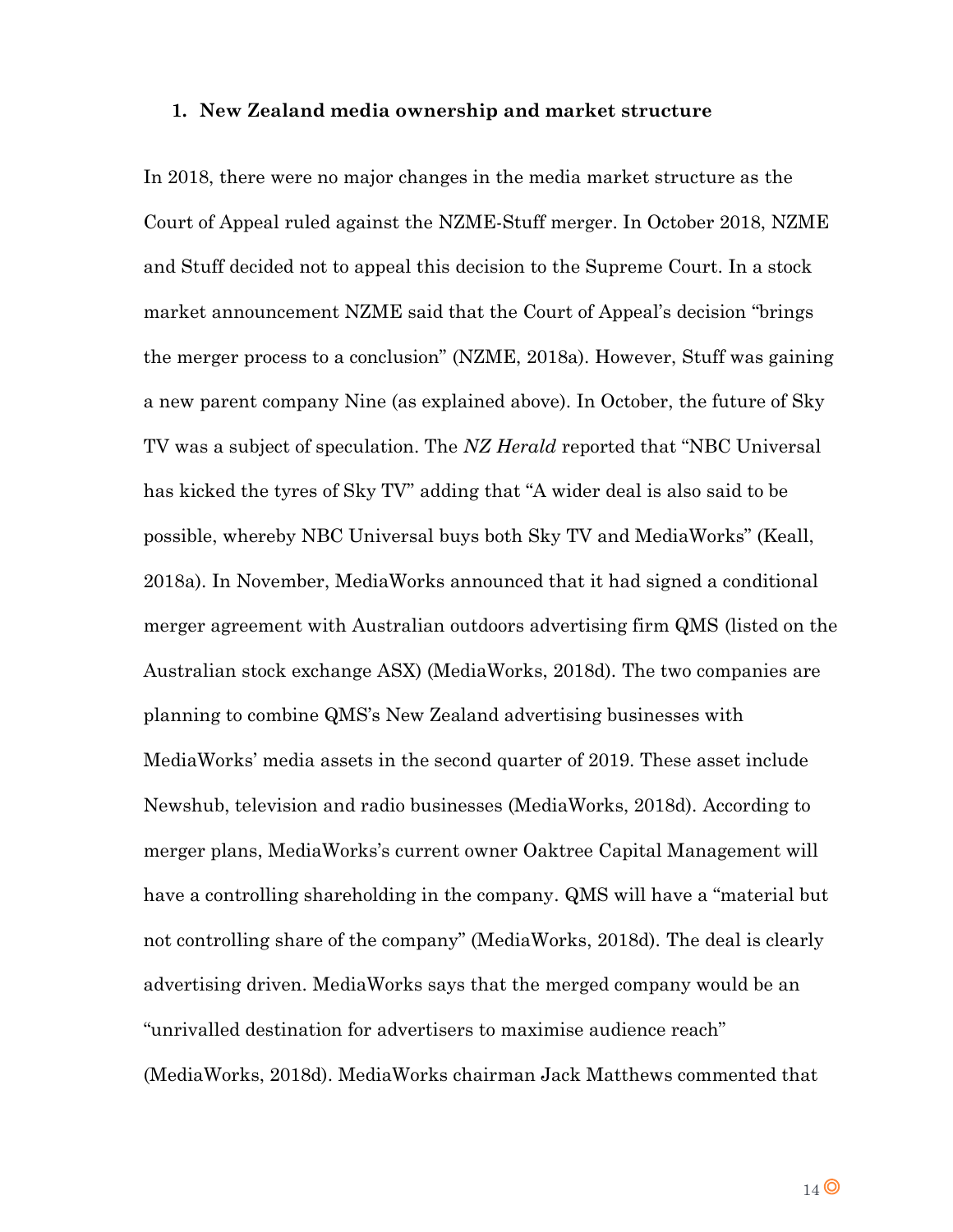with the merger, MediaWorks "will be able to further enhance its ability to deliver high quality local content" (MediaWorks, 2018d).

In 2018, the number of commercially run media companies remained the same as for 2017. The number of privately and independently owned media outlets increased as non-profit, trust-owned Crux entered the market. Other privately/independently owned companies included Allied Press, Bauer Media, BusinessDesk, MediaWorks, NBR, Newsroom, The Spinoff and Scoop (owned by a foundation).

In 2018, NZME remained a publicly owned company, listed on the New Zealand stock market (NZX). NZME's main brands include the *NZ Herald* and Newstalk ZB. Additionally, the media company owns a group buying site GrabOne; an online job advertising platform YUDU; a property portal OneRoof; and the car and motoring website Driven. According to NZME, in the first half of 2018, it had an audience of 3.3 million New Zealanders (reaching almost 80% of the population) (NZME, 2018b). Stuff, also headquartered in Auckland, had a "unique audience" of two million (Stuff, 2018). Its main brands included *Stuff*  (website); newspapers *The Dominion Post* and the *Press;* neighborhood and community website *Neighbourly*; broadband company Stuff Fiber, pay-per view streaming service Stuff Pix, and online job search site Adzuna. Stuff's news parent company Nine is publicly owned and is listed on the Australian stock market (ASX).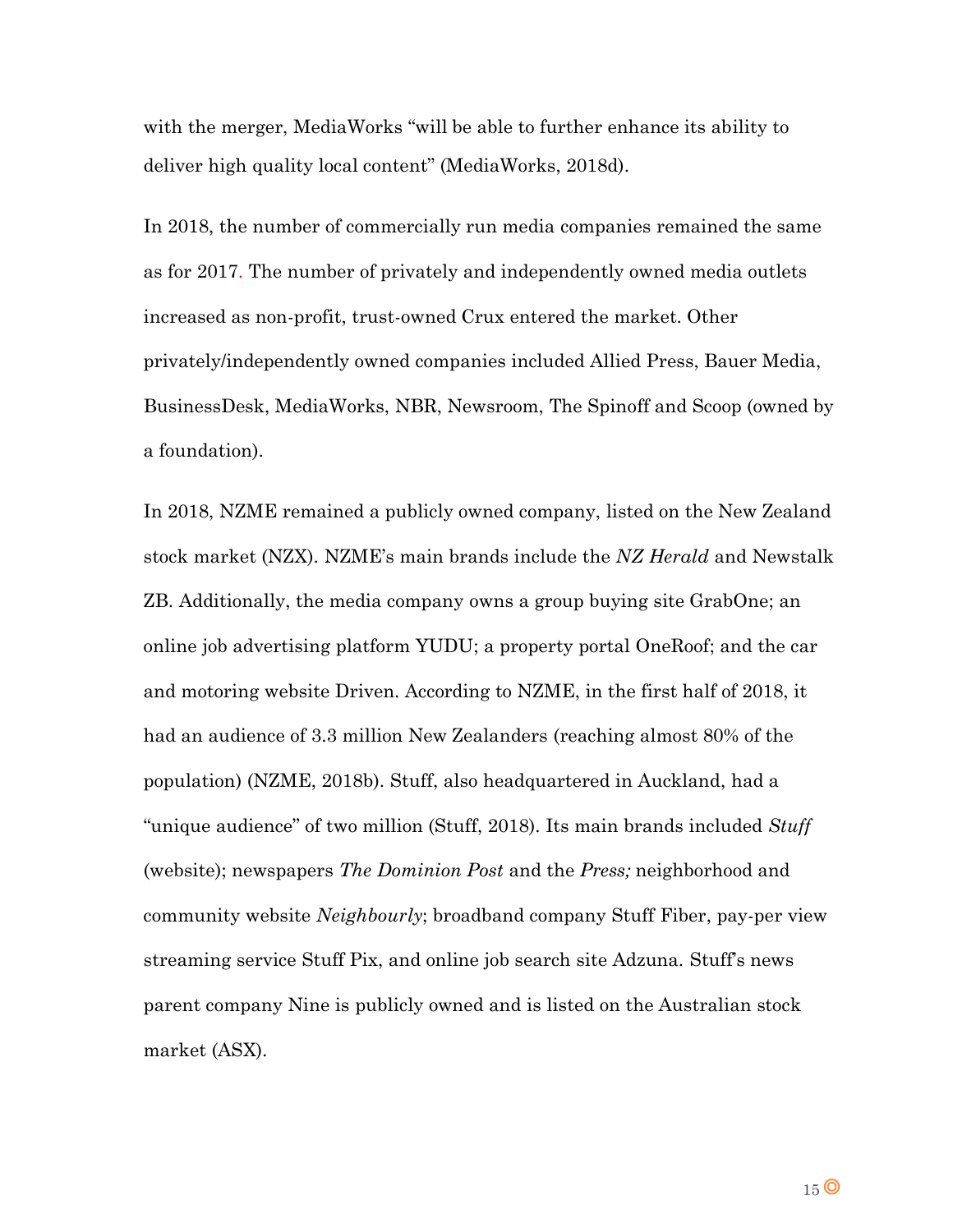| Company                         | <b>Ownership</b>        | <b>Funding</b> | Most important assets                                             |  |
|---------------------------------|-------------------------|----------------|-------------------------------------------------------------------|--|
| Allied press                    | Private                 | Commercial     | The Otago Daily Times                                             |  |
| <b>Bauer Media</b>              | Private                 | Commercial     | Metro, The Listener                                               |  |
| <b>BusinessDesk</b>             | Private                 | Commercial     | BusinessDesk                                                      |  |
| Coliseum<br><b>Sports Media</b> | Private                 | Commercial     | Coliseum Sports Media                                             |  |
| C <sub>rux</sub>                | Trust                   | Community      | Crux                                                              |  |
| <b>Stuff</b>                    | Public,<br>shareholders | Commercial     | The Dominion Post, The<br>Press, Stuff, Neighbourly               |  |
| MediaWorks                      | Private                 | Commercial     | TV3, 3NOW On Demand,<br>The Edge, RadioLIVE, The<br><b>Breeze</b> |  |
| Māori TV                        | Crown owned             | Public         | Māori Television Channel,<br>Te Reo Channel                       |  |
| <b>NBR</b>                      | Private                 | Commercial     | <b>The National Business</b><br>Review                            |  |
| <b>Newsroom</b>                 | Private                 | Commercial     | Newsroom.co.nz,<br>Newsroom Pro                                   |  |
| <b>NZME</b>                     | Public,<br>shareholders | Commercial     | The New Zealand Herald,<br>The Radio Network                      |  |
| <b>RNZ</b>                      | Crown owned             | Public         | <b>RNZ</b> National                                               |  |
| <b>Sky TV</b>                   | Public,<br>shareholders | Commercial     | Sky TV, My Sky, Prime,<br>Igloo, Neon, Fan Pass                   |  |
| TVNZ                            | Crown                   | Commercial     | TV ONE, TV2, Ondemand,<br>ONENews.co.nz                           |  |
| <b>Scoop</b>                    | Foundation              | Commercial     | scoop.co.nz                                                       |  |
| The Spinoff                     | Private                 | Commercial     | The Spinoff                                                       |  |
| <b>Spark</b>                    | Public,<br>shareholders | Commercial     | Lightbox                                                          |  |

**Table 3: Major communication companies in New Zealand in 2018**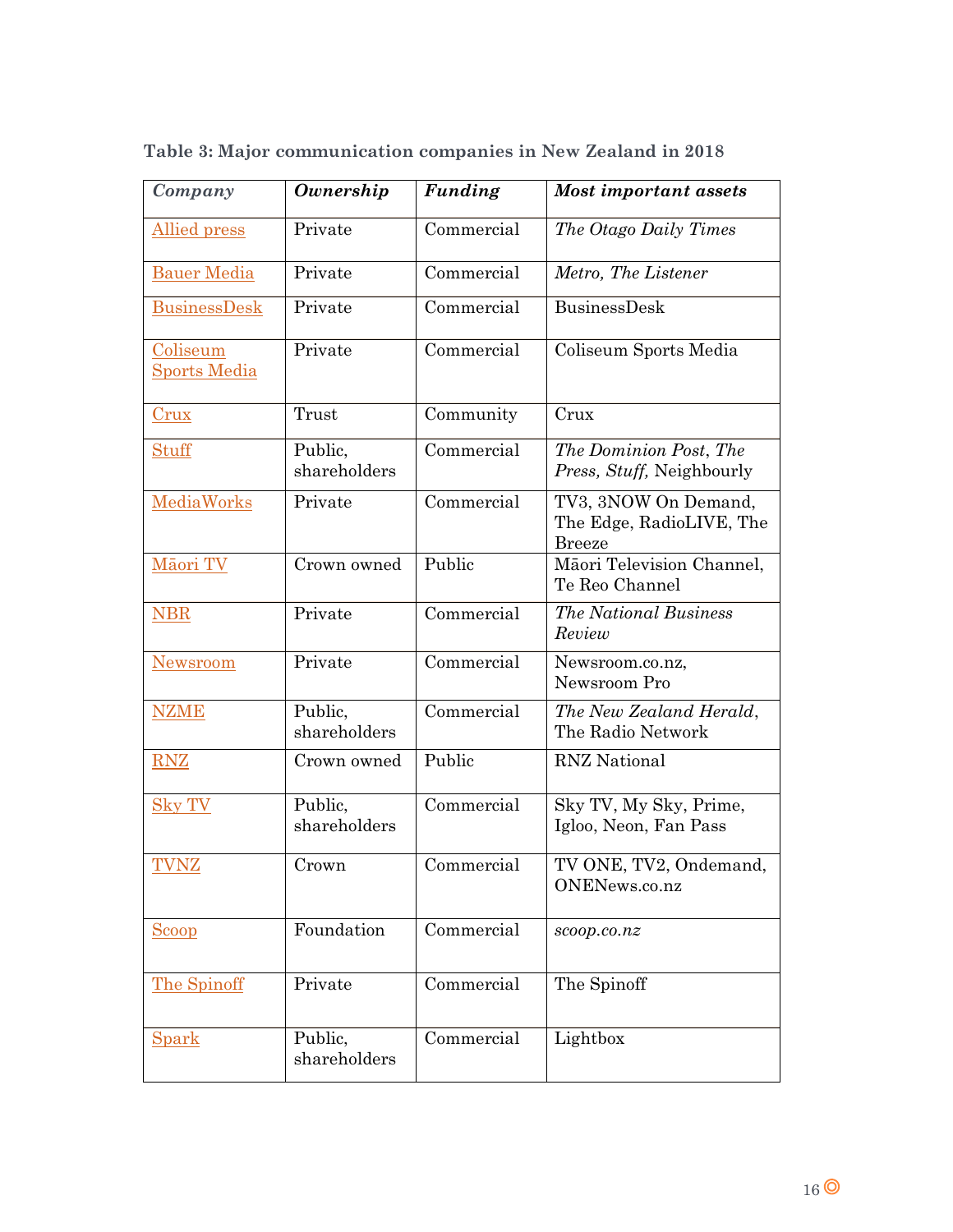Bauer Media is a privately owned, global media conglomerate, headquartered in Germany. MediaWorks, based in Auckland, is privately owned by the American investment management firm Oaktree Capital.

In 2018, there were three Crown-owned companies: Television New Zealand (TVNZ), Radio New Zealand (RNZ), and Māori Television. TVNZ is owned by the state, but it is commercially funded with no public service obligation. Approximately 95 percent of its operations are funded by advertising, and its primary mandate is to pay a dividend to the New Zealand government. RNZ is the only advertising free public interest broadcaster in New Zealand. It offers commercial free services, but is partly funding its operations through partnerships.

## *Print market*

In 2018, there were two important trends in the New Zealand newspaper market. First, the circulation of newspapers declined substantially: between March 2017 and March 2018, the combined circulation loss for the four largest daily newspapers and 15 regionals was over 20 percent (ABC, 2018). Secondly, the number of print newspapers dropped as Stuff closed 20 community and rural newspapers (three were sold to new local owners) (see Appendix 1). In 2018, NZME and Stuff continued their duopoly control over the New Zealand print newspaper market. In 2016, the combined market share of Stuff and NZME newspapers was estimated at 89.3 percent. However, this figure may be inaccurate after Stuff closed more than 35% of its print newspapers (Molineaux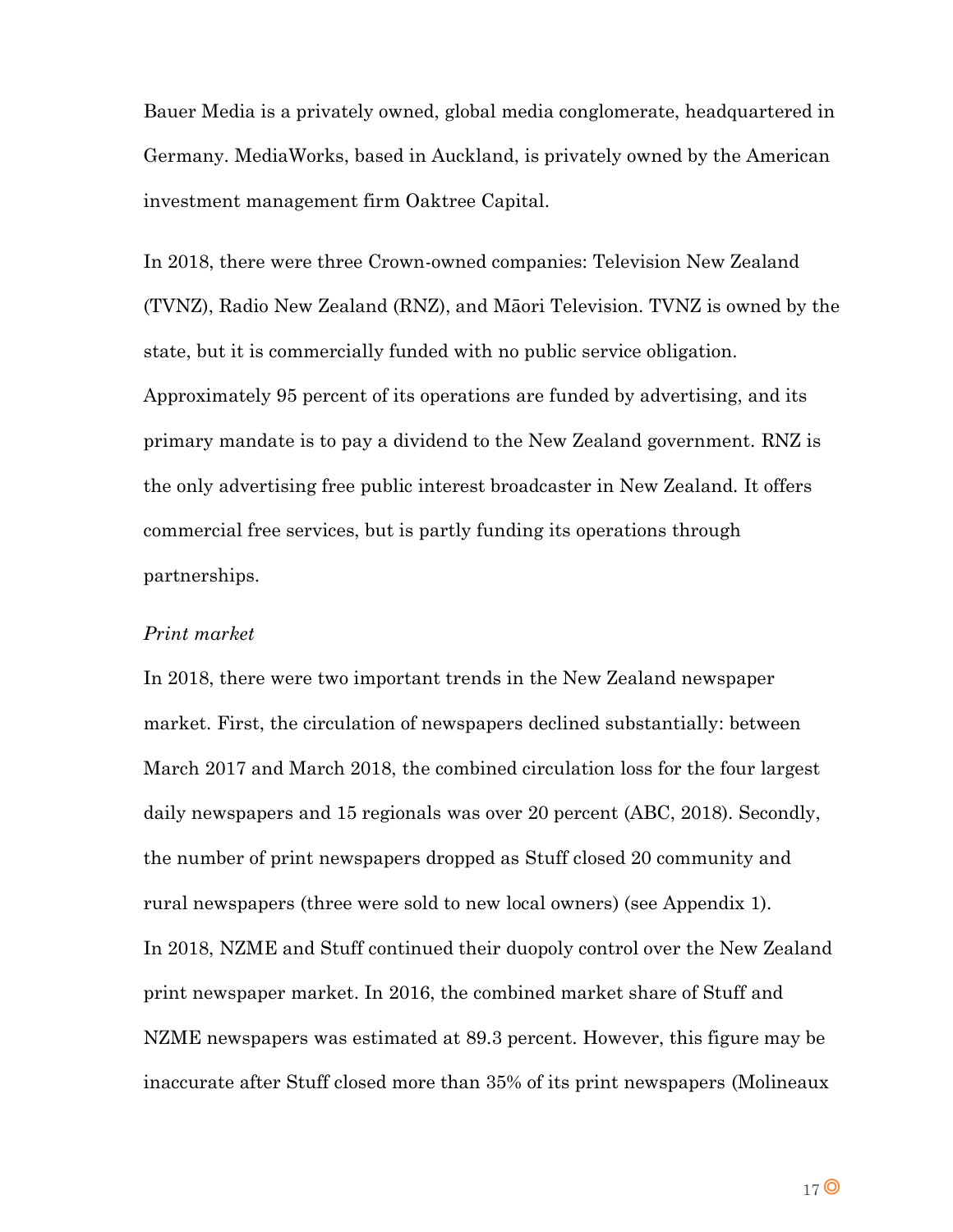et al., 2016). The two companies leading weekday newspapers included the *NZ Herald* (NZME), *The Dominion Post* (Stuff) and *The Press* (Stuff). According to NZME, the *NZ Herald's* average issue readership has been growing, and the *Herald on Sunday* remains "the most-read and highest-selling Sunday newspaper in the country" (NZME, 2018b).

| Publication                   | Print and<br>online<br>readership<br>$(12$ months<br>ending to<br><b>December</b><br>2017) | % change<br>from<br>previous<br>year | <b>Circulation</b><br>(30/09/2018) | %change<br>from the<br>same time<br>previous<br>year |
|-------------------------------|--------------------------------------------------------------------------------------------|--------------------------------------|------------------------------------|------------------------------------------------------|
| NZ Herald                     | 1,598,000                                                                                  | $-4.9%$                              | 108,790                            | $-7.2%$                                              |
| The<br>Dominion<br>Post       | 462,000                                                                                    | $-4.7%$                              | 42,703                             | $-11.2%$                                             |
| Sunday Star<br>Times          | 405,000                                                                                    | $+8.9%$                              | 68,723                             | $-11.5%$                                             |
| The Press                     | 374,000                                                                                    | $+5.9%$                              | 43,225                             | $-11.3%$                                             |
| Waikato<br><b>Times</b>       | 191,000                                                                                    | $-7.7%$                              | 16,660                             | $-12.1%$                                             |
| Otago Daily<br><b>Times</b>   | 192,000                                                                                    | $-5.4%$                              | 31,728                             | $-2.96%$                                             |
| Bay of Plenty<br><b>Times</b> | 155,000                                                                                    | $+8.4%$                              | 11,156                             | $-6.3%$                                              |
| Hawkes Bay<br>Today           | 109,000                                                                                    | $-19.4%$                             | 16,647                             | $-5.0%$                                              |
| <b>Northern</b><br>Advocate   | 124,000                                                                                    | $+10.7%$                             | 10,371                             | $-5.4%$                                              |
| <b>Sunday News</b>            | 103,000                                                                                    | $-12.0%$                             | 13,202                             | $-19.4%$                                             |

| Table 4: Print circulation and print & online readership in 2018 |  |  |  |
|------------------------------------------------------------------|--|--|--|
|                                                                  |  |  |  |

Sources: ABC, Roy Morgan Research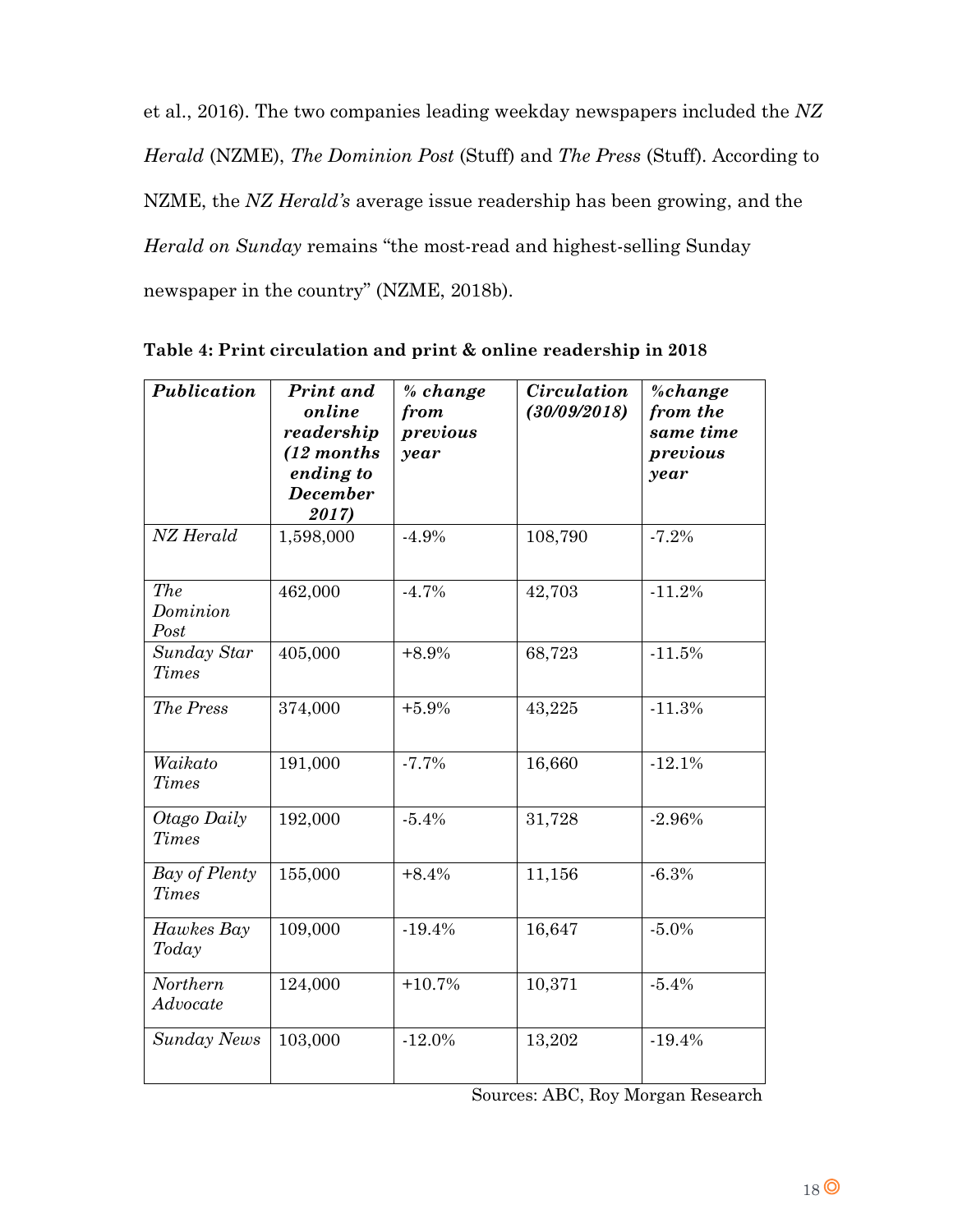Figures from the New Zealand circulation audit bureau ABC show that in the first three months of 2018, the leading daily newspapers suffered circulation losses (table 4). The circulation of the *Sunday News* and *Sunday Star Times*  were especially affected as seen in table 4. The print and online readership figures from Roy Morgan Research (2018) show that the leading mastheads such as the *NZ Herald*, *The Dominion Post* and *The Otago Daily Times* lost readers during 2017, but some of the regional titles such as the *Press, Bay of Plenty Times* and *Northern Advocate* increased their readership (Roy Morgan Research, 2018). However, in September 2018, an article in the *NZ Herald* stated that its "weekly brand audience" was 1.7 million people, saying that "many of NZME's magazines and regional newspapers are enjoying year-on-year growth" ("NZ Herald weekly audience hits 1.66 million as NZME magazines, newspapers enjoy strong growth", 2018).

In 2018, NZME's half-year profit fell 53% to \$3.7 million from the same period in 2017, and its revenue declined 3% to \$186 million over the same period of time (NZME, 2018b). The company's print revenue declined 6% to \$104 million with print remaining its largest revenue provider representing 56% of its total revenue (NZME, 2018b). In the first half of 2018, NZME's digital revenue grew 17% to \$24 million from the same period in 2017 (NZME, 2018b).

For the full financial year 2018 (ending in June), Stuff's print advertising revenue fell 17% and circulation revenue 6% from 2017 (Fairfax Media, 2018a). Its total print revenue for the financial year 2018 was \$236 million. During the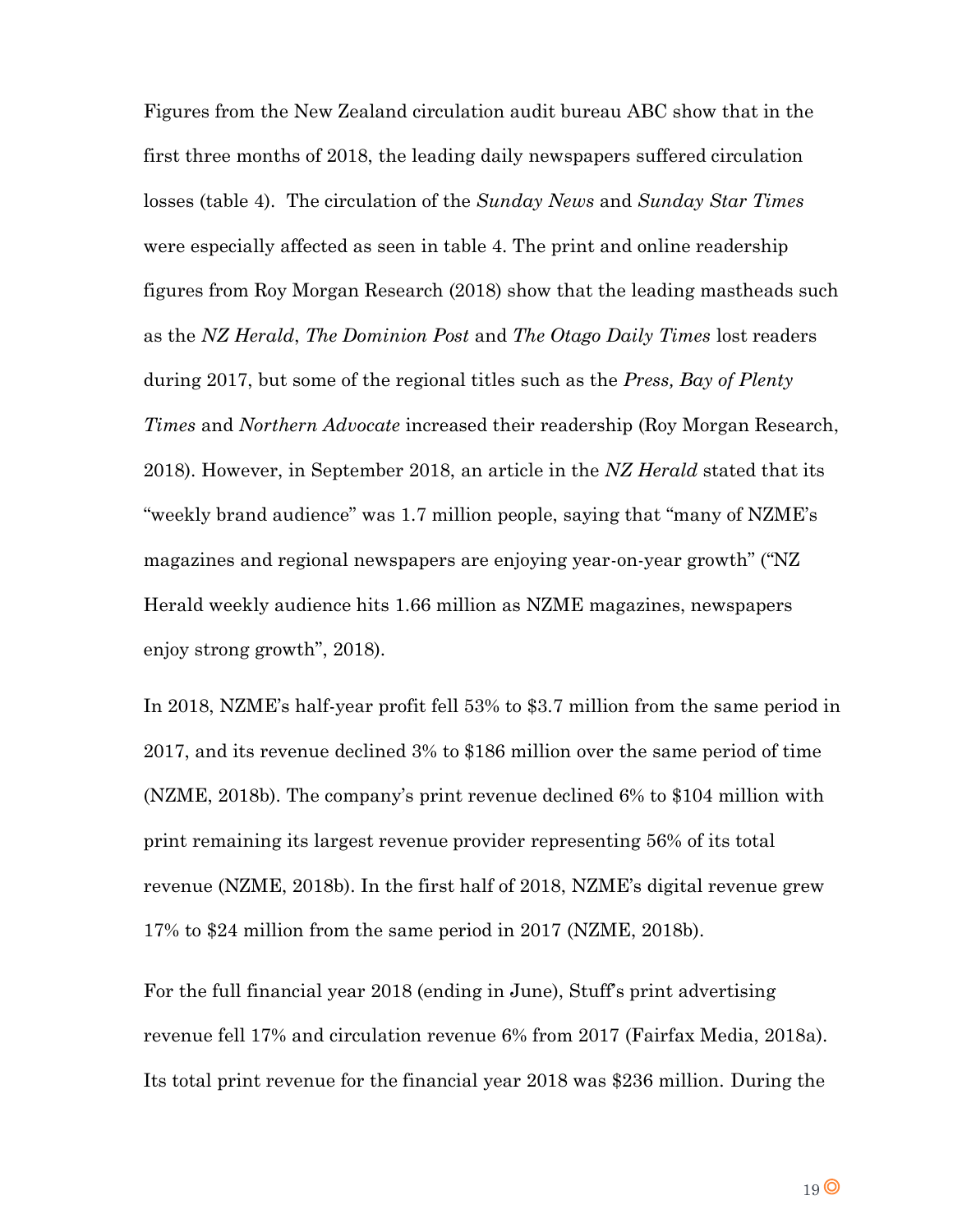financial year, the company's digital revenue grew 21% from the previous year to \$48 million (Fairfax Media, 2018a). As these figures demonstrate, in 2018 Stuff made almost five times more money out of print than from digital. Still, Fairfax Annual Report 2018 reveals that the company has "more than halved value of its Kiwi assets attaching just A\$40 million (NZ\$44) to mastheads that were once a core of a billion dollar investment" (McBeth, 2018a). In 2001, when Rupert Murdoch's Independent Newspapers bought Fairfax's New Zealand assets, they were valued at \$1.12 billion (McBeth, 2018a).

As indicated, the New Zealand's print newspaper market shrunk as Stuff cut local, rural and community newspaper titles. In February, the company announced that it had identified 28 titles for sale or closure, affecting approximately 32 staff members. By September 2018, 20 of the titles were closed and three were sold to local owners (Appendix 1). In March, Stuff announced the closure of five newspapers, and in May 15 community papers were announced to go ("Stuff closes 15 community titles and sells another", 2018). In early November, the company told that 19 jobs at its13 Auckland and Northland papers were going to go (Peacock, 2018c). Stuff chief executive Sinead Boucher said that the company was aiming to achieve "a business model where digital revenue growth outweighs declines in print", and that will enable the publisher to have "a strong national footprint to serve our New Zealand communities with our quality journalism, content and great experiences" (Pullar-Strecker, 2018a).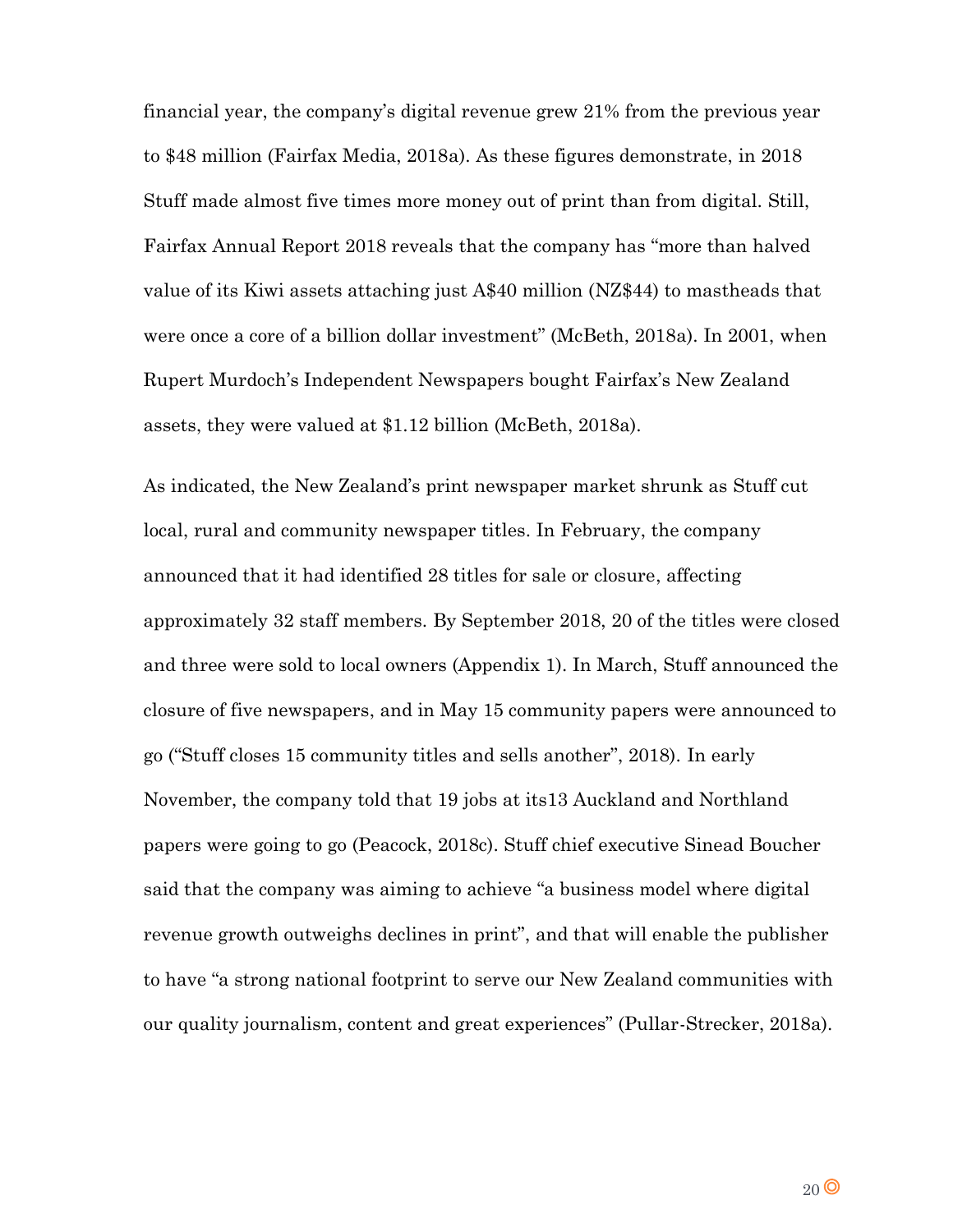However, the closures of Stuff papers left many South Island communities without a voice.

## *Digital news sites*

In 2018, most of the digital news sites in New Zealand were free for anyone to access, but the number of paywalls for the 'premium' content was expected to grow. In 2018, the *NZ Herald* announced the introduction of digital subscriptions for its premium content, but the exact launch time was not announced. NZME chief executive Michael Boggs commented in February that its subscription model for premium content would be introduced during 2018, but at the time of writing the paywall had not yet materialised ("NZME plans to put up paywall around premium journalism on website", 2018).

NBR and Newsroom Pro already have digital subscriptions for their content. Additionally, the *Otago Daily Times* is still planning to launch its paywall (Williams, 2018). The *National Business Review* paywalls most of its content; Newsroom has digital subscriptions for more analytical content (dealing with government or businesses) on the Newsroom Pro platform. NBR's and Newsroom Pro's pricing for households is similar. However, NBR did not provide pricing for its business clients, it is difficult to compare the cost of paywalls for businesses. NBR charges households and individuals \$35 per month (\$20 to mobile only) for digital access whereas Newsroom Pro charges \$29 per month for households, \$199-499 for small and medium size business, and \$899 for large businesses. Additionally, Scoop has a license fee for organisations.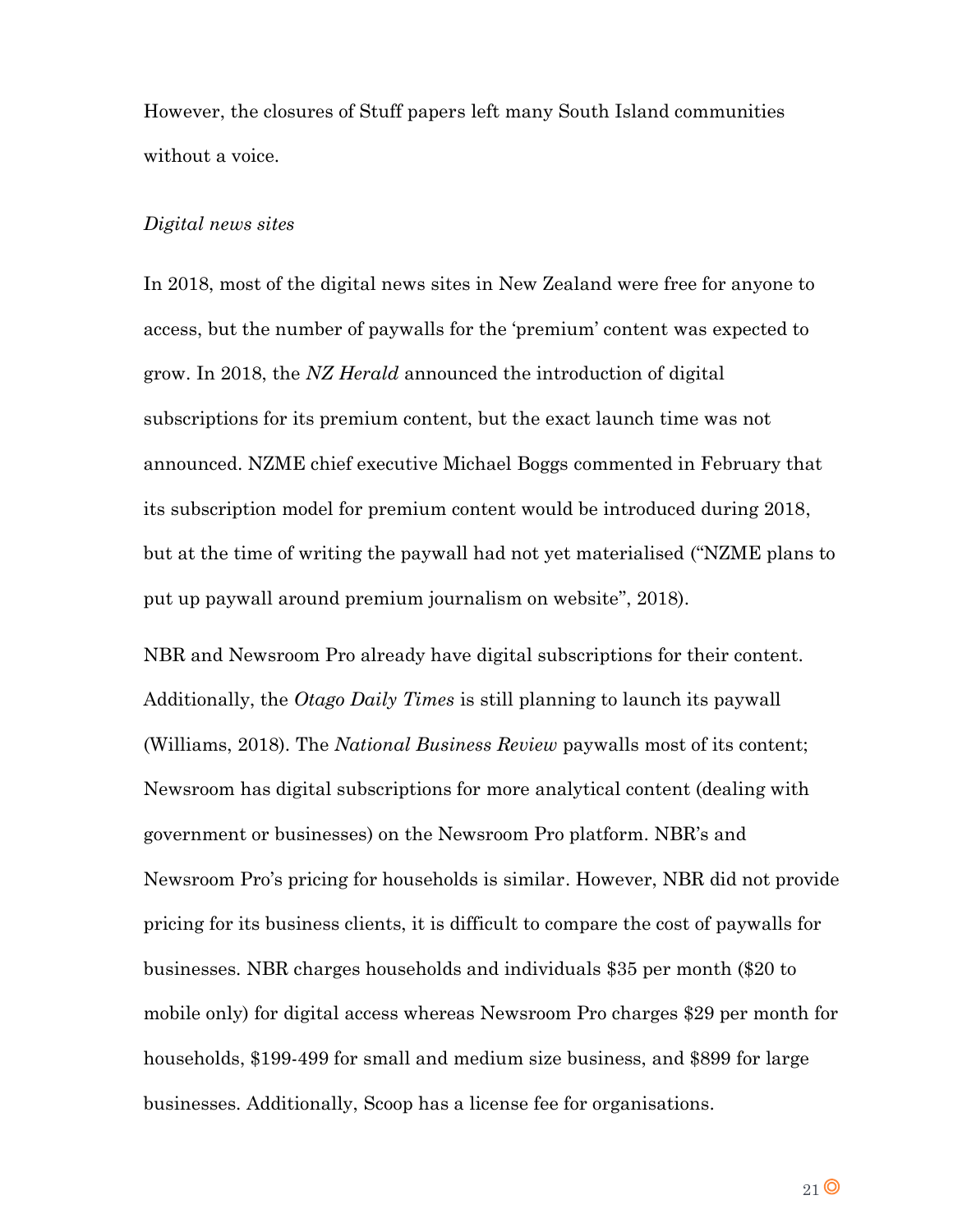Digital sites also had voluntary donations for their websites, and the sites using PressPatron platform for crowdfunding include Newsroom, The Spinoff and Scoop (as well as blogs such as *Public Address*, *Villainesse*, *Pundit* and *Bill Bennett*).

| Website                   | Nielsen:<br>Unique<br>audience<br>$(millions) - 3$<br>month<br>average <sup>1</sup> | SimilarWeb:<br><b>Total</b> visits<br>from desktop<br>and mobile<br>(millions)-<br><b>September</b><br>20182 |
|---------------------------|-------------------------------------------------------------------------------------|--------------------------------------------------------------------------------------------------------------|
| Stuff                     | 2.1                                                                                 | 29.9                                                                                                         |
| The New<br>Zealand Herald | 1.7                                                                                 | 21.2                                                                                                         |
| The Otago Daily<br>Times  | 0.2                                                                                 | Not included                                                                                                 |
| The Spinoff               | 0.2                                                                                 | 0.8                                                                                                          |
| Scoop                     | 0.1                                                                                 | 0.5                                                                                                          |
| Newsroom                  | 0.1                                                                                 | 0.3                                                                                                          |
| Newshub                   | Not included                                                                        | 4.9                                                                                                          |
| <b>TVNZ</b>               | Not included                                                                        | 7.2                                                                                                          |
| <b>RNZ</b>                | Not included                                                                        | 0.4                                                                                                          |

**Table 5: Unique audience and total visits in 2018**

Sources: Nielsen, 2018; SimilarWeb, 2018

 $\overline{a}$ 

<sup>&</sup>lt;sup>1</sup> The total number of unique people that visited a site at least once during the specified time period (Nielsen, 2018b.)

<sup>2</sup> Total visits is the sum of all visits to the domain, within a country and time period analysed. SimilarWeb calculates a visit for the website if the visitor accesses one or more pages (SimilarWeb, n.d.)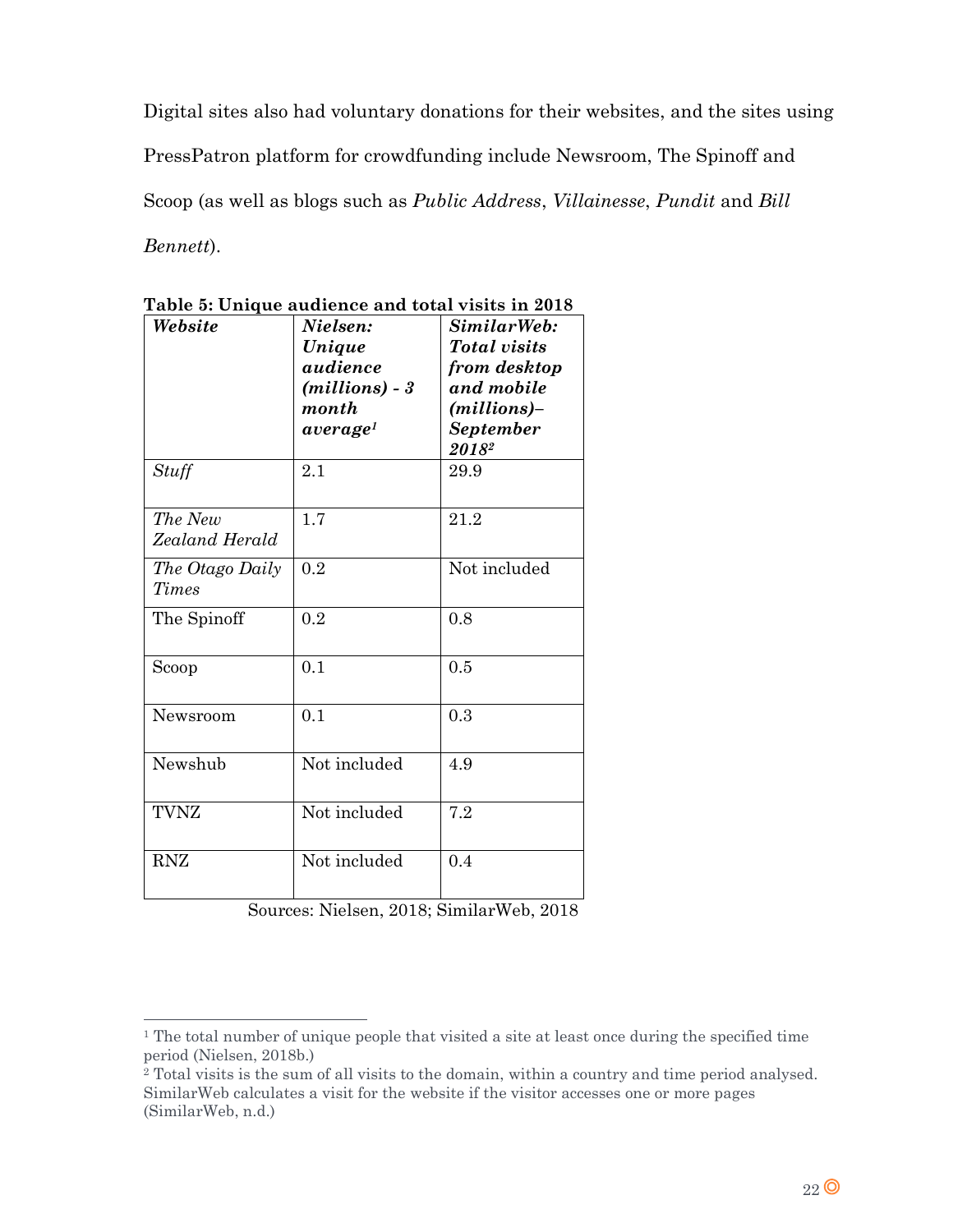In 2018, NZME and Fairfax continued to dominate online news. According to Nielsen, in July 2018 *nzherald.co.nz* and *stuff.co.nz* had a unique audience of 3.8 million of which *Stuff* had 2.1 million and the *NZ Herald* 1.7 million (table 5) (Nielsen, 2018a). Again, when measured by the number of total visits from desktops and mobiles, *Stuff* and the *NZ Herald* had over 51 million total visits – almost 3.5 times more than the combined visits of their competitors together (SimilarWeb, 2018). According to Nielsen, in July 2018 the top ten news sites in New Zealand (measured by the average daily unique browsers) were *stuff.co.nz, nzherald.co.nz, odt.co.nz, thespinoff.co.nz, sunlive.co.nz, cnzherald.com, noted.co.nz, newsie.co.nz* and *newsroom.co.nz* (Nielsen, 2018).

In May 2018, Stuff chief executive officer Sinead Boucher stated that 'Stuff is not just New Zealand's largest news site, it's the largest New Zealand web site, period' (Myllylahti, 2018, p.18). She also said that "only Google, Facebook, YouTube and Microsoft command a larger digital audience here [New Zealand]" (Myllylahti, 2018, p.18). Boucher also revealed that Stuff's neighborhood website *Neighbourly* had become New Zealand's 'third most used social media site' with 560,000 members, and had overtaken Twitter, Instagram and LinkedIn as the country's third most used social media site' (Myllylahti, 2018, p.18).

*Interest.co.nz* is privately owned digital media company, owned by the limited company JDJL Limited, provides financial news and commentary as well as analysis about interest-rate related products and services. The sites managing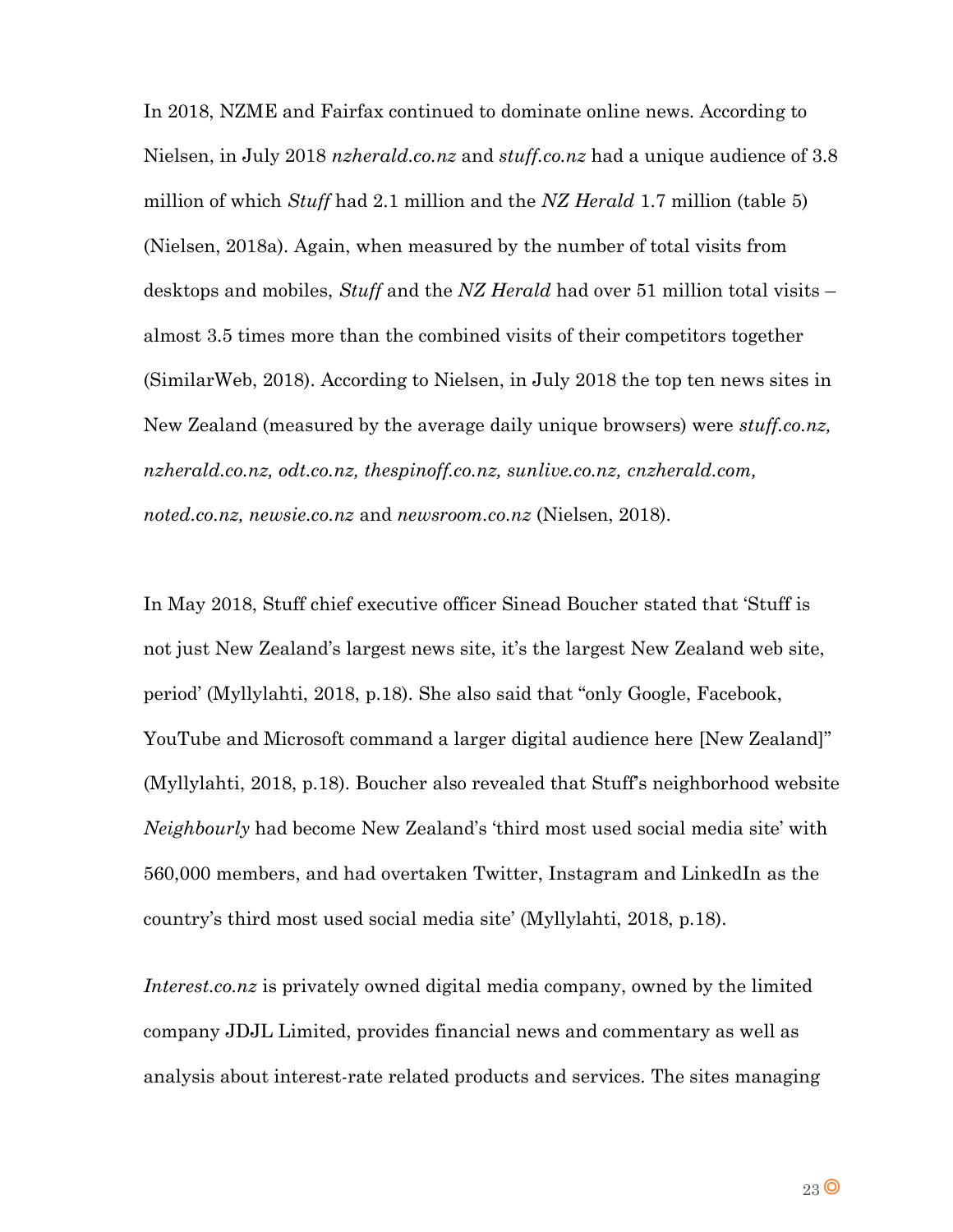editor is Gareth Vaughan and it has five other reporters and editors. Another niche media company is The Health Media, which runs the *nzdoctor.co.nz* website. Another online site worth mentioning is *Politik*; a subscription based website run by experienced political journalist Richard Harman. The public can read three stories a month for free after which the readers are required to pay \$15.50 a month for its content.

# *Independents*

In 2018, New Zealand had multiple independently owned media outlets of which most delivered content digitally. These media outlets provided at least some news and current affairs content. They included

- Allied Press, a regional newspaper group
- BusinessDesk, a business, economics and politics newswire
- Crux, a non-profit local digital-only news site
- National Business Review, a financial newspaper group
- Newsroom, a digital-only news site
- Scoop, an independent digital-only website
- The Spinoff, a digital-only media site
- Asia Pacific Report, an independent news site

The newest arrival in the digital news market was Crux, a non-profit news outlet targeted to audiences in Wanaka and Queenstown. It is owned and published by the Southern Community Trust which is "committed to public interest journalism with a focus on local issues and action" (Crux, 2018). The site is managed by editors Peter Newport and Jessica Maddock, and it is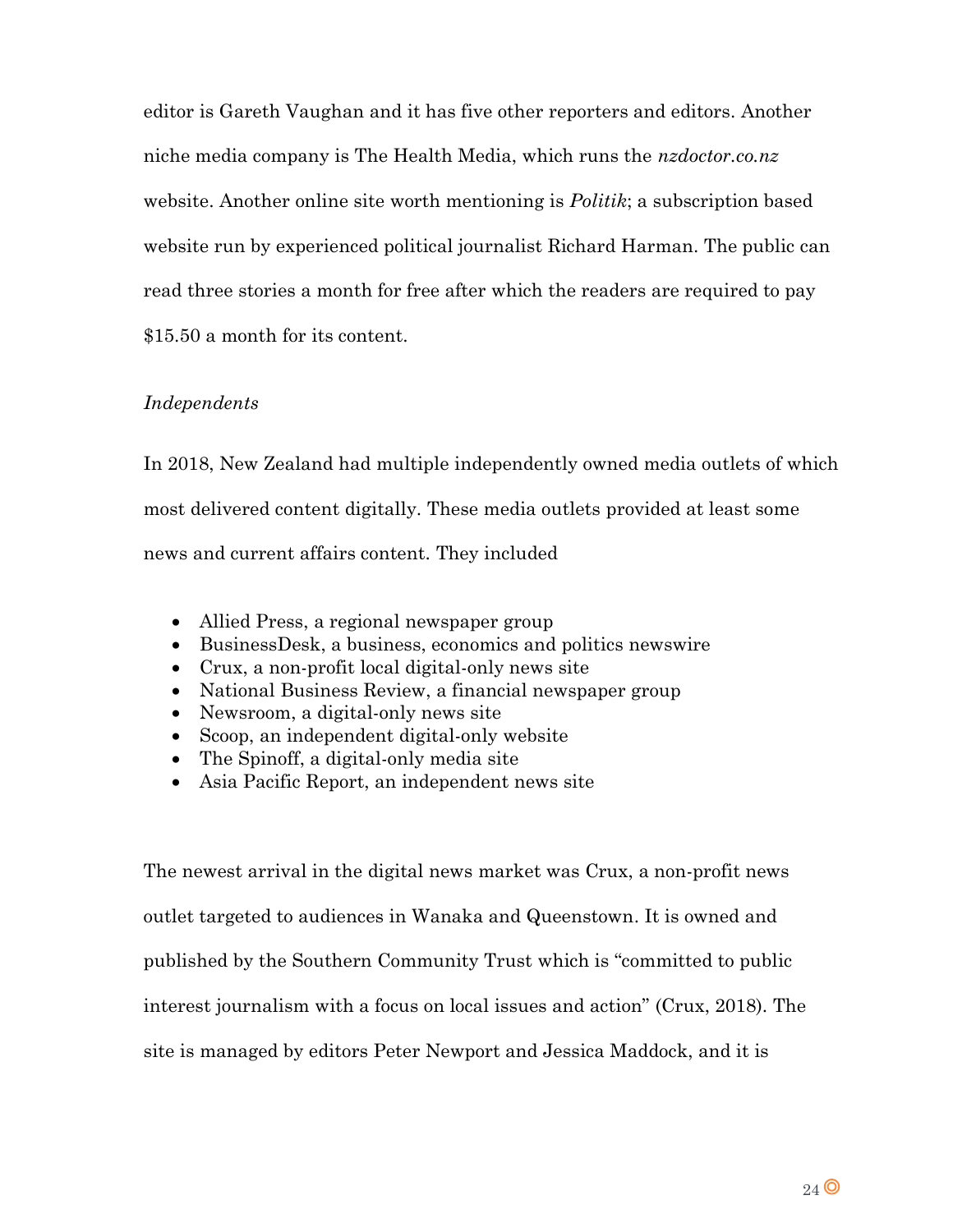supported by freelancers and other contributors. The news venture has also partnered with the Canterbury University School of Journalism.

The *National Business Review* (*NBR*) is the only business newspaper in New Zealand, and it is mainly published in a digital format. It also has a streaming video service NBR View and NBR radio for audio broadcast. The newspaper company has been owned and published by Todd Scott since 2012. According to Scott, the news site has "easily New Zealand's most experienced business newsroom", but during 2018 it lost some of its most experienced and prominent journalists (Scott, 2018). The paper's long-term editor Duncan Bridgeman, digital-editor Chris Keall, senior journalist Nick Grant and awardwinning reporter Jenny Ruth all left the paper. Additionally, broadcasters Susan Wood and Simon Dallow, who were collaborating with NBR View, also departed. In September, Rawdon Christie announced on Twitter that he had been appointed as a creative director of NBR View (Christie, 2018). Additionally, the paper announced that it had appointed senior journalists Tim Hunter and Fiona Rotherham as interim co-editors ("Editorial changes at NBR", 2018).

According to Scott, NBR is not traffic driven, but quality driven: "we're not going to offer a spray of articles beyond your business interests just to drive traffic – because we're just not interested in having the largest traffic" (Scott, 2018). The print version of the newspaper is published only once a week - in 2018 the New Zealand audit bureau of circulation (ABC) did not provide circulation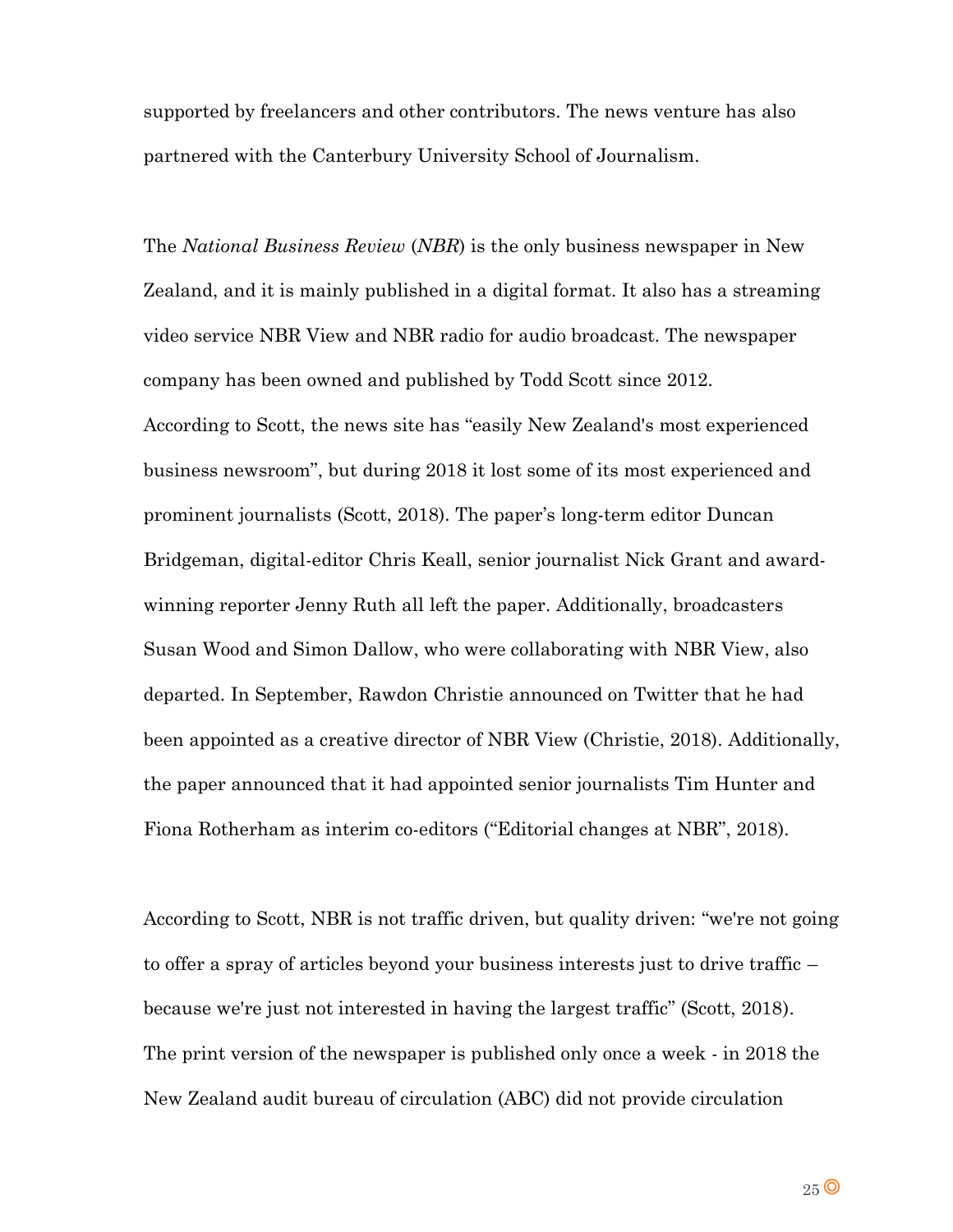numbers for the print paper. NBR says that it has "36,000 rich, influential, and powerful readers" (NBR, 2018). SimilarWeb figures show that in August 2018 online paper had total visits of 240,000 for from desktop and mobile devices (SimilarWeb, 2018). According to NBR's own media kit, in 2018 it had 23,000 email subscribers, 200+ corporate IP (office-wide) subscriptions and 5,000+ individual subscribers (NBR, 2018). In May 2018, Scott said in an interview that his aim was to grow subscription numbers "20-fold to 100,000" (Stevenson, 2018).

Scoop is an independent news website, and its operations are mainly funded by subscriptions and a paywall. The site aims to "to increase access to digital 'public interest' news media and foster media literacy" (Scoop, 2018). According to Scoop, the website has "more than 500,000 readers a month", and in September 2018 it had just over 0.5 million visits to its website (Scoop, 2018; SimilarWeb, 2018). In 2017, Scoop had over 100 organisations paying a license fee for Scoop's services. In November 2018, Scoop co-founder Alastair Thompson published an open letter warning that "Scoop's services are not currently sustainable" (Thompson, 2018). He said that the news platform was finding hard to continue its current operations "in large part because of significant client cancellations in the second half of 2018" (Thompson, 2018). Scoop Publishing Limited operates the news website, and it is wholly owned by the non-profit charitable trust, Scoop Foundation for Public Interest Journalism. Its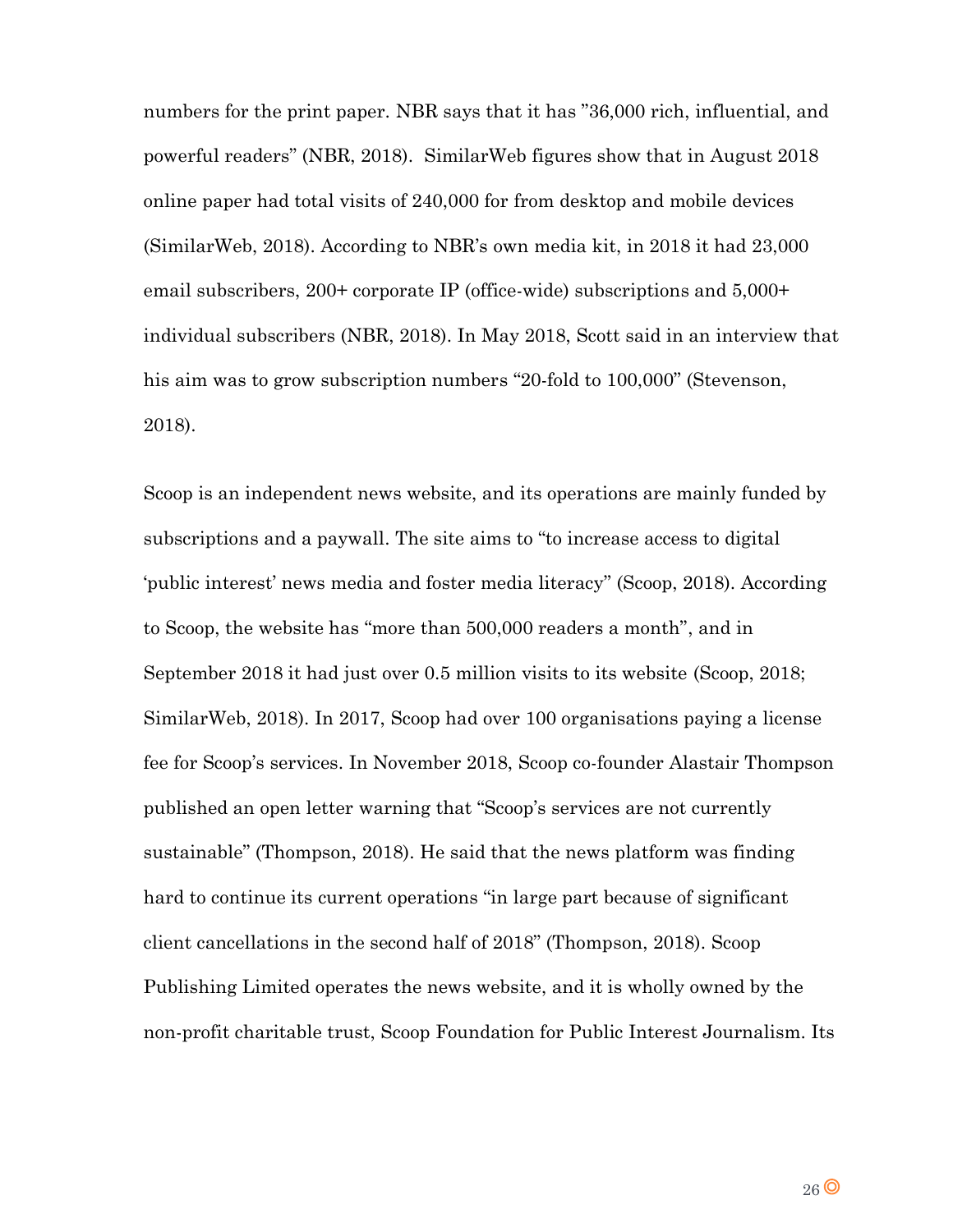editorial team consists of two co-editors, a political editor, a news editor, an arts editor and a Wellington editor (Scoop, 2018).

Allied Press is an independent, Otago-owned media company, which employs more than 400 people. Its leading newspaper is the *Otago Daily Times,* founded in 1861. The company announced in 2016 that it would launch digital subscriptions for the *Otago Daily Times* in 2016, but the paywall has not yet been established. The publisher holds a majority interest in the *Greymouth Evening Star* and has a range of community and farming newspapers throughout the South Island including *North Canterbury News, The Ashburton Courier*, *The Timaru Courier*, *The Oamaru Mail*, *The News*, *The Mountain Scene*, *The Star* and *The Ensign*. Allied Press has a television station in Dunedin, Chanel 39, which is the only local television provider in the area. The company also has an agreement with NZME to source news from NZME's news service, and it contributes reports and funding for this service. In May 2018, the company bought the 124-year old community paper *Clutha Leader* from Stuff. The company's chief executive Grant McKenzie commented on the purchase: ''Allied Press has a long association with South Otago and we are sure that this purchase will strengthen that relationship" (Loughery, 2018). The company employed all *Clutha Leader's* staff. In a rare interview, Allied Press owner Sir Julian Smith cautioned that the company was not planning a buying spree for Stuff papers, but would consider opportunities as and when they arose. He stated that he prefers the company to "remain in family ownership", and for his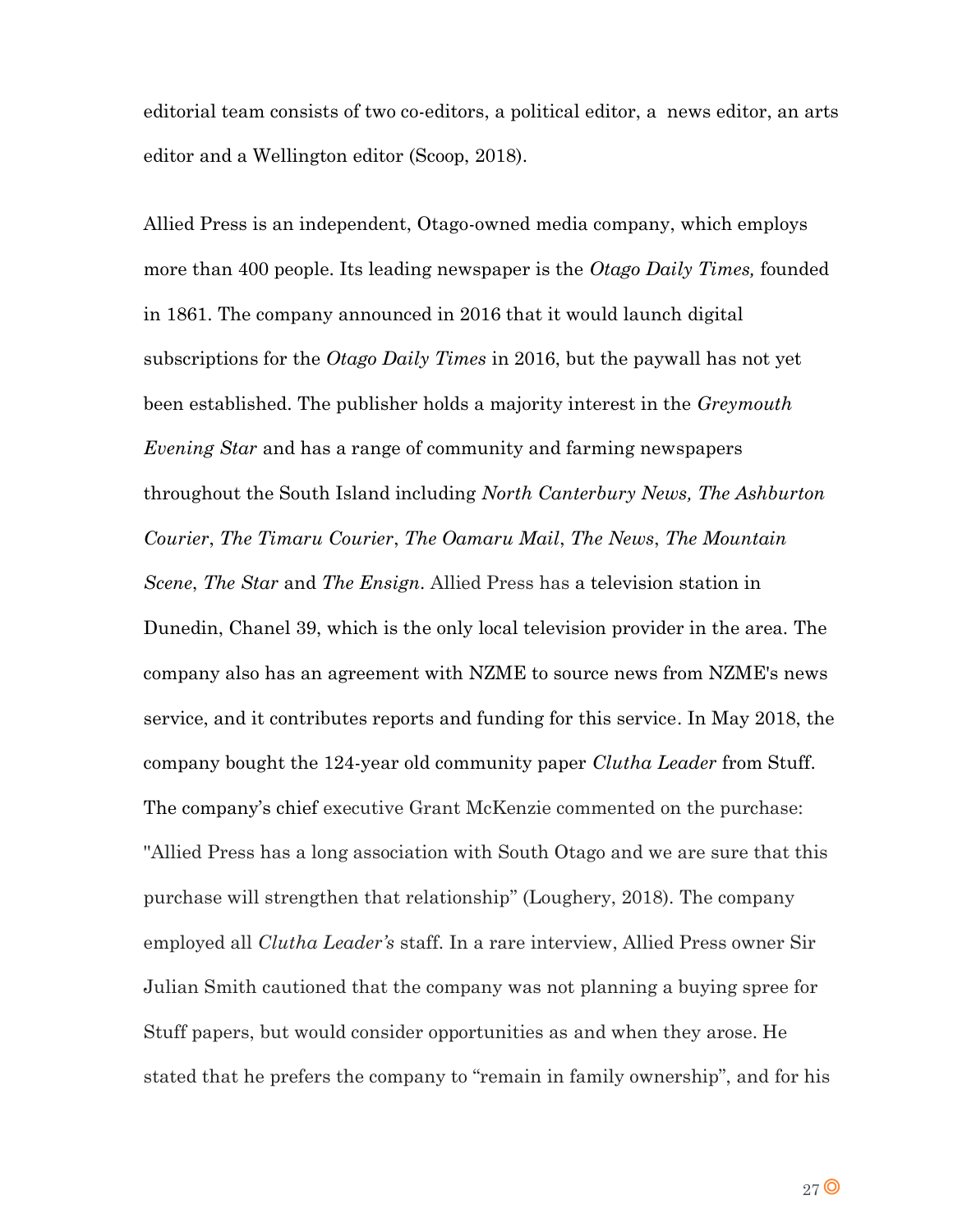two sons to work in the business (Williams, 2018). However, he also remarked "who knows what the future will be for the ownership of this place? It will depend on who's coming through and what vision they've got and where they want to take it to" (Williams, 2018).

Wellington-based independent newswire service BusinessDesk was established in 2008, and is jointly owned by journalists Jonathan Underhill, Pattrick Smellie and Paul McBeth. In 2018, Underhill resigned as editor-in-chief and director of the company to take a media advisory role in the National Party leader's office. He also reduced his shareholding in the company to 30% while McBeth raised his shareholding to 30%, Smellie retained a 40% interest. After Underhill's departure, McBeth took a more senior role in the service, and Smellie continued to lead business development and write for BusinessDesk. In 2018, BusinessDesk took one of its former clients, NBR, to the Disputes Tribunal because the paper declined to honour the terms of its contract with BusinessDesk. NBR was ordered to make payment to its former content supplier (Jennings, 2018a).

The Spinoff is a digital-only media outlet which is New Zealand's "fastest growing online media brand". The site has "broken some of the country's biggest stories and changed the way journalism works on the internet" (The Spinoff, 2018). According to the media outlet, it has total unique audience of 800,000 per month. Data from SimilarWeb shows that in September 2018 the site had 0.82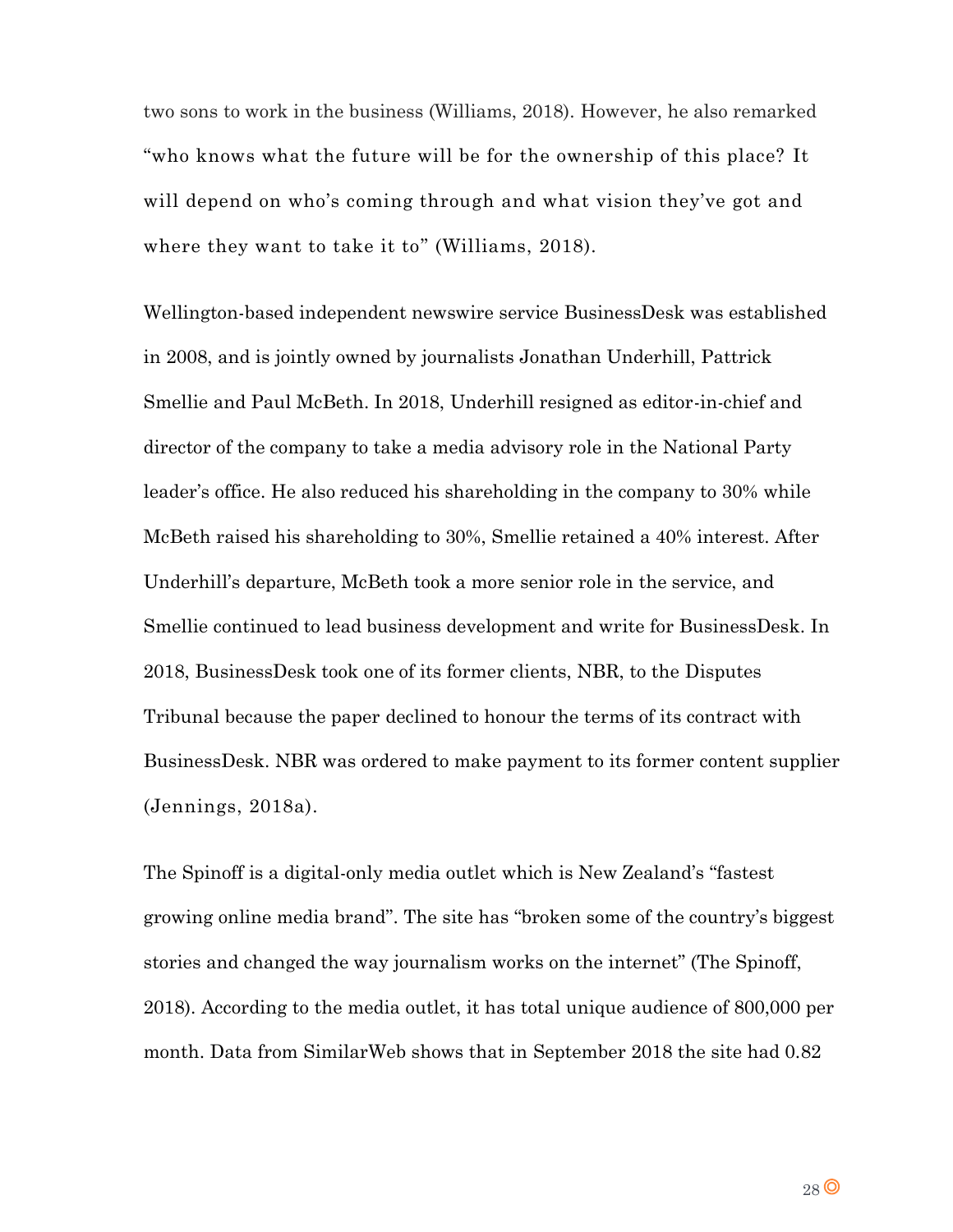million visits from desktop and mobile devices (The Spinoff, 2018; SimilarWeb, 2018).

The largest shareholders in the company are Greive and his wife who each hold 37.75% of the company's shares. The rest are held by Kerryanne Nelson (general manager), Alexandra Casey (senior writer), Toby Manhire (editor), Scott Stevenson (senior sports writer) and Steve Braunias (books editor). The site has a staff of 21, and its operations are funded by partnerships, including those with Lightbox (Spark) and Callaghan Innovation, and it also publishes sponsored content. The site also gains funding from NZ on Air and Creative New Zealand. Additionally, it has support from the public which can pay voluntary donations via PressPatron platform.

In mid-June, the media outlet launched The Spinoff TV on MediaWorks's Three. According to Greive, the new show debuted with "some extremely excellent numbers: the highest in the timeslot in ages". However, the numbers dropped when the show was moved to a later slot on Fridays. The *NZ Herald* article noted that the show had "lost nearly 90 per cent of its audience after moving to Friday's 10.45 pm graveyard slot", numbers declined from 37,000 to 4000 ("Spinoff TV loses nearly 90 per cent of audience after 'graveyard' slot shift", 2018). The show received \$700,000 in public funding from New Zealand on Air. In August Greive noted that "we know the show hasn't been a smash on linear TV", pointing out that the show was originally *"*pitched as an internet-first show, with a compile for TV on a Friday" (Greive, 2018a).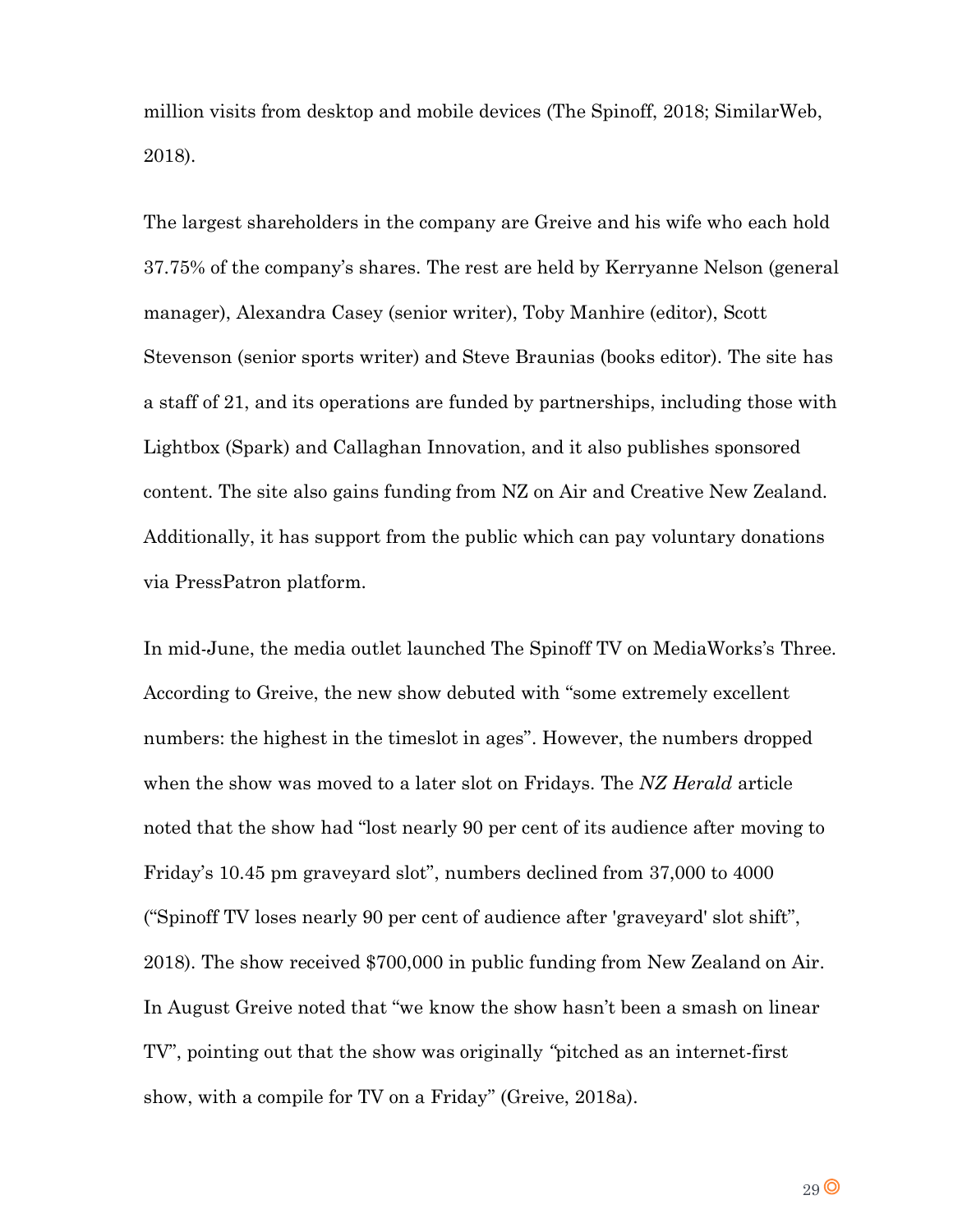Newsroom, a digital-only news site, was launched in 2017 by Tim Murphy former chief editor of the *NZ Herald -* and Mark Jennings - former head of news at TV3. Newsroom is primarily owned by Murphy and Jennings (with support from private investors). Additionally Bernard Hickey owns 12.6%, Melanie Reid 8%, Craig and Selwyn Pellett 3% and "an early individual investor" 2.5% of the company. The media outlet has a full team of 20 which include staffers and contractors, six members of the team are employed half-time (Tim Murphy, personal communication, August 13, 2018). Newsroom has a freely accessible public site *newsroom.co.nz*, and Newsroom Pro service which is a paid subscription service (see table 4). According to Murphy, in September the site had a unique audience of 133,000, the "second highest ever". According to SimilarWeb, total visits to the site in September 2018 were 0.3 million (table 5).

Newsroom is funded by sponsors, readers and Newsroom Pro subscribers. According to Newsroom, its sponsors are "continuing to sponsor the site by resigning for the second year which is encouraging" ( Tim Murphy and Mark Jennings, personal communication, October 29, 2018). Major sponsors of Newsroom operations include Holden (car manufacturing), Kiwibank, Chorus (a telecommunications infrastructure company), Bell Gully (law firm), Victoria University and Auckland University. Newsroom Pro subscriber numbers and revenue have increased, and its daily morning newsletter goes to 10,400 people. Newsroom has continued its "things that matter journalism", and in 2018 had some majors scoops such as revelations concerning law firm Russell McVeagh;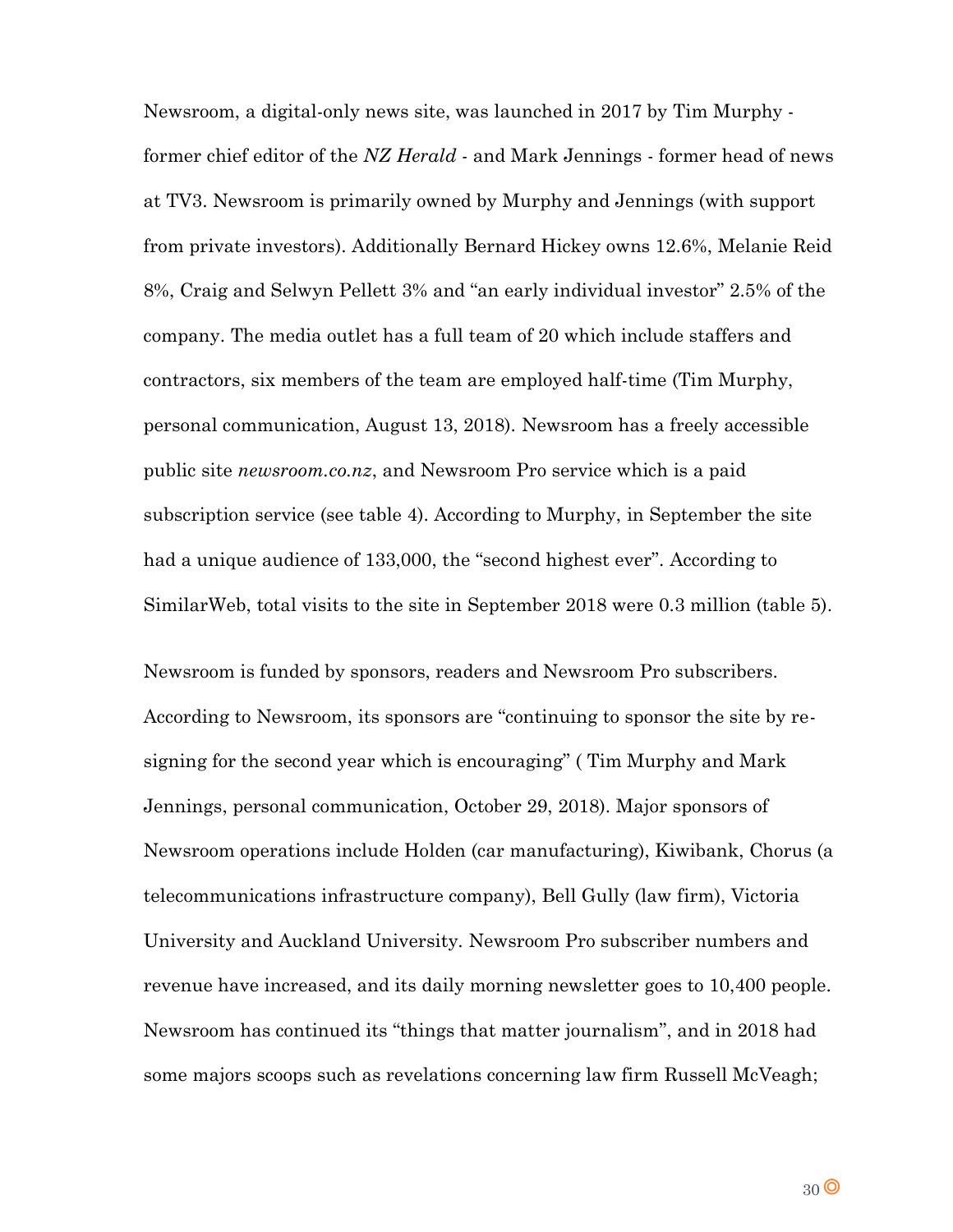investigation into former New Zealander of the Year Ray Avery; and Labour Youth Camp sex claims. Murphy says that "we feel we've succeeded on the political, economic, environmental, science, immigration, infrastructure, social issues, foreign affairs and trade and justice (rights) targeted rounds " (Tim Murphy, personal communication, August 13, 2018).

In 2016, AUT's Pacific Media Center launched the Asia Pacific Report news website. According to Pacific Media Center's director, Professor David Robie, the news site features "in-depth current affairs news stories focused on telling the 'untold stories'". It is also seen as "a public space for no-froth journalism examining real pressing issues" ("AUT Pacific Media Center launches Asia Pacific Report.nz news website", 2016).

#### *Ethnic media*

In 2018, New Zealand's ethnic media market expanded with a new fortnightly newspaper the *Multicultural Times* which is published in print and online. Cofounder Gaurav Sharma started *The Migrant Times* in Christchurch and was a chief reporter for *The Indian Weekender.* The other founder Eric Chuah has been involved in multicultural projects and initiatives such as The Cookie Project (employment project for youth with disabilities). The paper states that "Aotearoa had 213 ethnic groups calling it home, but ethnic communities in New Zealand still feel alienated, left out, or voiceless". In response, the paper aims to bring "the ethnic side of things into mainstream New Zealand" (Multicultural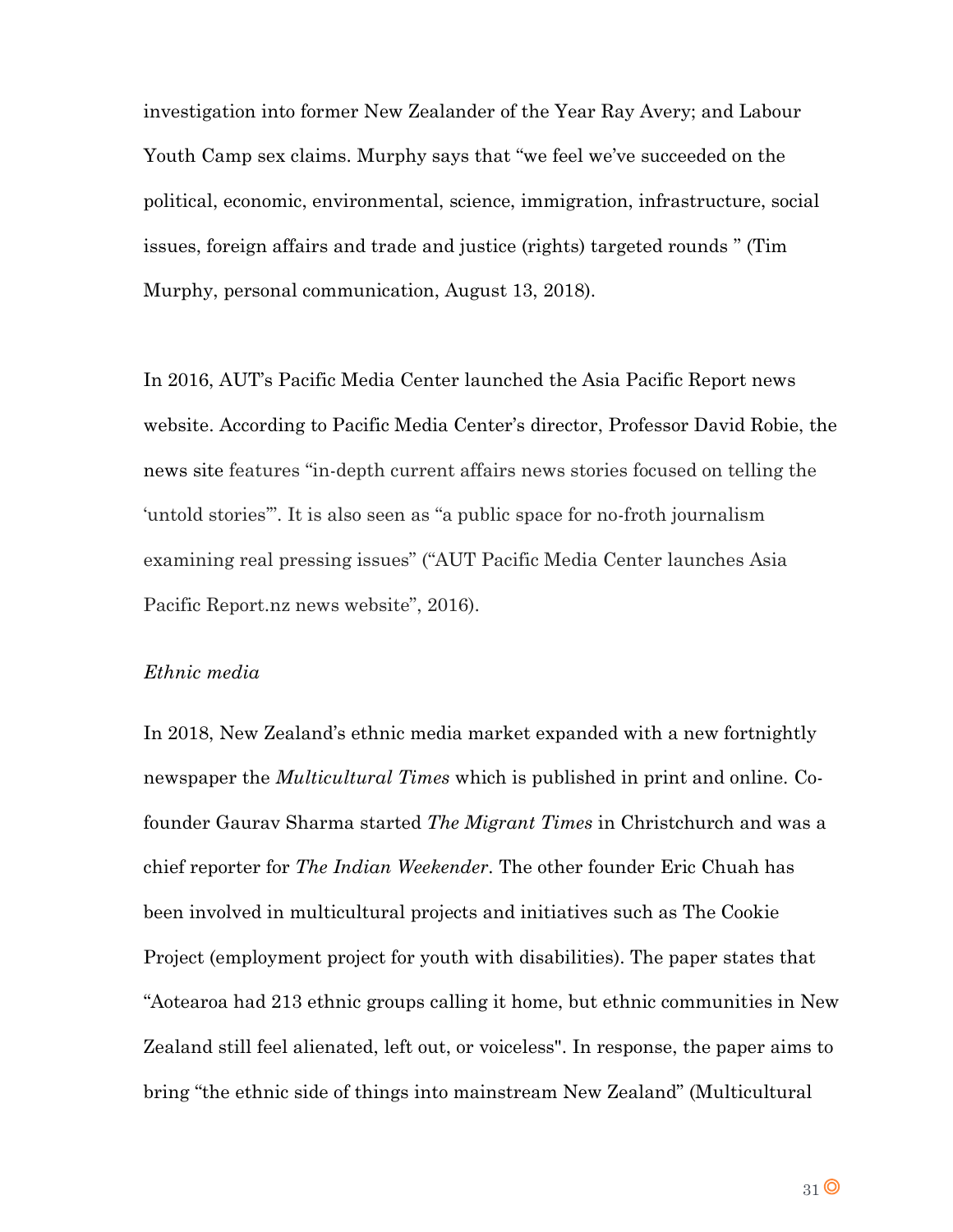Times, 2018). The paper publishes 5,000 printed copies in over 30 cities in New Zealand, and has an estimated online reach of 50,000 people (Multicultural Times, 2018). The Indian population in New Zealand is served by three main radio stations, seven print publications, one Freeview channel and two subscription channels (Creative NZ, n.d.). One of the best known Indian publications is the *Indian Weekender*, targeted to 110,000 ethnic Indians in the Auckland region (Indian Weekender, 2018). The weekend publication is published by Kiwi Media Publishing Ltd. and its publisher Bhav Dhillon. According to the paper, it has a circulation of 15,000 of print papers, and a readership of 60,000 every week (Indian Weekender, 2018).

Creative NZ lists 21 Iwi stations, multiple print publications such as *Mana* magazine, and one Freeview television station, Māori TV, to serve Māori communities (Creative NZ, n.d.). In October 2014, NZME launched the first mainstream Māori newspaper *Māngai Nui* in collaboration with the *Rotorua Daily Post*. Pasifika communities are "well catered" with multiple radio stations and five main print publications, however, there is no Pasifika specific television channel in New Zealand (Creative NZ, n.d.). New Zealand also has specific media for Filipino and Korean audiences. There is one radio station for Filipino communities, one print publication twice monthly and one paid television channel on the Sky platform. Additionally, there are five print publications for Korean communities and two subscription channels on the Sky platform.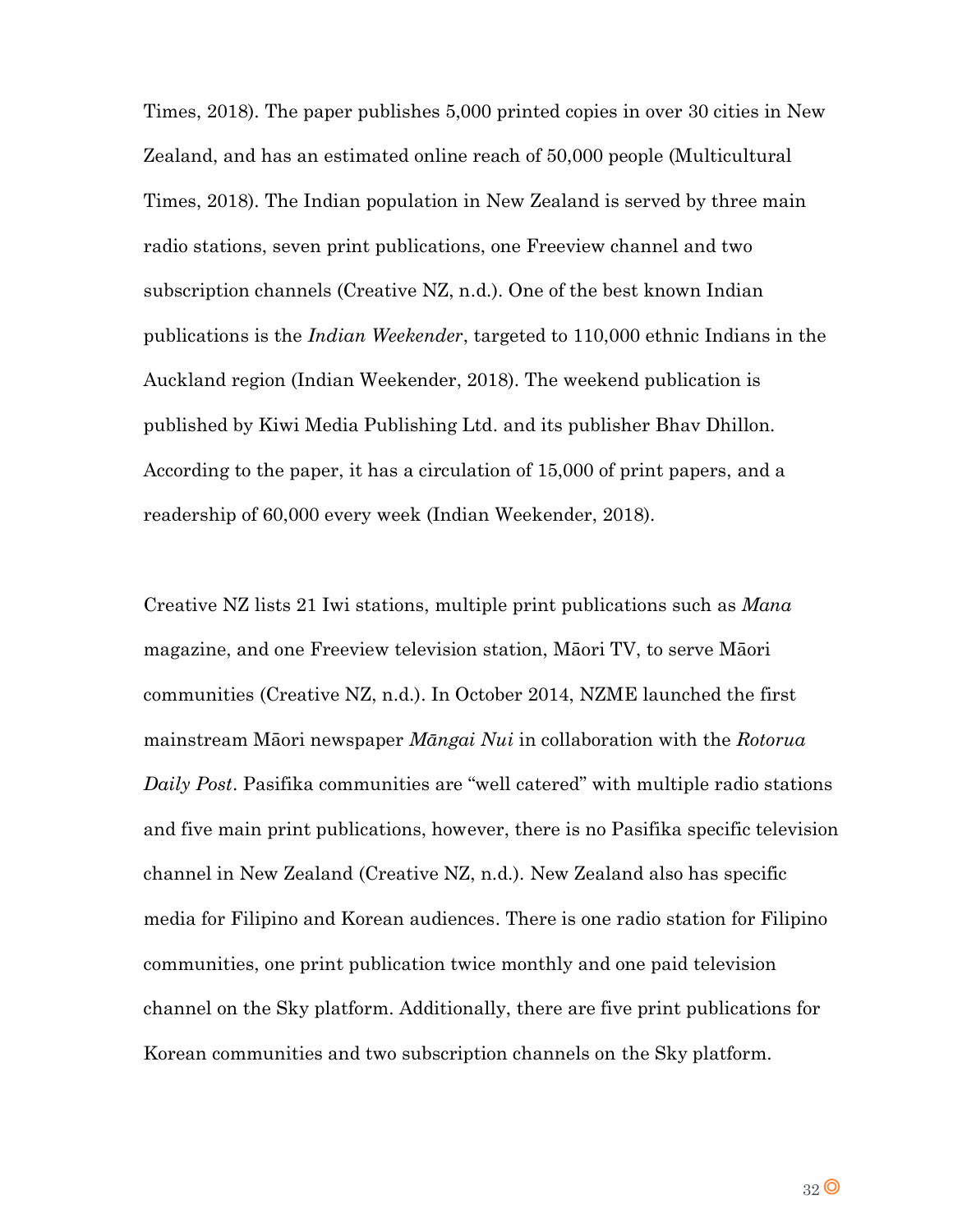There are three main television channels in Mandarin and Cantonese, multiple print publications, three Freeview stations and eight subscription channels to keep Chinese audiences informed (Creative NZ, n.d.). In 2016, NZME launched a new website in collaboration with the *Chinese Herald* to attract Chinese readers. In an interview, Lili Wang, the owner of the *Chinese Herald*, revealed that she is the third owner of the paper after taking it over two years ago. She has 100 percent ownership of the paper ("Horse's mouth: Lili Wang, Chinese Herald", 2018). The paper has a staff of 27, and it is published four times a week with a print circulation of 10,000. Wang estimates that the paper's readership is "around 150,000 per week" and that the online site has "more than 13,000 visitors per day on average" ("Horse's mouth: Lili Wang, Chinese Herald", 2018). Wang says that the paper needs to "stay neutral as a media company" in order to "build the trust in its content" ("Horse's mouth: Lili Wang, Chinese Herald", 2018).

However, in 2017, University of Canterbury professor Anne-Mary Brady warned that "in the space of a few years, New Zealand's Chinese language mass media has gone from being an independent, localized, ethnic language medium to an outlet of China's official messaging" (Myllylahti, 2017). Brady observed that New Zealand's Chinese language media platforms had content co-operation agreements with Xinhua News Service and received their China-related news from Xinhua which is controlled by the People's Republic of China (Myllylahti, 2017). In November 2018, the *NZ Herald* investigative journalist Matt Nippert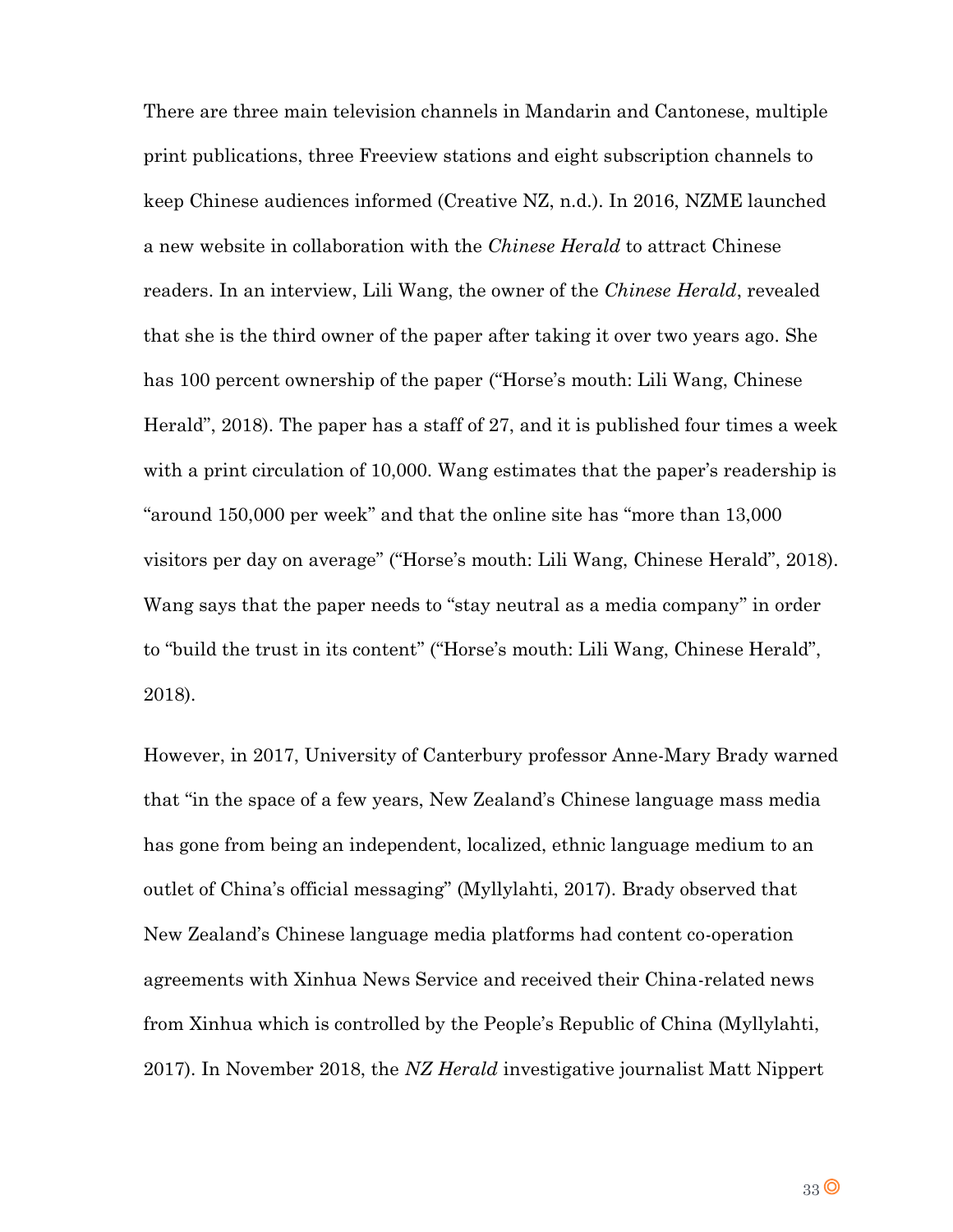revealed that police and Interpol were investigating a "series of mysterious break-ins at her home and campus office" which were believed to be related to her academic work (Nippert, 2018). Nippert wrote that Brady had been targeted by "vitriolic editorials in local Chinese-language media describing the professor and New Zealand-Chinese democracy activists as anti-Chinese sons of bitches" (Nippert, 2018).

#### *Blogs*

In 2018, some of the most well-known blogs and blogging platforms included *PublicAddress* (which features Russell Brown's *Hard News*); Lizzy Marvelly's *Villainesse*; Martyn Bradbury's *The Daily Blog*; David Farrar's *Kiwiblog;* Cameron Slater's *Whale Oil*; *The Standard*, *The Dim-Post*, Chris Trotter's *Bowalley Road* and *Bill Bennett.* In 2013, the JMAD New Zealand media ownership report observed that "bloggers and the blogosphere gained prominence and influence in relation to the commercially driven mainstream media" (Myllylahti, 2013). By 2018, bloggers had lost some of their prominence, and they were not anymore included in The Voyager Media Awards (formerly Cannon Media Awards). Blogs were removed from the awards on the grounds that they did not "live up to the criteria of excellence in journalism. After feedback from the judges as to the standard and content, we dropped that [blog] category" (Voyager Media Awards, personal communication, September 17, 2018). However, some of the bloggers did break big news stories during 2018. In September 2018, Massey University's vice-chancellor Jan Thomas cancelled a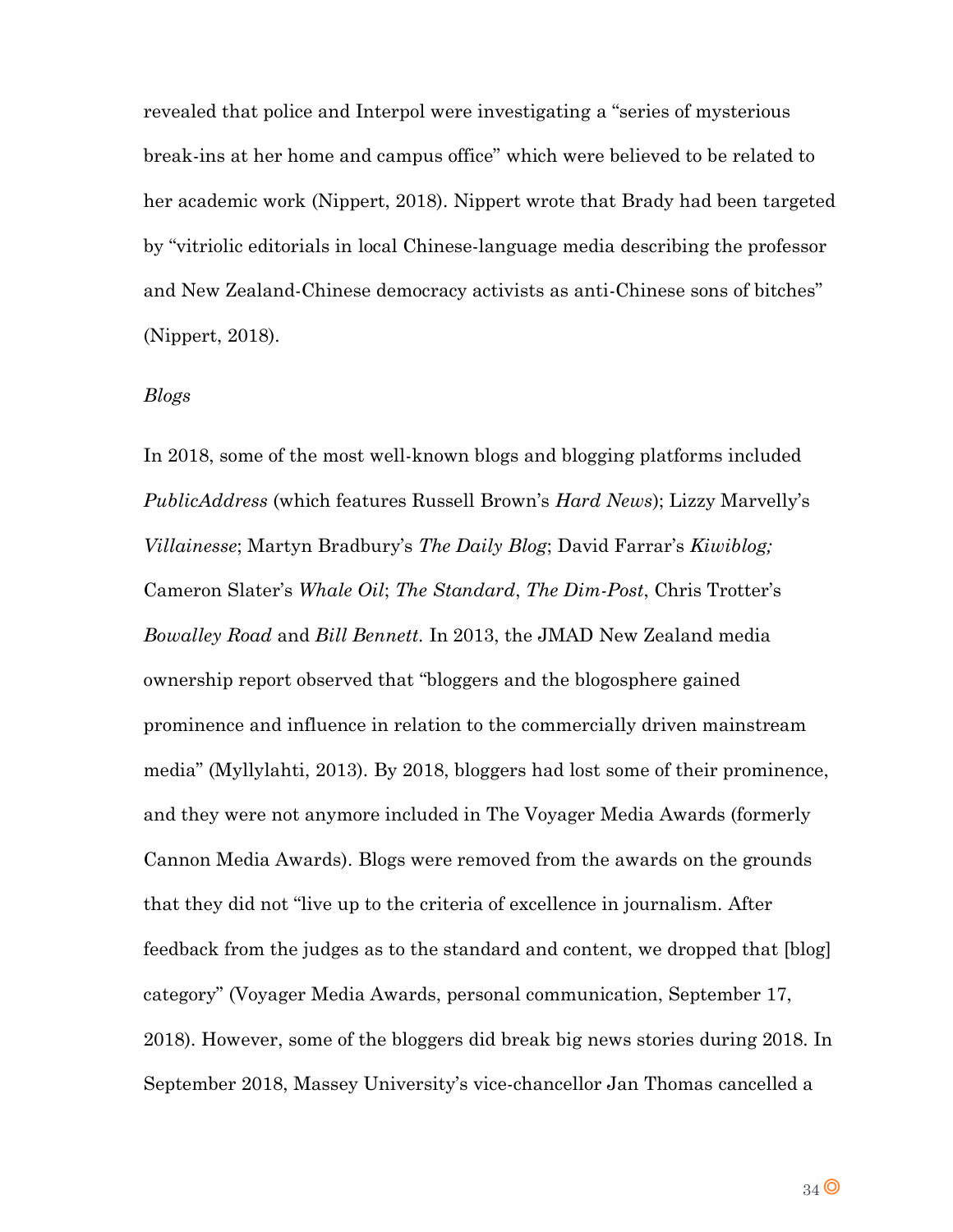speech by the former National Party politician Dr Don Brash at the university's campus. In a statement, the university said that the event was cancelled "due to security concerns" (Massey University, 2018). However, David Farrar's *Kiwiblog* argued that documents received under the Official Information Act stated that "security was not the main concern", and that "she labels Brash as racist"… and "states that a te tiriti led university can't be seen to be endorsing racist behaviours" (Farrar, 2018). Afterwards, Brash was calling for Thomas's resignation, but the university's council backed her actions (Heagney, 2018). Some of the bloggers also continued to make headlines. In October 2018, a High Court judge ruled that *Whale Oil* blogger Cameron Slater had defamed former Conservative Party leader Colin Craig (Hurley, 2018). The judge found that Slater had defamed Craig in two untrue statements, but he did not award Craig any damages (Hurley, 2018).

# *Television, on demand and streaming*

# *Commercial television broadcasters*

In 2018, there were major deals in the broadcasting sector in Australia, Britain and the US. MediaWorks's plan to merger with an outdoor advertising company differed from the international deals. In 2018, the financial pressure on broadcasters continued, and Spark became a more important player in the sports broadcasting market. This added to the pressure on pay-television company Sky TV as it lost multiple important sports broadcasting rights to its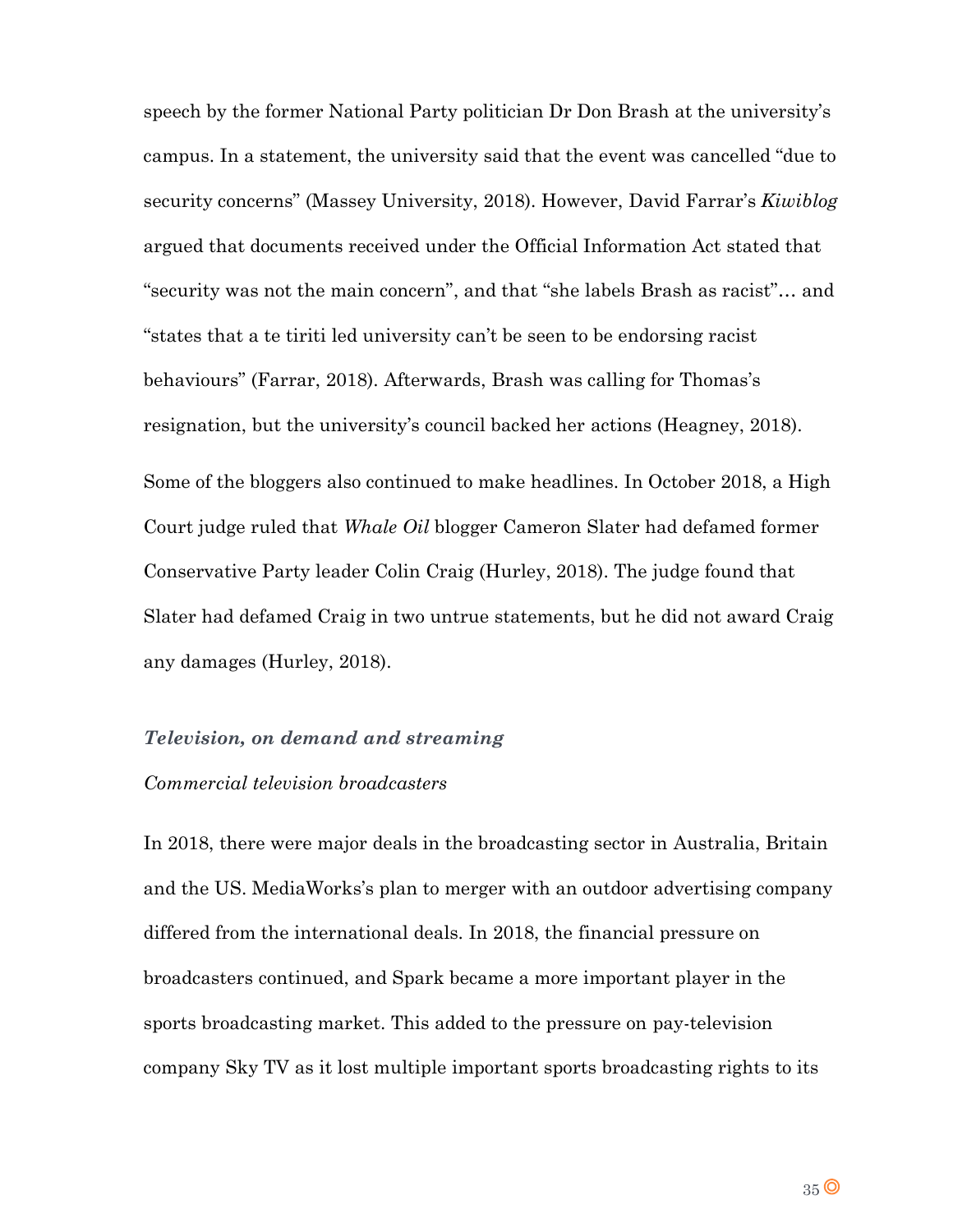competitors. As this report shows, MediaWorks was also in difficulty and it threatened to pull out of commercial television broadcasting if the government went ahead with the launch of the new public interest television channel RNZ+.

Crown owned TVNZ is a national television broadcaster, mainly funded by advertising revenue. It does not have the mandate to produce content which is in the public interest. It operates six channels including two main channels and two plus channels. Its main channels are TVNZ 1 and TVNZ 2, and its flagship news programme is 1 News. The broadcaster has live-streaming on TVNZ 1, TVNZ 2 and Duke, and a video streaming service on TVNZ OnDemand. Additionally, it has an entertainment focused tvnz.co.nz and 1 News NOW news site. For the financial year 2018, its year-on-year earnings grew 59% to \$25 million, and net profit grew 265% to \$5.1 million (TVNZ, 2018a). However, the company's total revenue of \$319 million remained at the same level as 2017 (TVNZ, 2018a). The company's chairman Dame Therese Walsh said that "I'm incredibly proud of the positive momentum shift in TVNZ's performance this year – particularly the massive jump in online streaming scale" (TVNZ, 2018a). Chief executive Kevin Kenrick also observed that "we reach two million New Zealanders every day with hugely diverse content offerings" (TVNZ, 2018a).

During 2018, TVNZ gained exclusive broadcasting rights to the next America's Cup. In a press release the company stated that "big sporting tournaments and unmissable live event television will play an increasing role in TVNZ's schedule for 2019 and beyond" (TVNZ, 2018b). In 2018, TVNZ and telecom company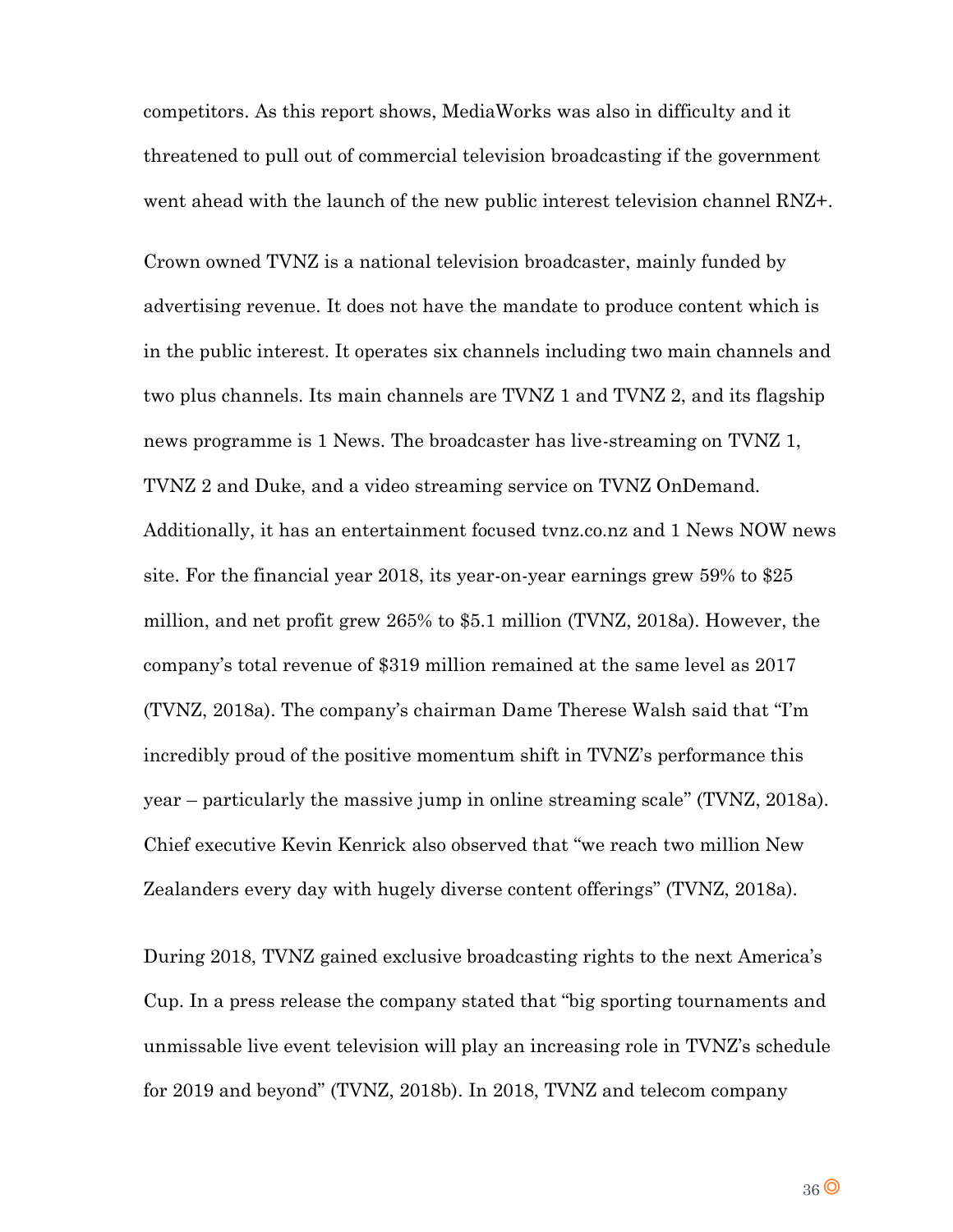Spark jointly secured the broadcasting rights to the 2019 Rugby World Cup. TVNZ and Spark will offer some rugby matches free to Kiwi viewers, but some others will require a subscription. Kenrick said that "our agreement will broaden the availability of New Zealand's biggest sport and give viewers even more choice," ("TVNZ and Spark win Rugby World Cup rights", 2018). In 2018, Spark also won the exclusive three-year right to show English Premier League football matches in New Zealand, and it also acquired rights to Manchester United TV. The telecommunication company announced that it would create a "standalone sports media business" in New Zealand (Pullar-Strecker, 2018b). Spark's managing director Simon Moutter said that Spark aims to be "a key player in the evolving sports media landscape" and that it is transforming "the way sport is distributed and viewed in New Zealand" (Pullar-Strecker, 2018b).

Sparks move into sports broadcasting was not well received by Sky TV's shareholders as the company kept losing broadcasting contracts. In October, it was reported that Sky TV also failed to retain Formula 1 broadcasting rights (McKendry, 2018). In March, the company's long-serving chief executive John Fellet announced that he would retire before the end of 2018 (Sky TV, 2018a). In November, Sky TV announced that it had hired "veteran British media executive" Martin Steward as a new chief executive officer ("Sky TV hires British media exec Martin Stewart as new CEO", 2018). Most recently, he was a CEO of Dubai-based broadcaster Orbit Showtime Network (OSN), and has previously work for the broadcasting company BskyB in the United Kingdom.

 $37$ <sup>O</sup>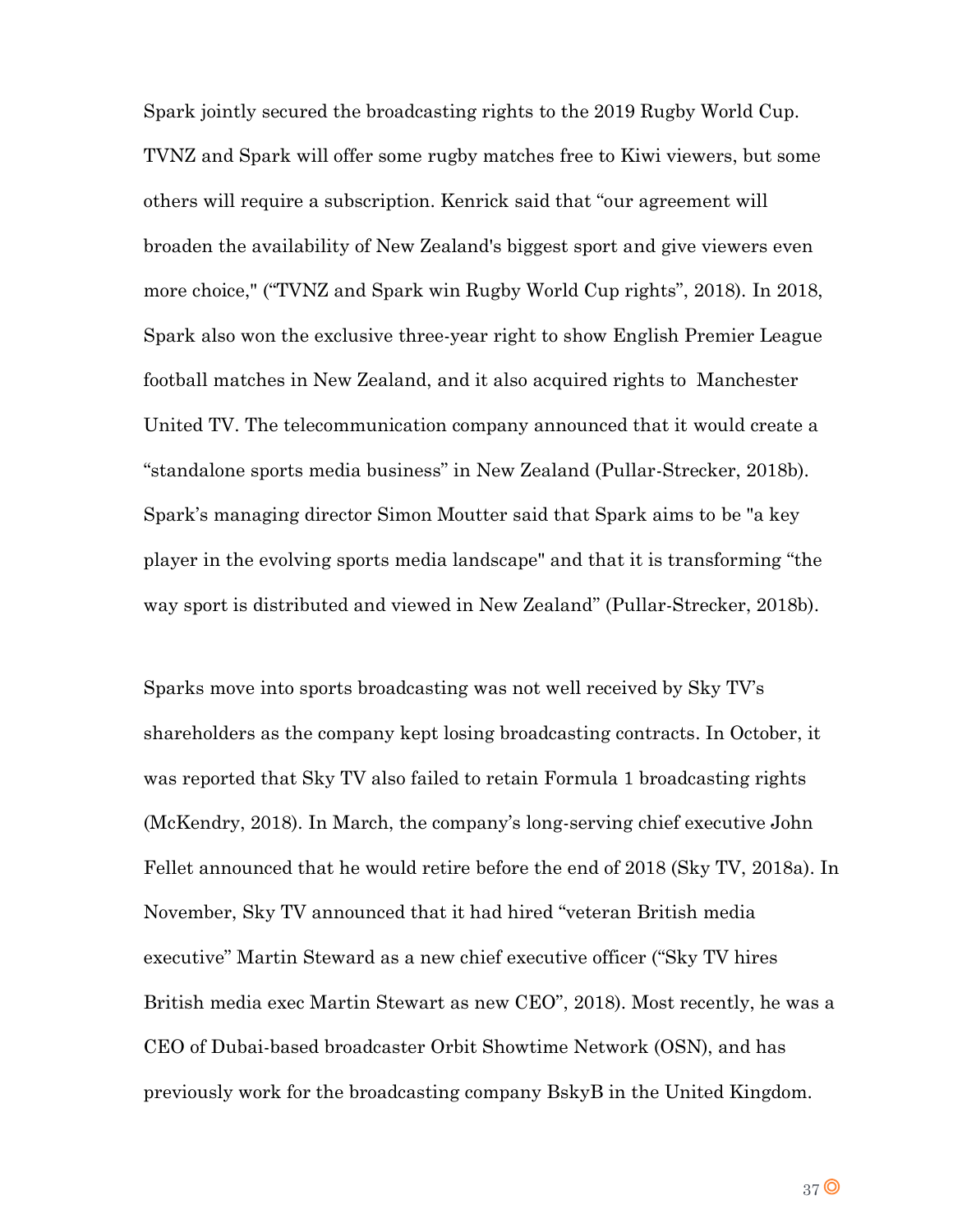Sky TV broadcasts live sports and offers pay television services via its own platform and Igloo, general video-on-demand services, subscription video-ondemand via NEON and over the top services via Fan Pass and SKYGo. FanPass offers its users passes to view premium sports content, and SKYGo enables its satellite customers to stream a selection of Sky's linear channels and view content on-demand. Additionally, Sky owns free-to-air TV channel Prime.

During the financial year ending June 2018, the pay-television company lost 57,000 subscribers and had 768,000 customers across its satellite, Neon and FanPass services (Sky TV, 2018b). In the financial year 2018, Sky TV made a net loss of \$241 million after an impairment charge, but its underlying net profit after tax was \$119 million (Sky TV, 2018). Fellet said that the "results for the year are pleasing", and pointed out that "by global standards, "40% market penetration for a pay TV services is significant" (Sky TV, 2018b).

MediaWorks, which is privately owned by the investment management company Oaktree Capital, owns nationwide television brands and half of the country's commercial radio stations. Its media assets include Newshub; a multiplatform service covering television, radio and digital news services and the television channel Three. On its website, MediaWorks lists Newshub, The AM Show (radio), The Project (TV) and Radio Live under the "news and current affairs" brands, but channel Three (TV) and Three Now (ondemand) are listed under the music and entertainment brands together with Bravo and entertainment programmes, In the financial year 2017, the media company made a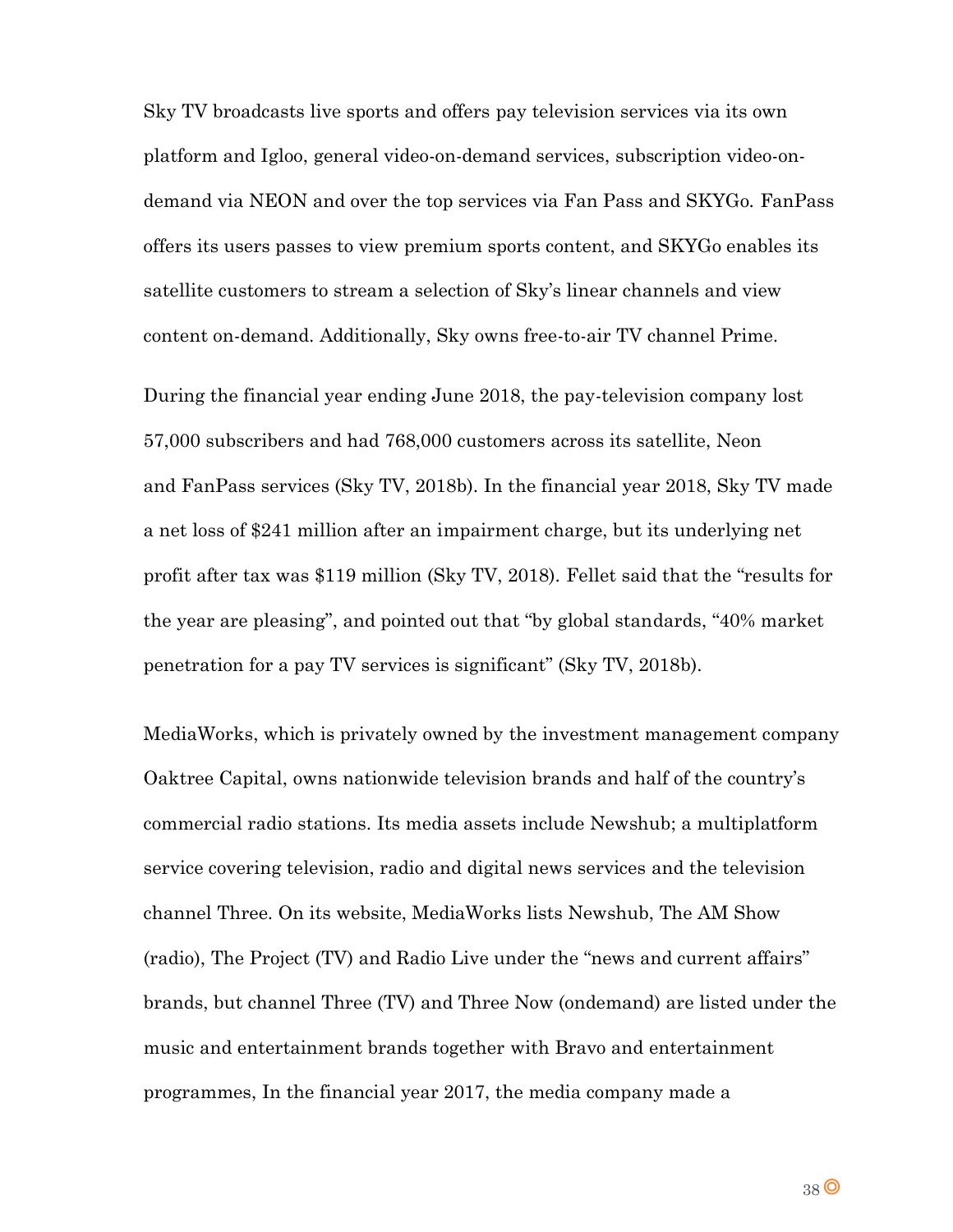substantially smaller loss than in 2016 – a loss of \$5.7 million on revenue of \$300 million (Bridgeman, 2018). MediaWorks's radio operations had revenue of \$159 million compared to the television revenue of \$130 million (Bridgeman, 2018). During 2018, MediaWorks chief executive Michael Anderson created headlines as he warned the government about its plans to launch RNZ+, a new public service television initiative which was advocated by the former broadcasting minister Clare Curran. Anderson argued that the launch of the channel could force MediaWorks out of the television business. In a letter to the Public Media Ministerial Advisory Group, Andersson and the company's chairman Jack Matthews said that the government owned and funded television networks were directly competing with the "only significant independent free-toair commercial television channel Three, which further distorts the market" (MediaWorks, 2018a). The duo also noted that if the "structural anomalies unique to the New Zealand market" were not dealt with, there was "a genuine risk that the government, through its owned media channels may become the only broadcaster in New Zealand" (MediaWorks, 2018a). In response, Curran said that the government's policy would not be influenced by a "Murdoch-style campaign" (Coughlan, 2018). As described above, in November MediaWorks announced its intention to merger with Australian QMS which is listed in Australian stock market ASX.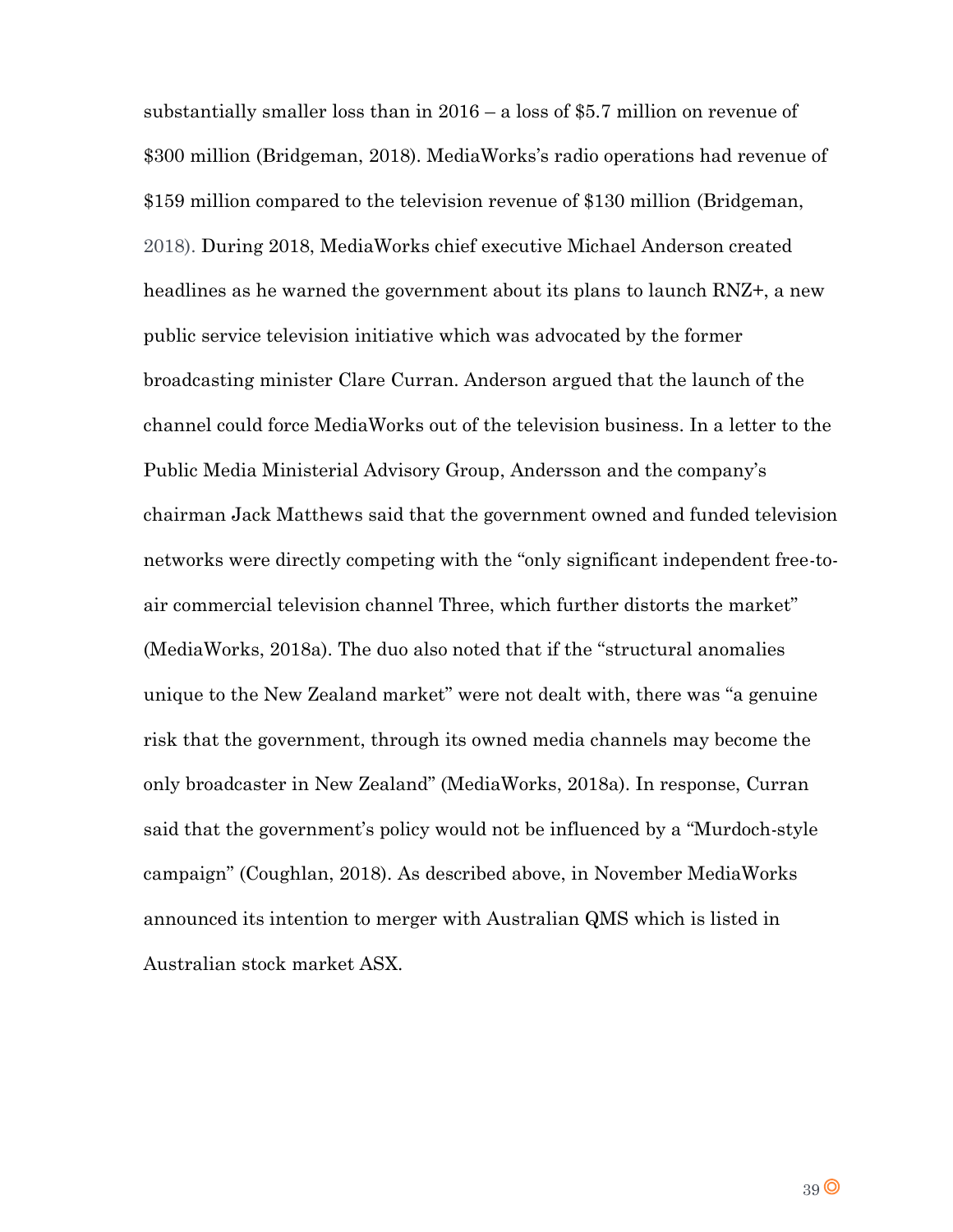#### *Subscription video on demand services*

In 2018, multiple companies were offering subscription video on demand (SVOD) services in New Zealand and they were growing fast. These included Amazon's Prime Video, YouTube, Netflix, Lightbox, Quickflix, NEON, Coliseum Sports Media, Vodafone TV and the broadcasters' own video services such as TVNZ OnDemand and ThreeNow. For the financial year ending in June 2018, TVNZ OnDemand weekly audience reach grew 15.2% "surpassing 100 million streams for the year" (TVNZ, 2018).

A Roy Morgan report observed that subscription Video On Demand (SVOD) has grown fast in New Zealand "with leading services growing faster than across the Tasman in Australia" (Roy Morgan, 2018). The report found that over three million New Zealanders use pay-television and subscription television services. As seen in table 6, in the June 2018 quarter Netflix had over 1.9 million users in New Zealand, giving it a "market penetration of almost 49% among New Zealanders aged 14+" (Roy Morgan, 2018). Netflix user numbers in the June 2018 quarter grew 36% compared to the same time period in 2017: Lightbox's (Spark) users grew 43%; YouTube Premium's 80%; NEON's 190% and Amazon Prime Video's 181%.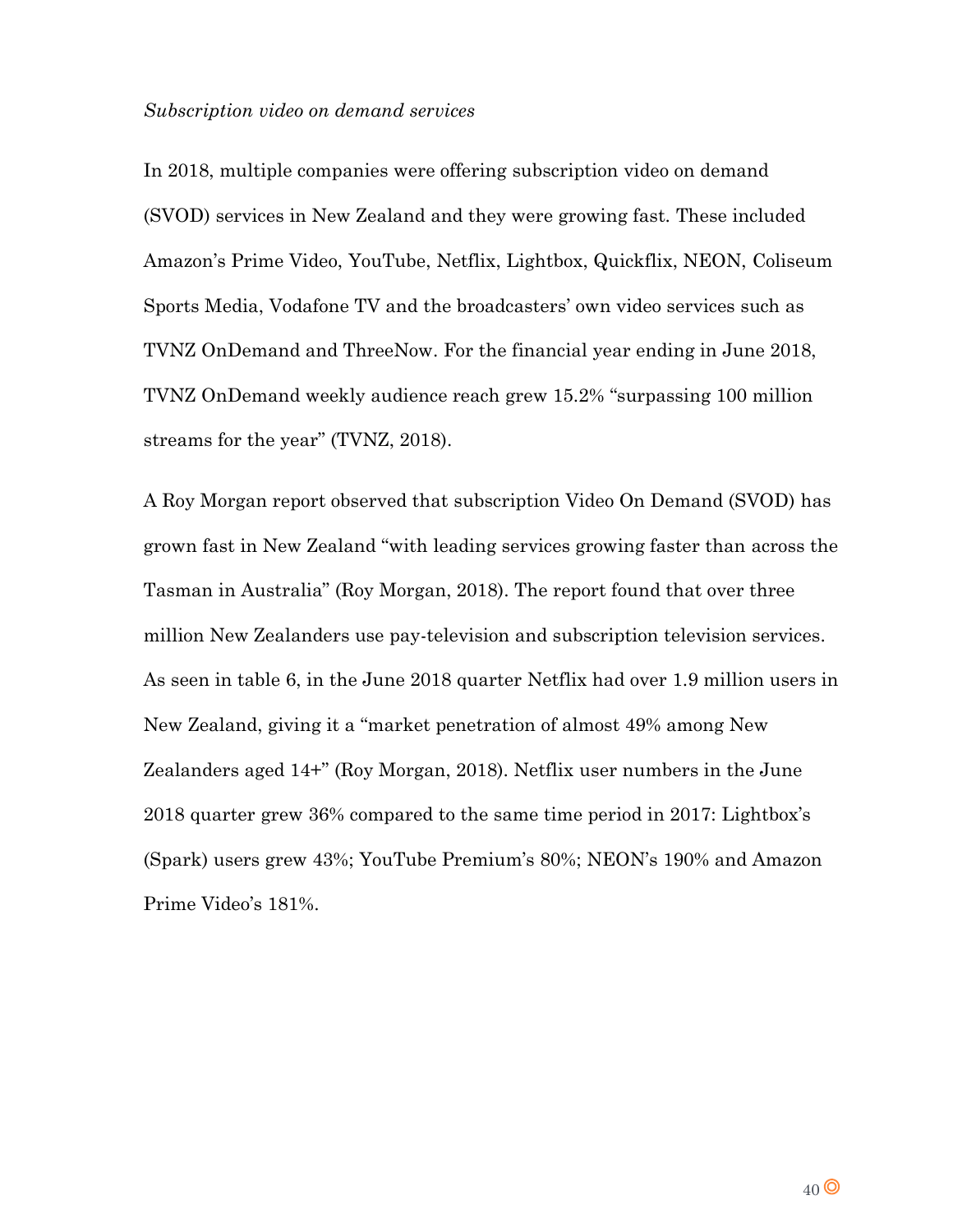| Company                      | <b>June 2018</b><br>quarter ('000) | $%$ growth<br>on June 2018<br>quarter |
|------------------------------|------------------------------------|---------------------------------------|
| <b>Netflix</b>               | 1,912                              | 36%                                   |
| <b>NEON</b>                  | 1,623                              | 190%                                  |
| Lightbox                     | 830                                | 43%                                   |
| Vodafone TV                  | 249                                | 20%                                   |
| YouTube<br>Premium           | 119                                | 80%                                   |
| <b>Amazon Prime</b><br>Video | 118                                | 181%                                  |

**Table 6: Users of SVOD services in New Zealand**

A report by NZ On Air also observed that subscription video on demand services have grown fast: the weekly reach has doubled from 2016, services now reaching more than 6 in 10 people (NZ On Air, 2018). In 2018, SVOD services reached 62% of New Zealanders every week; online video services including Facebook and YouTube reached 72% of Kiwis (NZ On Air, 2018). The report notes that subscription video on demand now reaches "more than a third of New Zealanders each day" and that the services have a "penetration at 54% of all New Zealand homes" (NZ On Air, 2018, p.11).

# *Public interest television*

Māori Television, funded by the government, is New Zealand's indigenous broadcaster, providing a wide range of local and international programmes for audiences across the country and online. Māori TV had a turbulent period from

Source: Roy Morgan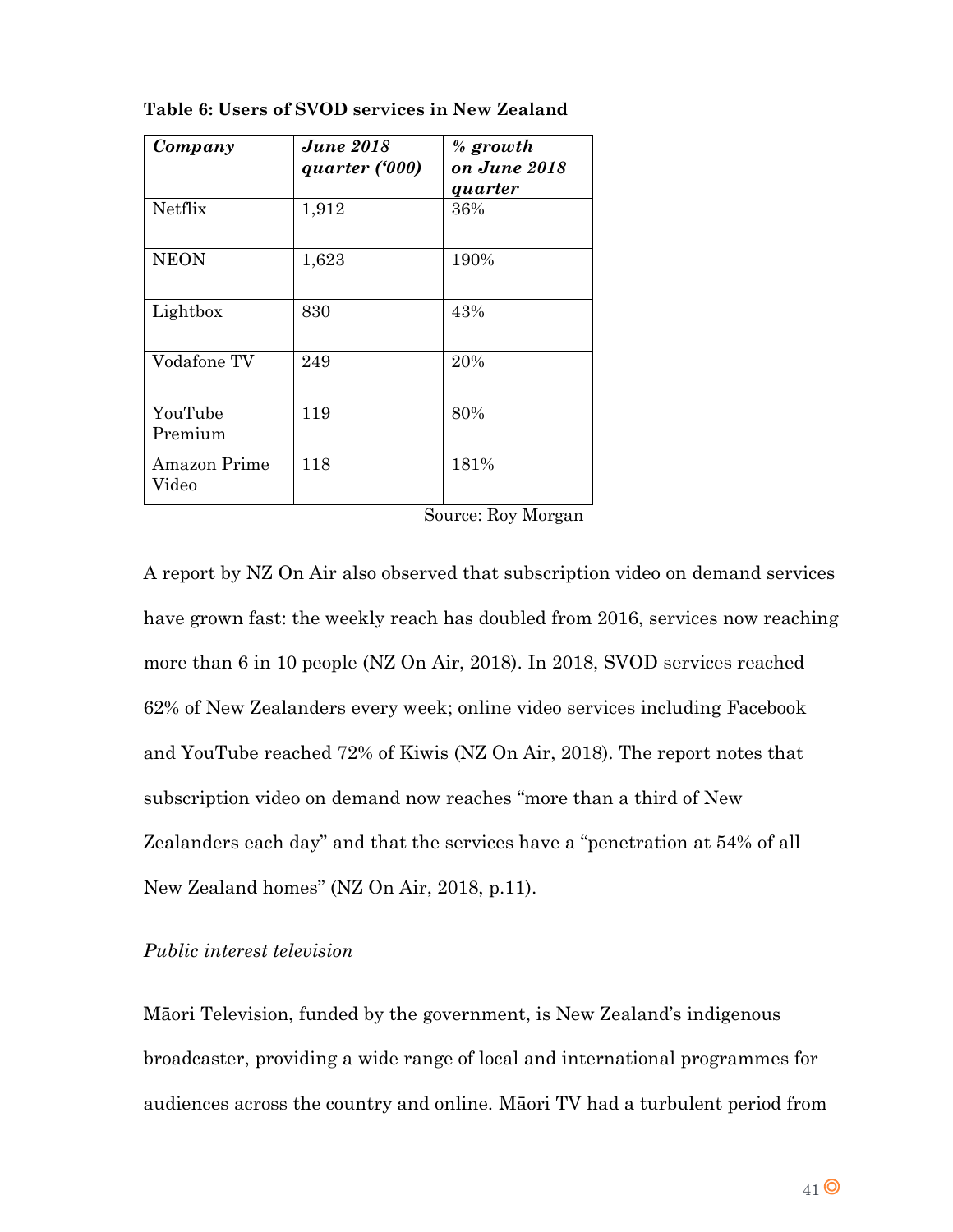2014 to 2017 under Paora Maxwell's management and many talented staff left the broadcaster when he headed the corporation. In November 2017, Keith Ikin was appointed as a new chief executive of the channel. Previously, he had been a director for the Māori Land Service and for Māori Development at Landcare Research as well as acting chief executive at Waiariki Institute of Technology (Māori TV, 2017). In 2018, experienced iwi business leader Jamie Tuuta was announced as the new chairman of the Māori Television board (Māori TV, 2018a). In 2018 it was revealed that Māori Television had not received any increase in its funding from the Māori broadcasting funding agency, Te Mangai Paho, in 14 years. Therefore the broadcaster was said to be challenged "to keep up with the competition" (Hurihanganui, 2018a). Annually, the network receives \$35 million funding of which \$16 million is administered via the Māori broadcasting funding agency (Hurihanganui, 2018a). In September, Maramena Roderick, Māori TV's head of news and current affairs, resigned as the staff was consulted over 19 job losses and the building of a second studio for the broadcaster was halted (Hurihanganui, 2018b). E tu union coordinator Joe Gallagher said that "the cut of the second studio was the biggest blow and could potentially affect journalists positions in the future" (Hurihanganui, 2018b).

In November, Māori TV announced "the most significant changes" in its 14-year history. The official rationale for changes was to "establish the broadcaster as a modern, platform-neutral and digital first media organisation" (Māori TV, 2018b). The broadcaster confirmed that it will close all four of its news and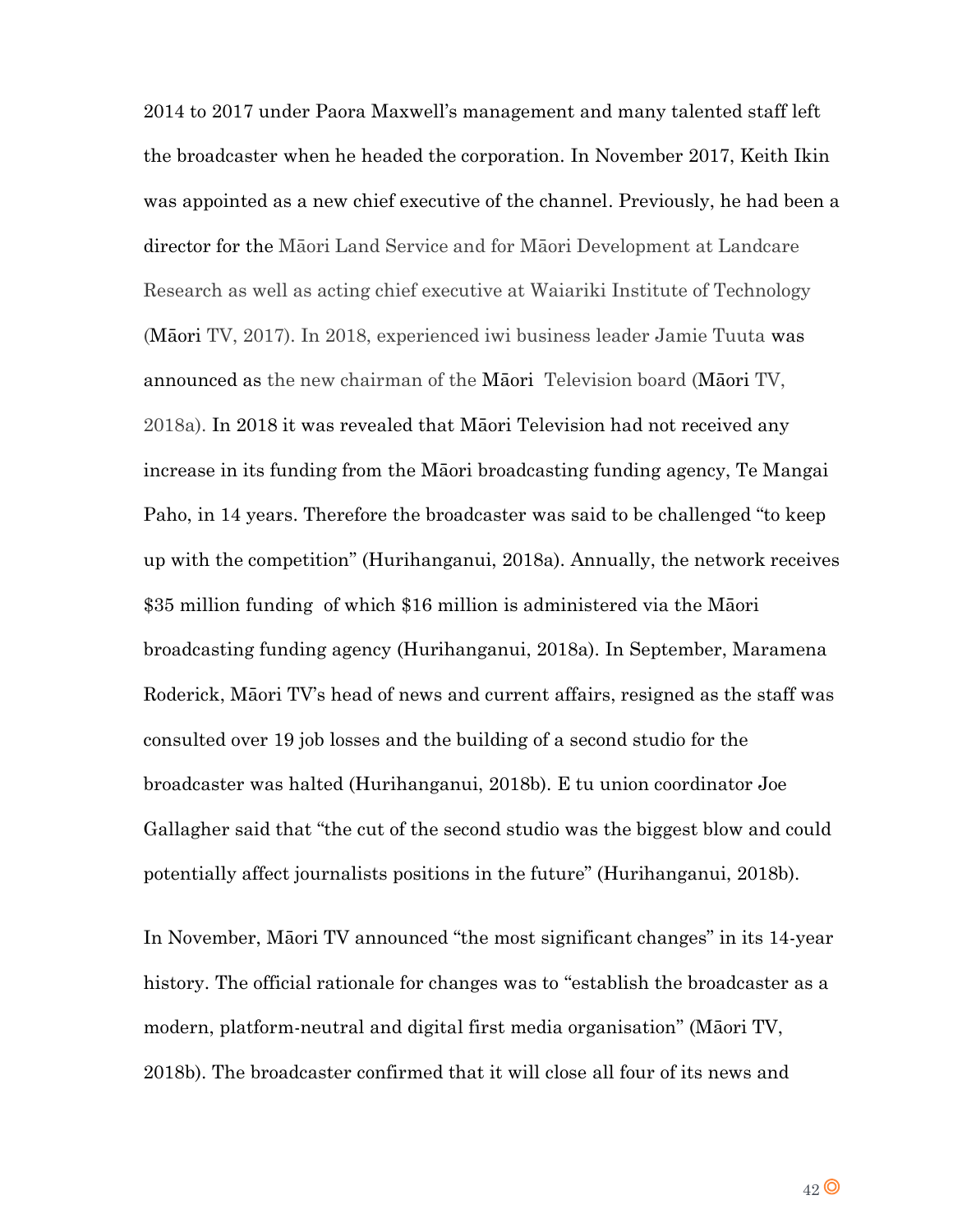current affairs shows, including Native Affairs, by February 2019. Deputy chief executive Shane Taurima said that the shows would be "amalgamated under one yet-to-be announced news brand" (Māori TV, 2018b).

The Pasifika television channel, Pacific Cooperation Broadcasting (established in April 2015), was confirmed to be receiving an extra \$10 million funding from the NZ government over the next three years ("Peters announces NZ\$10m boost to fund dedicated Pacific TV channel", 2018). New Zealand's Deputy Prime Minister and Foreign Minister Winston Peters announced the funding boost in September.

# *Radio broadcasting*

## *Commercial radio*

In 2018, New Zealand's commercial radio sector was again promoted as a site of apparent stability and resilience in an era of ongoing media disruption. On the back of minor growth in advertising revenue and audience ratings (GfK, 2018a; Newshub, 2018), industry sponsored reporting considered radio as "the immortal medium" which was successfully adapting to the challenges and opportunities presented by online platforms (Breen, 2018).

The latest ratings results for commercial radio listening in New Zealand showed minor growth in commercial audiences, just under 3.4 million weekly listeners aged 10+ were registered (GfK, 2018b) – an increase of approximately 70,000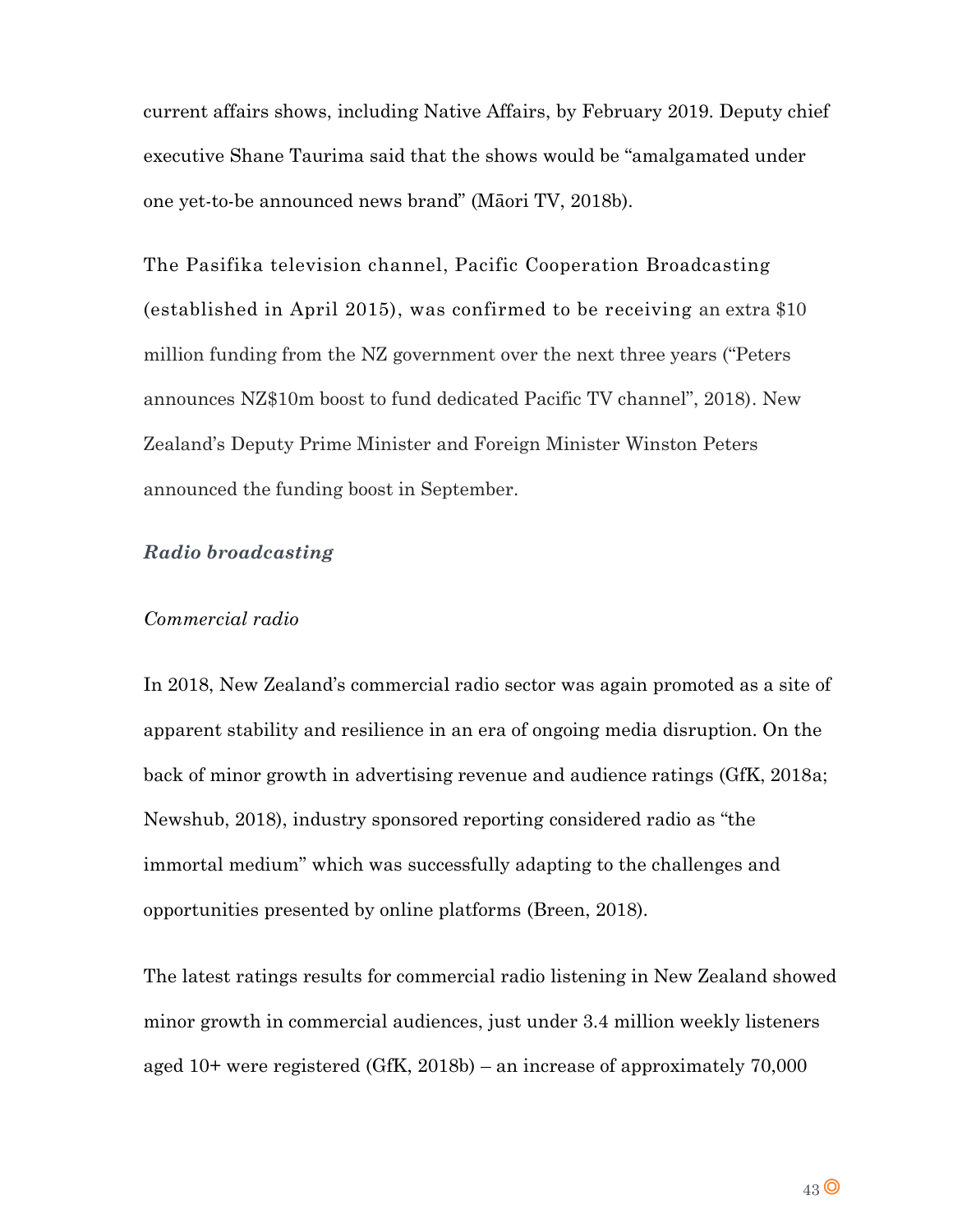listeners from the final survey of 2017 (GfK, 2017). According to GfK, 80% of New Zealanders listened to commercial radio each week, for all radio stations the figure was 86% (GfK, 2018). Similarly, the third iteration of NZ on Air's *"Where are the audiences?"* survey found that the percentage of New Zealander's aged 15+ listening to local radio live and/or online had not changed from 2016 to 2018 (NZ On Air, 2018).

The purported resilience of the radio medium derives in part from the make-up of the commercial sector, where MediaWorks Radio and NZME continue to operate as a virtual duopoly, sharing the vast majority of commercial radio listeners and revenue in New Zealand. NZME presently operates eight brands in most centres: Newstalk ZB, Radio Sport, Flava, ZM, The Hits, Mix, Coast, Radio Hauraki, as well as Hokonui in some rural locations in the South Island. Similarly, MediaWorks has nine brands in most regions: Mai, The Edge, George, The Rock, More FM, The Breeze, The Sound, Magic and RadioLIVE.

However, in November, it was announced that MediaWorks would merge the RadioLIVE and Magic brands as a new music-talk hybrid format branded as "Magic Talk" (Venuto, 2018). The new format station will continue to simulcast cross-platform current affairs programming such as the AM Show and the evening Newshub bulletin. However, this will occur under the umbrella of MediaWorks' music radio network, signalling the scaling back of recent strategies to integrate current affairs programming across all platforms. Former MediaWorks head of news, Mark Jennings, suggests, that the process of de-

44 $\odot$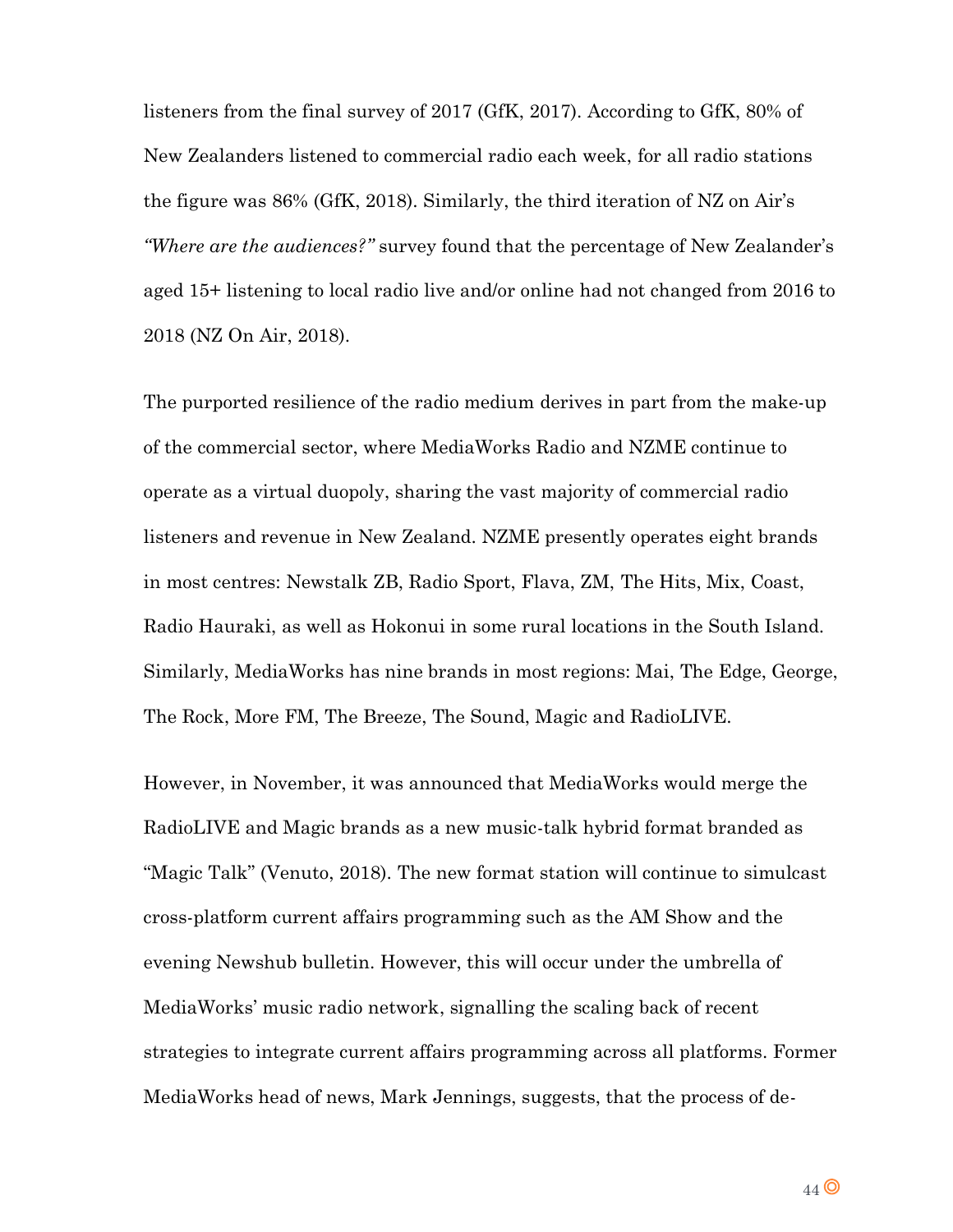coupling the radio and television operations may be linked to preparations for the future sale of the radio business (as cited by Venuto, 2018).

| All people $10+$ | <b>Station Share %</b> | Rank           | <b>Reach (000)</b> |
|------------------|------------------------|----------------|--------------------|
| Newstalk ZB      | 10.8                   | $\mathbf{1}$   | 513.0              |
| More FM          | 8.8                    | $\overline{2}$ | 586.7              |
| <b>Breeze</b>    | 7.9                    | 3              | 521.6              |
| Coast            | 7.4                    | $\overline{4}$ | 396.5              |
| The Sound        | 7.2                    | $\overline{5}$ | 389.5              |
| The Rock         | 6.7                    | 6              | 418.9              |
| The Edge         | 6.2                    | $\overline{7}$ | 624.4              |
| Mai ${\rm FM}$   | $5.5$                  | 8              | 429                |
| ZM               | 5.4                    | 9              | 516.3              |
| The Hits         | 5.1                    | 10             | 401.5              |

**Table 7: Commercial radio rankings and station share<sup>3</sup>**

During 2018, three ratings surveys reporting on "total NZ commercial radio" listenership found that the major commercial networks each had five brands in the top ten stations (ranked by station's market share for audiences aged 10+ such is evident in table 7) (GfK, 2018; 2018c; 2018d). Between survey results, all 23 stations included in the report maintained their station share within a single

 $\overline{a}$ 

<sup>&</sup>lt;sup>3</sup> The station share result, presented as a percentage, combines the cumulative audience of the station (weekly reach) and the average time spent listening to establish an overall result.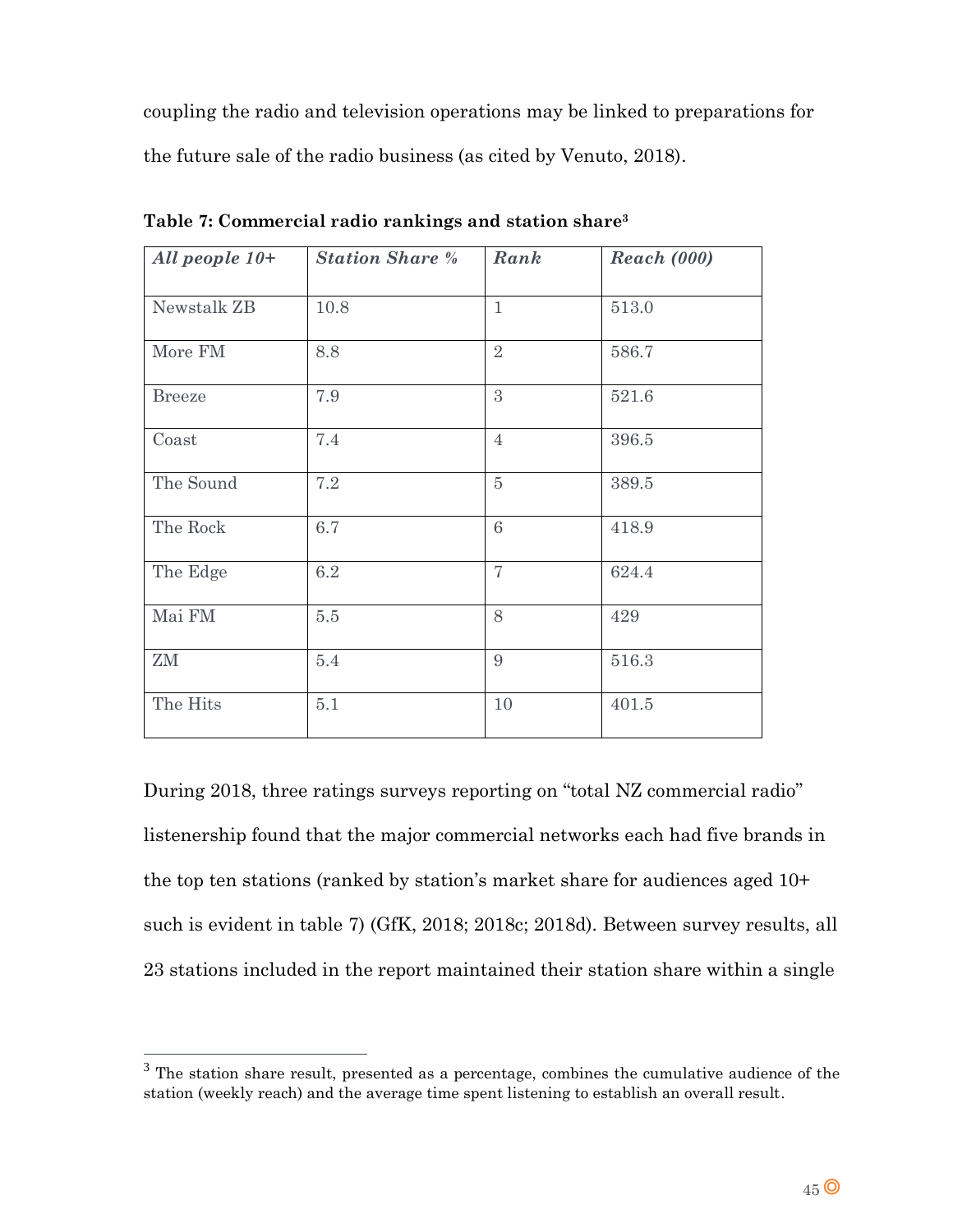percentage point. This reflected the sense of relative stability in the commercial radio sector, underpinned by the MediaWorks and NZME duopoly.

Despite these consistencies, MediaWorks and NZME individually declared themselves as winners in New Zealand's competitive radio markets. NZME celebrated the success of their commercial network and partner stations in Auckland, where they had overtaken MediaWorks. NZME' chief commercial officer Matt Headland described the situation as "a game changer" (NZME, 2018c). Meanwhile, MediaWorks celebrated a 55.6% share of the "commercially important 25-54 demographic" and claimed the top five stations for this demographic nationwide (MediaWorks, 2018b).

In the post-survey statements, both organisations also referred to the development of their online streaming platforms: NZME reported that iHeartRadio had over 800,000 registered users "delivering growth of 22% year on year" (NZME, 2018c). Meanwhile, MediaWorks rova platform, which is in its second year, had been downloaded more than 350,000 times, with an average of 84,000 users per month (MediaWorks, 2018b). In September 2018, MediaWorks announced that it was "broadening its multi-platform reach" by introducing Newshub' s first "investigative crime podcast" series (MediaWorks, 2018c). The launch of an investigative or true-crime podcast reflects a widespread trend among broadcast and print news organisations in New Zealand and Australia. *The NZ Herald* released its own true-crime podcast in late 2017.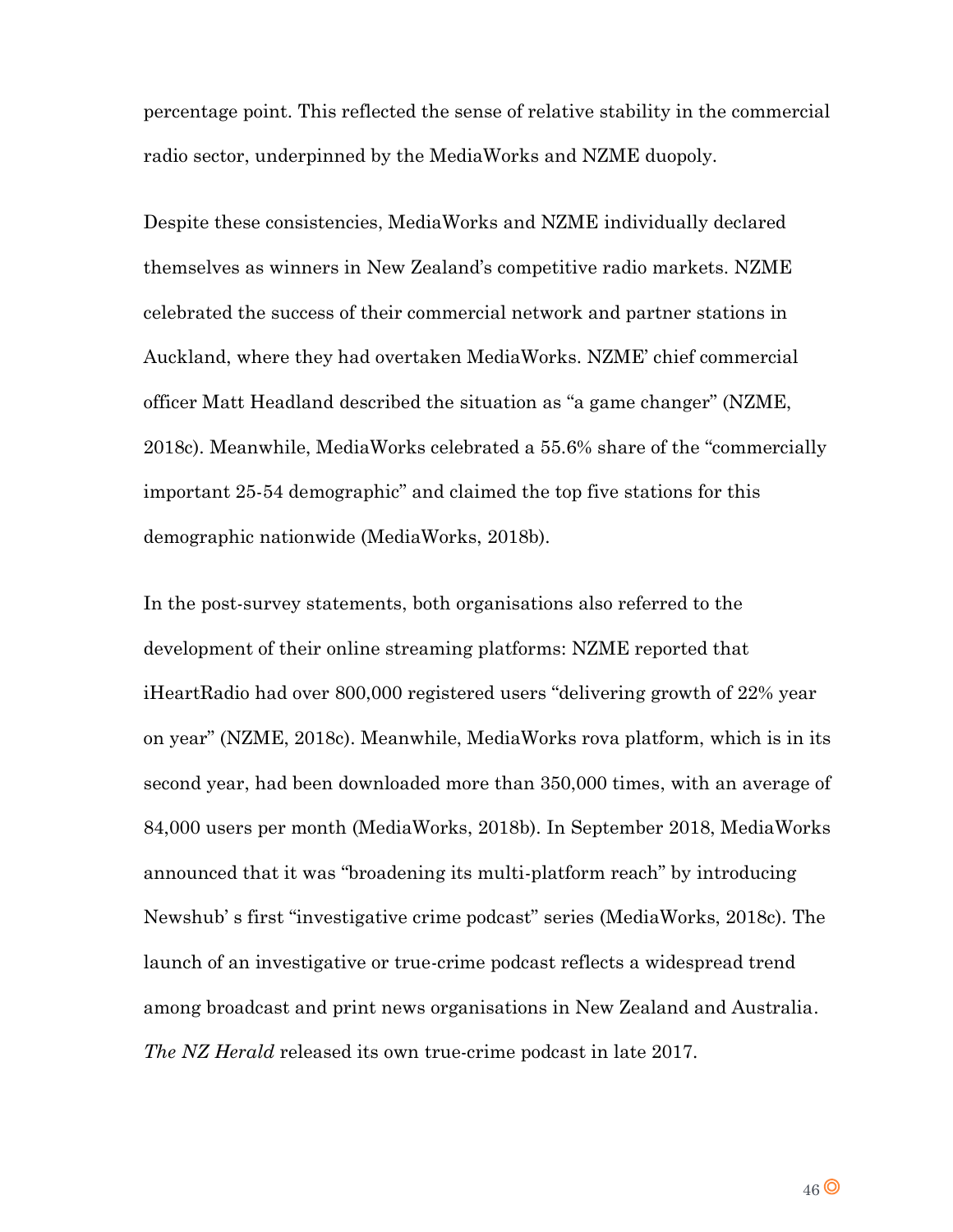The most recent data about radio advertising revenue in New Zealand shows a total revenue of \$283 million of which \$6 million was targeted to digital radio platforms (Advertising Standards Authority, 2017). This suggests that digital platforms only contributed a small proportion to their overall revenue. In the first half of 2018, NZME's radio and experiential revenue was \$49 million, down 3% from the same time previous year. NZME chief executive officer Michael Boggs marked this as an "improvement" and an indicator of "positive momentum in radio revenue" (NZME, 2018b). Conversely, revenue for iHeartRadio and events grew in the first half of 2018, but only from \$2.1 to \$2.2m – an increase of one percent (NZME, 2018b).

# *Public interest radio*

RNZ (Radio New Zealand) is New Zealand's only commercial-free public broadcaster. In 2018, it continued to improve its listenership ratings. The combined audience reach of RNZ National and RNZ Concert shows an increase in three consecutive surveys (RNZ, 2018a; 2018b; 2018c). The latest survey results show that RNZ reaches over 700,000 New Zealanders aged 10+ every week. RNZ National accounts for 633,500 listeners, and has a 12% share of the total radio audience in New Zealand (GfK, 2018e). Although commercial and RNZ ratings are collected in different surveys, Newsroom editors Tim Murphy and Mark Jennings argue that the latest rankings show that RNZ National is the "number one station in New Zealand" (Murphy and Jennings, 2018). In 2018, the overall ratings success for RNZ National extended to specified

 $47$ <sup>O</sup>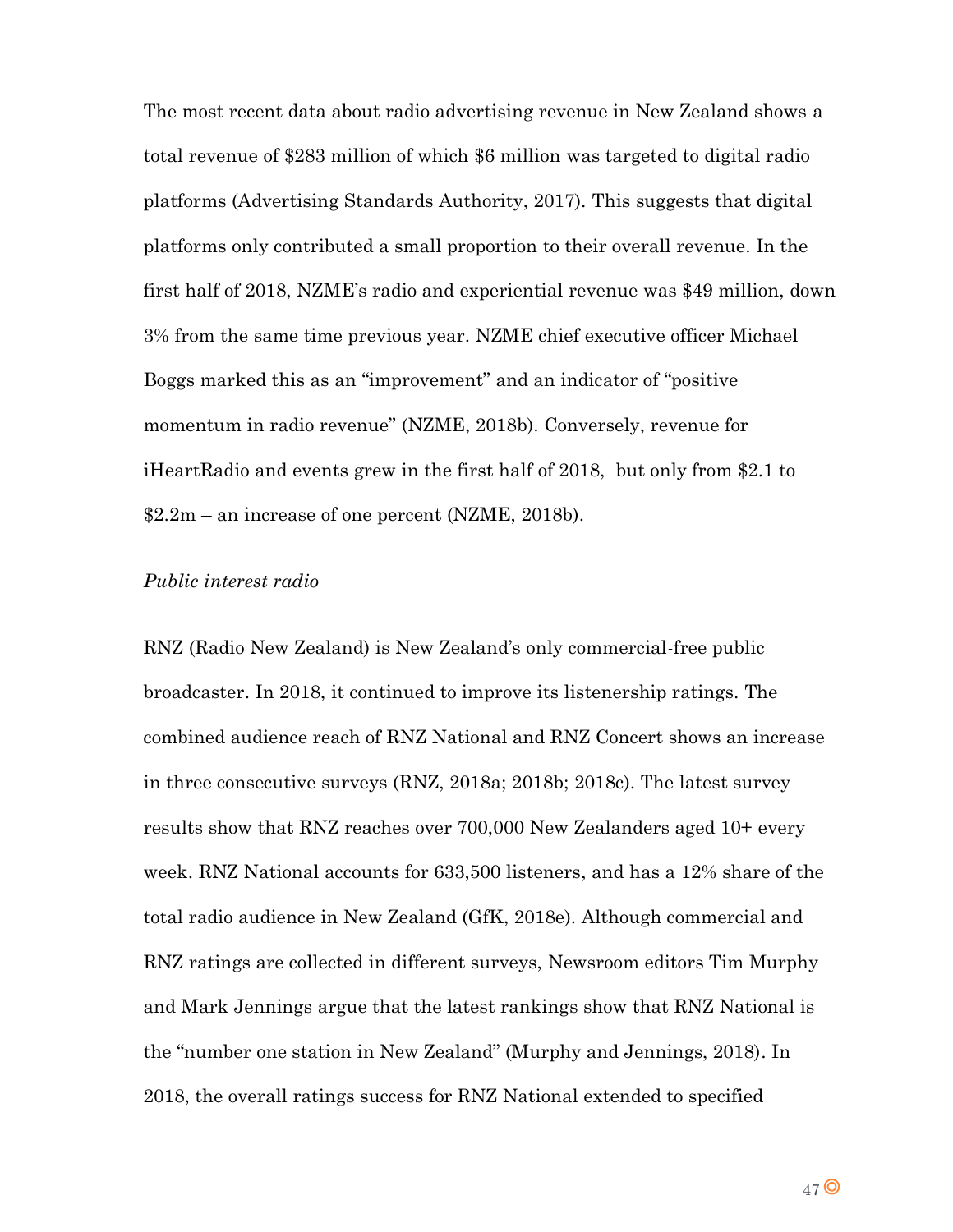programming with Morning Report recorded its largest audience ever (481,500), "opening up a considerable lead on its nearest commercial rivals" (Murphy and Jennings, 2018).

The successes of RNZ coincided with the government announcements of a public media advisory group and a small increase in public media funding (New Zealand Government, 2018a & 2018b; RNZ, 2018d). In 2018, RNZ was allocated an extra \$4.5 million from the government budget. Otherwise, 2018 proved somewhat controversial and challenging for the public broadcaster. During the year, RNZ head of news Carol Hirschfeld resigned from her position. Her departure was seen as unfortunate as she was overseeing RNZ's recent multimedia content initiatives as well as a suite of podcasts ("Broadcaster Carol Hirschfeld shakes off RNZ departure, joins Stuff", 2018). Hirschfeld's departure came after she mislead RNZ bosses about her meeting with Broadcasting Minister Clare Curran (Patterson, 2018). The incident also contributed to the subsequent resignation of the minister in September. Additionally, John Campbell who was hosting Checkpoint resigned from RNZ to join TVNZ. RNZ chief executive officer Paul Thompson remarked that Campbell would "leave a legacy of high-quality, innovative journalism and improved audience engagement" (RNZ, 2018e). In August it was announced that investigative journalist Lisa Owen would take over from Campbell (RNZ, 2018e).

In 2018, RNZ continued to grow its stable of strategic content partnerships with other New Zealand media organisations. With and addition of Scoop, AUT's

48<sup>O</sup>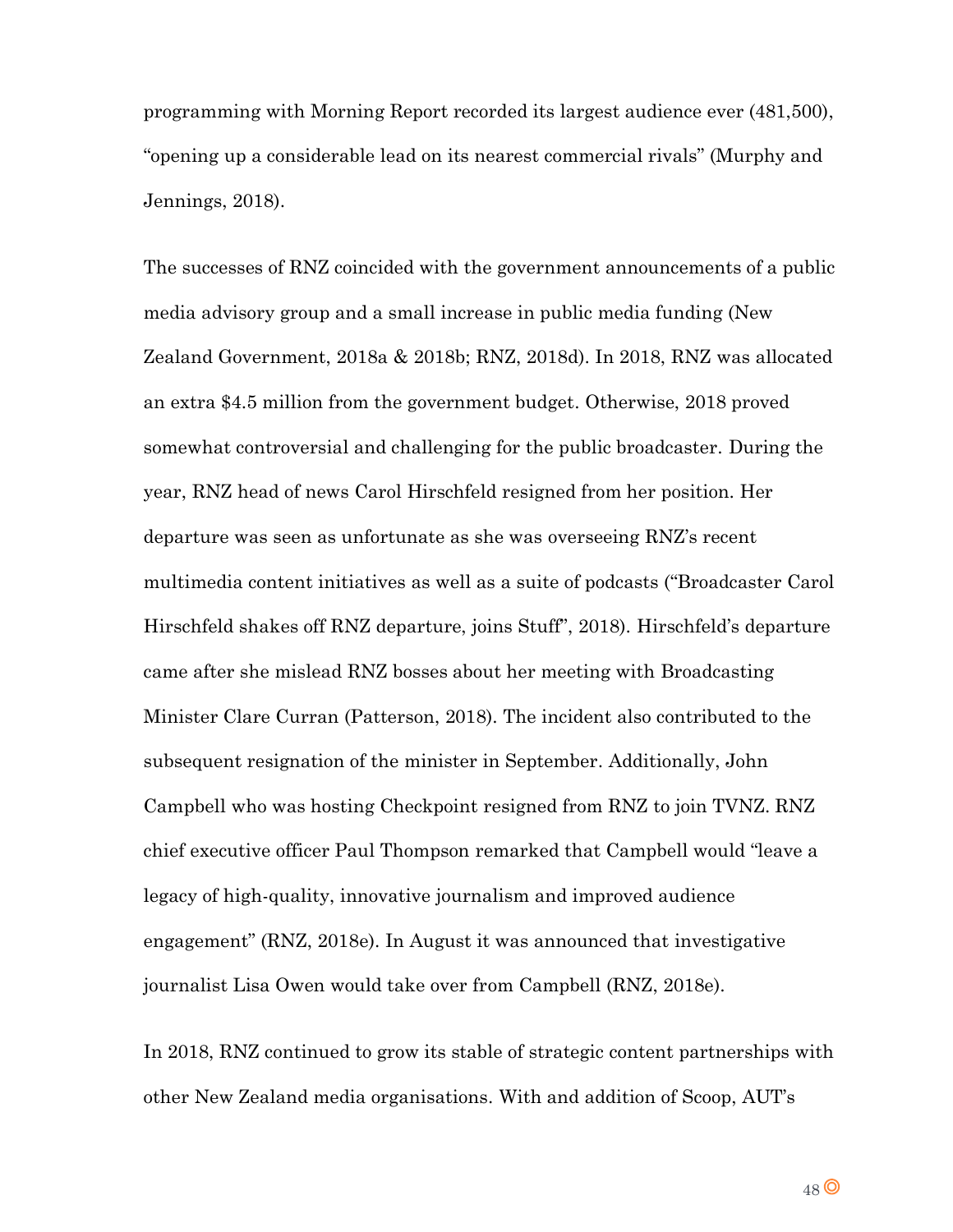Pacific Media Center and The Spinoff, RNZ has now over 25 content partnerships with other media outlets. According to Thompson, revenue from such partnerships is "negligible but the exposure is significant" ("Radio NZ looking for more content-sharing deals", 2018).

# *Māori radio*

Te Whakaruruhau o Ngā Reo Irirangi Māori, commonly referred to as the Iwi Radio Network, is a federation of 21 Māori radio stations typically attached to individual Iwi throughout New Zealand. Operating on broadcast frequencies reserved for the revitalisation of te reo Māori, the iwi radio stations are "committed to preserving and promoting te reo Māori, and engaging audiences with content from their rohe [region] and across Aotearoa New Zealand" (Māori Affairs Committee, 2018, p.7) In February of 2018, representatives of Te Whakaruruhau appeared before the Māori Affairs select committee for the first time to report on the current state of the network. The central issues presented before the committee related to limited public funding and the associated difficulties of resourcing the collective iwi stations. The network argues that it is a "public broadcaster" and therefore it "wants the same sort of funding rights as Radio New Zealand to help it transition to different broadcasting platforms" (Māori Affairs Committee, 2018, p.8).

The select committee acknowledged that funding for the stations had been static for the previous five years. Each station is currently funded \$500,000 annually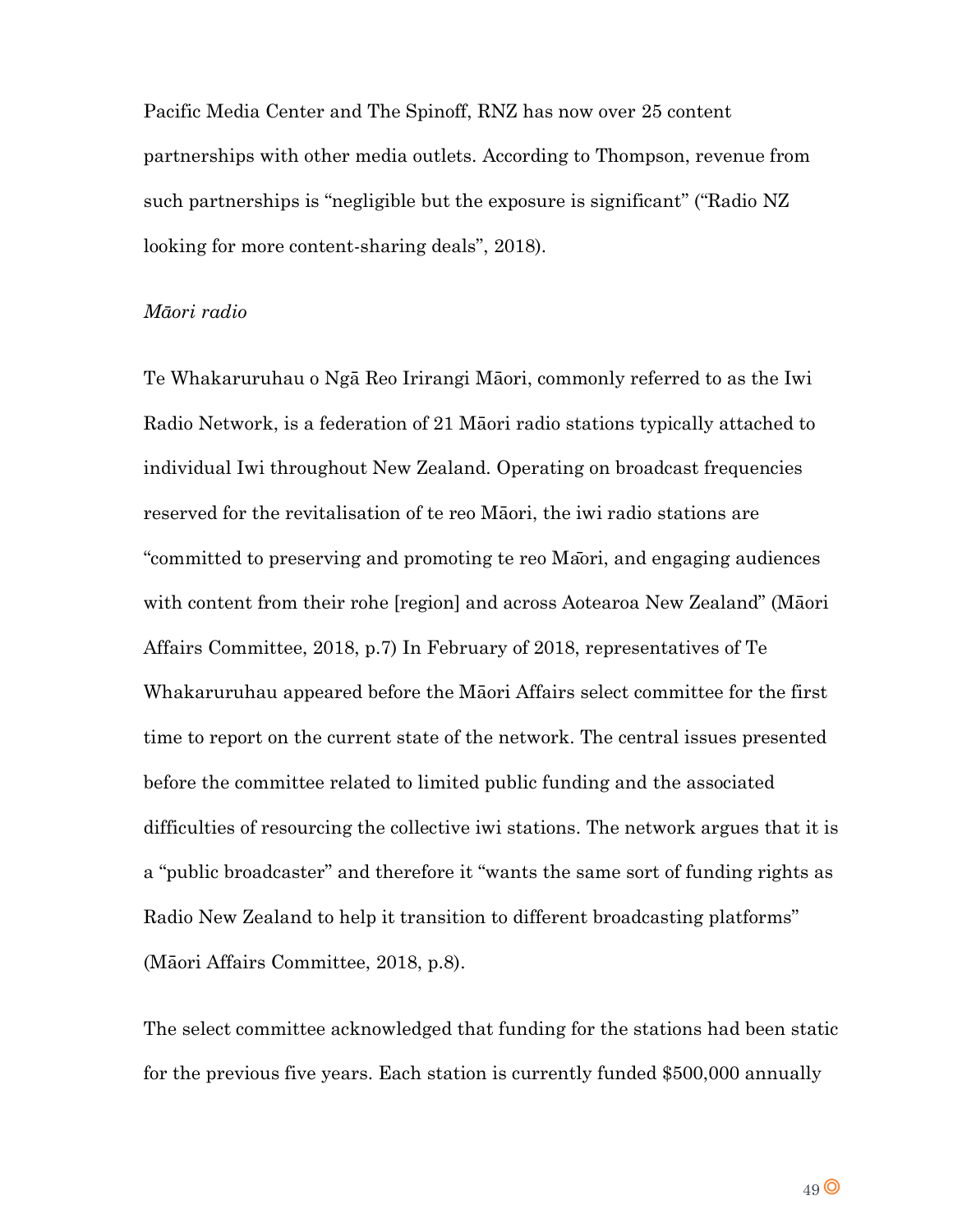by Te Māngai Pāho, the Crown entity tasked with funding Māori media initiatives for operational costs (Te Māngai Pāho, 2018). To retain funding, individual stations are required to meet a Māori language content quota of 10.5 hours per 24 hours of broadcasting. However, individual stations can also rely on a combination of contestable funding, commercial activity and support from the relevant iwi authority (pertaining to the status of Treaty settlements). Network representatives say that current operational funding "allows it to continue, rather than extend, its reach", but a 35% increase in its funding was needed to work out a new strategy, to support development in video and web streaming content as well as to build content archives (Māori Affairs Committee, 2018, p.7)

The pressure on funding for the stations was highlighted in the middle of 2018 when Te Ūpoko o Te Ika, the pioneering Māori radio station, had its funding withheld by Te Māngai Pāho for two months over concerns about access to its broadcast frequency. A spokesman for Te Māngai Pāho said that as a Government agency, they did not want to spend taxpayer money on a station that "could cease to exist" (McConnell, 2018). The frequency used by Te Ūpoko o Te Ika had been licensed to neighbouring iwi groups following a recent Treaty settlement and disputes then arose as to whether neighbouring stations should merge. This event reveals some complexities associated with iwi allocated radio frequencies. One of the iwi groups that had been allocated the frequency was also involved in a unanimous resolution to support Te Ūpoko o Te Ika's funding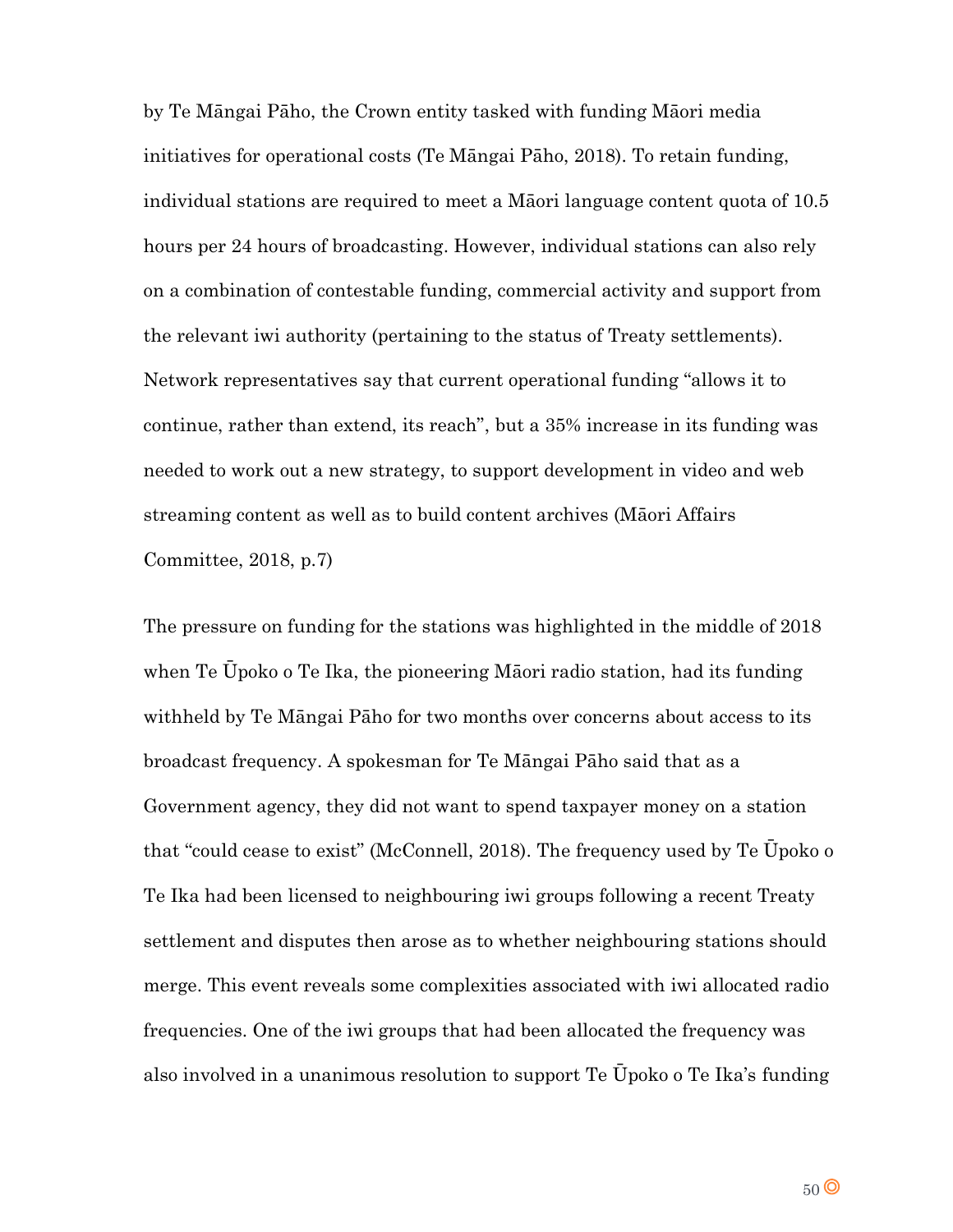as members of Te Whakaruruhau. Leaders associated with the network were instead critical of the lack of government support for Te Ūpoko o Te Ika. Julian Wilcox, former broadcaster and chief operating officer at Te Rūnanga o Ngāi Tahu, described the potential closure of the station as "unimaginable" (Paranihi, 2018). Rawiri Waru, chair of Te Whakaruruhau o Ngā Reo Irirangi Māori, suggested that there was a loss of confidence in Te Māngai Pāho's leadership on the matter ("Oldest Māori radio station Te Upoko O Te Ika under closure threat amid dispute", 2018). By late August 2018, the New Zealand government announced that the Te Ūpoko crisis had been solved and a temporary agreement had been reached for the station to continue broadcasting on the disputed frequency and thus gain access to its funding.

In October, Te Puni Kōkiri, the Ministry of Māori Development, announced a wide review of the Māori broadcasting sector that would include Te Whakaruruhau o Ngā Reo Irirangi Māori (Te Kāea, 2018). According to the ministry, the review of the Māori broadcasting sector would "ensure its entities and organisations are responsive to the changing digital media environment" (Te Kāea, 2018). It was reported that the last ministerial review of Māori broadcasting was completed in 1998 by the Ministry of Commerce and only concerned with radio (see more above).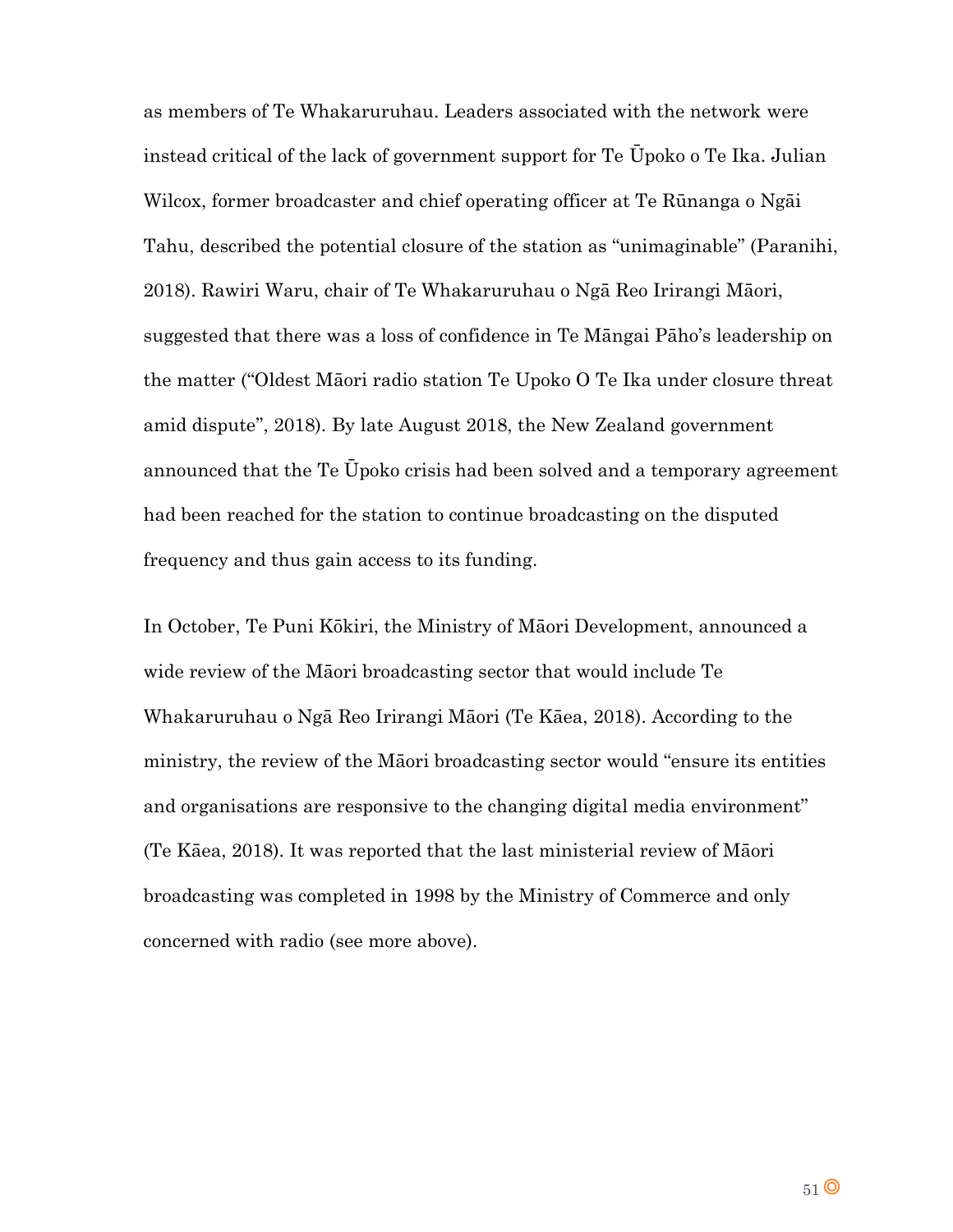#### **2. New Zealand media ownership: patterns and main events**

In 2018, there were no major changes in the media market structure after the Court of Appeal denied a merger between NZME and Stuff4. After that decision, speculation about other media mergers in New Zealand amounted, but at the time of writing, none had materialised. Different media outlets reported that Stuff's new majority owner Nine would be likely to sell the company or parts of it, as the merger between NZME and Stuff was abandoned. Newsroom co-editor Tim Murphy observed that a combination of Stuff and MediaWorks would make sense because the company would have enough scale with websites, a television channel and MediaWorks' radio stations (Murphy, 2018a). He noted that "integrated sales and journalism arms could aspire to achieve the same gains as Nine and Fairfax hope to see in Australia" (Murphy, 2018a). Murphy believes that any merger proposal between Stuff and MediaWorks would raise concerns over media plurality and diversity, but it would not have "anywhere the same dominance" in the online and print market than the combination of NZME and Stuff (Murphy, 2018a). Former TVNZ head Bill Ralston observed that Nine could buy MediaWorks and combine it with Stuff, saying that "Nine has got the cash to do it. That would really revitalise Stuff and MediaWorks and create a media organisation with radio, print and TV" (Pullar-Strecker, 2018a). *NBR* 

 $\overline{a}$ 

<sup>4</sup> In August 2017, Fairfax New Zealand was renamed Stuff after its online news site. According to Fairfax Media, the name change was needed as Stuff was a well recognised brand which was at the center of the company's digital strategy in New Zealand.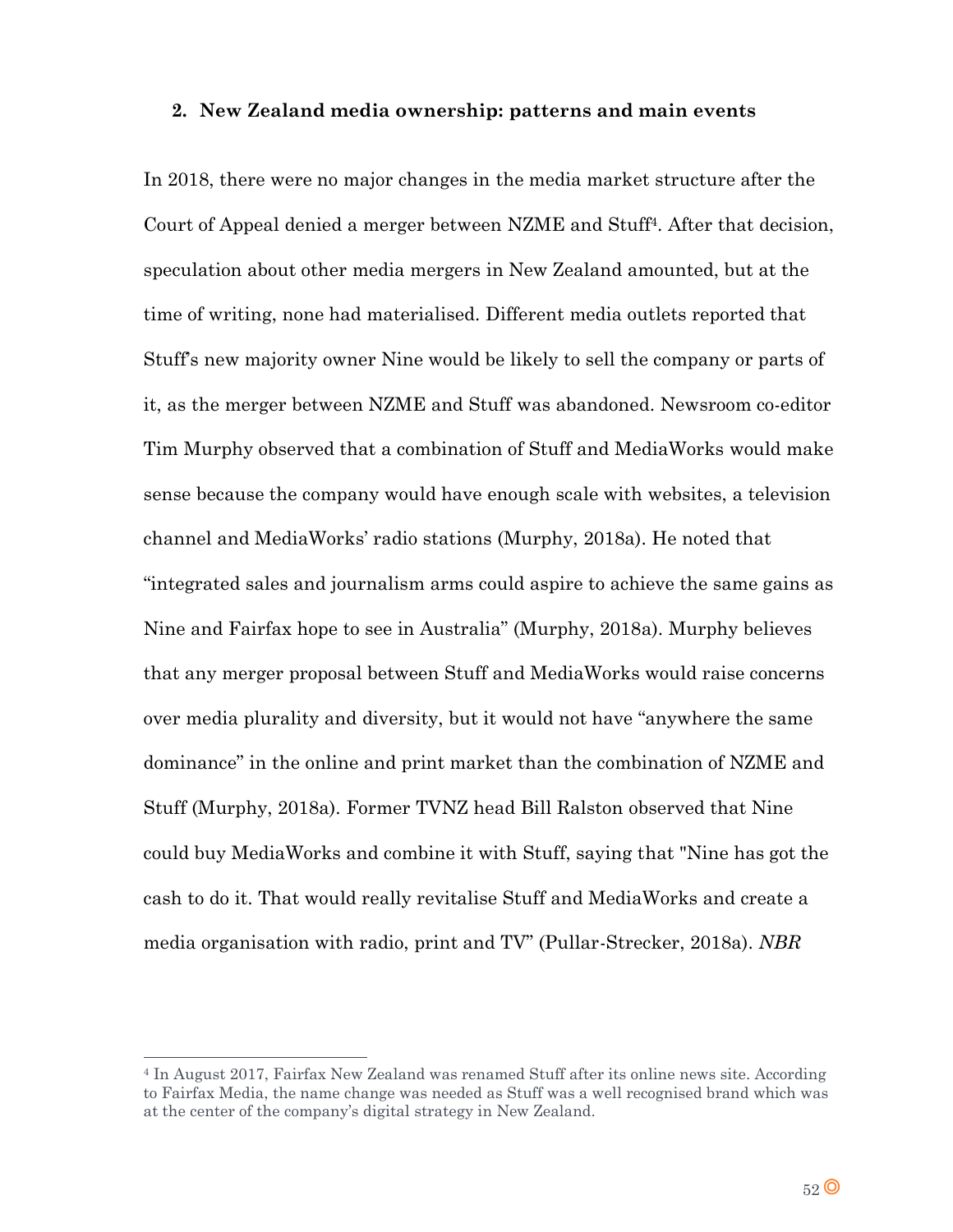publisher Todd Scott hinted that he had backing from a wealthy individual to buy Stuff if it came up for sale (Keall, 2018b).

In 2018, leading commercial media companies including NZME, Stuff and Sky TV, were largely owned by financial institutions such as banks, investment banks, investment management firms and private equity corporations. These institutions were substantial shareholders (owning more than five percent of a company's shares). Additionally, MediaWorks remained 100 percent owned by Oaktree Capital. The number of independent news outlets increased with the arrival of Crux, but the long-term viability of some remained uncertain. Local, independent media outlets were broadly owned by their editor publishers and the employees: BusinessDesk, NBR, Newsroom, The Spinoff and Allied Press are all owned by their managers, editor/publishers and/or their employees. Allied Press is a New Zealand news publisher owned by brothers Sir Julian Smith (chairman) and Nick Smith (business director). Bauer Media is also privately owned - 85 percent of its shares are owned by Bauer family member Yvonne Bauer. The company, headquartered in Germany, is a global media conglomerate which owns over 600 magazines, 400 digital media outlets, and over 100 radio and television stations. MediaWorks is also privately owned by an American fund management company Oaktree Capital. Scoop is owned by a New Zealand based charitable trust, and Crux is owned by a not-for-profit trust.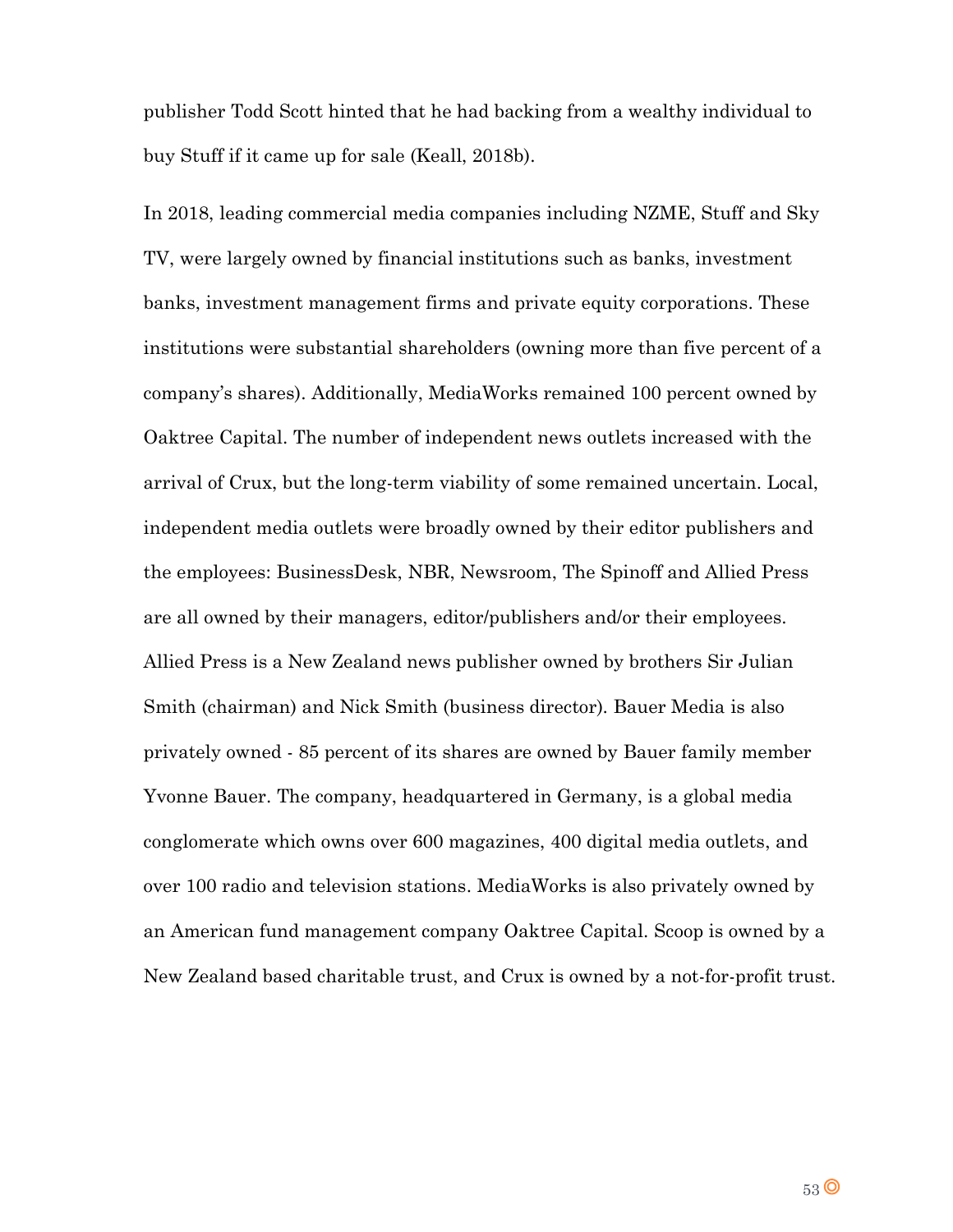# *Major patterns in ownership*

In 2018, Stuff obtained a major new owner, Australian media corporation Nine which is a combination of Nine Entertainment and Fairfax Media (Australia). As stated previously, Nine shareholders will own a 51 percent stake in the new company, and Fairfax's current shareholders will have the remaining stake. If MediaWorks mergers with QMS, the latter will become a substantial shareholder in the combined company. In 2018, the financial ownership of New Zealand media companies continued. There were rapid changes in NZME and Sky TV ownership as financial institutions sold and acquired shares in quick trades. NZME gained two new female board members, and now three out of its five board members are women.

## *NZME*

In 2018, the ownership structure of NZME kept changing rapidly as investors increased or sold their shareholdings in the company. By mid-September, Australian investment company Allan Gray had sold all of its shares in NZME. The sell-off of its shares happened after NZME "reported underwhelming earnings" which led to a 22 percent drop in the company's share price, as seen in figure 1 (McBeth, 2018b; NZME, 2018e). In November, NZME share price fell to "two-year low" after the company warned that it earnings for the full financial year 2018 would decline 21 percent and it was unlikely that the company would be a final dividend to its shareholders ("NZME warns investors not to expect final dividend", 2018).

 $54$ <sup>O</sup>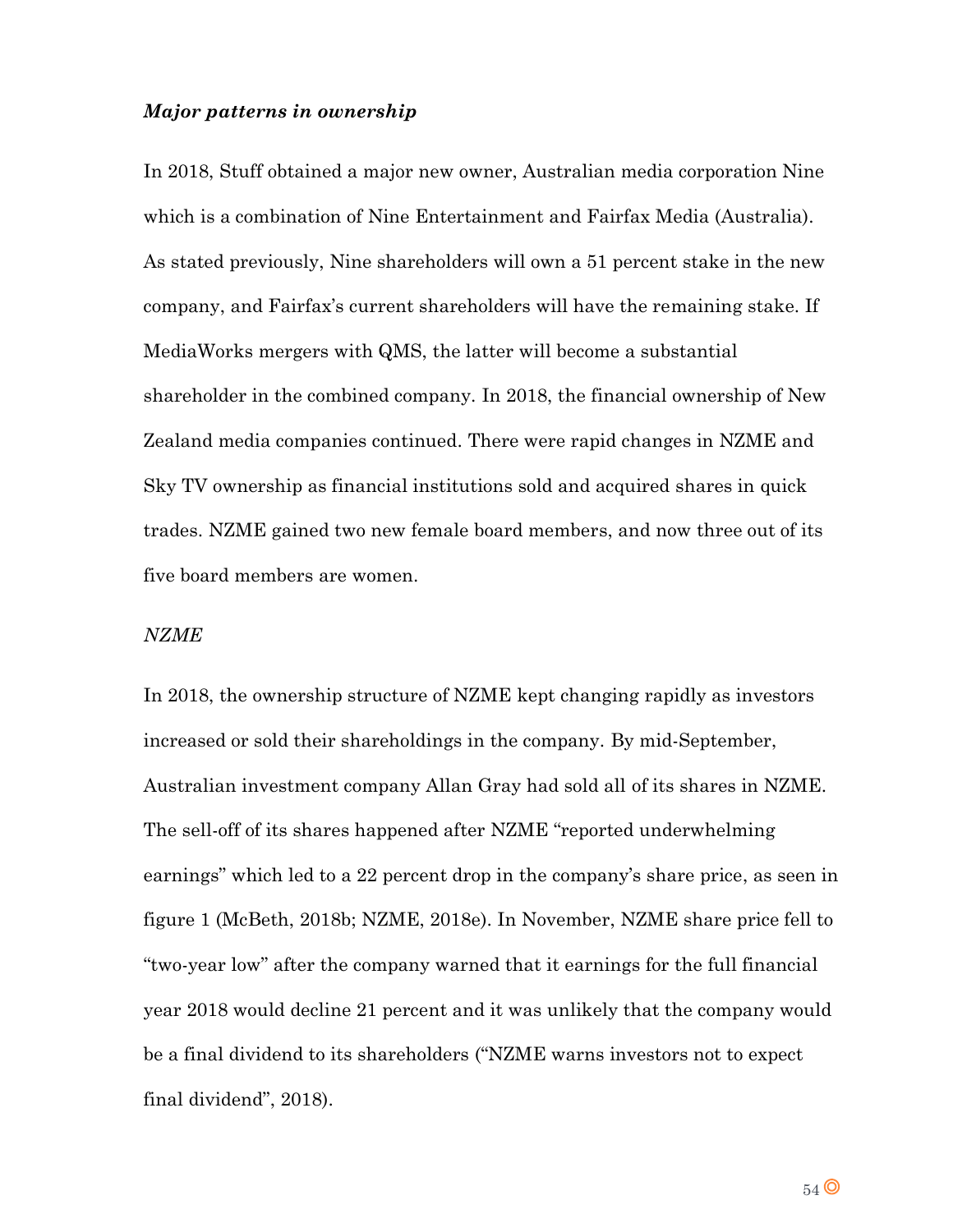





In 2016, Allan Gray was NZME's largest shareholder with a 16 percent shareholding (McBeth, 2018b). NZME's stock market announcements reveal that by mid-September 2018, Australian equities fund management group Auscap Asset Management had become the largest substantial shareholder in the company with 17.9% shareholding (14.3% in 2017) (NZME, 2018g). As seen in table 8, Renaissance Smaller Companies which is "a privately owned boutique fund manager" had 12.4% of the company's shares (Renaissance Asset Management, 2018; NZME; 2018d). In September, UBS bank held 5.13% of the NZME shares. Together, these three substantial shareholders held a 35.4% stake in the company (NZME, 2018f).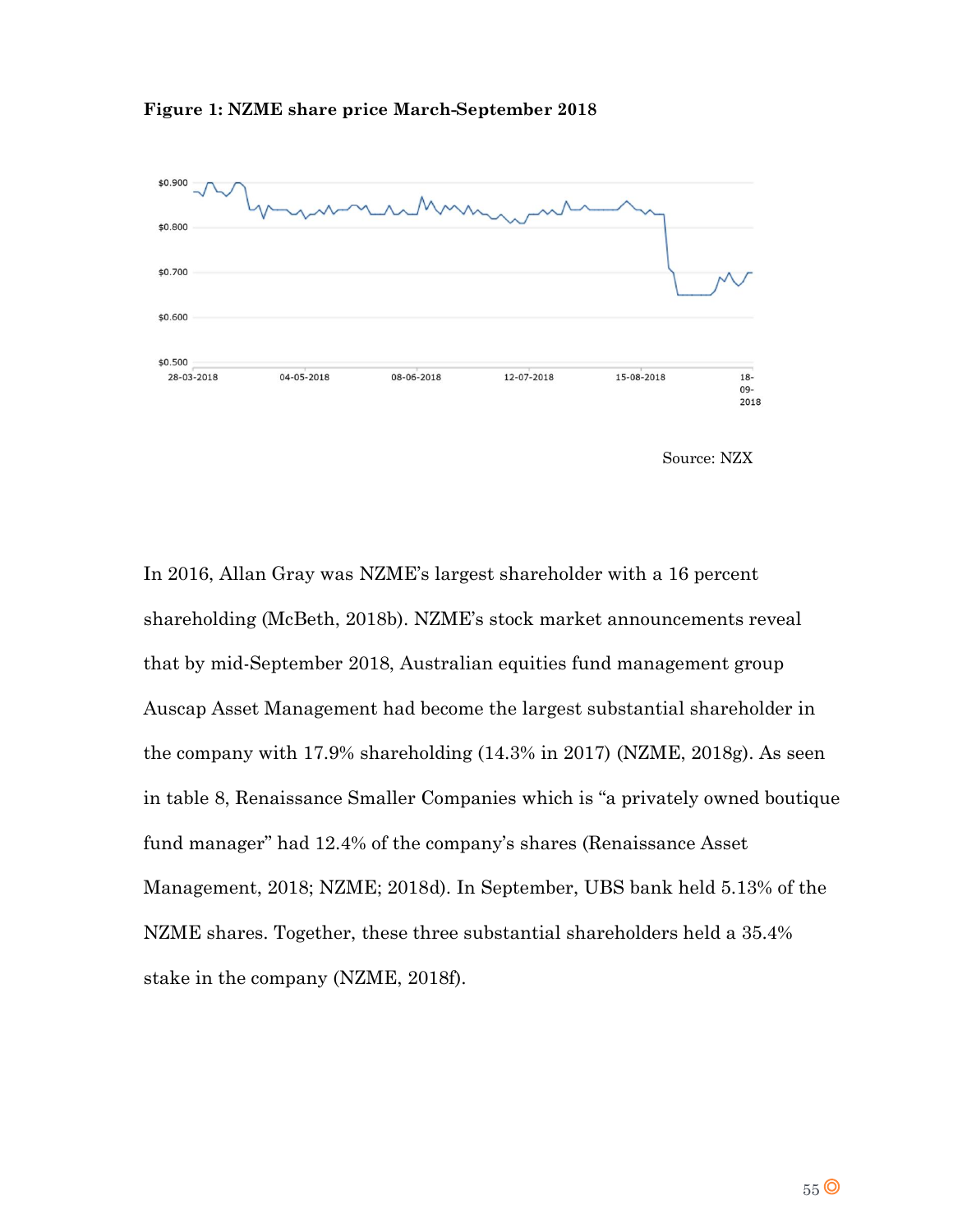# **Table 8: NZME substantial shareholders 2018**

| <b>Substantial shareholders</b> (as of<br>September 2018) | Ownership |
|-----------------------------------------------------------|-----------|
| Auscap Asset Management                                   | 17.9%     |
| Renaissance Smaller Companies<br>Pty Ltd                  | 12.4%     |
| <b>UBS</b>                                                | 5.1%      |
| Total                                                     | 35.4%     |

Source: NZME, NZX

| <b>Board member</b> | Other director roles          |
|---------------------|-------------------------------|
| Peter Cullinane,    | HT&E Limited, Lewis Road      |
| Chairman            | Creamery                      |
| David Gibson        | None declared                 |
| Carol Campbell      | NZ Post, Kingfish, Marlin     |
|                     | Global, Kiwibank, NPT Limited |
| Sussan Turner       | Aspire2 Group, Pro Chancellor |
|                     | at AUT                        |
| Barbara Chapman     | None declared                 |

## **Table 9: NZME board members 2018**

Source: NZME

During 2018, the NZME board was strengthened by two new female members as Sussan Turner and Barbara Chapman were appointed as independent directors (table 9). Turner has held "three CEO roles inside the media industry across a 30 year period". Recently, she was the group CEO for MediaWorks (NZME, 2018h). Chapman has a banking background, and was chief executive and managing director of ASB Bank from 2011 to 2018 (NZME, 2018i).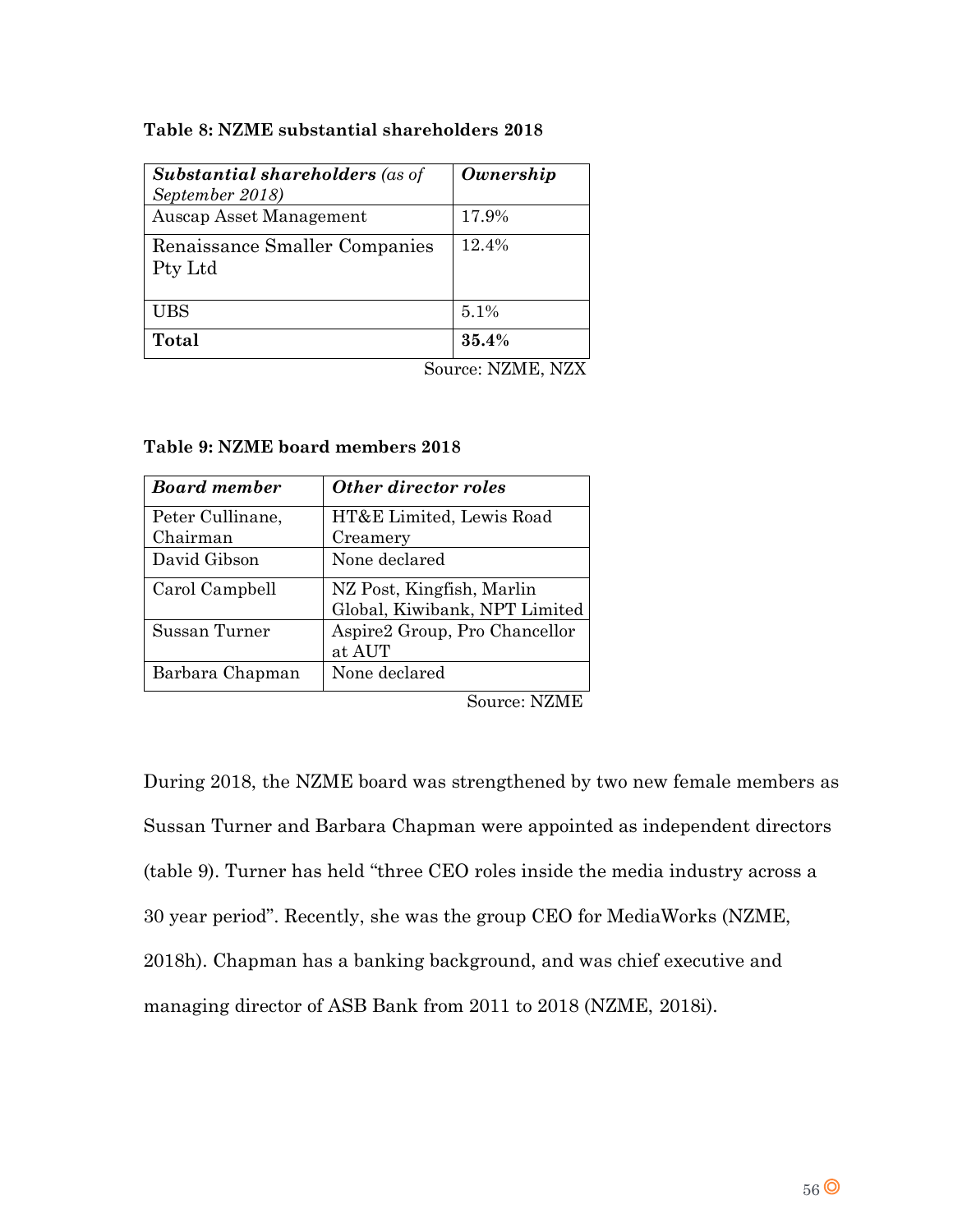# *Fairfax Media/Stuff*

From April to September 2018, Fairfax Media's share price increased 28.7 percent from A\$0.645 to A\$0.830 despite the fact that in August the company announced an annual loss of A\$64 million (figure 2). The company's share price has been supported by the upcoming merger between Nine and Fairfax Media as it is seen to be favorable for Fairfax's current shareholders.

**Figure 2: Fairfax Media share price January-September 2018**



As seen in table 10, Australian fund management group Ausbil Investment Management remained Fairfax's largest shareholder with a 7.7% shareholding. Fidelity International, which is a privately owned investment firm registered in Bermuda, held 7.5% of the company's shares. American investment management group Legg Mason Global Asset Management and the American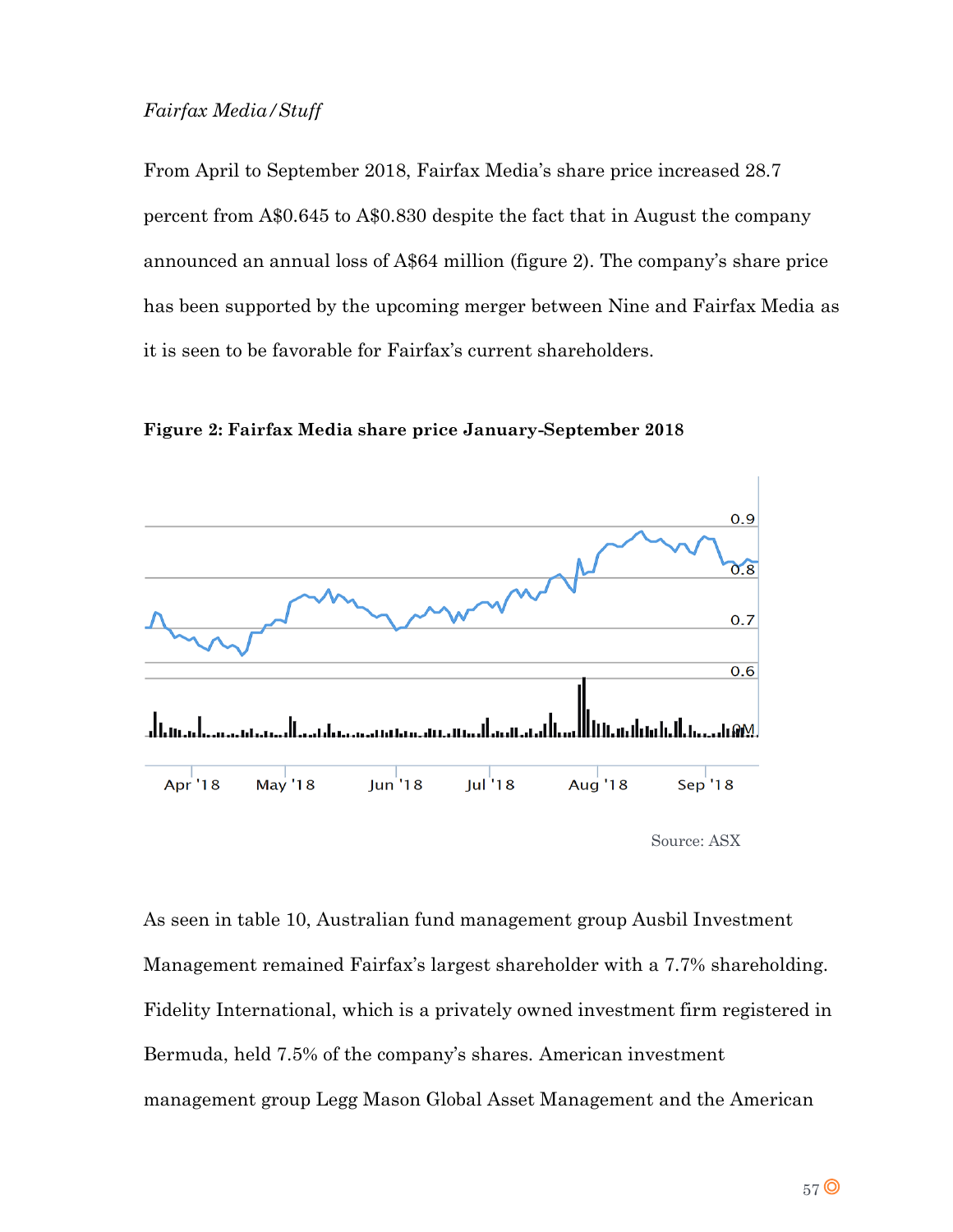Black Rock Group remained substantial shareholders in the company.

Additionally, National Bank Australia had 6.1 percent of the shares, as seen in table 10. Five financial institutions were registered as substantial shareholders in the company; they held just over 33% of the company's shares.

| <b>Substantial shareholder</b> (as of<br>September 2018) | Ownership |
|----------------------------------------------------------|-----------|
| Ausbil Investment Management                             | 7.7%      |
| FIL Limited                                              | 7.5%      |
| Legg Mason Global Asset<br>Management                    | 6.1%      |
| <b>Black Rock Group</b>                                  | $6.0\%$   |
| National Australia Bank                                  | 6.1%      |
| Total                                                    | 33.4%     |

**Table 10: Fairfax substantial shareholders 2018**

Sources: ASX, Fairfax Media

There were no major changes to the Fairfax board during 2018, but in 2017 Mickie Rosen had been appointed to the board (table 11). She previously worked as senior vice-president in Yahoo's global media and commerce division, was heading the entertainment operations for Fox Interactive Media, and worked for Hulu and Walt Disney Company (Fairfax Media, 2018b).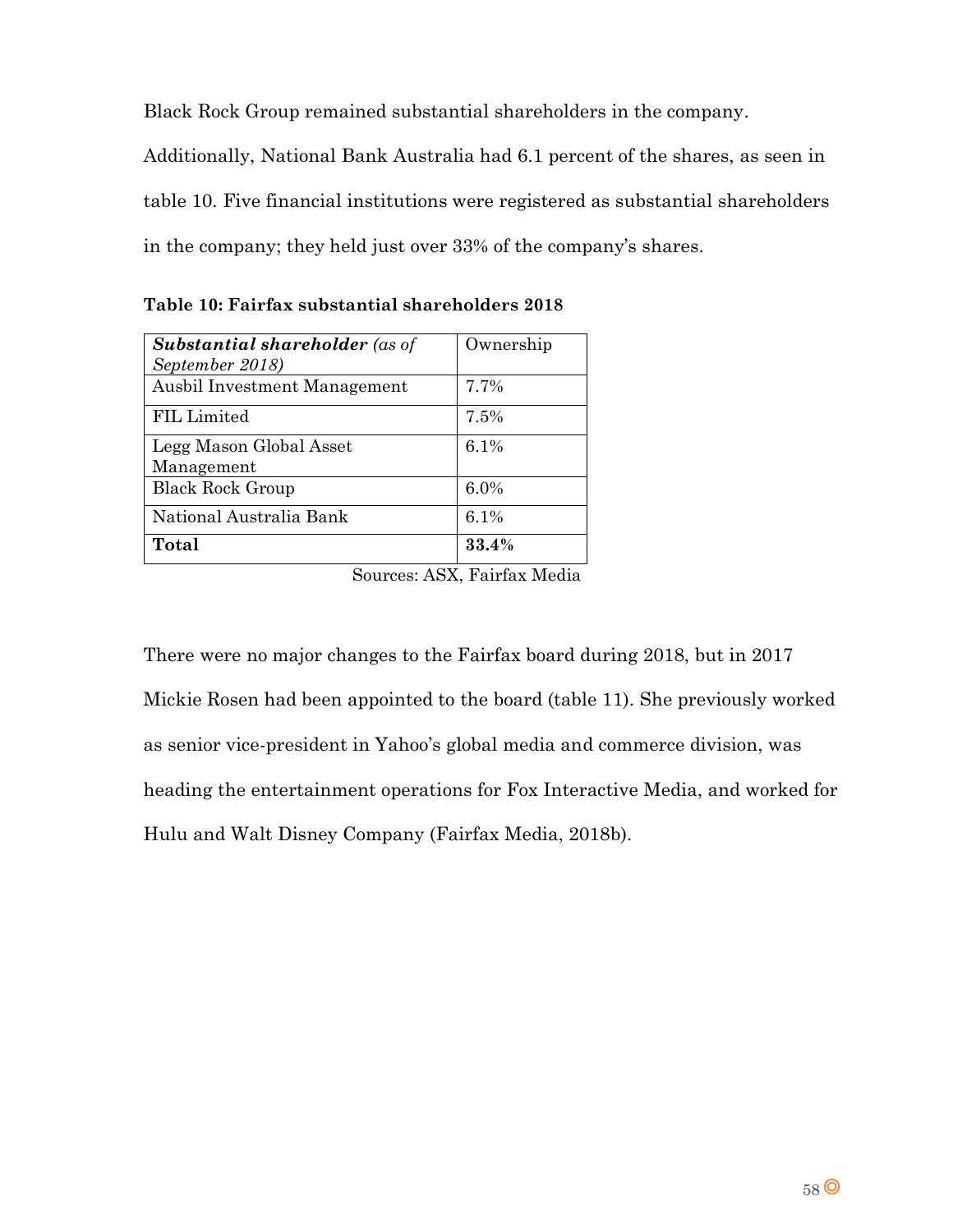| <b>Board member</b> | <b>Other director roles</b>        |
|---------------------|------------------------------------|
| Nick Falloon,       | Not declared.                      |
| Chairman            |                                    |
| Patrick Allaway     | Saltbush Capital Markets,          |
|                     | David Jones, The Country Road      |
|                     | Group, Metcash, Woolworths         |
|                     | SА                                 |
| Jack Cowin          | Domino Pizza Enterprises,          |
|                     | <b>Bridgeclimb</b>                 |
| Greg Hywood         | Not declared.                      |
| (CEO)               |                                    |
| Sandra McPhee       | Kathmandu, NSW Public              |
|                     | <b>Service Commission Advisory</b> |
|                     | Board, St Vincent's Health         |
|                     | Advisory Board                     |
| James Millar        | Mirvac Limited, Slater and         |
|                     | Gordon, Macquarie Media,           |
|                     | <b>Export Finance and</b>          |
|                     | Insurance Corporation,             |
|                     | Forestry Corporation of NSW.       |
| Linda Nicholls      | Japara Healthcare, Medibank        |
|                     | Private Limited                    |
| Todd Sampson        | <b>Qantas Airways</b>              |
| Mickie Rosen        | Pandora Media, Boston              |
|                     | Consulting Group                   |

**Table 11: Fairfax board members 2018**

Source: Fairfax Media

# *Sky TV*

From March to September 2018, Sky TV's share price declined 11 percent, after a string of bad news. Sky TV made an annual loss of \$241 million after an impairment charge, but its underlying profit was improving. However, the company is facing multiple challenges especially in sports broadcasting.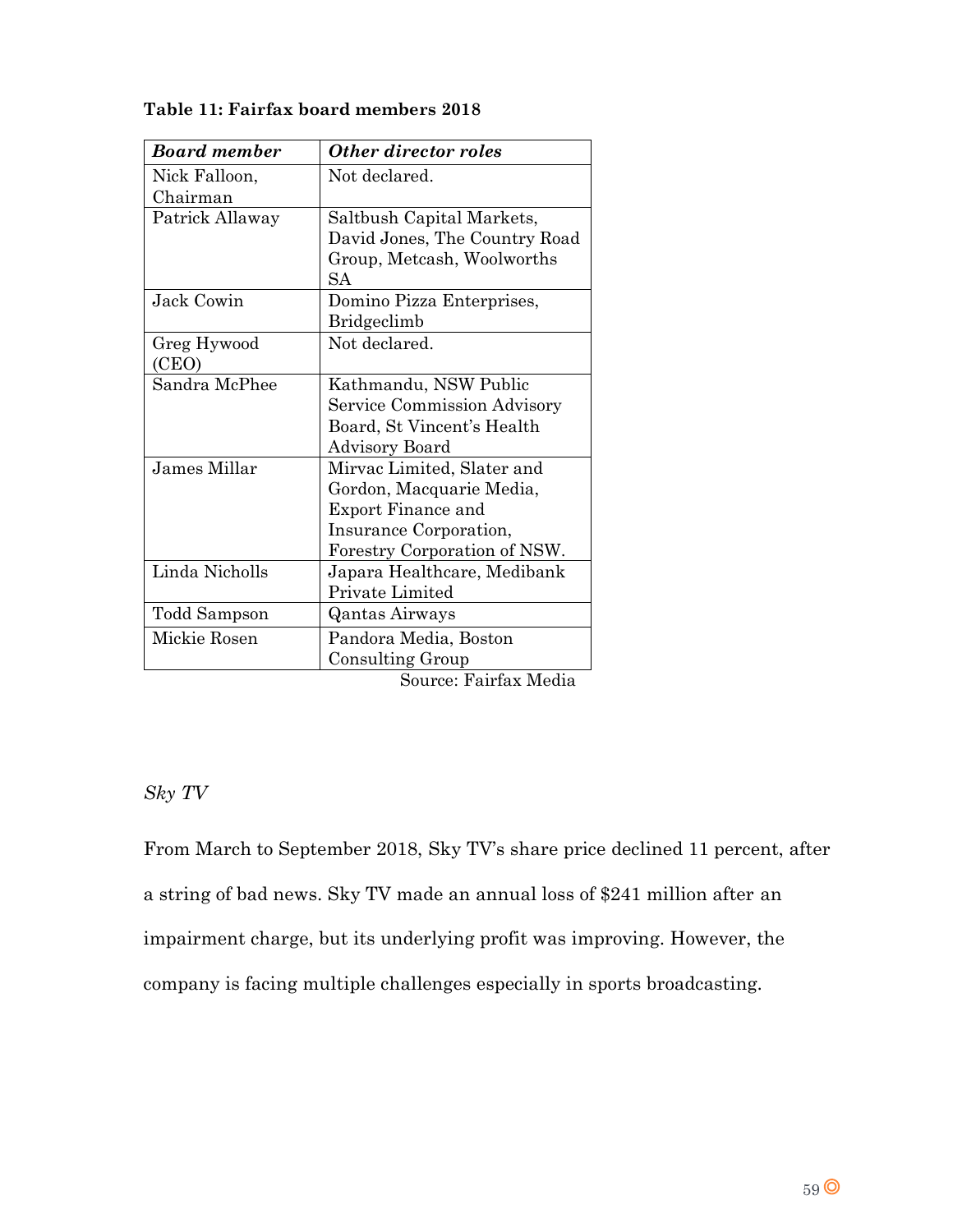

#### **Figure 3: Sky TV share price January-October 2018**

Source: NZX

During 2018, Sky TV's shareholding structure changed substantially. In 2017, Scottish Kiltearn Partners and its associated funds held 15.4 percent of Sky TV's shares. By September 2018, the Scottish investment group did not appear as a substantial shareholder in the company. The American Black Rock investment management group appeared as the largest shareholder in the company (table 12) and Allan Gray which had sold all its NZME shares, became the second largest shareholder in the company (Sky TV, 2018c). Together the five substantial shareholders – all financial institutions – held almost 32 percent of Sky TV's shares.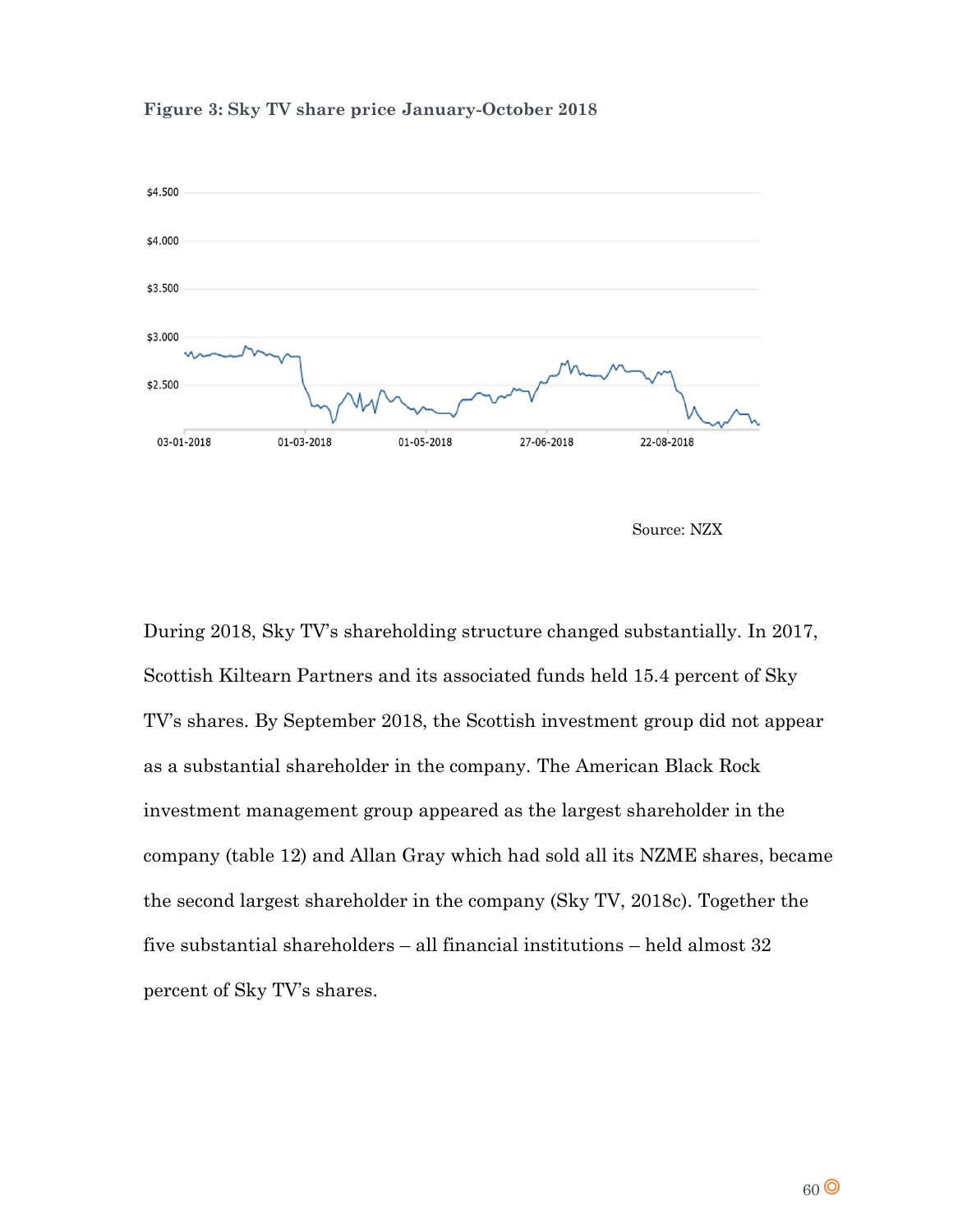# **Table 12: Sky TV substantial shareholders 2018**

| <b>Substantial shareholder</b> (as of | Ownership |
|---------------------------------------|-----------|
| September 2018)                       |           |
| <b>Black Rock Group</b>               | 8.2%      |
| Allan Gray Group                      | 7.1%      |
| Jupiter Asset Management Ltd          | 6.1%      |
| <b>UBS</b> Group                      | $5.1\%$   |
| Harris Associates Investment Trust    | $5.1\%$   |
| Total                                 | 31.6%     |

Sources: NZX, Sky TV

|  |  |  | Table 13: Sky TV board members 2018 |  |
|--|--|--|-------------------------------------|--|
|--|--|--|-------------------------------------|--|

| <b>Board member</b> | <b>Other director roles</b>   |
|---------------------|-------------------------------|
| Peter Macourt,      | Prime Media, Virtus           |
| Chairman            |                               |
| John Fellet (CEO)   | Not declared                  |
| Susan Paterson      | Airways Corporation, Theta    |
|                     | Systems, Goodman NZ, Arvida   |
|                     | Group, Les Mills NZ           |
| Mike Darcey         | Not known                     |
| Geraldine McBride   | Fisher and Paykel Healthcare, |
|                     | National Australia Bank       |
| Derek Handley       | Not declared                  |

Source: Sky TV

In 2018, there were no changes on the Sky TV's board, but as noted earlier, the company's chief executive officer John Fellet will step down in late 2018, and this will affect the company's board structure (table 13).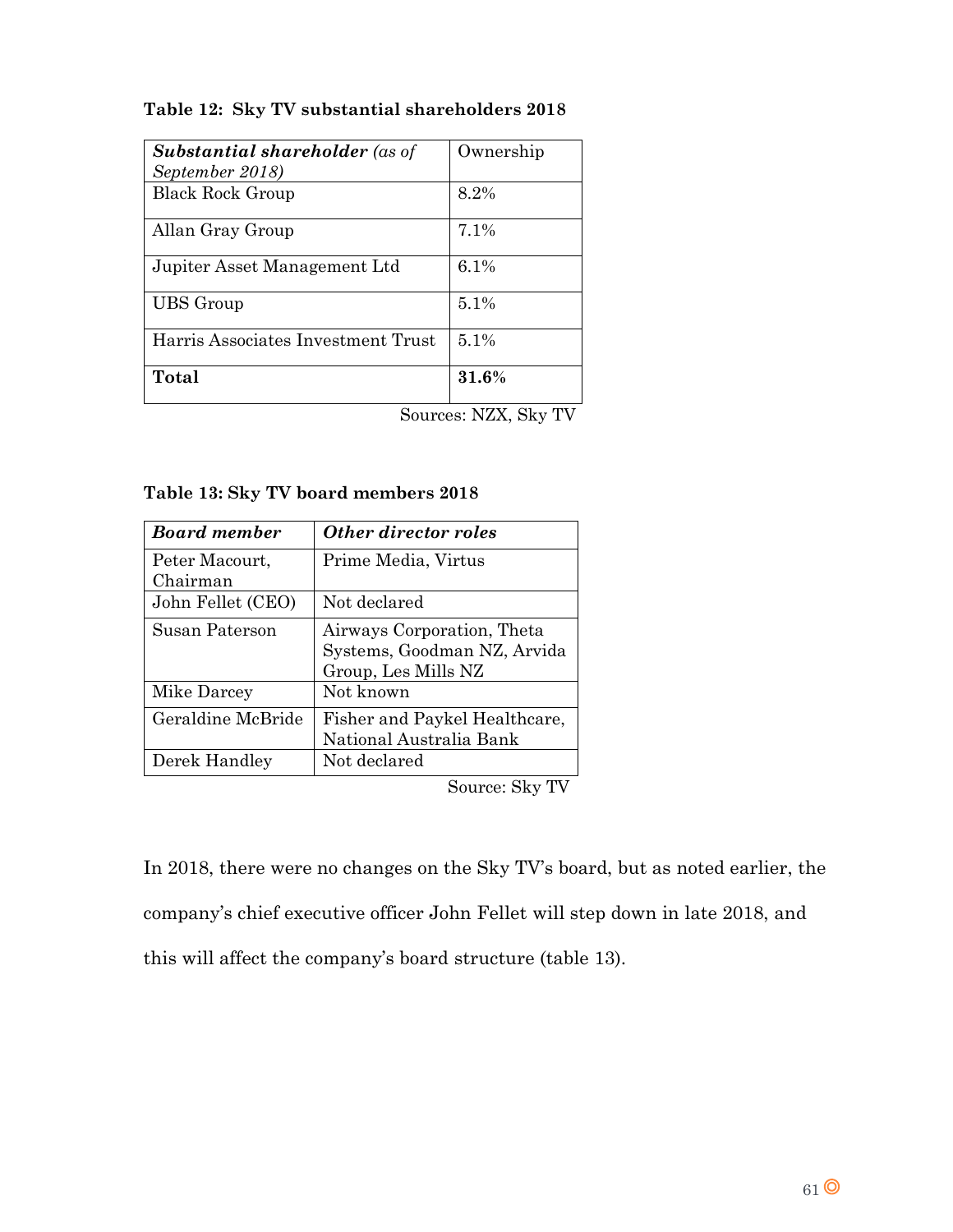# *MediaWorks*

In 2018, American hedge fund Oaktree Capital continued to have 100 percent ownership of MediaWorks. In November, the company signed a conditional merger agreement with QMS; if the merger goes through Oaktree Capital will remain the major shareholder in the combined company. QMS will, however, have a substantial shareholding. The company's board shrunk from 4 members to 3 in 2018 as the company's website only lists two members of the board (plus chief executive officer) as seen in table 14.

| <b>Board</b>    | <b>Other director roles</b> |
|-----------------|-----------------------------|
| member          |                             |
| Jack Matthews,  | Crown Fiber Holdings,       |
| Chairman        | Network for Learning,       |
|                 | Trilogy, APN Outdoor        |
| Michael         | Oztam, oOH! Media           |
| Anderson (CEO)  |                             |
| Jonas Mitzschke | Oaktree Capital             |

**Table 14: MediaWorks board members 2018**

Source: MediaWorks, LinkedIn

# *Key events and patterns*

On September 25, the Court of Appeal dismissed NZME's and Stuff's appeal concerning their merger. This meant that the merger was denied for the third time - more than two and a half years after the companies first applied for approval. The merger of the two companies was first turned down by the Commerce Commission in May 2017. In its ruling, the commission's chairman Dr Mark Berry said that the merger would "concentrate media ownership and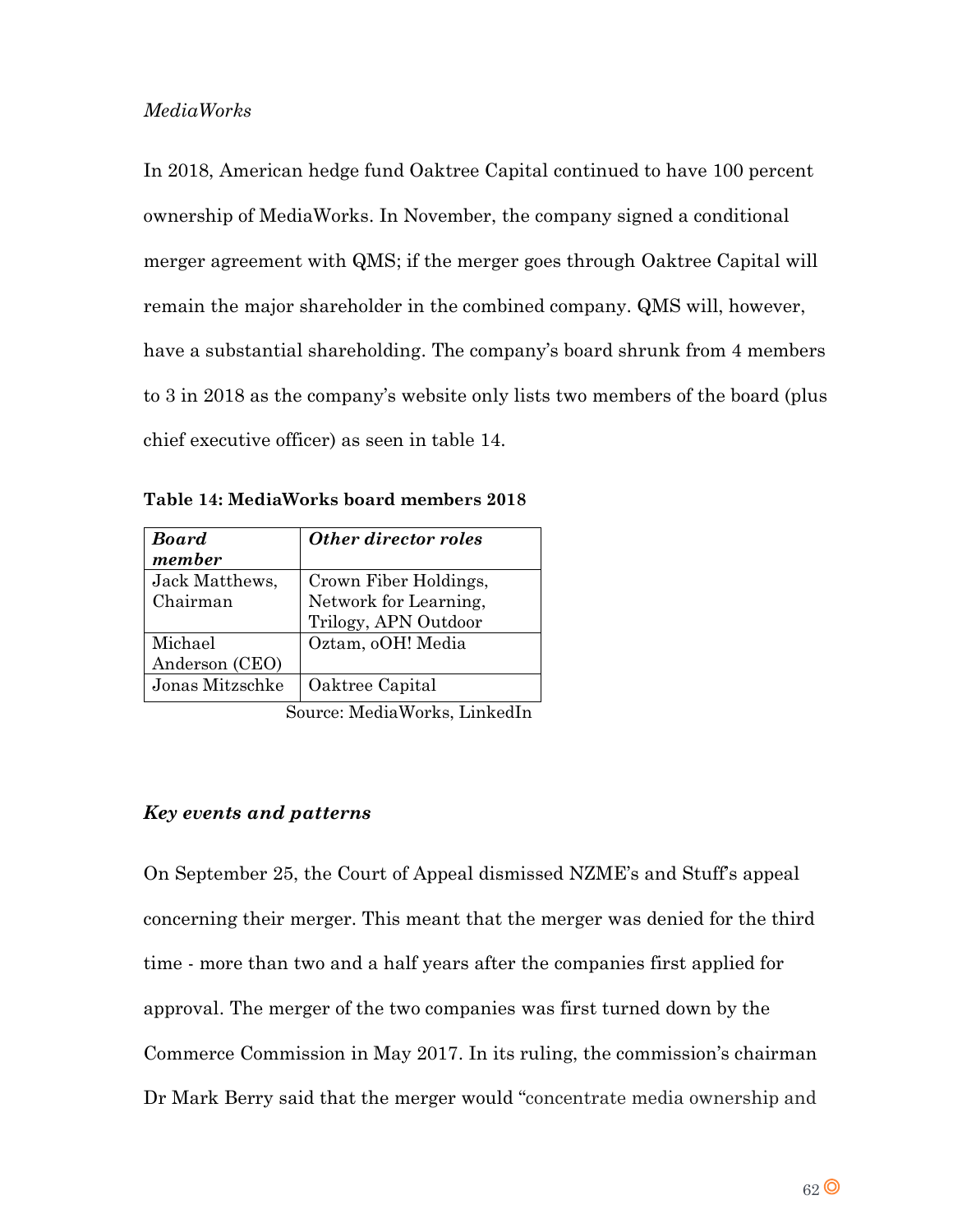influence to an unprecedented extent for a well-established modern liberal democracy" (Commerce Commission, 2017). The commission also stated that the merger would be likely to reduce the quality of news, media plurality and the diversity of voices in the New Zealand media market.

NZME and Stuff disagreed, and took their battle to the High Court where they argued that the commission was not allowed to take plurality into account in its decision ("NZME/Fairfax appealing Commerce Commission's decision to block merger", 2017). In December 2017, the High Court ruled that "the commission was entitled to place significant weight on the prospect of reduced quality of the products produced by the merged entity", and that was "appropriate to attribute material importance to maintaining media plurality" ("NZME and Fairfax merger appeal rejected by High Court", 2018). After the High Court ruling, the companies took their case to the Court of Appeal. Yet again, in September 2018, the court stated that "if the appellants were to merge there would very likely be substantial losses of quality and plurality in various media markets, and those losses clearly outweighed the economic efficiency gains that would flow from the merger" (Court of Appeal, 2018, p.1). The court also noted that there "would very likely be a substantial loss of media plurality post-transaction", and that "the merged entity would be under a powerful incentive to cut costs and that there would very likely be substantial cuts in journalism and editorial resources, with a corresponding substantial loss of quality" (Court of Appeal, 2018, p.3).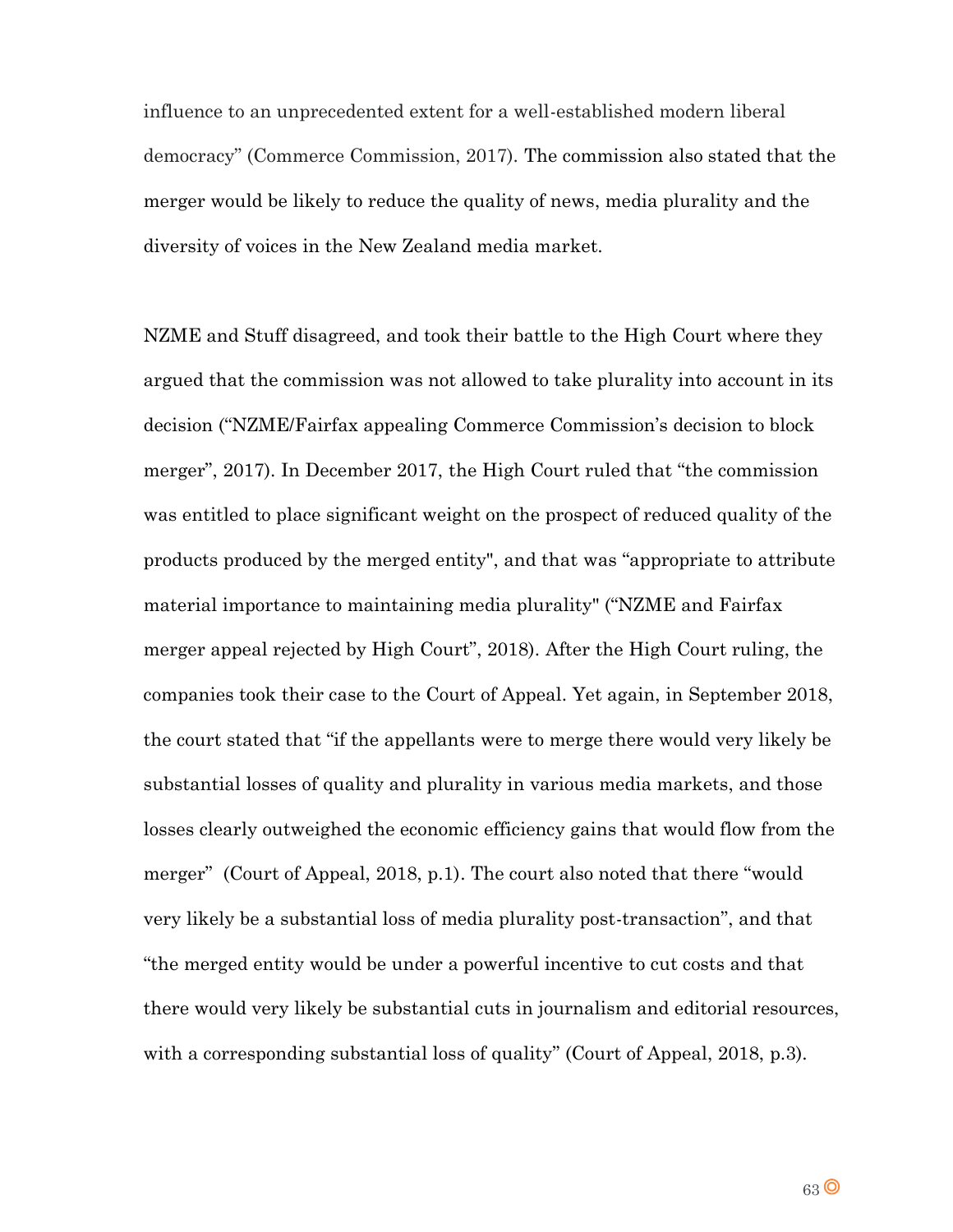After the Court of Appeal's ruling Tim Murphy noted that **"**twenty eight months, three jurisdictions and millions of dollars after our two biggest media companies applied to merge their businesses, the plan remains in the morgue, dead but unburied" (Murphy, 2018b). In October 2018, the merger was over as the companies decided not to take their fight to the Supreme Court.

## *NZME and Fairfax – going separate ways, for now*

The Court of Appeal decision means that NZME and Stuff continue to compete in the New Zealand media market, at least for now. However, Stuff's future ownership and corporate structure remain unclear. Immediately after the Court of Appeal ruling, Fairfax Media chief executive officer Greg Hywood expressed his disappointment stating that "we believe the merger as proposed would have delivered significant synergies and sustained at-scale journalism in New Zealand for many years" (Fairfax Media, 2018c). He also noted that the company "will do everything we can to ensure Stuff continues to implement its strategy and continues to serve our New Zealand communities" (Fairfax Media, 2018c).

Since their merger application in 2016, the two companies have both built multiple digital offerings to boost their digital revenue. Some of these new services are competitive rather than complementary. For example, both NZME and Stuff have launched digital classified sites for job search (YUDU and Adzuna). NZME has announced that it will put up a paywall for the *NZ Herald's*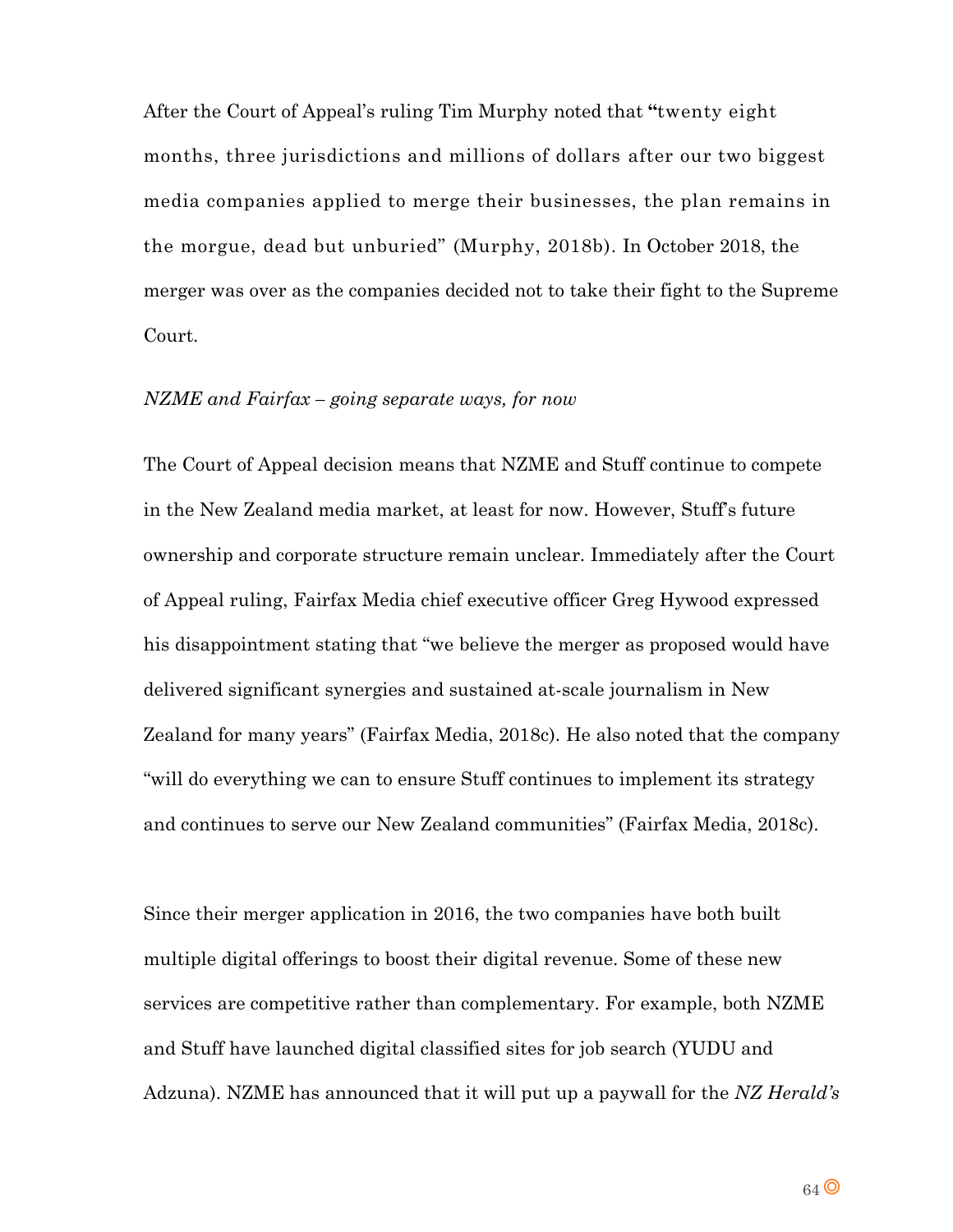premium content, but Stuff has not introduced any such plans. Both Stuff and NZME note that they are committed to building their news businesses and revenue models regardless. When comparing NZME's and Stuff's revenue streams, the comparable data, as seen in table 15, shows that Stuff (79.7%) is more reliant on print revenue than NZME (56%). In the first half of the financial year 2018, NZME made a small profit of \$5.5 million compared to Stuff's small loss of \$0.2 million (NZME2018b; Fairfax Media, 2018e).

After the Court of Appeal decision, Stuff chief executive Sinead Boucher commented that while the decision was disappointing, the media company had not been "sitting around idly waiting for it" (Pullar-Strecker, 2018a). She said that during the two and half year merger process, Stuff has "forged ahead with our own strategy of growing *Stuff* and *Neighbourly* platforms, and new digital ventures" (Pullar-Strecker, 2018a). In October, a trading update of Stuff's parent company Fairfax Media showed that during the current financial year, Stuff's revenue had declined 16 percent from the previous year (Fairfax Media, 2018d). The update stated that "across the Fairfax group we continue to implement cost saving measures" (Fairfax Media, 2018d).

Similarly, NZME chief executive Michael Boggs said that his company has "focused on growing audience and engagement, returning advertising revenue to growth and growing new revenue streams" ("Court of Appeal rejects NZME and Stuff merger challenge", 2018). As seen above, NZME's revenue in the first half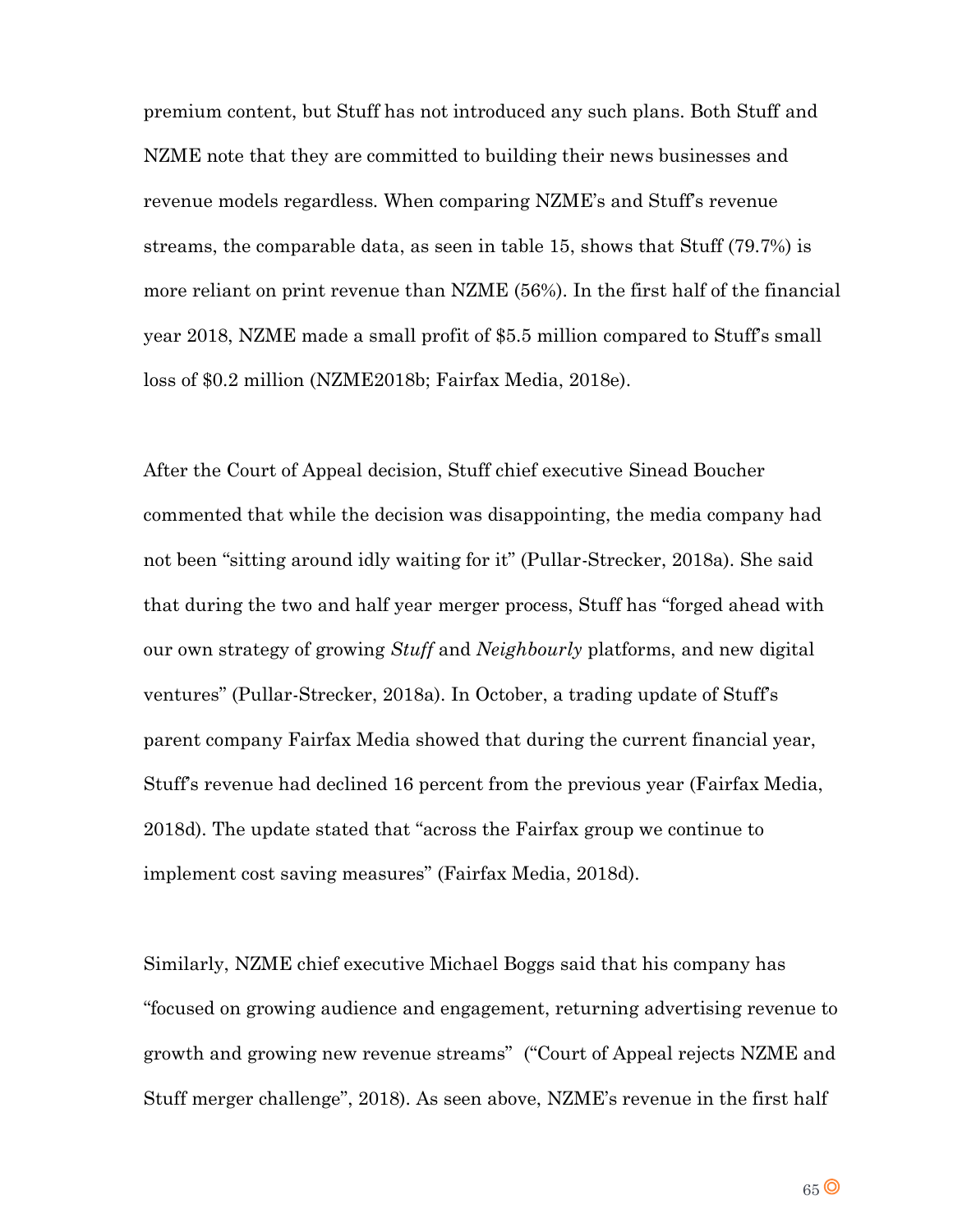of 2018 declined three percent from the previous year, suggesting that its revenue model may be more robust than Stuff's as NZME's radio revenue is relatively stable. When releasing the half year results, Boggs said that he was pleased with the result "given difficult market conditions", and added that its results "reflects ongoing share gains and continued strong growth in digital" (NZME, 2018b).

|                            | NZME <sup>5</sup> | $Stuff^{\epsilon}$ |
|----------------------------|-------------------|--------------------|
| Revenue                    | \$186 million     | \$158 million      |
| Print revenue              | \$104 million     | \$126 million      |
| Digital revenue +<br>other | \$24 million      | \$32million        |
| Profit/loss                | 5.5 million       | $-0.2$ million     |

**Table 15: NZME and Stuff revenue in the first half 2018** 

Source: NZME, Fairfax Media, Stuff

# *Public funding of journalism*

During the 2017 general election, the Labour Party promised to spend \$38 million on RNZ and NZ On Air. The promised funding included a new television channel RNZ+ which was planned to complement RNZ's radio networks. In the 2018 budget, the Labour led government

 $\overline{a}$ 

<sup>5</sup> Half year 2018 results, August 2018; numbers include e-commerce

<sup>6</sup> Half year 2018 results, February 2018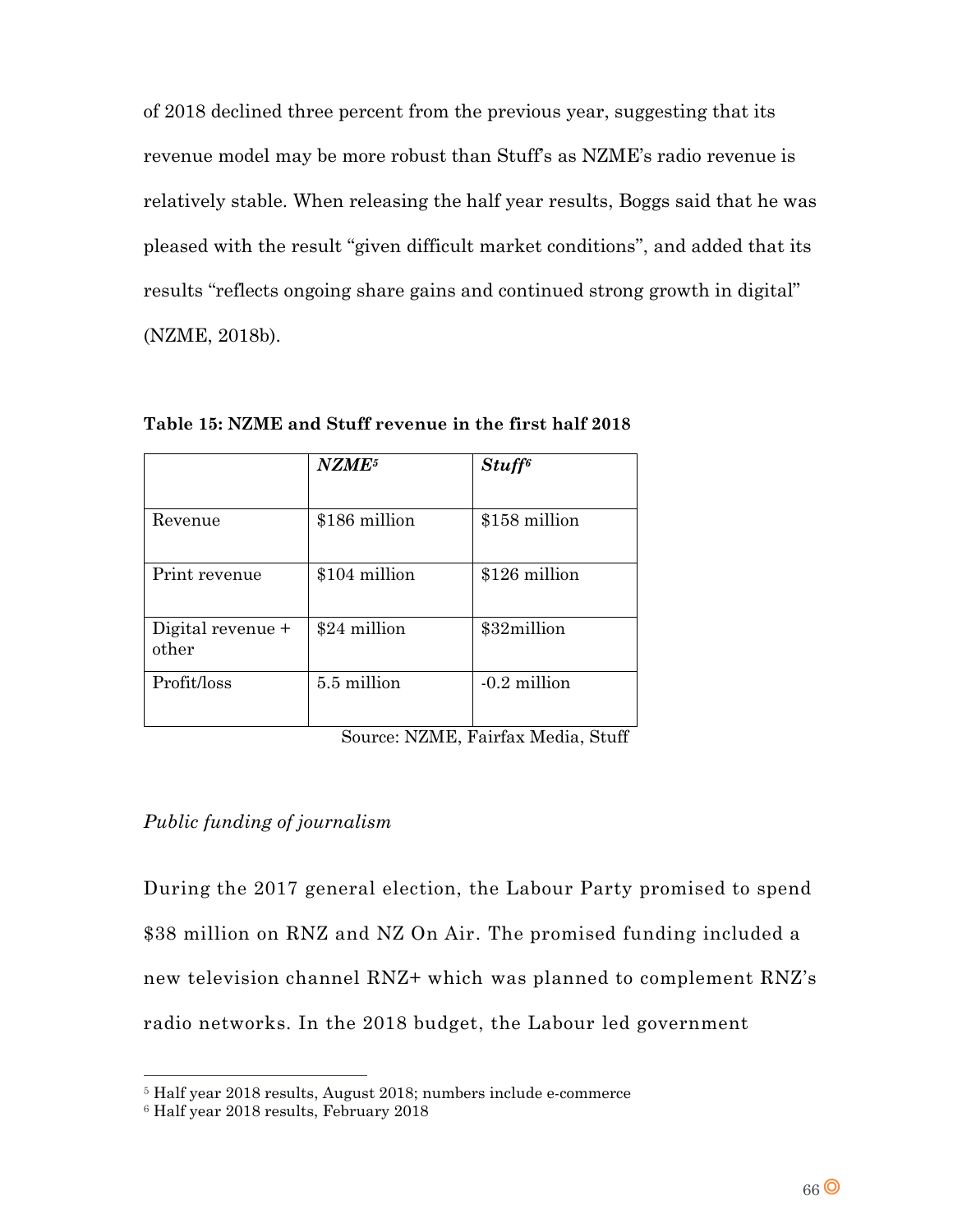allocated a considerably lower sum of money - \$15 million - to public broadcasting and content creation. After the announcement, Peter Thompson, chair of the lobby group *Better Public Media* said that the money was not enough to expand RNZ's operations to television broadcasting. He said that "successfully re-establishing a commercial-free public channel cannot be done on the cheap" (Peacock, 2018a).

In July it was confirmed, that of the allocated money, \$4.5 million was earmarked for RNZ, \$4 million to NZ On Air, and \$6 million to the Innovation Fund which aims "to drive more public media content for under-served audiences such as Māori and Pacific Peoples, children and regional New Zealand" (Ministry of Culture and Heritage, 2018). The Ministry of Culture and Heritage noted that new funding would take "RNZ several steps closer toward the fully digital multi-platform media organisation – RNZ+" (Ministry of Culture and Heritage, 2018). In May, and before RNZ's share of allocation was announced, RNZ chief executive Paul Thompson commented that new funding was "good news and signals the Government's commitment to investing in a stronger, multimedia RNZ that provides freely-available, high-quality journalism and programming" (RNZ, 2018f). In July, after it was announced that RNZ's share of the new funding was \$4.5 million, Thompson said that new money is like "a dose of steroids, it's going to allow us to go faster and stronger with our current planning and the things we want to do" (RNZ, 2018d).

 $67$ <sup>O</sup>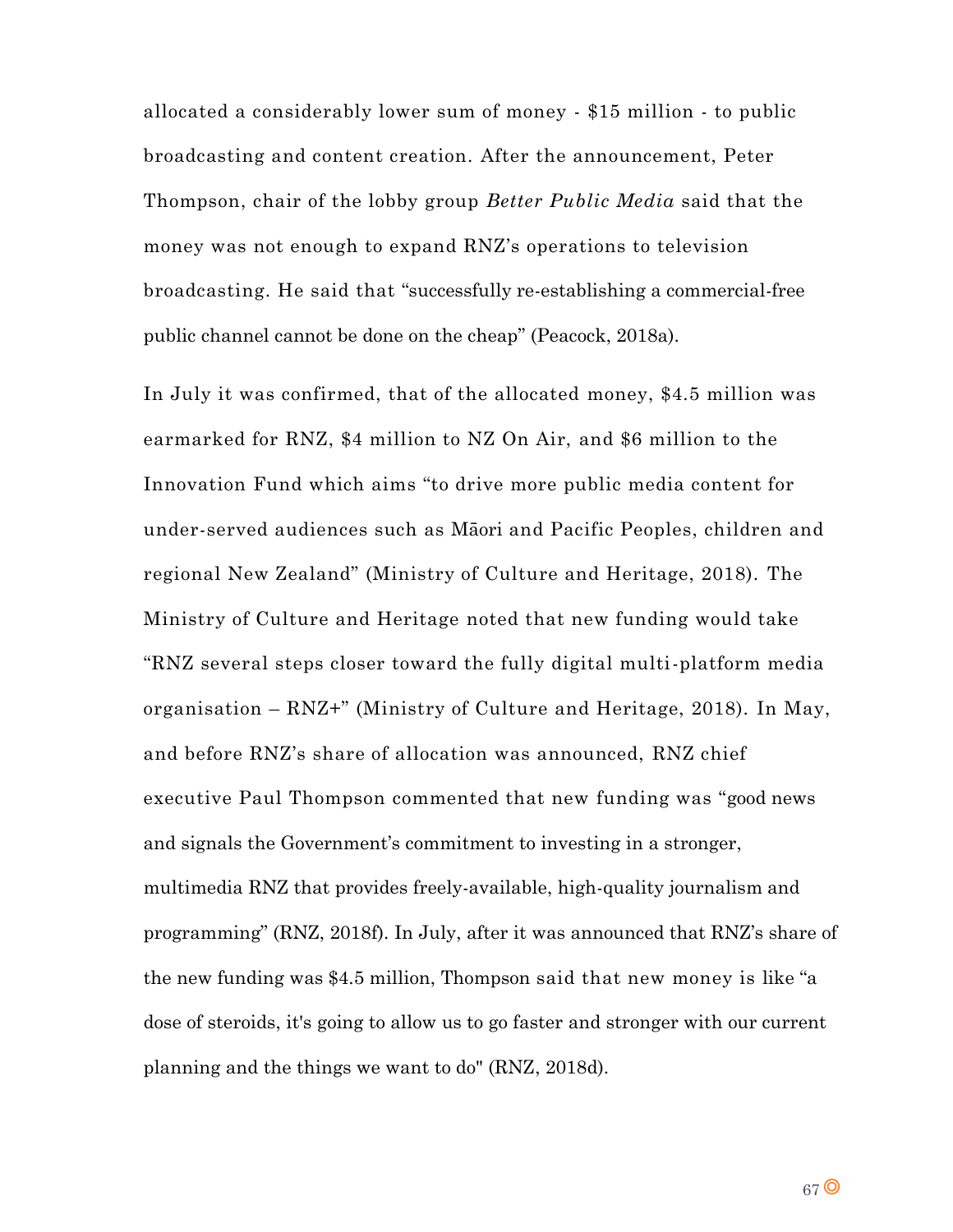Curran was advocating RNZ+ (with a television channel), but it is not clear if Kris Faafoi, who took over the ministerial portfolio from Curr an, will push the RNZ+ television channel forward. As mentioned earlier, Curran resigned from her ministerial roles in September after a series of mistakes which "badly dented Curran's credibility" (Jennings, 2018b). She failed to declare properly two meetings, of which one was with Carol Hirschfeld leading to her departure (see more above). Jennings notes that "Curran would not be swayed from her RNZ+ vision even when a large part of the industry expressed concern that it wasn't a viable idea or that it would require a lot more money than Curran was proposing to invest" (Jennings, 2018b). At the time of writing, it is not clear if RNZ+ will materialise, and if so, in what form. RNZ's Paul Thompson has said that the broadcaster sees "an audience opportunity in delivery of content on the big screen in the living room", adding that RNZ+ is not "the core of our plan which is around much richer improved multi-media" (Peacock, 2018a).

# **Conclusion**

In 2018, the New Zealand media market remained competitive after the NZME and Stuff merger was denied and abandoned. The two media companies, NZME and Stuff continued to dominate in print and online news; NZME and MediaWorks maintained their duopoly in the commercial radio market; and all three commercial broadcasters – TVNZ, Sky TV, MediaWorks – continued to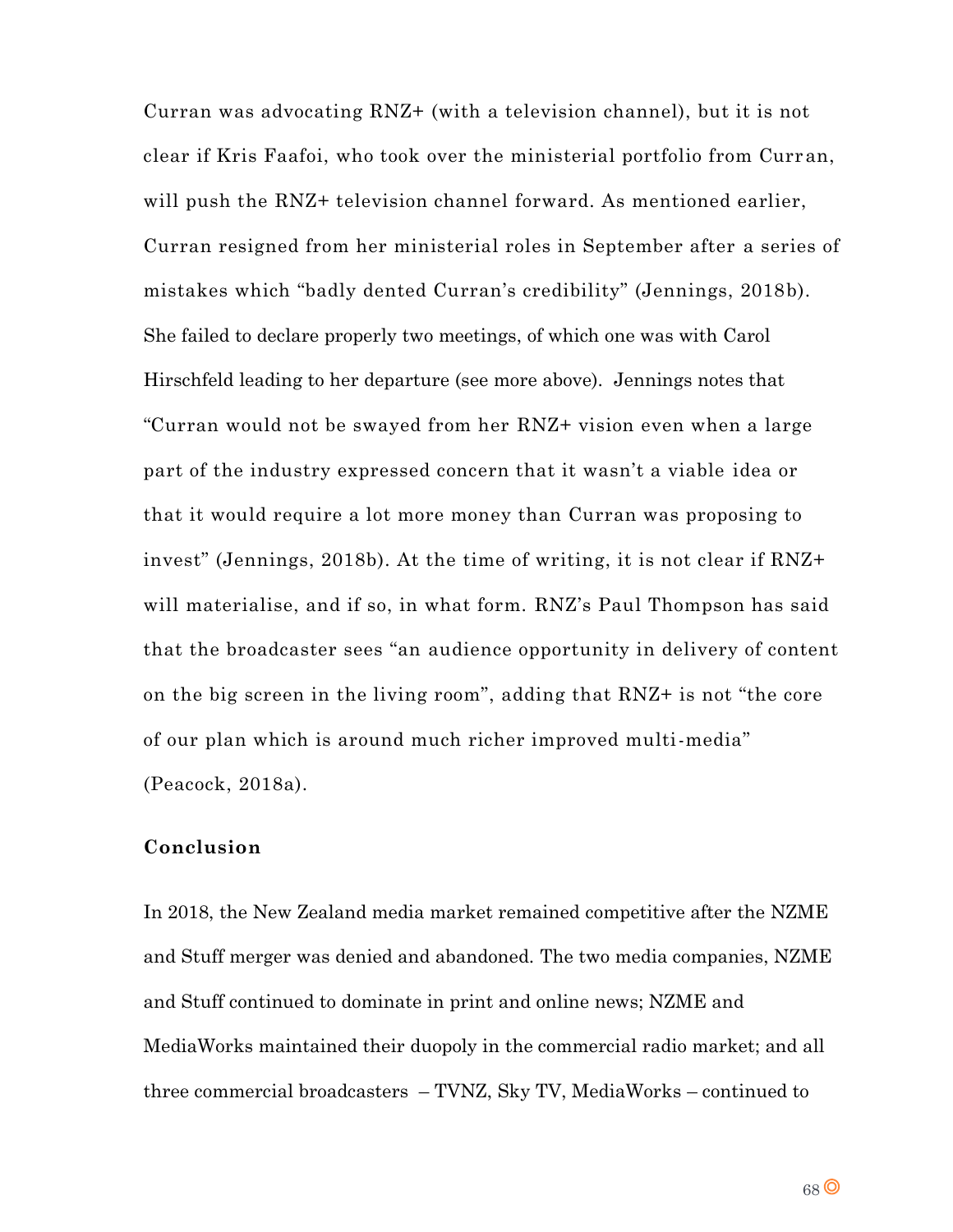operate as separate entities. MediaWorks's potential merger with QMS will not change news media markets. MediaWorks's primary objective is simply to increase advertising reach and sales. However, MediaWorks's ownership structure is likely to change. At the time of writing it was unclear how the merger will affect staff numbers and newsrooms operations. Telecommunication company Spark teamed up with TVNZ and acquired some major sporting broadcasting rights, and this reshaped the sports broadcasting market. Google and Facebook continued to dominate in digital advertising market.

As in 2017, there were more independent news providers than commercial news outlets. There were eight independent news outlets (including Asia Pacific Report) and five major commercial media outlets as outlined in this report. The independent media outlets were mainly owned by trusts, individuals, publisher/editors and employees whereas commercial media companies were mainly owned by financial shareholders (although TVNZ continued to be state owned).

In 2018, there were some substantial shifts in media ownership. Stuff gained a new majority owner in Nine. There were also some rapid changes in the ownership of NZME and Sky TV as financial institutions sold off their positions and new financial owners emerged. In 2018, NZME's largest shareholder Allan Gray sold all shares in the company. Sky TV's largest owner Kiltearn Partners sold off its holdings in the broadcaster reflecting the company's commercial difficulties.

69<sup>O</sup>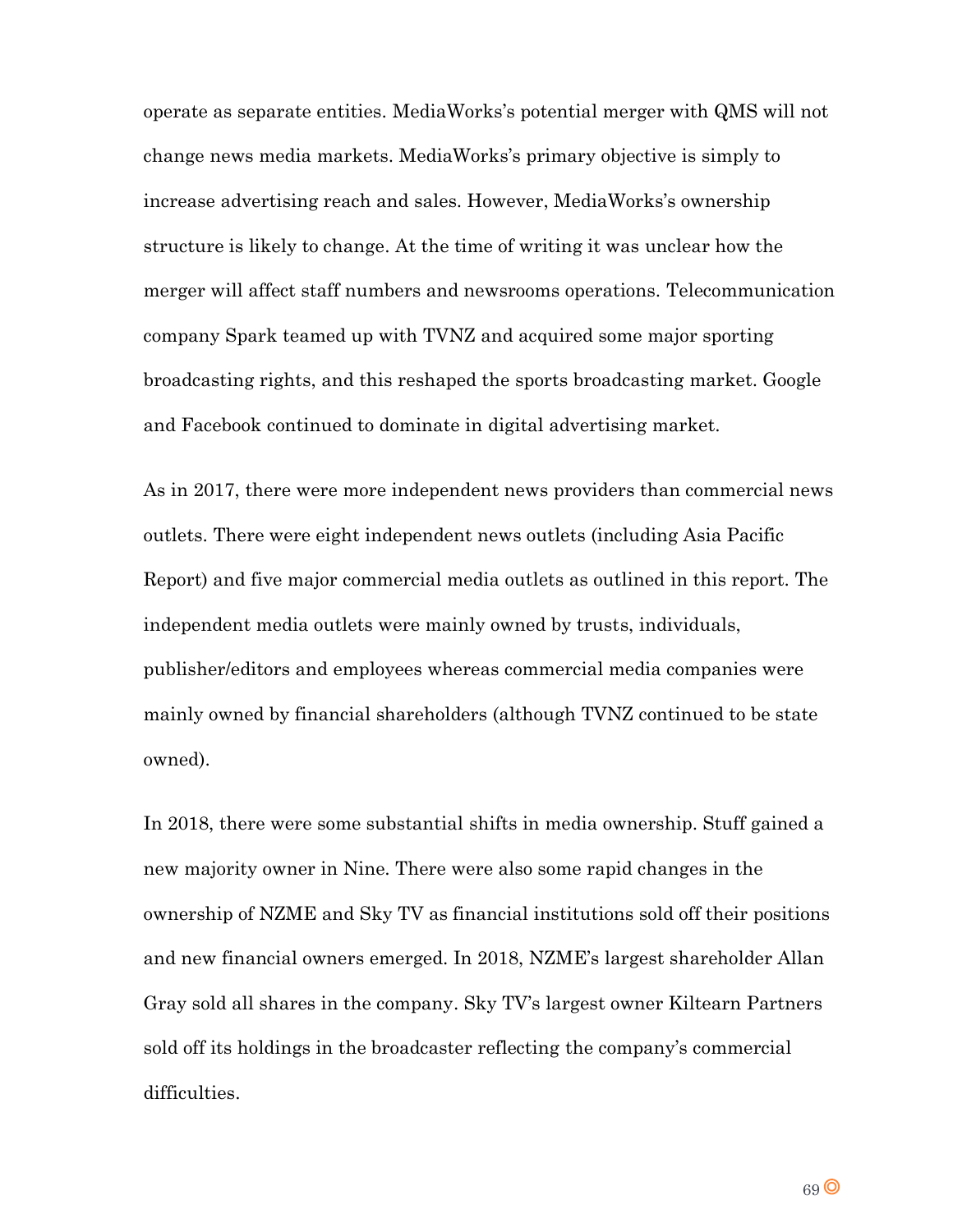# **Epilogue: Platforms and local journalism**

In 2018, some evidence emerged about the power of platforms in the New Zealand media market. Recent research from the author of this JMAD report observed that in New Zealand news companies have become dangerously dependent on Facebook traffic. It was recommended that news companies should abandon news distribution on platforms which did not provide them with adequate revenue (Myllylahti, 2018). The report *Google, Facebook and New Zealand media. Problem with platform dependency*, published by AUT Policy Observatory, also points out that Google and Facebook have not invested any money in New Zealand journalism. In August, *The Spinoff* managing editor Duncan Greive also warned about platform power in New Zealand media markets. He revealed that *The Spinoff*'s website suffered a substantial drop in its traffic after Facebook tweaked its algorithm in January. In July 2017 social media had supplied 52% of *The Spinoff's* web traffic, but in July 2018 the share had fallen to 30% (Greive, 2018a). Greive said that "Facebook has turned from eager accomplice to surly acquaintance" (Greive, 2018a). In another article, he said that the fact that Facebook pushed news companies to produce video at the same time as it "overstated its video statistics", has led to job losses, and "smashed New Zealand journalism" (Greive, 2018b).

Bernard Hickey, who is managing editor for Newsroom Pro, witnessed Google's power while working for the news outlets such as Reuters, Fairfax Media, Interest.co.nz and Hive News. He observes that during a ten year period from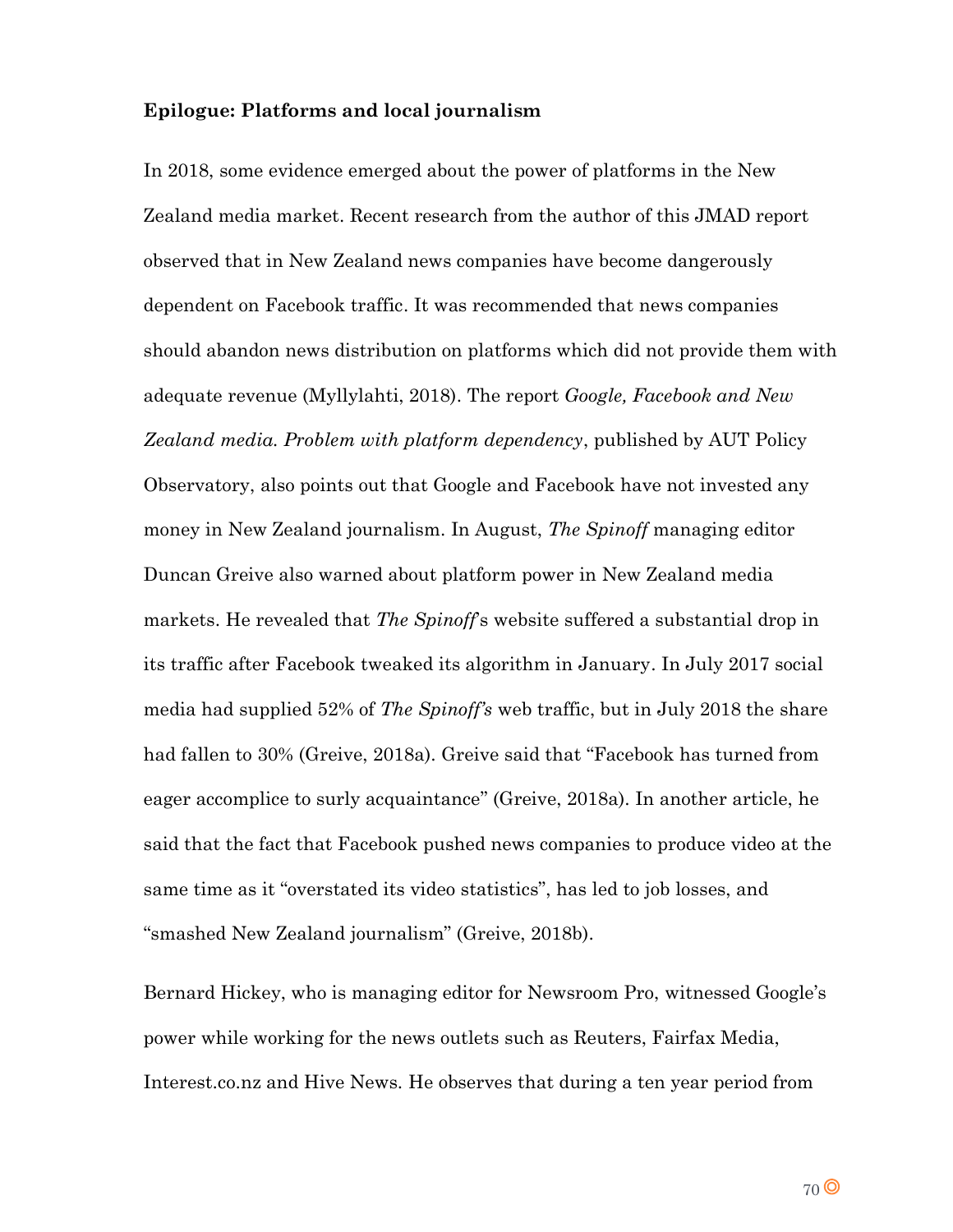2002 to 2012, news companies allowed Google to index their content in anticipation of traffic and revenue growth, and that "it seemed like a good deal at the time" (Peacock, 2018b). However, over that ten year period he saw Google eating news sites revenue as "the value of advertising on news websites fell from about \$70-80 per 1000 page impressions to about 4,5,6 dollars" (Peacock, 2018b).

A recent report from the Center for Innovation and Sustainability in Local Media notes that in the US, "more than one in five papers has closed over the past decade, leaving thousands of our communities at risk of becoming news deserts" (Center for Innovation and Sustainability in Local Media, 2018). The report notes that since 2005, the US has lost 60 dailies and 1,700 weekly newspapers. It also notes that print circulation has dropped from 122 million to 73 million (Center for Innovation and Sustainability in Local Media, 2018).

The trend is also evident in New Zealand. In November 2018, it emerged that Stuff was cutting a further 19 jobs in its community papers in Auckland and Northland ("Stuff to slash community reporting jobs after merger plan fails", 2018). In an opinion piece on Newshub, Rhonwyn Newson, former editor of the *Rodney Times*, pointed out that "local journalism celebrates communities, holds local government to account and provides an outlet for stories about real people" (Newson, 2018). This indicates that local news provision is shrinking. However, some individuals and independent media outlets have countered this trend, and filled parts of the local news gaps: Allied Press bought the *Clutha Leader* (South Otago); Twenty Seven Publishers (a local publisher) bought *Avenues* magazine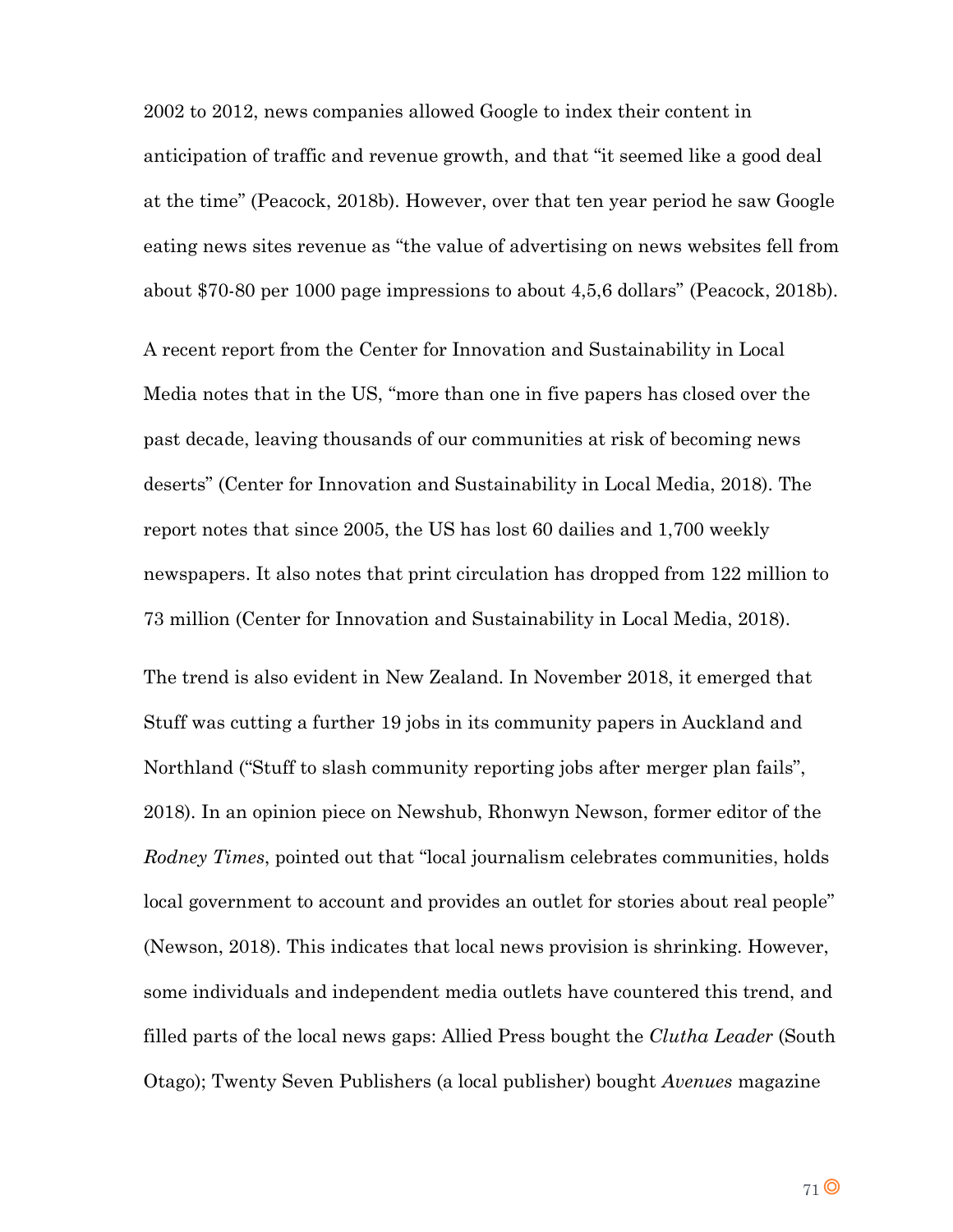(Christchurch); and local publishing house The Greymouth Evening Star Co bought the *Kaikoura Star*. It already publishes the titles such as *Greymouth Star*, *Hokitika Guardian* and *West Coast Messenger*. Additionally, Crux was established to cover local news in Queenstown and Wanaka. While those are positive developments, it is still likely that more local and community papers will disappear from the market.

However, in some regions local news apps designed for mobile phones have emerged. In November iAppNetwork, a network of local independent apps, announced that it was establishing 15 new full time journalism positions in New Zealand (iAppNetwork, 2018). The privately owned company Schistrockmedia provides the platform on which the iAppNetwork mobile apps function. The company's managing director Tony O'Regan said that the network had already hired some of the former Stuff journalists: " Some of our operators have been very fortunate to pick up such talented and experienced journalists" (iAppNetwork, 2018). O'Regan also revealed that the networks mobile apps had "over 100,000 downloads across the markets" and that he expects this to "double in the next year" (iAppNetwork, 2018).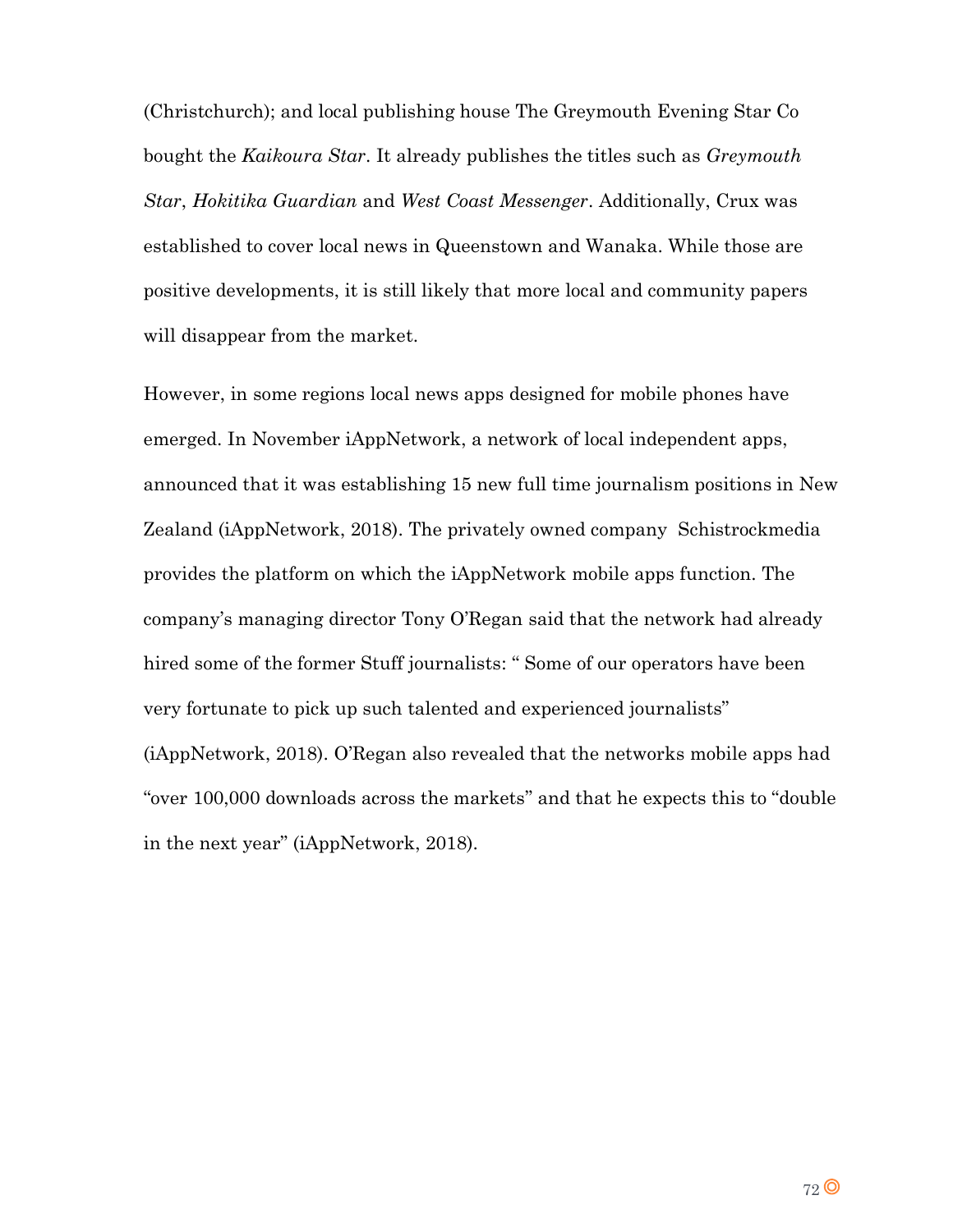## **References:**

ABC (2018, n.d.). Newspaper audit result. Retrieved from [http://newspaper.abc.org.nz//audit.html](http://newspaper.abc.org.nz/audit.html)

ACCC (2018, November 8). ACCC will not oppose Nine-Fairfax merger. [Media release]. Retrieved from [https://www.accc.gov.au/media-release/accc-will-not-oppose-nine-fairfax](https://www.accc.gov.au/media-release/accc-will-not-oppose-nine-fairfax-merger)[merger](https://www.accc.gov.au/media-release/accc-will-not-oppose-nine-fairfax-merger)

Advertising Standards Authority. (2016). *2016 Advertising Turnover Report*. Retrieved from: [http://www.asa.co.nz/wp-content/uploads/2015/05/Final-2016-Advertising-](http://www.asa.co.nz/wp-content/uploads/2015/05/Final-2016-Advertising-Turnover.pdf)[Turnover.pdf](http://www.asa.co.nz/wp-content/uploads/2015/05/Final-2016-Advertising-Turnover.pdf)

AT&T (2018, June 15). AT&T completes acquisition of Time Warner Inc. [Press release]. Retrieved from

[http://about.att.com/story/att\\_completes\\_acquisition\\_of\\_time\\_warner\\_inc.html](http://about.att.com/story/att_completes_acquisition_of_time_warner_inc.html)

AUT Pacific Media Center launches AsiaPacificReport.nz news website (2016, January 28). Retrieved from [https://asiapacificreport.nz/2016/01/28/aut-pacific-media-centre](https://asiapacificreport.nz/2016/01/28/aut-pacific-media-centre-launches-asiapacificreport-nz-news-website/)[launches-asiapacificreport-nz-news-website/](https://asiapacificreport.nz/2016/01/28/aut-pacific-media-centre-launches-asiapacificreport-nz-news-website/)

Breen, M. (2018, April 30). Radio Week: Is radio the immortal medium? *StopPress*. Retrieved from:<http://stoppress.co.nz/sponsored-content/radio-immortal-medium>

Bridgeman, D. (2018, May 30). MediaWorks narrows loss, negotiates refinancing deal. *NBR.* Retrieved from [https://www.nbr.co.nz/article/mediaworks-narrows-loss](https://www.nbr.co.nz/article/mediaworks-narrows-loss-negotiates-refinancing-deal-db-p-216088)[negotiates-refinancing-deal-db-p-216088](https://www.nbr.co.nz/article/mediaworks-narrows-loss-negotiates-refinancing-deal-db-p-216088)

Broadcaster Carol Hirschfeld shakes off RNZ departure, joins Stuff. (2018, June 6). *Stuff*. Retrieved from: [https://www.stuff.co.nz/business/104494406/Broadcaster-Carol-](https://www.stuff.co.nz/business/104494406/Broadcaster-Carol-Hirschfeld-shakes-off-RNZ-departure-joins-Stuff)[Hirschfeld-shakes-off-RNZ-departure-joins-Stuff](https://www.stuff.co.nz/business/104494406/Broadcaster-Carol-Hirschfeld-shakes-off-RNZ-departure-joins-Stuff)

Center for Innovation and Sustainability in Local Media (2018). The enduring legacy of our new media barons. Retrieved from

[http://www.usnewsdeserts.com/reports/expanding-news-desert/enduring-legacy-new](http://www.usnewsdeserts.com/reports/expanding-news-desert/enduring-legacy-new-media-barons/)[media-barons/](http://www.usnewsdeserts.com/reports/expanding-news-desert/enduring-legacy-new-media-barons/)

Channick, R.(2018, August 9). New private equity firm Donerail bidding for Tronc. *Chicago Tribune.* Retrieved from [http://www.chicagotribune.com/business/ct-biz-tronc](http://www.chicagotribune.com/business/ct-biz-tronc-newspapers-bidder-20180809-story.html)[newspapers-bidder-20180809-story.html](http://www.chicagotribune.com/business/ct-biz-tronc-newspapers-bidder-20180809-story.html)

Christie, R. (2018, September 5). I'm delighted to announce that I've joined the [@TheNBR](https://twitter.com/TheNBR) team as the Creative Director of NBR View. I now get to work with some of our finest journalists while helping drive high-quality, in-depth, commercial-free video content that's in short supply nowadays. Thanks [@ToddScottNBR](https://twitter.com/ToddScottNBR) [Tweet] Retrieved from<https://twitter.com/RawdonChristie/status/1037154333152882688>

Comcast (2018, June 13). Comcast makes superior all cash proposal to acquire  $21<sup>st</sup>$ Century Fox for after spinoff of new Fox. [Media release] Retrieved from [https://corporate.comcast.com/stories/comcast-makes-superior-all-cash-proposal-to](https://corporate.comcast.com/stories/comcast-makes-superior-all-cash-proposal-to-acquire-21st-century-fox-after-spinoff-of-new-fox)[acquire-21st-century-fox-after-spinoff-of-new-fox](https://corporate.comcast.com/stories/comcast-makes-superior-all-cash-proposal-to-acquire-21st-century-fox-after-spinoff-of-new-fox)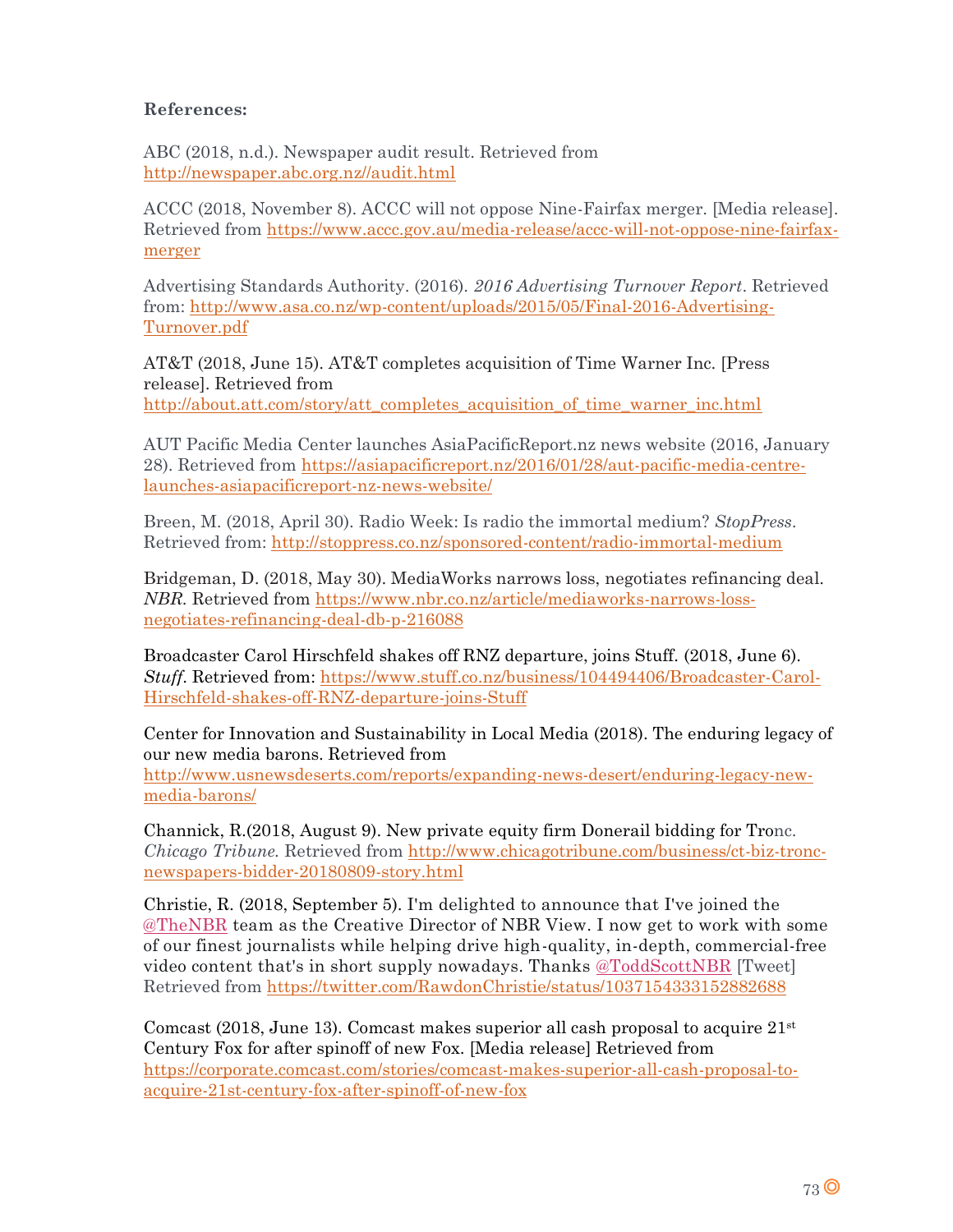Comcast outbids Fox for control of UK broadcaster Sky (2018, September 24). *Business Times.* Retrieved from [https://www.businesstimes.com.sg/consumer/comcast-outbids](https://www.businesstimes.com.sg/consumer/comcast-outbids-fox-for-control-of-uk-broadcaster-sky)[fox-for-control-of-uk-broadcaster-sky](https://www.businesstimes.com.sg/consumer/comcast-outbids-fox-for-control-of-uk-broadcaster-sky)

Commerce Commission (2017, May 3). Commission declines NZME/Fairfax merger. [Media release]. Retrieved from [http://comcom.govt.nz/the](http://comcom.govt.nz/the-commission/mediacentre/media-releases/2017/commission-declines-nzmefairfax-merger/)[commission/mediacentre/media-releases/2017/commission-declines-nzmefairfax-merger/](http://comcom.govt.nz/the-commission/mediacentre/media-releases/2017/commission-declines-nzmefairfax-merger/)

Coughlan, T. (2018, July 26). MediaWorks CEO's Murdoch-style e-mail. *Newsroom.* Retrieved from [https://www.newsroom.co.nz/2018/07/25/166648/mediaworks-ceos](https://www.newsroom.co.nz/2018/07/25/166648/mediaworks-ceos-murdochean-email)[murdochean-email](https://www.newsroom.co.nz/2018/07/25/166648/mediaworks-ceos-murdochean-email)

Court of Appeal (2018, September 26). NZME Ltd V Commerce Commission. [Media release] Retrieved from [http://www.courtsofnz.govt.nz/cases/nzme-limited-v-commerce](http://www.courtsofnz.govt.nz/cases/nzme-limited-v-commerce-commission/@@images/fileMediaNotes?r=205.025294652)[commission/@@images/fileMediaNotes?r=205.025294652](http://www.courtsofnz.govt.nz/cases/nzme-limited-v-commerce-commission/@@images/fileMediaNotes?r=205.025294652)

Court of Appeal rejects NZME and Stuff merger challenge (2018, September 25). The New Zealand Herald. Retrieved from [https://www.nzherald.co.nz/business/news/article.cfm?c\\_id=3&objectid=12124473](https://www.nzherald.co.nz/business/news/article.cfm?c_id=3&objectid=12124473)

Creative NZ (2017, n.d.). Auckland ethnic media fact sheet. Retrieved from [http://www.creativenz.govt.nz/development-and-resources/research-and](http://www.creativenz.govt.nz/development-and-resources/research-and-reports/auckland-ethnic-media-fact-sheet)[reports/auckland-ethnic-media-fact-sheet](http://www.creativenz.govt.nz/development-and-resources/research-and-reports/auckland-ethnic-media-fact-sheet)

Crux (2018). About. Retrieved from<https://crux.org.nz/about/>

Doctor, K. (2018, May 1). Newsonomics: Alden Global Capital is making so much money wrecking local journalism it might not want to stop anytime soon. *NiemanLab.* Retrieved from [http://www.niemanlab.org/2018/05/newsonomics-alden-global-capital-is](http://www.niemanlab.org/2018/05/newsonomics-alden-global-capital-is-making-so-much-money-wrecking-local-journalism-it-might-not-want-to-stop-anytime-soon/)[making-so-much-money-wrecking-local-journalism-it-might-not-want-to-stop-anytime](http://www.niemanlab.org/2018/05/newsonomics-alden-global-capital-is-making-so-much-money-wrecking-local-journalism-it-might-not-want-to-stop-anytime-soon/)[soon/](http://www.niemanlab.org/2018/05/newsonomics-alden-global-capital-is-making-so-much-money-wrecking-local-journalism-it-might-not-want-to-stop-anytime-soon/)

Editorial changes at NBR (2018, September 21). *NBR*. Retrieved from <https://www.nbr.co.nz/story/editorial-changes-nbr>

Fairfax Media (2018a, August 15). Full year results 2018. Investor presentation. Retrieved from [https://www.fairfaxmedia.com.au/ArticleDocuments/193/2018%20FXJ%20Presentation\\_](https://www.fairfaxmedia.com.au/ArticleDocuments/193/2018%20FXJ%20Presentation_14AUG2018.pdf.aspx?Embed=Y)

[14AUG2018.pdf.aspx?Embed=Y](https://www.fairfaxmedia.com.au/ArticleDocuments/193/2018%20FXJ%20Presentation_14AUG2018.pdf.aspx?Embed=Y)

Fairfax Media (2018b). Board of directors. Retrieved from <https://www.fairfaxmedia.com.au/Company/board-of-directors>

Fairfax Media (2018c, September 25). NZ Court of Appeal dismisses Stuff's NZCC appeal. [Media release]. Retrieved from [https://www.fairfaxmedia.com.au/pressroom/au---nz-press-room/au---nz-press-room/nz](https://www.fairfaxmedia.com.au/pressroom/au---nz-press-room/au---nz-press-room/nz-court-of-appeal-dismisses-stuffs-nzcc-appeal)[court-of-appeal-dismisses-stuffs-nzcc-appeal](https://www.fairfaxmedia.com.au/pressroom/au---nz-press-room/au---nz-press-room/nz-court-of-appeal-dismisses-stuffs-nzcc-appeal)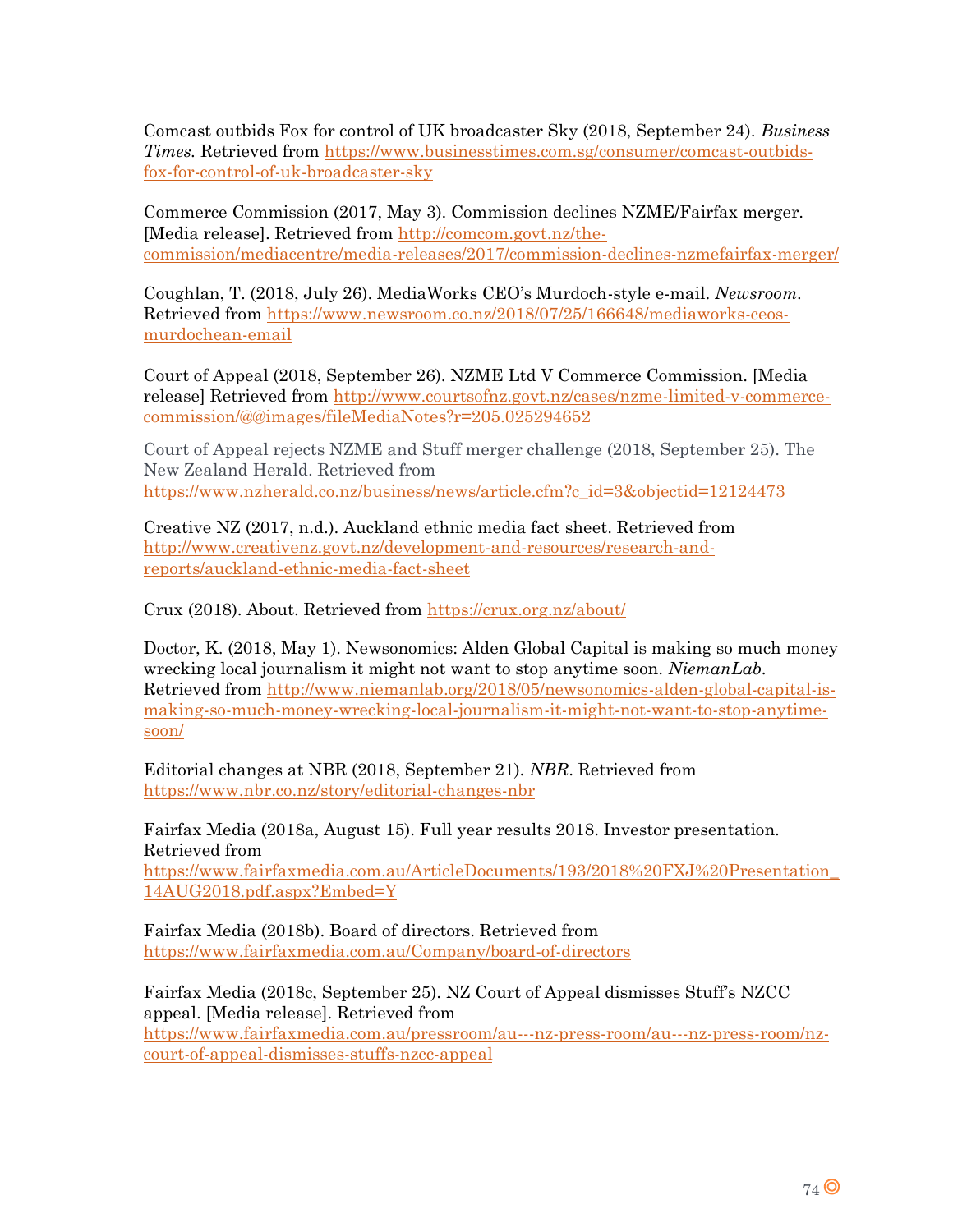Fairfax Media (2018d, October 12). Trading update. [Market announcement] Retrieved from

[https://www.fairfaxmedia.com.au/ArticleDocuments/193/Trading%20Update\\_Oct18.pdf.](https://www.fairfaxmedia.com.au/ArticleDocuments/193/Trading%20Update_Oct18.pdf.aspx?Embed=Y) [aspx?Embed=Y](https://www.fairfaxmedia.com.au/ArticleDocuments/193/Trading%20Update_Oct18.pdf.aspx?Embed=Y)

Fairfax Media (2018e, February 21). 2018 half-year results. [Investor presentation] Retrieved from [https://www.fairfaxmedia.com.au/ArticleDocuments/193/2018-02-](https://www.fairfaxmedia.com.au/ArticleDocuments/193/2018-02-21_HY18%20Results%20Presentation.pdf.aspx?Embed=Y)

21 HY18%20Results%20Presentation.pdf.aspx?Embed=Y

Farrar, D. (2018, September 18). Massey lying over cancellation of Brash speech. Kiwiblog. Retrieved from<https://www.kiwiblog.co.nz/>

Fuller, M. (2018, August 10). Tronc considering sale of newspapers to private equity firm. *Mediapost.* Retrieved from [https://www.mediapost.com/publications/article/323424/tronc-considering-sale-of](https://www.mediapost.com/publications/article/323424/tronc-considering-sale-of-newspapers-to-private-eq.html)[newspapers-to-private-eq.html](https://www.mediapost.com/publications/article/323424/tronc-considering-sale-of-newspapers-to-private-eq.html)

GfK. (2017). Total NZ Commercial Radio - Survey 4 2017. Retrieved from: [https://www.gfk.com/fileadmin/user\\_upload/dyna\\_content/NZ/Documents/Survey\\_Sum](https://www.gfk.com/fileadmin/user_upload/dyna_content/NZ/Documents/Survey_Summary_Reports/2017/S4_2017/GfK_Total_NZ_Survey_4_2017_Summary_Report.pdf) [mary\\_Reports/2017/S4\\_2017/GfK\\_Total\\_NZ\\_Survey\\_4\\_2017\\_Summary\\_Report.pdf](https://www.gfk.com/fileadmin/user_upload/dyna_content/NZ/Documents/Survey_Summary_Reports/2017/S4_2017/GfK_Total_NZ_Survey_4_2017_Summary_Report.pdf)

GfK. (2018a). Commercial Radio Continues to Thrive in Increasingly Competitive Media Landscape - Total NZ - Survey 2 2018. Retrieved from [https://www.gfk.com/fileadmin/user\\_](https://www.gfk.com/fileadmin/user_%20upload/dyna_content/NZ/Documents/Press_Releases/2018/GfK_NZ_Commercial_Radio_Ratings_Media_Release_S2_2018_FINAL.pdf)  [upload/dyna\\_content/NZ/Documents/Press\\_Releases/2018/GfK\\_NZ\\_Commercial\\_Radio\\_](https://www.gfk.com/fileadmin/user_%20upload/dyna_content/NZ/Documents/Press_Releases/2018/GfK_NZ_Commercial_Radio_Ratings_Media_Release_S2_2018_FINAL.pdf) [Ratings\\_Media\\_Release\\_S2\\_2018\\_FINAL.pdf](https://www.gfk.com/fileadmin/user_%20upload/dyna_content/NZ/Documents/Press_Releases/2018/GfK_NZ_Commercial_Radio_Ratings_Media_Release_S2_2018_FINAL.pdf)

GfK. (2018b). Total NZ Commercial Radio - Survey 3 2018. Retrieved from: [https://www.gfk.com/fileadmin/user\\_upload/dyna\\_content/NZ/Documents/Survey\\_Sum](https://www.gfk.com/fileadmin/user_upload/dyna_content/NZ/Documents/Survey_Summary_Reports/2018/Survey_3_2018/GfK_Total_NZ_Survey_3_2018_Summary_Report.pdf) mary Reports/2018/Survey 3\_2018/GfK\_Total\_NZ\_Survey\_3\_2018\_Summary\_Report.p [df](https://www.gfk.com/fileadmin/user_upload/dyna_content/NZ/Documents/Survey_Summary_Reports/2018/Survey_3_2018/GfK_Total_NZ_Survey_3_2018_Summary_Report.pdf)

GfK. (2018c). Total NZ Commercial Radio - Survey 1 2018. Retrieved from: [https://www.gfk.com/fileadmin/user\\_upload/dyna\\_content/NZ/Documents/Survey\\_Sum](https://www.gfk.com/fileadmin/user_upload/dyna_content/NZ/Documents/Survey_Summary_Reports/2018/Survey_1_2018/GfK_Total_NZ_Survey_1_2018_Summary_Report.pdf) mary Reports/2018/Survey 1\_2018/GfK\_Total\_NZ\_Survey\_1\_2018\_Summary\_Report.p [df](https://www.gfk.com/fileadmin/user_upload/dyna_content/NZ/Documents/Survey_Summary_Reports/2018/Survey_1_2018/GfK_Total_NZ_Survey_1_2018_Summary_Report.pdf)

GfK. (2018d). Total NZ Commercial Radio - Survey 2 2018. Retrieved from: [https://www.gfk.com/fileadmin/user\\_upload/dyna\\_content/NZ/Documents/Survey\\_Sum](https://www.gfk.com/fileadmin/user_upload/dyna_content/NZ/Documents/Survey_Summary_Reports/2018/Survey_2_2018/GfK_Total_NZ_Survey_2_2018_Summary_Report.pdf) mary Reports/2018/Survey 2\_2018/GfK\_Total\_NZ\_Survey\_2\_2018\_Summary\_Report.p [df](https://www.gfk.com/fileadmin/user_upload/dyna_content/NZ/Documents/Survey_Summary_Reports/2018/Survey_2_2018/GfK_Total_NZ_Survey_2_2018_Summary_Report.pdf)

GfK. (2018e). Total New Zealand Radio New Zealand Audience Measurement. Retrieved from: [http://www.scoop.co.nz/stories/BU1807/S00316/total-new-zealand-radio](http://www.scoop.co.nz/stories/BU1807/S00316/total-new-zealand-radio-new-zealand-audience-measurement.htm)[new-zealand-audience-measurement.htm](http://www.scoop.co.nz/stories/BU1807/S00316/total-new-zealand-radio-new-zealand-audience-measurement.htm)

Greive, D. (2018a, August 21). The real ratings of NZ's news sites shows some have a big problem. *The Spinoff.* Retrieved from [https://thespinoff.co.nz/media/21-08-2018/the](https://thespinoff.co.nz/media/21-08-2018/the-real-ratings-of-nzs-news-sites-shows-some-have-a-big-problem/)[real-ratings-of-nzs-news-sites-shows-some-have-a-big-problem/](https://thespinoff.co.nz/media/21-08-2018/the-real-ratings-of-nzs-news-sites-shows-some-have-a-big-problem/)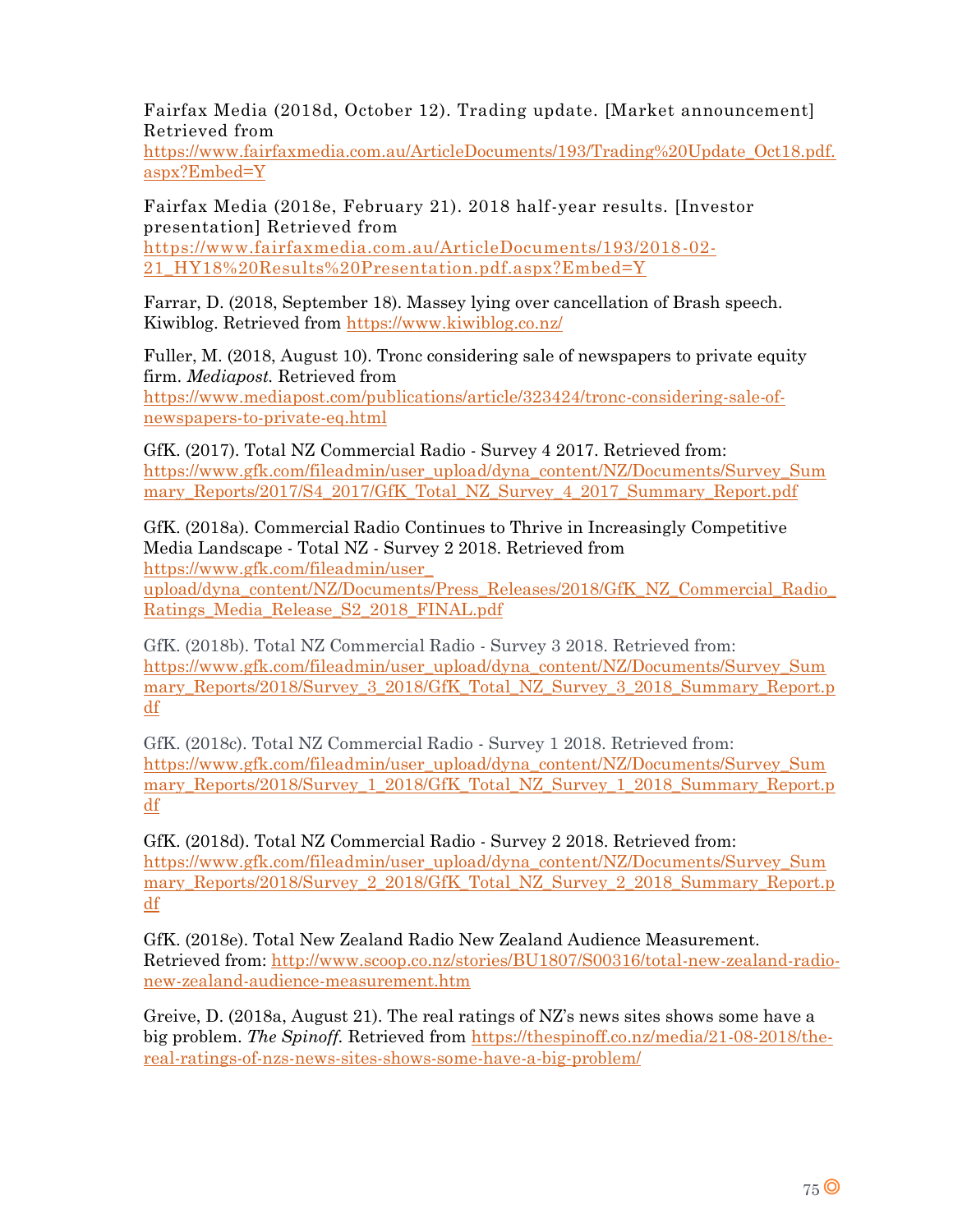Greive, D. (2018b, October 23). The data does lie: how Facebook's fake video stats smashed NZ journalism. *The Spinoff.* Retrieved from

[https://www.thespinoff.co.nz/business/23-10-2018/the-data-does-lie-how-facebooks-fake](https://www.thespinoff.co.nz/business/23-10-2018/the-data-does-lie-how-facebooks-fake-video-views-smashed-nz-journalism/)[video-views-smashed-nz-journalism/](https://www.thespinoff.co.nz/business/23-10-2018/the-data-does-lie-how-facebooks-fake-video-views-smashed-nz-journalism/)

Grocer, S. (2018, July 3). A record \$2.5 trillion in mergers were announced in the first half of 2018. *The New York Times*. Retrieved from <https://www.nytimes.com/2018/07/03/business/dealbook/mergers-record-levels.html>

Hancock, M. (2018, May 21). Statement on the proposed merger between Comcast Corporation and Sky plc. [Media release] Retrieved from [https://www.gov.uk/government/news/statement-on-the-proposed-merger-between](https://www.gov.uk/government/news/statement-on-the-proposed-merger-between-comcast-corporation-and-sky-plc)[comcast-corporation-and-sky-plc](https://www.gov.uk/government/news/statement-on-the-proposed-merger-between-comcast-corporation-and-sky-plc)

Heagney, G. (2018, September 21). Massey University council backs under-fire vicechancellor Jan Thomas. *Stuff.* Retrieved from [https://www.stuff.co.nz/national/education/107291013/massey-university-council-backs](https://www.stuff.co.nz/national/education/107291013/massey-university-council-backs-underfire-vicechancellor-jan-thomas)[underfire-vicechancellor-jan-thomas](https://www.stuff.co.nz/national/education/107291013/massey-university-council-backs-underfire-vicechancellor-jan-thomas)

Horse's mouth: Lili Wang, Chinese Herald. (2018, February 20). *StopPress.* Retrieved from<http://stoppress.co.nz/news/horses-mouth-lili-wang-chinese-herald>

Hurihanganui, T.A. (2018a, May 16). Challenge to keep up with competition – Maori TV. RNZ. Retrieved from [https://www.radionz.co.nz/news/te-manu](https://www.radionz.co.nz/news/te-manu-korihi/357530/challenge-to-keep-up-with-competition-maori-tv)[korihi/357530/challenge-to-keep-up-with-competition-maori-tv](https://www.radionz.co.nz/news/te-manu-korihi/357530/challenge-to-keep-up-with-competition-maori-tv)

Hurihanganui, T.A. (2018b, September 25). Maori TV head of news resigns after restructure plans. RNZ. Retrieved from [https://www.radionz.co.nz/news/te-manu](https://www.radionz.co.nz/news/te-manu-korihi/367246/maori-tv-head-of-news-resigns-after-restructure-plans)[korihi/367246/maori-tv-head-of-news-resigns-after-restructure-plans](https://www.radionz.co.nz/news/te-manu-korihi/367246/maori-tv-head-of-news-resigns-after-restructure-plans)

Hurley, S. (2018, October 25). Judge rules Cameron Slater defamed Colin Craig who sexually harassed Rachel MacGregor. The NZ Herald. Retrieved from [https://www.nzherald.co.nz/nz/news/article.cfm?c\\_id=1&objectid=12148439](https://www.nzherald.co.nz/nz/news/article.cfm?c_id=1&objectid=12148439)

iAppNetwork (2018, November 13). 15 new journalism roles created in the regions as the iAPPNetwork expansion continues. [Media release] Retrieved from [https://www.iappnetwork.com/15-new-journalism-roles-created-in-the-regions-as-the](https://www.iappnetwork.com/15-new-journalism-roles-created-in-the-regions-as-the-iappnetwork-expansion-continues/?fbclid=IwAR0YwP_OOfzh6Z7OkfUXA7qnhnaRMo2YRsmIm9qskwnarWlFxJmC1HAiL-Q)[iappnetwork-expansion-](https://www.iappnetwork.com/15-new-journalism-roles-created-in-the-regions-as-the-iappnetwork-expansion-continues/?fbclid=IwAR0YwP_OOfzh6Z7OkfUXA7qnhnaRMo2YRsmIm9qskwnarWlFxJmC1HAiL-Q)

[continues/?fbclid=IwAR0YwP\\_OOfzh6Z7OkfUXA7qnhnaRMo2YRsmIm9qskwnarWlFxJ](https://www.iappnetwork.com/15-new-journalism-roles-created-in-the-regions-as-the-iappnetwork-expansion-continues/?fbclid=IwAR0YwP_OOfzh6Z7OkfUXA7qnhnaRMo2YRsmIm9qskwnarWlFxJmC1HAiL-Q) [mC1HAiL-Q](https://www.iappnetwork.com/15-new-journalism-roles-created-in-the-regions-as-the-iappnetwork-expansion-continues/?fbclid=IwAR0YwP_OOfzh6Z7OkfUXA7qnhnaRMo2YRsmIm9qskwnarWlFxJmC1HAiL-Q)

Indian Weekender (2018). Media kit. Retrieved from <https://www.indianweekender.co.nz/Attachments/IWMediaKit.pdf>

Jennings, M. (2018a, August 13). MediaRoom: Herald's new business focus. *Newsroom.* Retrieved from [https://www.newsroom.co.nz/2018/08/30/217216/nzherald-new-business](https://www.newsroom.co.nz/2018/08/30/217216/nzherald-new-business-focus)[focus](https://www.newsroom.co.nz/2018/08/30/217216/nzherald-new-business-focus)

Jennings, M. (2018b, September 12). TV reset now Curran has gone? *Newsroom.* Retrieved from [https://www.newsroom.co.nz/2018/09/11/232182/tv-reset-now-curran](https://www.newsroom.co.nz/2018/09/11/232182/tv-reset-now-curran-has-gone)[has-gone](https://www.newsroom.co.nz/2018/09/11/232182/tv-reset-now-curran-has-gone)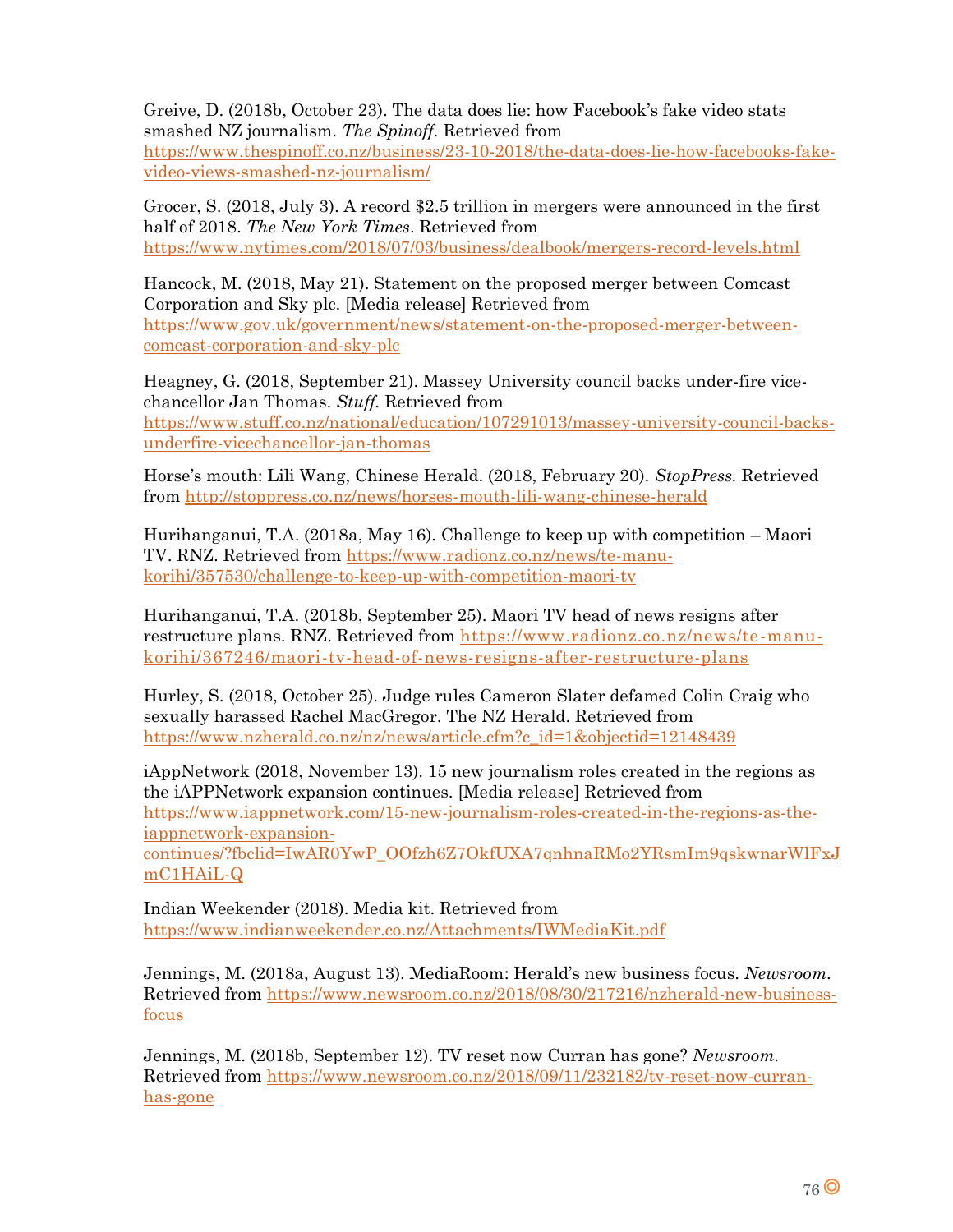Keall, C. (2018a, October 16). Sky TV buyout rumour as AGM looms. *NZ Herald*. Retrieved from

[https://www.nzherald.co.nz/business/news/article.cfm?c\\_id=3&objectid=121433](https://www.nzherald.co.nz/business/news/article.cfm?c_id=3&objectid=12143301) [01](https://www.nzherald.co.nz/business/news/article.cfm?c_id=3&objectid=12143301)

Keall, C. (2018b, July 27). NBR owner says he has backing to make a bid for Stuff. *NBR.* Retrieved from [https://www.nbr.co.nz/article/nbr-owner-says-he-has-backing](https://www.nbr.co.nz/article/nbr-owner-says-he-has-backing-make-bid-stuff-hold-video-ck-217086)[make-bid-stuff-hold-video-ck-217086](https://www.nbr.co.nz/article/nbr-owner-says-he-has-backing-make-bid-stuff-hold-video-ck-217086)

Lim, E. (2018). Technology, media & telecommunications. Trend report H1 2018. Retrieved from<http://www.mergermarket.com/pdf/H12018TMTTrendReport.pdf>

Loughery, D. (2018, May 30). Allied Press secures future of newspaper and its staff. *The Otago Daily Times.* Retrieved from [https://www.odt.co.nz/regions/south-otago/allied](https://www.odt.co.nz/regions/south-otago/allied-press-secures-future-news-paper-and-its-staff)[press-secures-future-news-paper-and-its-staff](https://www.odt.co.nz/regions/south-otago/allied-press-secures-future-news-paper-and-its-staff)

Māori Affairs Committee. (2018, April). Briefing into Te Whakaruruhau o NgāReo Irirangi Māori (Māori Radio Network). NZ House of Representatives. Retrieved from: [https://www.parliament.nz/resource/en-](https://www.parliament.nz/resource/en-NZ/SCR_78012/6f6e641b286a442bedf33c0ad2ba7fae243d7426)[NZ/SCR\\_78012/6f6e641b286a442bedf33c0ad2ba7fae243d7426](https://www.parliament.nz/resource/en-NZ/SCR_78012/6f6e641b286a442bedf33c0ad2ba7fae243d7426)

Māori TV (2017, November 3). Keith Ikin appointed as CEO of Maori Television. [Press release] Retrieved from [http://www.maoritelevision.com/news/latest-news/keith-ikin](http://www.maoritelevision.com/news/latest-news/keith-ikin-appointed-ceo-maori-television)[appointed-ceo-maori-television](http://www.maoritelevision.com/news/latest-news/keith-ikin-appointed-ceo-maori-television)

Māori TV (2018a, May 7). Jamie Tuuta appointed chairman of Maori Television board. [Press release] Retrieved from [http://www.maoritelevision.com/news/politics/jamie](http://www.maoritelevision.com/news/politics/jamie-tuuta-appointed-chairman-maori-television-board)[tuuta-appointed-chairman-maori-television-board](http://www.maoritelevision.com/news/politics/jamie-tuuta-appointed-chairman-maori-television-board)

Māori TV (2018b, November 22). Radical changes to shake up Māori TV newsroom. [Media release] Retrieved from [https://www.maoritelevision.com/news/national/radical](https://www.maoritelevision.com/news/national/radical-changes-shake-maori-tv-newsroom)[changes-shake-maori-tv-newsroom](https://www.maoritelevision.com/news/national/radical-changes-shake-maori-tv-newsroom)

Massey University (2018, August 7). Brash talk to student club cancelled due security concerns. Retrieved from [http://www.massey.ac.nz/massey/about](http://www.massey.ac.nz/massey/about-massey/news/article.cfm?mnarticle_uuid=B3E11F9F-2C2C-4E9B-A0AD-352E72A76BB6)[massey/news/article.cfm?mnarticle\\_uuid=B3E11F9F-2C2C-4E9B-A0AD-](http://www.massey.ac.nz/massey/about-massey/news/article.cfm?mnarticle_uuid=B3E11F9F-2C2C-4E9B-A0AD-352E72A76BB6)[352E72A76BB6](http://www.massey.ac.nz/massey/about-massey/news/article.cfm?mnarticle_uuid=B3E11F9F-2C2C-4E9B-A0AD-352E72A76BB6)

McBeth, P. (2018a, August 15). Fairfax slashes value of NZ business Stuff as Nine merger looms. *BusinessDesk.* Retrieved from [https://www.nzherald.co.nz/business/news/article.cfm?c\\_id=3&objectid=12107500](https://www.nzherald.co.nz/business/news/article.cfm?c_id=3&objectid=12107500)

McBeth, P. (2018b, September 6). Allan Gray cuts NZME stake after weak earnings. *BusinessDesk.* Retrieved from [http://www.scoop.co.nz/stories/BU1809/S00165/allan](http://www.scoop.co.nz/stories/BU1809/S00165/allan-gray-cuts-nzme-stake-after-weak-earnings.htm)[gray-cuts-nzme-stake-after-weak-earnings.htm](http://www.scoop.co.nz/stories/BU1809/S00165/allan-gray-cuts-nzme-stake-after-weak-earnings.htm)

McConnell, G. (2018, August 24). Māori broadcaster to launch Waitangi Tribunal action over Wellington 'crisis'. Maori Television. Retrieved from: [https://www.stuff.co.nz/entertainment/tv-radio/106542535/mori-broadcaster-to-launch](https://www.stuff.co.nz/entertainment/tv-radio/106542535/mori-broadcaster-to-launch-waitangi-tribunal-action-over-wellington-crisis)[waitangi-tribunal-action-over-wellington-crisis](https://www.stuff.co.nz/entertainment/tv-radio/106542535/mori-broadcaster-to-launch-waitangi-tribunal-action-over-wellington-crisis)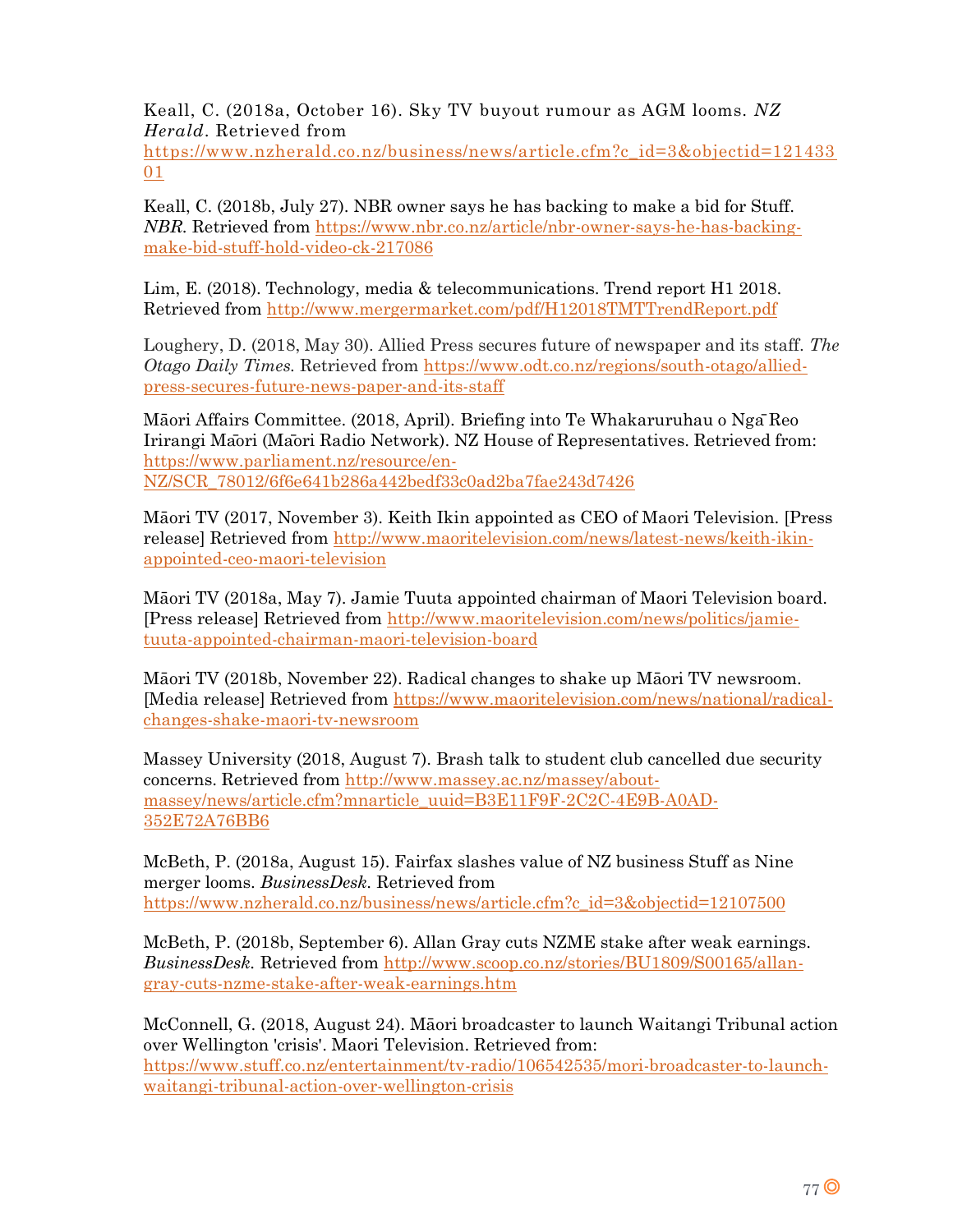McKendry, P. (2018, October 4). Sky TV fail in race to retain Formula 1 rights. *The NZ Herald.* Retrieved from [https://www.newstalkzb.co.nz/news/sport/sky-tv-fail-in-race-to](https://www.newstalkzb.co.nz/news/sport/sky-tv-fail-in-race-to-retain-formula-1-rights/)[retain-formula-1-rights/](https://www.newstalkzb.co.nz/news/sport/sky-tv-fail-in-race-to-retain-formula-1-rights/)

MediaWorks (2018a). MediaWorks submission Michael Stiassny Public Media Ministerial Advisory Group. Retrieved from

[https://mch.govt.nz/sites/default/files/projects/Media%20Works%20submission%20Mich](https://mch.govt.nz/sites/default/files/projects/Media%20Works%20submission%20Michael%20Stiassny%20Public%20Media%20Ministerial%20Advisory%20Group%2006042018.pdf) [ael%20Stiassny%20Public%20Media%20Ministerial%20Advisory%20Group%20060420](https://mch.govt.nz/sites/default/files/projects/Media%20Works%20submission%20Michael%20Stiassny%20Public%20Media%20Ministerial%20Advisory%20Group%2006042018.pdf) [18.pdf](https://mch.govt.nz/sites/default/files/projects/Media%20Works%20submission%20Michael%20Stiassny%20Public%20Media%20Ministerial%20Advisory%20Group%2006042018.pdf)

MediaWorks (2018b). More FM continues success story MediaWorks remains home of 25-54 audience. Retrieved from: [http://www.scoop.co.nz/stories/BU1809/S00543/more](http://www.scoop.co.nz/stories/BU1809/S00543/more-fm-continues-success-story.htm)[fm-continues-success-story.htm](http://www.scoop.co.nz/stories/BU1809/S00543/more-fm-continues-success-story.htm)

MediaWorks (2018c). Newshub launches 'Grove Road' eight-part investigative crime podcast. Retrieved from:

[https://cdn.mediaworks.nz/aem/corporate/MEDIAWORKS\\_MEDIA](https://cdn.mediaworks.nz/aem/corporate/MEDIAWORKS_MEDIA%20_RELEASE_NEWSHUB_LAUNCHES_GROVE_ROAD_EIGHT_PART_CRIME_INVESTIGATION_PODCAST_29_SEPT_2018_1_.pdf)  RELEASE\_NEWSHUB\_LAUNCHES\_GROVE\_ROAD\_EIGHT\_PART\_CRIME\_INVES [TIGATION\\_PODCAST\\_29\\_SEPT\\_2018\\_1\\_.pdf](https://cdn.mediaworks.nz/aem/corporate/MEDIAWORKS_MEDIA%20_RELEASE_NEWSHUB_LAUNCHES_GROVE_ROAD_EIGHT_PART_CRIME_INVESTIGATION_PODCAST_29_SEPT_2018_1_.pdf)

MediaWorks (2018d, November 29. MediaWorks and QMS NZ agreement to merge. [Media release] Retrieved from

[http://www.scoop.co.nz/stories/BU1811/S00926/mediaworks-and-qms-nz-agreement-to](http://www.scoop.co.nz/stories/BU1811/S00926/mediaworks-and-qms-nz-agreement-to-merge.htm)[merge.htm](http://www.scoop.co.nz/stories/BU1811/S00926/mediaworks-and-qms-nz-agreement-to-merge.htm)

Ministry of Culture and Heritage (2018, n.d.). New Innovation Fund part of public media funding allocation. Retrieved from [https://mch.govt.nz/new-innovation-fund-part](https://mch.govt.nz/new-innovation-fund-part-public-media-funding-allocation)[public-media-funding-allocation](https://mch.govt.nz/new-innovation-fund-part-public-media-funding-allocation)

Molineaux, J., Matheson, D., Myllylahti, M., Phelan, S., Thompson, P. and Lealand, G. Submission on statement of preliminary issues for NZME/Fairfax merger – 8 July 2016. Accessed April 1, 2017. [http://www.comcom.govt.nz/business-competition/mergers-and](http://www.comcom.govt.nz/business-competition/mergers-and-acquisitions/authorisations/merger-authorisation-register/nzme-limited-and-fairfax-new-zealand-limited/)[acquisitions/authorisations/merger-authorisation-register/nzme-limited-and-fairfax](http://www.comcom.govt.nz/business-competition/mergers-and-acquisitions/authorisations/merger-authorisation-register/nzme-limited-and-fairfax-new-zealand-limited/)[new-zealand-limited/](http://www.comcom.govt.nz/business-competition/mergers-and-acquisitions/authorisations/merger-authorisation-register/nzme-limited-and-fairfax-new-zealand-limited/)

More than 450 submissions hit ACCC's review of Nine-Fairfax merger (2018, August 29). *AdNews.* Retrieved from [http://www.adnews.com.au/news/more-than-450](http://www.adnews.com.au/news/more-than-450-submissions-hit-accc-s-review-of-nine-fairfax-merger#lMbLIzYHjGmXupZ7.99) [submissions-hit-accc-s-review-of-nine-fairfax-merger#lMbLIzYHjGmXupZ7.99](http://www.adnews.com.au/news/more-than-450-submissions-hit-accc-s-review-of-nine-fairfax-merger#lMbLIzYHjGmXupZ7.99)

Multicultural Times (2018). About us. Retrieved from [https://static1.squarespace.com/static/58e5bf4b2e69cf70e7b65228/t/5b62eadb352f53e99f](https://static1.squarespace.com/static/58e5bf4b2e69cf70e7b65228/t/5b62eadb352f53e99ff6d4f3/1533209348946/Multicultural+Times+Introductory+Pack+Aug+2018.pdf) [f6d4f3/1533209348946/Multicultural+Times+Introductory+Pack+Aug+2018.pdf](https://static1.squarespace.com/static/58e5bf4b2e69cf70e7b65228/t/5b62eadb352f53e99ff6d4f3/1533209348946/Multicultural+Times+Introductory+Pack+Aug+2018.pdf)

Murphy, T. (2018a, August 13). MediaRoom: Could StuffWorks replace StuffMe?. *Newsroom*. Retrieved from

[https://www.newsroom.co.nz/2018/08/12/186558/mediaroom-could-stuffworks-replace](https://www.newsroom.co.nz/2018/08/12/186558/mediaroom-could-stuffworks-replace-stuffme)[stuffme](https://www.newsroom.co.nz/2018/08/12/186558/mediaroom-could-stuffworks-replace-stuffme)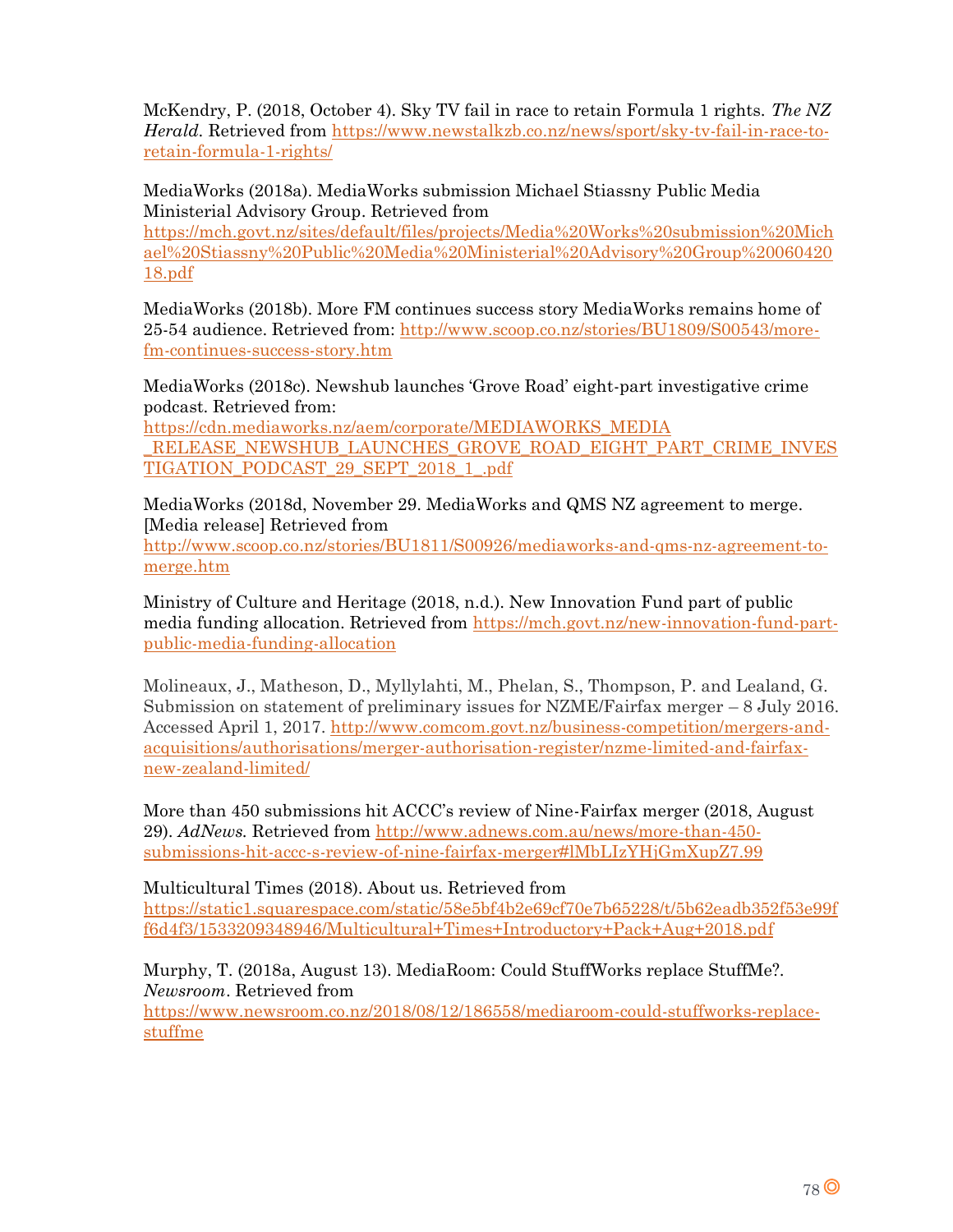Murphy, T. (2018b, September 27). Public dodges a bullet from StuffMe. *Newsroom.* Retrieved from [https://www.newsroom.co.nz/@boardroom/2018/09/26/254202/public](https://www.newsroom.co.nz/@boardroom/2018/09/26/254202/public-dodges-a-bullet-from-stuffme)[dodges-a-bullet-from-stuffme](https://www.newsroom.co.nz/@boardroom/2018/09/26/254202/public-dodges-a-bullet-from-stuffme)

Murphy, T. & Jennings, M. (2018, September 27). Mediaroom: RNZ claims radio's crown. *Newsroom*. Retrieved from: <https://www.newsroom.co.nz/2018/09/27/253489/media-room-rnz-claims-radio-crown>

Myllylahti, M. (2013, November 28). JMAD New Zealand media ownership report 2013. AUT research center for Journalism, Media and Democracy. Retrieved from [https://www.aut.ac.nz/\\_\\_data/assets/pdf\\_file/0016/107053/JMAD-2013-Report.pdf](https://www.aut.ac.nz/__data/assets/pdf_file/0016/107053/JMAD-2013-Report.pdf)

Myllylahti, M. (2017, December). JMAD New Zealand media ownership report 2017. AUT research center for Journalism, Media and Democracy. Retrieved from [https://www.aut.ac.nz/study/study-options/communication-studies/research/journalism,](https://www.aut.ac.nz/study/study-options/communication-studies/research/journalism,-media-and-democracy-research-centre/projects/new-zealand-media-ownership-report) [media-and-democracy-research-centre/projects/new-zealand-media-ownership-report](https://www.aut.ac.nz/study/study-options/communication-studies/research/journalism,-media-and-democracy-research-centre/projects/new-zealand-media-ownership-report)

Myllylahti, M. (2018, September). Google, Facebook and New Zealand media. Problem with platform dependency. AUT Policy Observatory. Retrieved from [https://thepolicyobservatory.aut.ac.nz/\\_\\_data/assets/pdf\\_file/0017/202841/google](https://thepolicyobservatory.aut.ac.nz/__data/assets/pdf_file/0017/202841/google-facebook-and-new-zealand-news-media-merja-myllylahti.pdf)[facebook-and-new-zealand-news-media-merja-myllylahti.pdf](https://thepolicyobservatory.aut.ac.nz/__data/assets/pdf_file/0017/202841/google-facebook-and-new-zealand-news-media-merja-myllylahti.pdf)

NBR (2018, n.d.). Media kit. Retrieved from [https://www.nbr.co.nz/sites/default/files/NBR\\_MediaKit\\_2018\\_0.pdf](https://www.nbr.co.nz/sites/default/files/NBR_MediaKit_2018_0.pdf)

New Zealand Government. (2018a, February 25). Public media advisory group established. Retrieved from: [https://www.beehive.govt.nz/release/public-media-advisory](https://www.beehive.govt.nz/release/public-media-advisory-group-established)[group-established](https://www.beehive.govt.nz/release/public-media-advisory-group-established)

New Zealand Government. (2018b, July 11). New Innovation Fund part of public media funding allocation. Retrieved from: [https://www.beehive.govt.nz/release/new](https://www.beehive.govt.nz/release/new-innovation-fund-part-public-media-funding-allocation)[innovation-fund-part-public-media-funding-allocation](https://www.beehive.govt.nz/release/new-innovation-fund-part-public-media-funding-allocation)

Newshub. (2018, July 5). NZ's radio listenership continues to grow exponentially. Newshub. Retrieved from: [https://www.newshub.co.nz/home/entertainment/2018/07/nz](https://www.newshub.co.nz/home/entertainment/2018/07/nz-s-radio-listenership-continues-to-grow-exponentially.html)[s-radio-listenership-continues-to-grow-exponentially.html](https://www.newshub.co.nz/home/entertainment/2018/07/nz-s-radio-listenership-continues-to-grow-exponentially.html)

Newson, R. (2018, November 7). Opinion: Why we should all be worried by Stuff's proposal to slash community news. Newshub. Retrieved from [https://www.newshub.co.nz/home/money/2018/11/opinion-why-we-should-all-be-worried](https://www.newshub.co.nz/home/money/2018/11/opinion-why-we-should-all-be-worried-by-stuff-s-proposal-to-slash-community-news.html)[by-stuff-s-proposal-to-slash-community-news.html](https://www.newshub.co.nz/home/money/2018/11/opinion-why-we-should-all-be-worried-by-stuff-s-proposal-to-slash-community-news.html)

Nielsen (2018a, August 21). New Zealand's top local news sites – July 2018 rankings. [Press release] Retrieved from <https://www.nielsen.com/nz/en/press-room.html?pageNum=1>

Nielsen (2018b). Nielsen online ratings metrics guidelines. Retrieved from <http://digitalmeasurement.nielsen.com/files/metrics-guidelines.pdf>

Nine Entertainment (2018, July 26). Merger of Nine Entertainment and Fairfax Media. [Investor announcement] Retrieved from <https://www.nineentertainmentco.com.au/investor-centre/asx-announcements>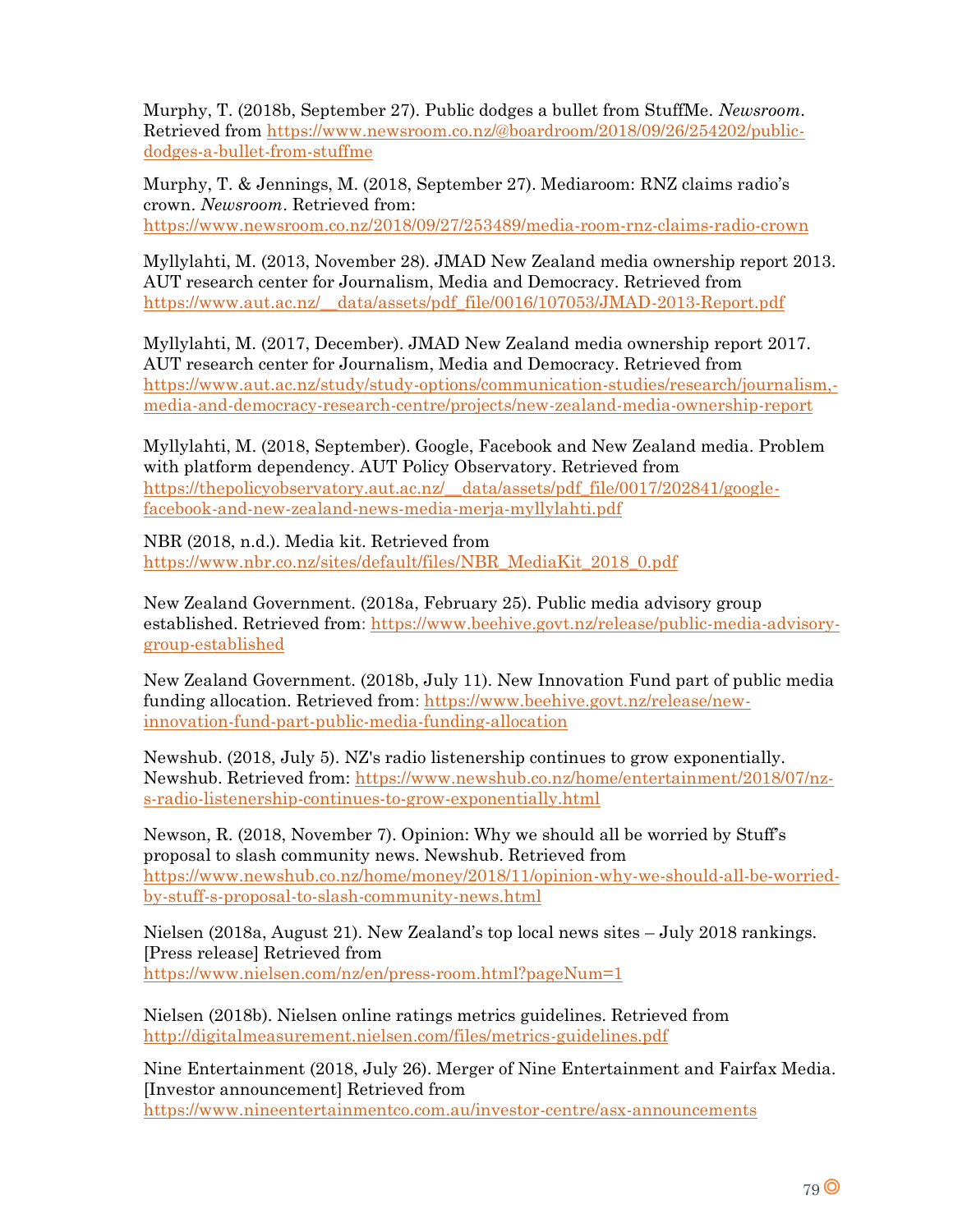Nippert, M. (2018, November 16). Suspected sabotage of car belonging to burgled professor and China researcher Anne-Marie Brady. *NZ Herald.* Retrieved from [https://www.nzherald.co.nz/nz/news/article.cfm?c\\_id=1&objectid=12160570](https://www.nzherald.co.nz/nz/news/article.cfm?c_id=1&objectid=12160570)

NZ On Air (2018). Where are the audiences 2018. Retrieved from <https://www.nzonair.govt.nz/research/where-are-audiences-2018/>

NZ Herald weekly audience hits 1.66 million as NZME magazines, newspapers enjoy strong growth (2018, September 6). *NZ Herald.* Retrieved from [https://www.nzherald.co.nz/bay-of](https://www.nzherald.co.nz/bay-of%20plentytimes/news/article.cfm?c_id=1503343&objectid=12120301)  [plentytimes/news/article.cfm?c\\_id=1503343&objectid=12120301](https://www.nzherald.co.nz/bay-of%20plentytimes/news/article.cfm?c_id=1503343&objectid=12120301)

NZME (2018a, October 24). No appeal in Stuff merger decision [Market announcement]. Retrieved from<https://www.nzx.com/announcements/325714>

NZME (2018b, August 23). NZME Limited half year 2018 financial results. [Media release] Retrieved from [http://www.nzme.co.nz/media/1367/nzme-half-year-2018-media](http://www.nzme.co.nz/media/1367/nzme-half-year-2018-media-release.pdf)[release.pdf](http://www.nzme.co.nz/media/1367/nzme-half-year-2018-media-release.pdf)

NZME. (2018c, August 23). NZME half year investor results audio. Retrieved from: [https://www.newstalkzb.co.nz/media/22649756/nzme-half-year-results-briefing-710889-](https://www.newstalkzb.co.nz/media/22649756/nzme-half-year-results-briefing-710889-230818.mp3) [230818.mp3](https://www.newstalkzb.co.nz/media/22649756/nzme-half-year-results-briefing-710889-230818.mp3)

NZME (2018d, September 7). SPH notice – Renaissance Smaller Companies Pty Ltd. [Market announcement] Retrieved from<https://www.nzx.com/announcements/323570>

NZME (2018e, September 7). SPH notice – Allan Gray Australia Pty Ltd. [Market announcement] Retrieved from<https://www.nzx.com/announcements/323503>

NZME (2018f, September 10). SPH notice – UBS Group AG and its related bodies corporate. [Market announcement] Retrieved from <https://www.nzx.com/announcements/323605>

NZME (2018g, February 26). SPH notice – Auscap Asset Management Limited. [Market announcement] Retrieved from [http://nzx-prod-s7fsd7f98s.s3-website-ap-southeast-](http://nzx-prod-s7fsd7f98s.s3-website-ap-southeast-2.amazonaws.com/attachments/NZM/314689/275126.pdf)[2.amazonaws.com/attachments/NZM/314689/275126.pdf](http://nzx-prod-s7fsd7f98s.s3-website-ap-southeast-2.amazonaws.com/attachments/NZM/314689/275126.pdf)

NZME (2018h, June 21). Sussan Turner appointed independent director. [Market announcement] Retrieved from<https://www.nzx.com/announcements/319741>

NZME (2018i, April 18). Barbara Chapman appointed independent director. [Market announcement] Retrieved from<https://www.nzx.com/announcements/316870>

NZME, Fairfax appealing Commerce Commission's decision to block merger (2017, May 26). *NZ Herald.* Retrieved from [http://www.nzherald.co.nz/business/news/article.cfm?c\\_id=3&objectid=11863615](http://www.nzherald.co.nz/business/news/article.cfm?c_id=3&objectid=11863615)

NZME and Fairfax merger appeal rejected by High Court (2017, December 19). *NZ Herald.* Retrieved from [https://www.nzherald.co.nz/business/news/article.cfm?c\\_id=3&objectid=11962294](https://www.nzherald.co.nz/business/news/article.cfm?c_id=3&objectid=11962294)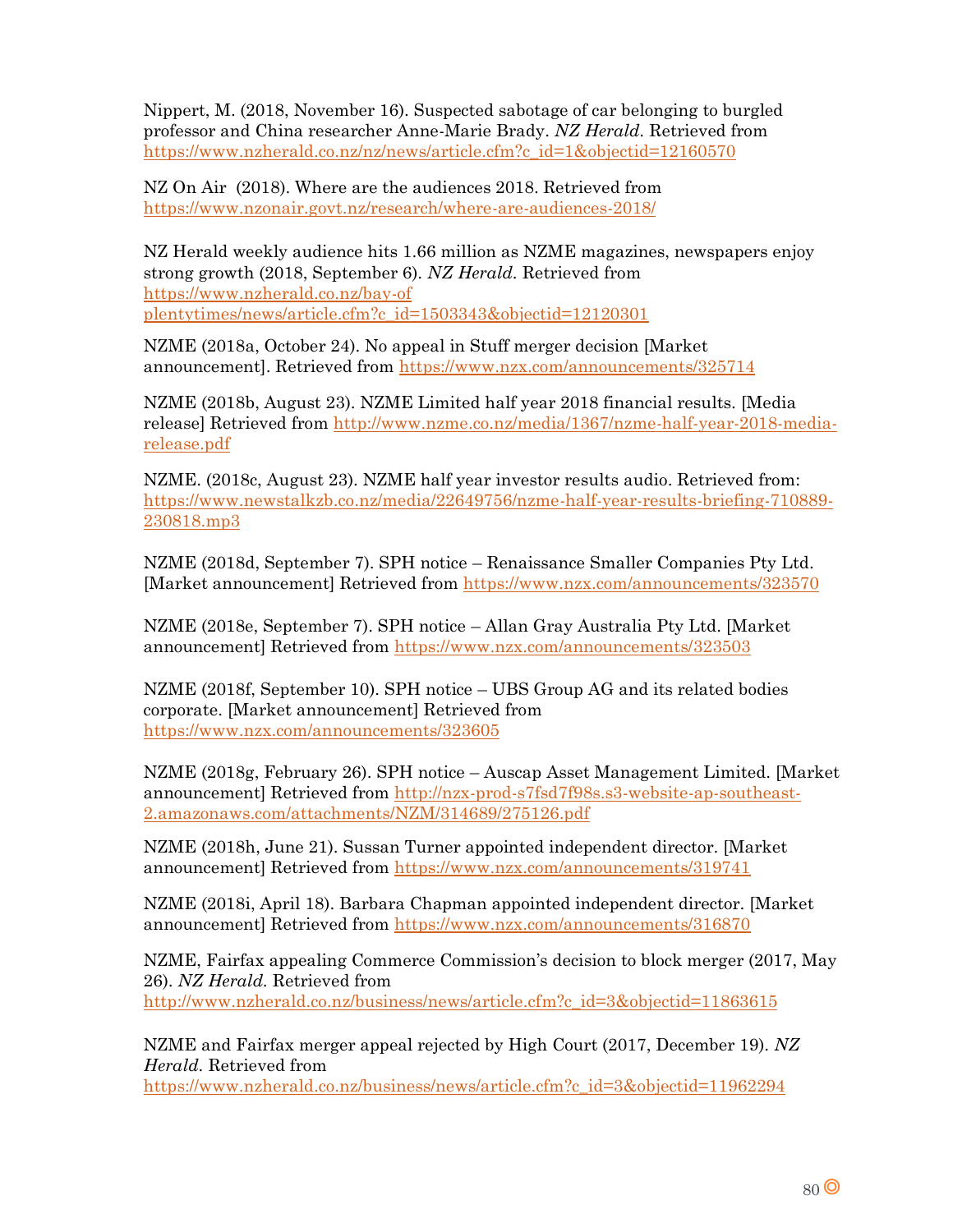NZME plans to put up paywall around premium journalism on website (2018, February 22). *NZ Herald.* Retrieved from [https://www.nzherald.co.nz/business/news/article.cfm?c\\_id=3&objectid=11999816](https://www.nzherald.co.nz/business/news/article.cfm?c_id=3&objectid=11999816)

NZME warns investors not to expect final dividend (2018, November 22). Newsroom. Retrieved from [https://www.newsroom.co.nz/2018/11/20/331005/nzme-shares-drop-as](https://www.newsroom.co.nz/2018/11/20/331005/nzme-shares-drop-as-earnings-fall-dividend-cut)[earnings-fall-dividend-cut](https://www.newsroom.co.nz/2018/11/20/331005/nzme-shares-drop-as-earnings-fall-dividend-cut)

NZ On Air. (2018). Where Are The Audiences? Retrieved from: <https://www.nzonair.govt.nz/research/where-are-audiences-2018/>

Oldest Māori radio station Te Upoko O Te Ika under closure threat amid dispute (2018, August 14). TVNZ. Retrieved from: [https://www.tvnz.co.nz/one-news/new](https://www.tvnz.co.nz/one-news/new-zealand/oldest-m-ori-radio-station-te-upoko-o-ika-under-closure-threat-amid-dispute)[zealand/oldest-m-ori-radio-station-te-upoko-o-ika-under-closure-threat-amid-dispute](https://www.tvnz.co.nz/one-news/new-zealand/oldest-m-ori-radio-station-te-upoko-o-ika-under-closure-threat-amid-dispute)

Paranihi, R. (2018, August 22). Call for Māori ministers to support Te Ūpoko o te Ika. Māori Television. Retrieved from: [https://www.maoritelevision.com/news/politics/call](https://www.maoritelevision.com/news/politics/call-maori-ministers-support-te-upoko-o-te-ika)[maori-ministers-support-te-upoko-o-te-ika](https://www.maoritelevision.com/news/politics/call-maori-ministers-support-te-upoko-o-te-ika)

Patterson, J. (2018, March 27). Hirschfeld resignation: 'There are serious questions here' – Bridges. RNZ. Retrieved from:

[https://www.radionz.co.nz/news/national/353466/hirschfeld-resignation-there-are](https://www.radionz.co.nz/news/national/353466/hirschfeld-resignation-there-are-serious-questions-here-bridges)[serious-questions-here-bridges](https://www.radionz.co.nz/news/national/353466/hirschfeld-resignation-there-are-serious-questions-here-bridges)

Peacock, C. (2018a, May 16). Budget 2018: Questions remain over new broadcasting spending. RNZ. Retrieved from [https://www.radionz.co.nz/national/programmes/mediawatch/audio/2018645227](https://www.radionz.co.nz/national/programmes/mediawatch/audio/2018645227/budget-2018-questions-remain-over-new-broadcasting-spending)

[/budget-2018-questions-remain-over-new-broadcasting-spending](https://www.radionz.co.nz/national/programmes/mediawatch/audio/2018645227/budget-2018-questions-remain-over-new-broadcasting-spending) Peacock, C. (2018b, September 9). Time to cut the cord with the tech titans?

Mediawatch. Retrieved from [https://www.radionz.co.nz/national/programmes/mediawatch/audio/2018661397/time-to](https://www.radionz.co.nz/national/programmes/mediawatch/audio/2018661397/time-to-cut-the-cord-with-the-tech-titans)[cut-the-cord-with-the-tech-titans](https://www.radionz.co.nz/national/programmes/mediawatch/audio/2018661397/time-to-cut-the-cord-with-the-tech-titans)

Peacock, C. (2018c, November 11). Stuff tightens squeeze on community papers. Mediawatch. Retrieved from [https://www.radionz.co.nz/national/programmes/mediawatch/audio/2018670362/stuff](https://www.radionz.co.nz/national/programmes/mediawatch/audio/2018670362/stuff-tightens-squeeze-on-community-papers)[tightens-squeeze-on-community-papers](https://www.radionz.co.nz/national/programmes/mediawatch/audio/2018670362/stuff-tightens-squeeze-on-community-papers)

Peters announces NZ\$10m boost to fund dedicated Pacific TV channel (2018, September 4). Asia Pacific Report. Retrieved from [https://asiapacificreport.nz/2018/09/04/peters](https://asiapacificreport.nz/2018/09/04/peters-announces-nz10m-boost-to-fund-dedicated-pacific-tv-channel/)[announces-nz10m-boost-to-fund-dedicated-pacific-tv-channel/](https://asiapacificreport.nz/2018/09/04/peters-announces-nz10m-boost-to-fund-dedicated-pacific-tv-channel/)

Pullar-Strecker, T. (2018a, July 26). Fairfax Media and Nine merger could mean 'nothing' of everything in NZ. *Stuff.* Retrieved from <https://www.stuff.co.nz/business/industries/105769123/fairfax-media-and-nine-to-merge>

Pullar-Strecker, T. (2018b, August 14). Spark secures NZ rights to Premier League with 'more deals' to come. *Stuff.* Retrieved from [https://www.stuff.co.nz/business/industries/106238129/spark-secures-nz-rights-to](https://www.stuff.co.nz/business/industries/106238129/spark-secures-nz-rights-to-premier-league-with-more-deals-to-come)[premier-league-with-more-deals-to-come](https://www.stuff.co.nz/business/industries/106238129/spark-secures-nz-rights-to-premier-league-with-more-deals-to-come)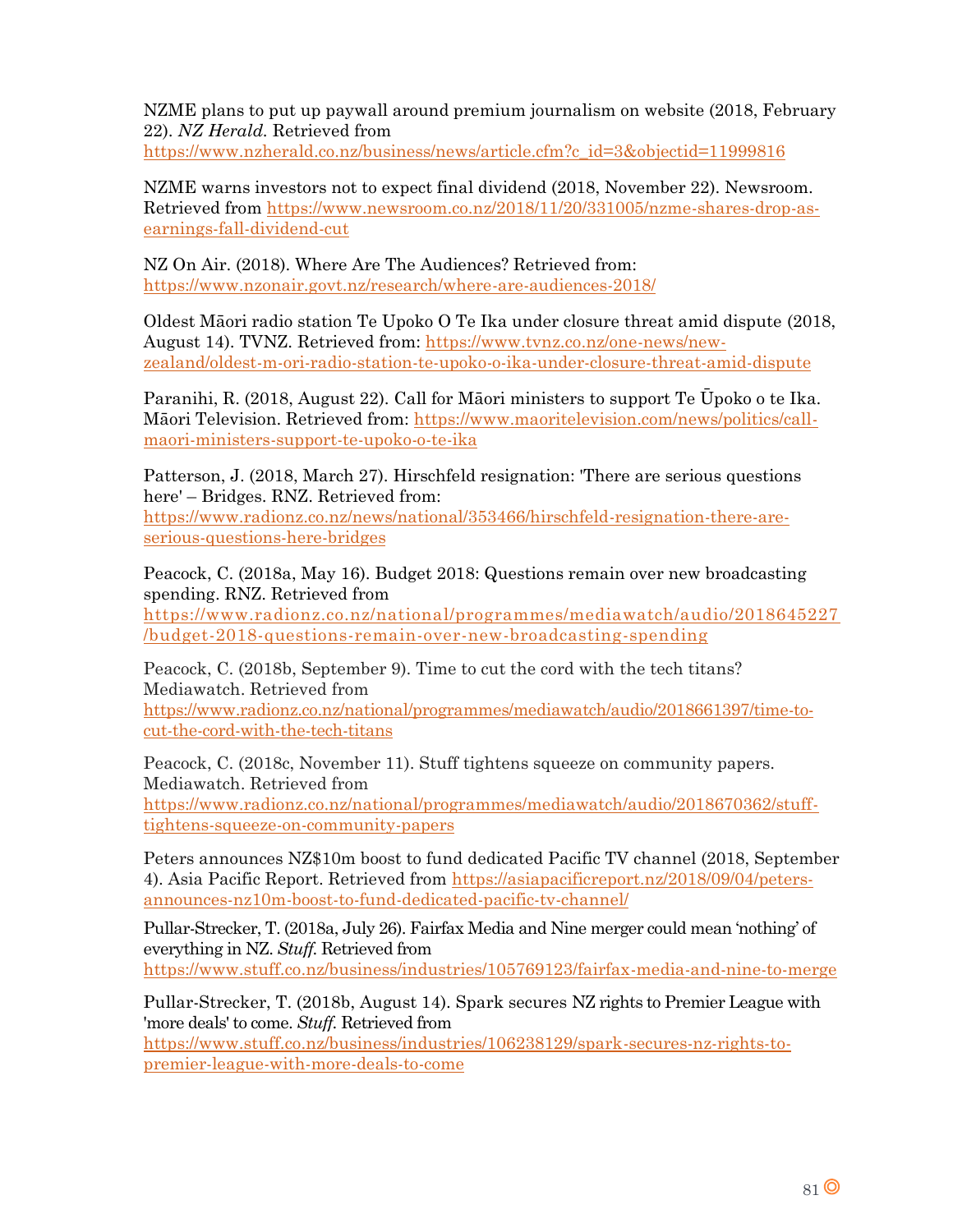PwC (2018). PwC Deals. US media and telecommunications deals insights Q2 2018. Retrieved from [https://www.pwc.com/us/en/industry/assets/pwc-deals-day-media-and](https://www.pwc.com/us/en/industry/assets/pwc-deals-day-media-and-telecom-q2-2018.pdf)[telecom-q2-2018.pdf](https://www.pwc.com/us/en/industry/assets/pwc-deals-day-media-and-telecom-q2-2018.pdf)

Radio NZ looking for more content-sharing deals (2018, June 13). *Newsroom.* Retrieved from: [https://www.newsroom.co.nz/2018/06/13/119160/radio-nz-looking-for-more](https://www.newsroom.co.nz/2018/06/13/119160/radio-nz-looking-for-more-content-sharing-deals)[content-sharing-deals](https://www.newsroom.co.nz/2018/06/13/119160/radio-nz-looking-for-more-content-sharing-deals)

RNZ. (2018a, May 10). 636,600 New Zealanders tune into RNZ. Retrieved from: [http://www.scoop.co.nz/stories/BU1805/S00315/636600-new-zealanders-tune-in-to](http://www.scoop.co.nz/stories/BU1805/S00315/636600-new-zealanders-tune-in-to-rnz.htm)[rnz.htm](http://www.scoop.co.nz/stories/BU1805/S00315/636600-new-zealanders-tune-in-to-rnz.htm)

RNZ. (2018b, July 12). 682,700 New Zealanders tune into RNZ. Retrieved from: <https://www.radionz.co.nz/media/120>

RNZ. (2018c, September 27). Strong Growth for Morning Report sees RNZ Radio Audience Top 700,000 Listeners. Retrieved from:<https://www.radionz.co.nz/media/124>

RNZ. (2018d, July 11). RNZ gets \$4.5m extra funding this year. Retrieved from: [https://www.radionz.co.nz/news/national/361587/rnz-gets-4-point-5m-extra-funding](https://www.radionz.co.nz/news/national/361587/rnz-gets-4-point-5m-extra-funding-this-year)[this-year](https://www.radionz.co.nz/news/national/361587/rnz-gets-4-point-5m-extra-funding-this-year)

RNZ. (2018e, June 29). Broadcaster John Campbell to leave RNZ. Retrieved from: <https://www.radionz.co.nz/news/national/360703/broadcaster-john-campbell-to-leave-rnz>

RNZ (2018f, May 17). RNZ welcomes investment in public media. [Media release] Retrieved from<https://www.radionz.co.nz/media/117>

Roy Morgan Research (2018, August 13). Netflix on verge of 2 million viewers in New Zealand. Retrieved from [http://www.roymorgan.com/findings/7701-roy-morgan-pay-tv](http://www.roymorgan.com/findings/7701-roy-morgan-pay-tv-subscription-tv-netflix-lightbox-skytv-neon-vodafonetv-youtube-june-2018-201808100738)[subscription-tv-netflix-lightbox-skytv-neon-vodafonetv-youtube-june-2018-](http://www.roymorgan.com/findings/7701-roy-morgan-pay-tv-subscription-tv-netflix-lightbox-skytv-neon-vodafonetv-youtube-june-2018-201808100738) [201808100738](http://www.roymorgan.com/findings/7701-roy-morgan-pay-tv-subscription-tv-netflix-lightbox-skytv-neon-vodafonetv-youtube-june-2018-201808100738)

Scoop (2018). About. Retrieved from<http://www.scoop.co.nz/about/about.html>

Scott, T. (2018, August 3). Welcome to the new NBR. *NBR.* Retrieved from <https://www.nbr.co.nz/story/welcome-new-nbr>

Sherman, A. (2018a, August 6). The government just gave its explanation for appealing the \$85 billion AT&T-Time Warner merger. CNBC. Retrieved from [https://www.cnbc.com/2018/08/06/why-the-government-is-appealing-atts-85-billion](https://www.cnbc.com/2018/08/06/why-the-government-is-appealing-atts-85-billion-acquisition-.html)[acquisition-.html](https://www.cnbc.com/2018/08/06/why-the-government-is-appealing-atts-85-billion-acquisition-.html)

Sherman, A. (2018b, August 21). Private equity firms are circling local TV owners such as Tribune, Sinclair and Nexstar as consolidation looms. CNBC. Retrieved from [https://www.cnbc.com/2018/08/21/private-equity-mulling-local-tv-companies-tribune](https://www.cnbc.com/2018/08/21/private-equity-mulling-local-tv-companies-tribune-nexstar-sinclair.html)[nexstar-sinclair.html](https://www.cnbc.com/2018/08/21/private-equity-mulling-local-tv-companies-tribune-nexstar-sinclair.html)

SimilarWeb (2018). Retrieved from<https://www.similarweb.com/>

SimilarWeb (n.d.). Total visits. Retrieved from [https://support.similarweb.com/hc/en](https://support.similarweb.com/hc/en-us/articles/212999769-Total-Visits)[us/articles/212999769-Total-Visits](https://support.similarweb.com/hc/en-us/articles/212999769-Total-Visits)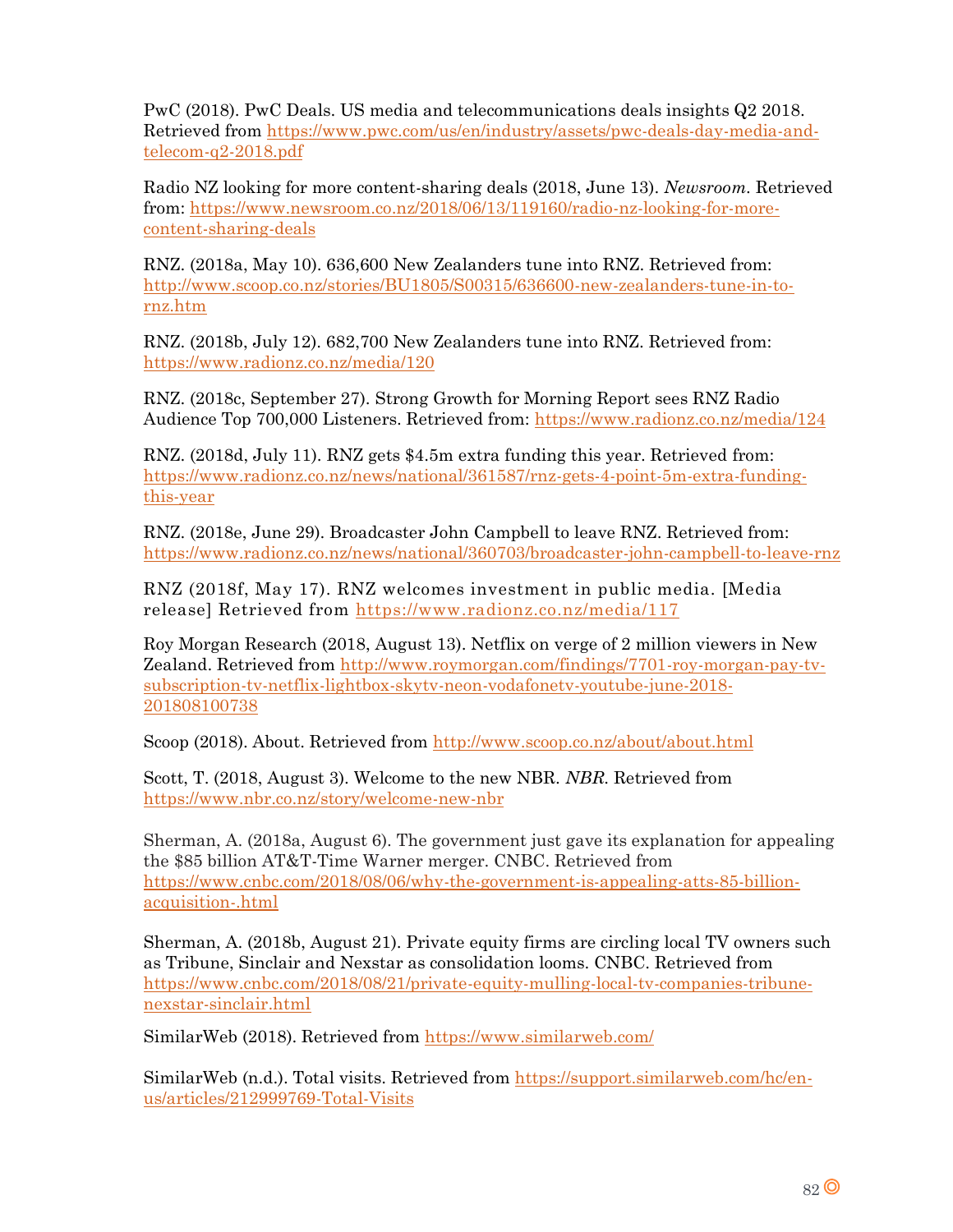Sky Plc (2018, n.d.). At a glance. Retrieved from <https://www.skygroup.sky/corporate/about-sky>

Sky TV (2018a, March 26). Sky chief executive announces intention to retire. [Press release] Retrieved from [https://www.sky.co.nz/-/mk\\_pressrelease\\_260318](https://www.sky.co.nz/-/mk_pressrelease_260318)

Sky TV (2018b, August 24). Sky Television increases underlying profits and controls costs. [Press release] Retrieved from [https://www.sky.co.nz/-/mk\\_pressrelease\\_240818](https://www.sky.co.nz/-/mk_pressrelease_240818)

Sky TV (2018c, May 4). SPH notice – Allan Gray Group. [Market announcement] Retrieved from<https://www.nzx.com/announcements/317545>

Sky TV hires British media exec Martin Stewart as new CEO (2018, November 26). Sharechat.co.nz. Retrieved from [http://www.sharechat.co.nz/article/60c5a73c/sky-tv](http://www.sharechat.co.nz/article/60c5a73c/sky-tv-hires-british-media-exec-martin-stewart-as-new-ceo.html)[hires-british-media-exec-martin-stewart-as-new-ceo.html](http://www.sharechat.co.nz/article/60c5a73c/sky-tv-hires-british-media-exec-martin-stewart-as-new-ceo.html)

Smith, A. (2018, August 29). Why do billionaires decide to buy newspapers (and why should we be happy when they do)? *NiemanLab*. Retrieved from [http://www.niemanlab.org/2018/08/why-do-billionaires-decide-to-buy-newspapers-and](http://www.niemanlab.org/2018/08/why-do-billionaires-decide-to-buy-newspapers-and-why-should-we-be-happy-when-they-do/)[why-should-we-be-happy-when-they-do/](http://www.niemanlab.org/2018/08/why-do-billionaires-decide-to-buy-newspapers-and-why-should-we-be-happy-when-they-do/)

Smith, G. (2018, May 22). The hard truth at newspapers across America: Hedge funds are in charge. Bloomberg. Retrieved from

[https://www.bloomberg.com/news/articles/2018-05-22/the-hard-truth-at-newspapers](https://www.bloomberg.com/news/articles/2018-05-22/the-hard-truth-at-newspapers-across-america-hedge-funds-are-in-charge)[across-america-hedge-funds-are-in-charge](https://www.bloomberg.com/news/articles/2018-05-22/the-hard-truth-at-newspapers-across-america-hedge-funds-are-in-charge)

Smyth, J. (2018, August 15). Nine bid for Australia's Fairfax sparks fears over quality. *The Financial Times.* Retrieved from [https://www.ft.com/content/441f58b0-9668-11e8](https://www.ft.com/content/441f58b0-9668-11e8-b67b-b8205561c3fe) [b67b-b8205561c3fe](https://www.ft.com/content/441f58b0-9668-11e8-b67b-b8205561c3fe)

Spinoff TV loses nearly 90 percent of audience after 'graveyard' shift (2018, July 24). *NZ Herald.* Retrieved from

[https://www.nzherald.co.nz/entertainment/news/article.cfm?c\\_id=1501119&objectid=12](https://www.nzherald.co.nz/entertainment/news/article.cfm?c_id=1501119&objectid=12094474) [094474](https://www.nzherald.co.nz/entertainment/news/article.cfm?c_id=1501119&objectid=12094474)

Stevenson, R. (2018, May 22). Online genius or tailspin troll? Meet Todd Scott, NBR boss and tweeter-in-chief. *The Spinoff.* Retrieved from [https://thespinoff.co.nz/business/22-05-2018/online-genius-or-tailspin-troll-meet-todd](https://thespinoff.co.nz/business/22-05-2018/online-genius-or-tailspin-troll-meet-todd-scott-nbr-boss-and-tweeter-in-chief/)[scott-nbr-boss-and-tweeter-in-chief/](https://thespinoff.co.nz/business/22-05-2018/online-genius-or-tailspin-troll-meet-todd-scott-nbr-boss-and-tweeter-in-chief/)

Stuff (2018). Media kit. [https://advertise.stuff.co.nz/wp-content/uploads/2018/08/Stuff-](https://advertise.stuff.co.nz/wp-content/uploads/2018/08/Stuff-Media-Kit-Apr-2018.pdf)[Media-Kit-Apr-2018.pdf](https://advertise.stuff.co.nz/wp-content/uploads/2018/08/Stuff-Media-Kit-Apr-2018.pdf)

Stuff closes 15 community titles and sells another (2018, May 16). *Stuff.* Retrieved from [https://www.stuff.co.nz/business/103957279/stuff-closes-15-community-titles-and-sells](https://www.stuff.co.nz/business/103957279/stuff-closes-15-community-titles-and-sells-another)[another](https://www.stuff.co.nz/business/103957279/stuff-closes-15-community-titles-and-sells-another)

Te Kāea. (2018, October 16). Māori Broadcasting sector to undergo review. Māori Television. Retrieved from: [https://www.maoritelevision.com/news/politics/maori](https://www.maoritelevision.com/news/politics/maori-broadcasting-sector-undergo-review)[broadcasting-sector-undergo-review](https://www.maoritelevision.com/news/politics/maori-broadcasting-sector-undergo-review)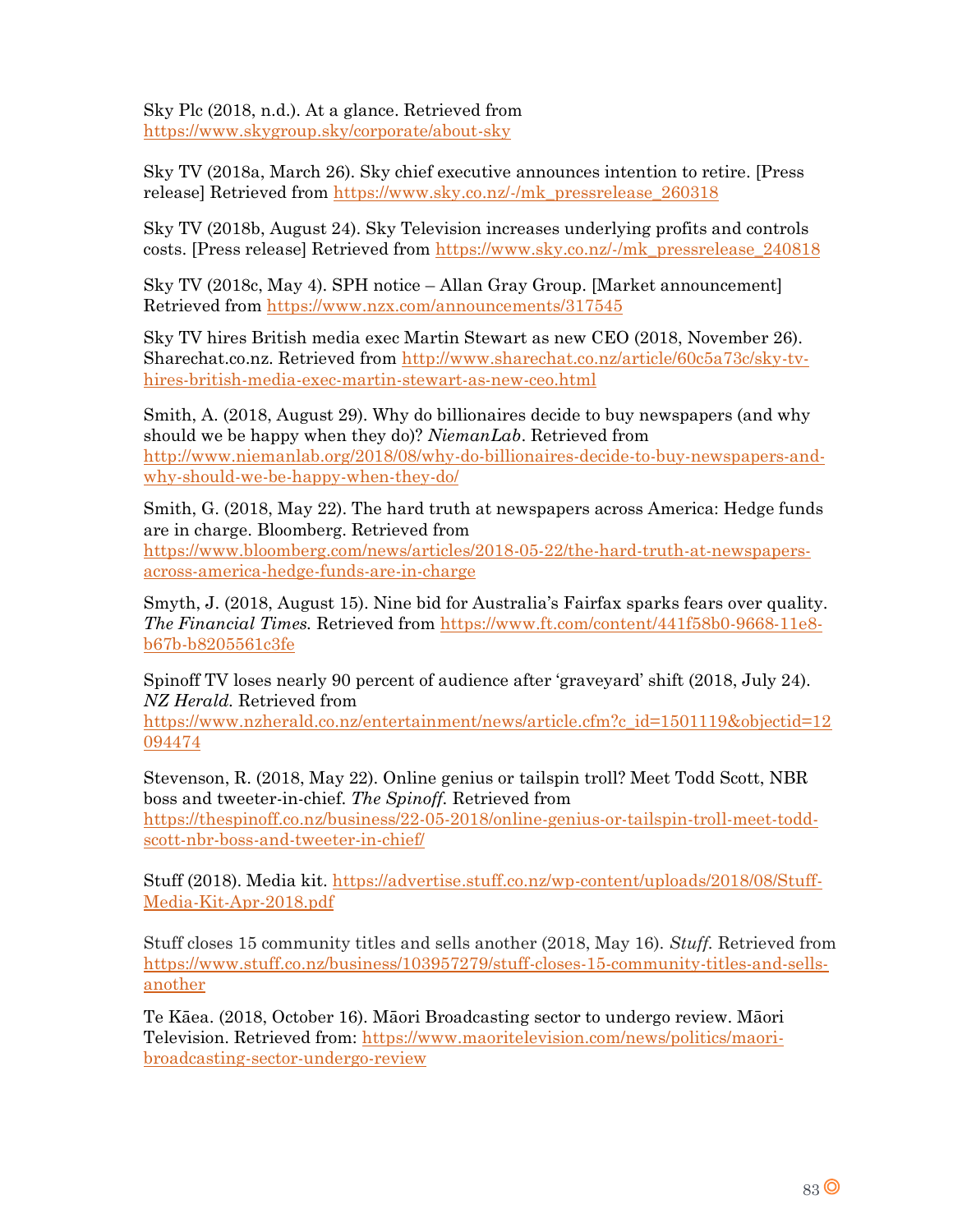Te Māngai Pāho. (2018). *Annual Report 2016/17*. Retrieved from: [https://www.tmp.govt.nz/uploads/data\\_object/file/data/2825/Te\\_M\\_ngai\\_P\\_ho\\_Annual\\_R](https://www.tmp.govt.nz/uploads/data_object/file/data/2825/Te_M_ngai_P_ho_Annual_Report_2016-17_Final.pdf) [eport\\_2016-17\\_Final.pdf](https://www.tmp.govt.nz/uploads/data_object/file/data/2825/Te_M_ngai_P_ho_Annual_Report_2016-17_Final.pdf)

The Spinoff (2018, n.d.). About. Retrieved from<https://thespinoff.co.nz/about-contact/>

Thompson, A. (2018, November 21). It's crunch time for Scoop.co.nz – An open letter to readers. *Scoop.* Retrieved from [http://www.scoop.co.nz/stories/HL1811/S00130/its](http://www.scoop.co.nz/stories/HL1811/S00130/its-crunch-time-for-scoopconz-an-open-letter-to-readers.htm?fbclid=IwAR3KR5c_UAL1yhrjTRfD5kqv61JzLdGCSdQBkLZFrhejcYazDW0R2dQDKTo)[crunch-time-for-scoopconz-an-open-letter-to-](http://www.scoop.co.nz/stories/HL1811/S00130/its-crunch-time-for-scoopconz-an-open-letter-to-readers.htm?fbclid=IwAR3KR5c_UAL1yhrjTRfD5kqv61JzLdGCSdQBkLZFrhejcYazDW0R2dQDKTo)

[readers.htm?fbclid=IwAR3KR5c\\_UAL1yhrjTRfD5kqv61JzLdGCSdQBkLZFrhejcYazD](http://www.scoop.co.nz/stories/HL1811/S00130/its-crunch-time-for-scoopconz-an-open-letter-to-readers.htm?fbclid=IwAR3KR5c_UAL1yhrjTRfD5kqv61JzLdGCSdQBkLZFrhejcYazDW0R2dQDKTo) [W0R2dQDKTo](http://www.scoop.co.nz/stories/HL1811/S00130/its-crunch-time-for-scoopconz-an-open-letter-to-readers.htm?fbclid=IwAR3KR5c_UAL1yhrjTRfD5kqv61JzLdGCSdQBkLZFrhejcYazDW0R2dQDKTo)

Stuff to slash community reporting jobs after merger plan fails (2018, November 6)RNZ. Retrieved from [https://www.radionz.co.nz/news/business/375314/stuff-to-slash](https://www.radionz.co.nz/news/business/375314/stuff-to-slash-community-reporting-jobs-after-merger-plan-fails?fbclid=IwAR2Myhc227HkjCFuo8uyctFsey7lp3TYfEFlo3y1se0e2IaNRbvNuOLkkBk)[community-reporting-jobs-after-merger-plan-](https://www.radionz.co.nz/news/business/375314/stuff-to-slash-community-reporting-jobs-after-merger-plan-fails?fbclid=IwAR2Myhc227HkjCFuo8uyctFsey7lp3TYfEFlo3y1se0e2IaNRbvNuOLkkBk)

[fails?fbclid=IwAR2Myhc227HkjCFuo8uyctFsey7lp3TYfEFlo3y1se0e2IaNRbvNuOLkkB](https://www.radionz.co.nz/news/business/375314/stuff-to-slash-community-reporting-jobs-after-merger-plan-fails?fbclid=IwAR2Myhc227HkjCFuo8uyctFsey7lp3TYfEFlo3y1se0e2IaNRbvNuOLkkBk) [k](https://www.radionz.co.nz/news/business/375314/stuff-to-slash-community-reporting-jobs-after-merger-plan-fails?fbclid=IwAR2Myhc227HkjCFuo8uyctFsey7lp3TYfEFlo3y1se0e2IaNRbvNuOLkkBk)

The Walt Disney Company (2018, June 20). The Walt Disney Company signs amended acquisition agreement to acquire Twenty-First Century Fox, Inc., for \$71.3 billion in cash and stock. [Media release] Retrieved from

[https://www.thewaltdisneycompany.com/the-walt-disney-company-signs-amended](https://www.thewaltdisneycompany.com/the-walt-disney-company-signs-amended-acquisition-agreement-to-acquire-twenty-first-century-fox-inc-for-71-3-billion-in-cash-and-stock/)[acquisition-agreement-to-acquire-twenty-first-century-fox-inc-for-71-3-billion-in-cash](https://www.thewaltdisneycompany.com/the-walt-disney-company-signs-amended-acquisition-agreement-to-acquire-twenty-first-century-fox-inc-for-71-3-billion-in-cash-and-stock/)[and-stock/](https://www.thewaltdisneycompany.com/the-walt-disney-company-signs-amended-acquisition-agreement-to-acquire-twenty-first-century-fox-inc-for-71-3-billion-in-cash-and-stock/)

Tribune Media (2018, August 9). Tribune Media terminates merger agreement with Sinclair Broadcast Group, Inc; files lawsuit for breach of contract. [Media release] Retrieved from [http://investors.tribunemedia.com/2018-08-09-Tribune-Media-](http://investors.tribunemedia.com/2018-08-09-Tribune-Media-Terminates-Merger-Agreement-with-Sinclair-Broadcast-Group-Inc-Files-Lawsuit-For-Breach-of-Contract)[Terminates-Merger-Agreement-with-Sinclair-Broadcast-Group-Inc-Files-Lawsuit-For-](http://investors.tribunemedia.com/2018-08-09-Tribune-Media-Terminates-Merger-Agreement-with-Sinclair-Broadcast-Group-Inc-Files-Lawsuit-For-Breach-of-Contract)[Breach-of-Contract](http://investors.tribunemedia.com/2018-08-09-Tribune-Media-Terminates-Merger-Agreement-with-Sinclair-Broadcast-Group-Inc-Files-Lawsuit-For-Breach-of-Contract)

TVNZ (2018a, August 24). TVNZ lifts earnings & cracks 100 million streams. [Media release] Retrieved from [http://www.scoop.co.nz/stories/BU1808/S00794/tvnz-lifts](http://www.scoop.co.nz/stories/BU1808/S00794/tvnz-lifts-earnings-cracks-100-million-streams.htm)[earnings-cracks-100-million-streams.htm](http://www.scoop.co.nz/stories/BU1808/S00794/tvnz-lifts-earnings-cracks-100-million-streams.htm)

TVNZ (2018b, October 25). Local heroes – TVNZ brining the best of NZ to screen. [Press release]. Retrieved from [http://www.scoop.co.nz/stories/CU1810/S00306/local-heroes](http://www.scoop.co.nz/stories/CU1810/S00306/local-heroes-tvnz-bringing-the-best-of-nz-to-screen.htm)[tvnz-bringing-the-best-of-nz-to-screen.htm](http://www.scoop.co.nz/stories/CU1810/S00306/local-heroes-tvnz-bringing-the-best-of-nz-to-screen.htm)

TVNZ and Spark win Rugby World Cup rights (2018, April 16). *Stuff.* Retrieved from [https://www.stuff.co.nz/sport/rugby/103126229/tvnz-and-spark-win-rugby-world-cup](https://www.stuff.co.nz/sport/rugby/103126229/tvnz-and-spark-win-rugby-world-cup-rights)[rights](https://www.stuff.co.nz/sport/rugby/103126229/tvnz-and-spark-win-rugby-world-cup-rights)

Van Doorn, P. (2018, June 14). TV, telecom and media companies' sluggish sales numbers create an urge to merge. *Marketwatch.* Retrieved from [https://www.marketwatch.com/story/tv-telecom-and-media-companies-sluggish-sales](https://www.marketwatch.com/story/tv-telecom-and-media-companies-sluggish-sales-numbers-create-an-urge-to-merge-2018-06-13)[numbers-create-an-urge-to-merge-2018-06-13](https://www.marketwatch.com/story/tv-telecom-and-media-companies-sluggish-sales-numbers-create-an-urge-to-merge-2018-06-13)

Venuto, D. (2018, November 16). 'Complete dysfunction': Paul Henry and the decline and now death of RadioLive. NZHerald. Retrieved from [https://www.nzherald.co.nz/business/news/article.cfm?c\\_id=3&objectid=12161368](https://www.nzherald.co.nz/business/news/article.cfm?c_id=3&objectid=12161368)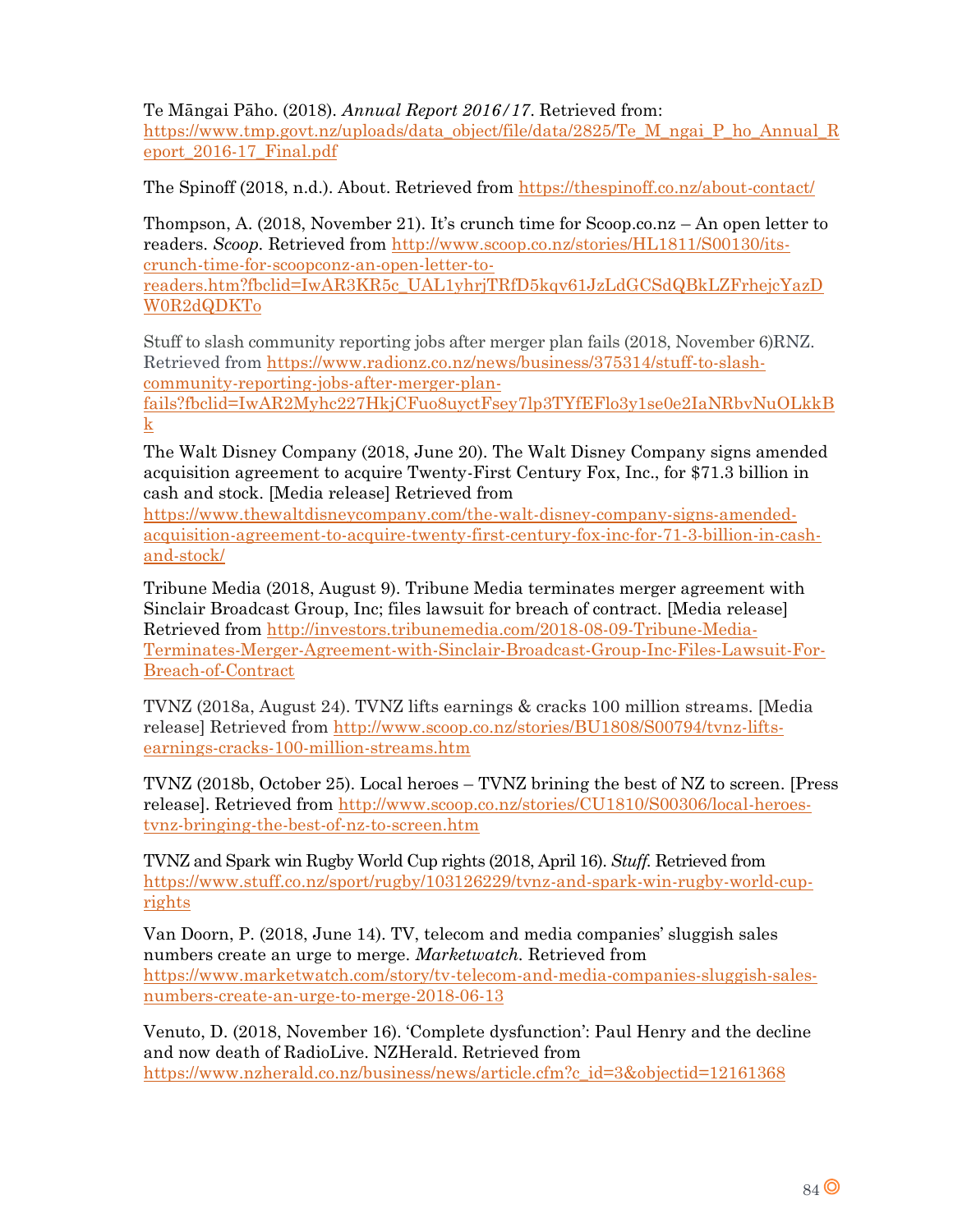Wang, C. (2018, July 11). Comcast increases cash offer for Sky to \$34 billion, topping Twenty-First Century Fox. *CNBC.* Retrieved from <https://www.cnbc.com/2018/07/10/comcast-increases-cash-offer-for-sky-to-34-billion.html>

Waterson, J. (September, 23). As Comcast takes control of Sky, Murdoch could yet bounce back. *The Guardian.* Retrieved from [https://www.theguardian.com/media/2018/sep/23/comcast-sky-rupert-murdoch](https://www.theguardian.com/media/2018/sep/23/comcast-sky-rupert-murdoch-worldwide-news)[worldwide-news](https://www.theguardian.com/media/2018/sep/23/comcast-sky-rupert-murdoch-worldwide-news)

Williams, D. (2018, September 18). MediaRoom: Papers, paywalls and public money, *Newsroom.* Retrieved from [https://www.newsroom.co.nz/2018/09/17/241198/odt-owner](https://www.newsroom.co.nz/2018/09/17/241198/odt-owner-on-papers-paywalls-and-public-money)[on-papers-paywalls-and-public-money](https://www.newsroom.co.nz/2018/09/17/241198/odt-owner-on-papers-paywalls-and-public-money)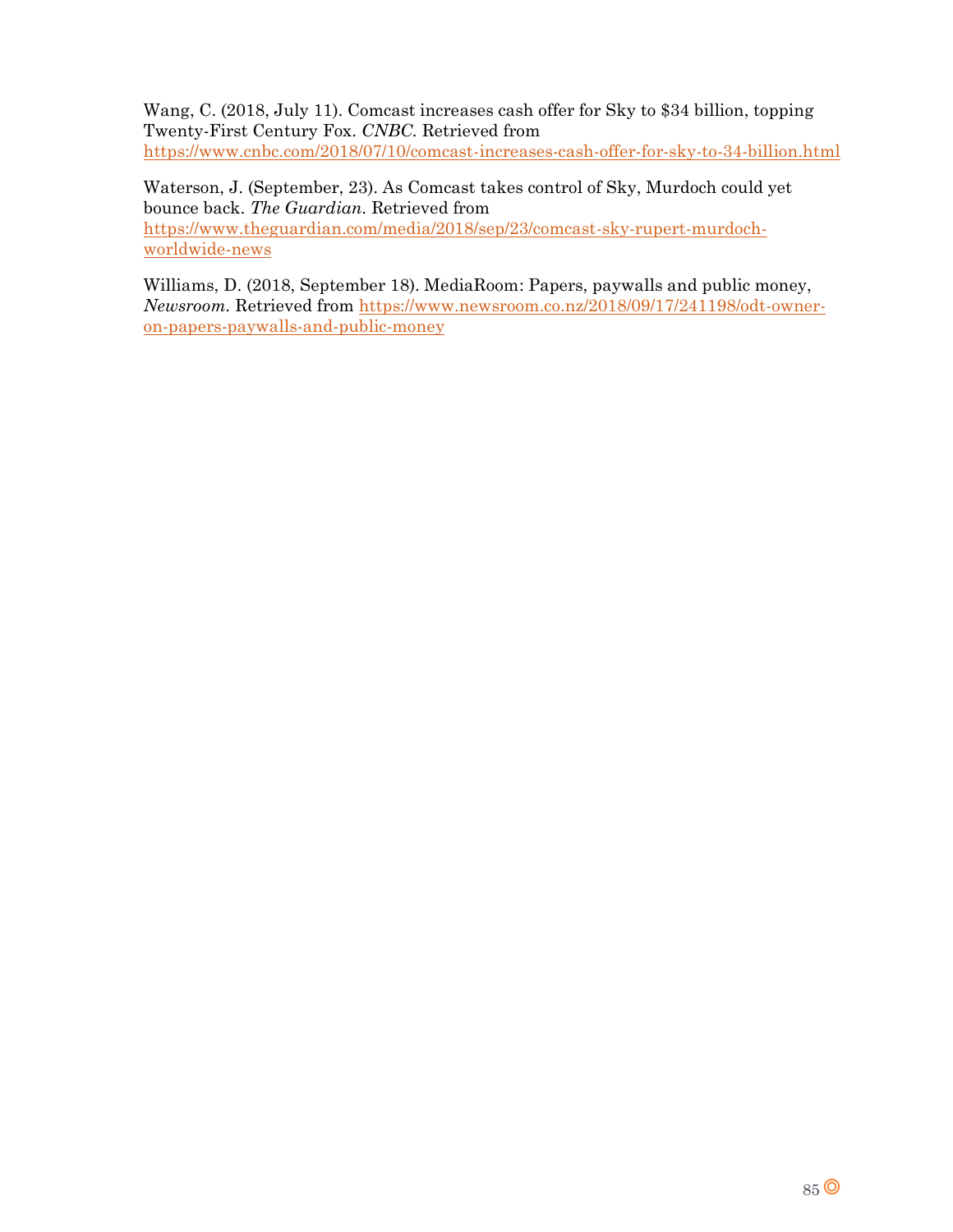## Appendix 1

| <b>Title</b>                    | Sold to                           | Closed |
|---------------------------------|-----------------------------------|--------|
| Kaikoura Star                   | The Greymouth Evening<br>Star     |        |
| Avenues                         | <b>Twenty Seven</b><br>Publishers |        |
| Clutha Leader                   | <b>Allied Press</b>               |        |
| South Canterbury<br>Herald      |                                   | Closed |
| Waitaki Herald                  |                                   | Closed |
| Selwyn and Ashburton<br>Outlook |                                   | Closed |
| Invercargill Eye                |                                   | Closed |
| <b>Queenstown Mirror</b>        |                                   | Closed |
| Christchurch Mail               |                                   | Closed |
| Napier Mail                     |                                   | Closed |
| Hastings Mail                   |                                   | Closed |
| North Waikato News              |                                   | Closed |
| Discovery                       |                                   | Closed |
| NewsLink                        |                                   | Closed |
| Auto Xtra                       |                                   | Closed |
| Admire Nelson                   |                                   | Closed |
| Admire Marlborough              |                                   | Closed |
| $\overline{NZ}$ Farmer          |                                   | Closed |
| NZ Dairy Farmer                 |                                   | Closed |
| Waikato Farmer                  |                                   | Closed |
| Central District Farmer         |                                   | Closed |
| Canterbury Farmer               |                                   | Closed |
| Otago Southland<br>Farmer       |                                   | Closed |